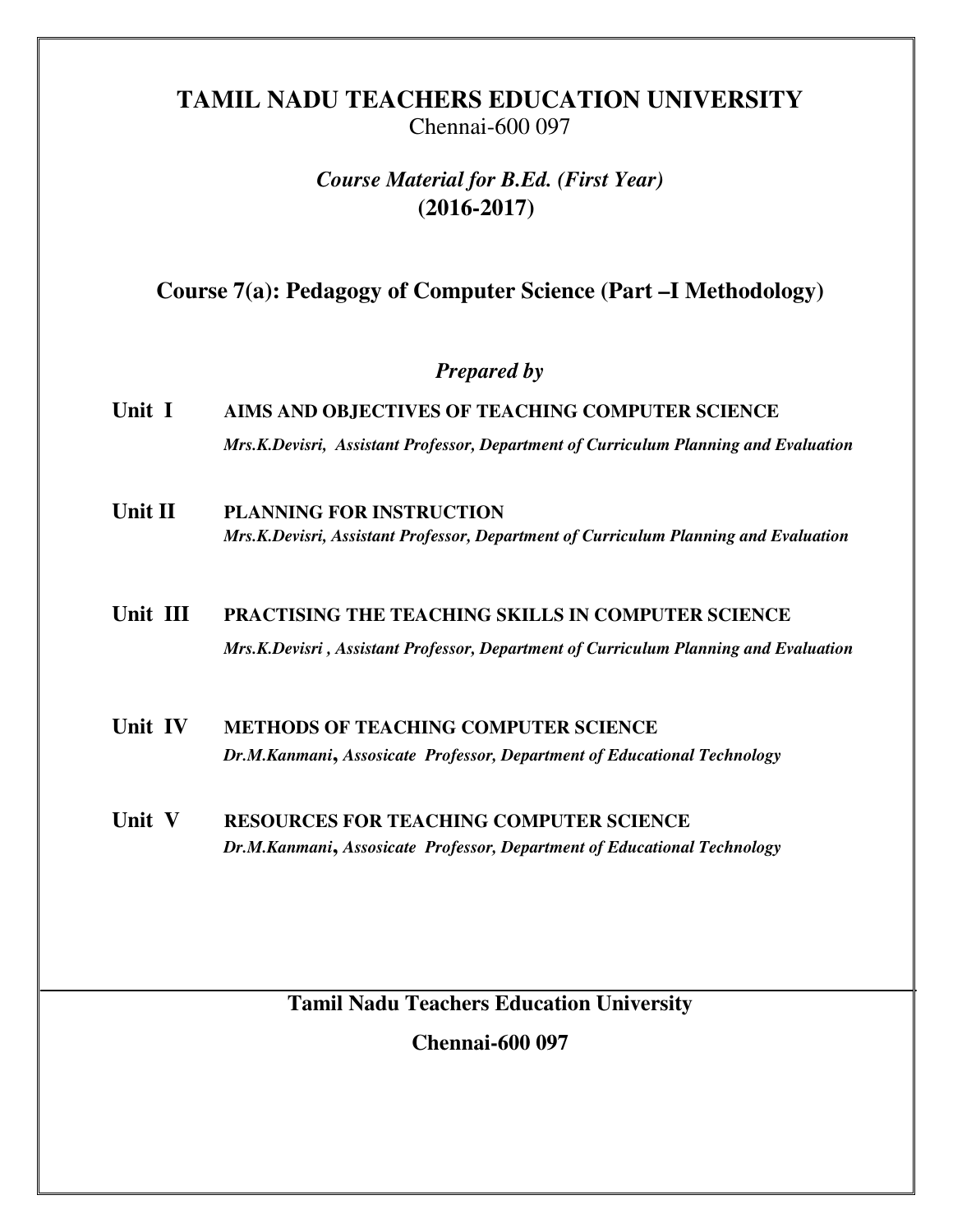# **COURSE 7(A): PEDAGOGY OF COMPUTER SCIENCE**

### **(Part- I Methodology)**

### **UNIT-I AIMS AND OBJECTIVES OF TEACHING COMPUTER SCIENCE**

#### **Course Objectives**

At the end of the course, the pre-service teachers will be able to:

- 1. understand the aims and objectives of teaching computer science.
- 2. analyze the need and significance of teaching Computer science.
- 3. gain the values of teaching Computer science.

#### **Introduction**

 Computer technology is used in almost every sector of everyday life, including business, laboratories, educational institutions, research etc. In the current world it is almost impossible to imagine that someone can live without computers. Today, everything related to your everyday life can be done using computers. As the  $21<sup>st</sup>$  century looms ahead, it is clear to see that it has advancements that humanity may never have dreamed of and one of these shinning developments is the well-recognized "Computer"

### **Meaning**

 In the beginning computer was able to perform only mathematical calculation but now it can do variety of tasks. So we can say that computer is an electronic device, which works under a set of instructions automatically accepts the supplied data, process and analyses the data and produces the information.

Computer science deals with the theoretical foundations of information and computation, together with practical techniques for the implementation and application of these foundations.

 Computer science is the study of the theory, experimentation, and engineering that form the basis for the design and use of computers. It is the scientific and practical approach to computation and its applications and the systematic study of the feasibility, structure, expression, and mechanization of the methodical procedures that underlie the acquisition, representation, processing, storage, communication of, and access to information.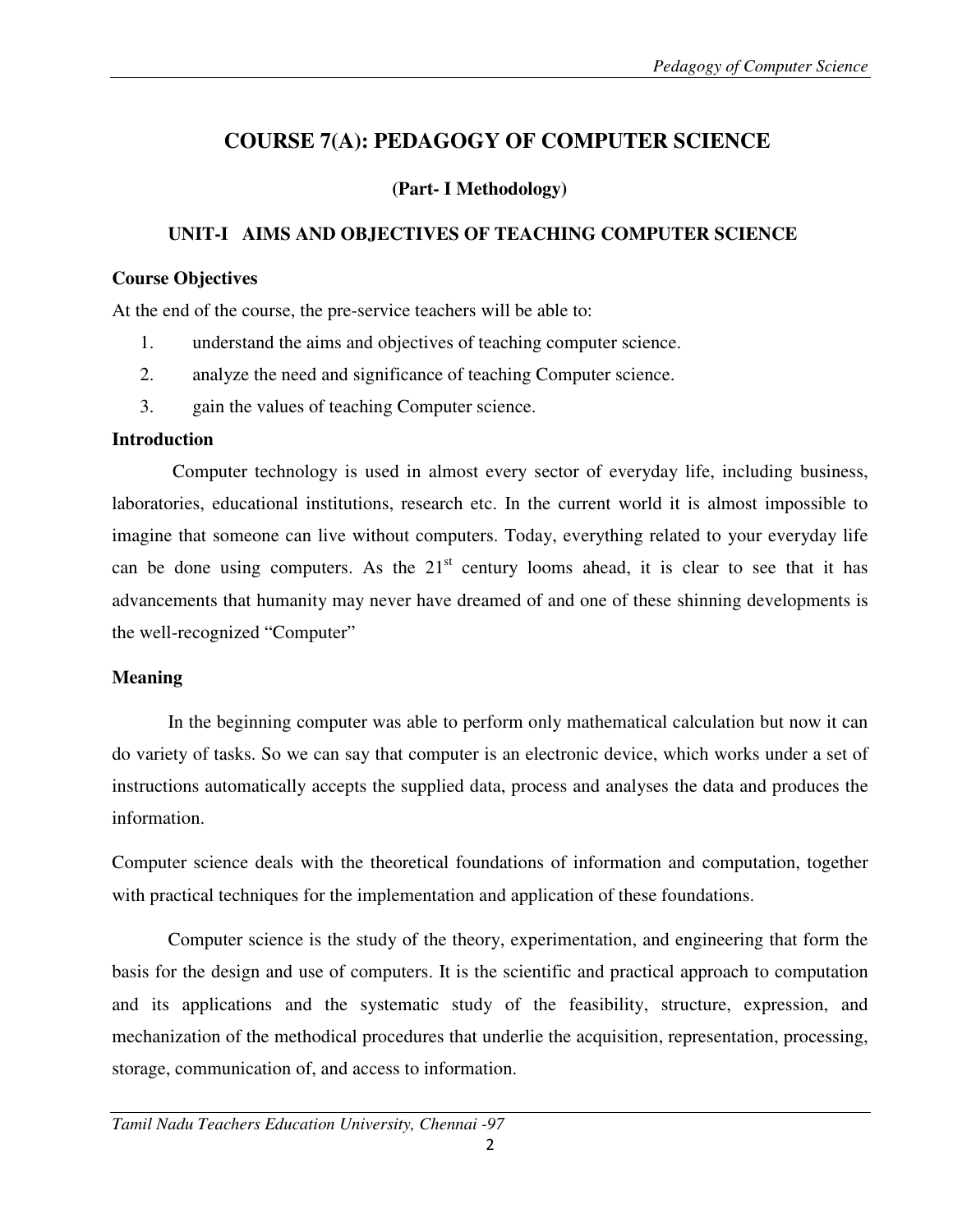#### **Nature and Scope**

Change is said to be the law of nature that is brought into practices through the services of science. As science remains constantly busy in bringing changes in its body of knowledge, ways of investigation and the fruits of its investigation. As a result, the nature and scope of computer science always remains in the state of flux. Therefore, it becomes imperative to have up to data knowledge about the evolving concept of the nature and scope of the computer sciences.

- What are major thrust areas at present in computer sciences?
- In what way, modern communities have been influenced by the ongoing development and progress in computer sciences?
- How the development in computer science has helped in globalization?
- What have been the various path tracking discoveries and landmark development in computer science?
- Who have been the men (scientists) behind the scientific progress both from India and abroad?
- What types of avenues and professions are said to be available through one or the other specialization in computer sciences?

Let us try to think over these issues for being acquainted with the nature of scope of computer sciences in modern context.

### **A. Trust Areas in computer sciences**

 Some of the major thrust areas in computer sciences at the present juncture may be named as below:

- 1. Alternate sources of Energy.
- 2. Water sources management.
- 3. Super conductivity, super fluidity and low temperature phenomena.
- 4. Plasma Physical and plasma diagnostic teaching.
- 5. Holography and optical information processing.
- 6. Applied optics.
- 7. Fusion reactors.
- 8. Thermo nuclear energy production.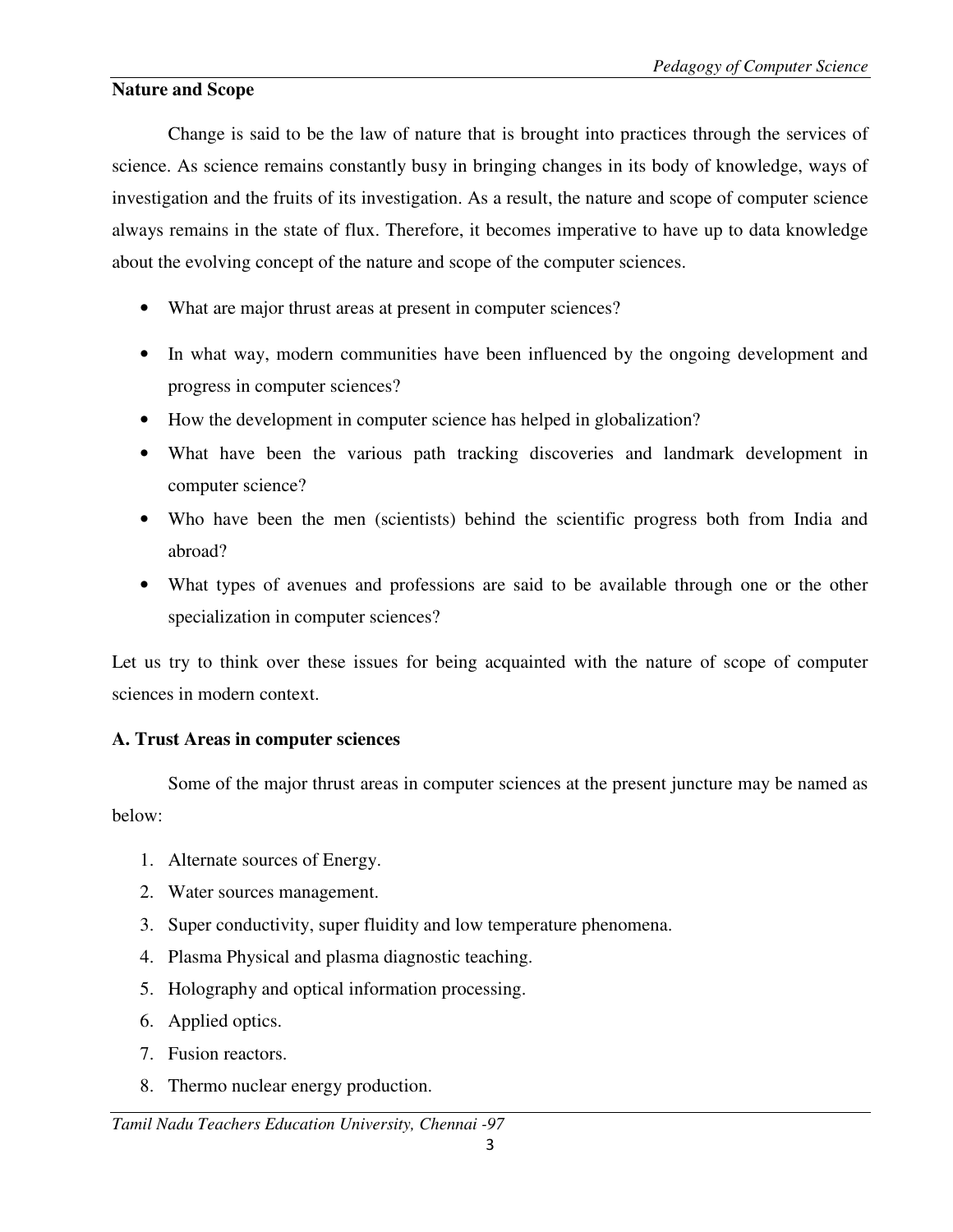- 9. The fiber optics communication technology.
- 10. Laser engineering.
- 11. Material science development of non-load bearing and load bearing material.
- 12. Optical and IR Astronomy.
- 13. Middle Atmosphere Studies.

## **B. Impact of computer sciences on modern communities**

 Development and progress in the field of computer sciences has influenced the life and livings of the modern communities and society in so many ways like below:

## **1. Construction of Buildings and Residential Colonies**

On account of the availability of a variety of load bearable and non-load bearable material through the development in computer sciences, the modern communities look modern in terms of the construction of their buildings in the form of business centers, offices and residential colonies.

## **2. Transportation and communication systems**

Development in computer science has been able to provide the latest available transportation and communication systems to the modern communities. The distances are no more a barrier for the people living at the farthest distances of the globe.

## **3. Modernization of the systems of food production and its availability to the people**

The development in the computer sciences have modernized the sources of availability of food stuff in the shape of modernization of the method of framing, poultry farming, cattle, fisheries, bee keeping etc. it has resulted in multiplying the production of the food stuff as well as reducing the complexities or manual labour. The food stuff cannot be better preserved through the modern technique available as a result of invention and discoveries in computer sciences.

## **4. Water sources management and its purification**

Development in computer sciences is helping the modern communities to take care of their water resources. It has provided artificial irrigation means as well as availability of drinking water with the construction of big water reservoirs, dams and sophisticated distribution system. It has provided big plants and simple household gadgets for the arability of pure drinking water to the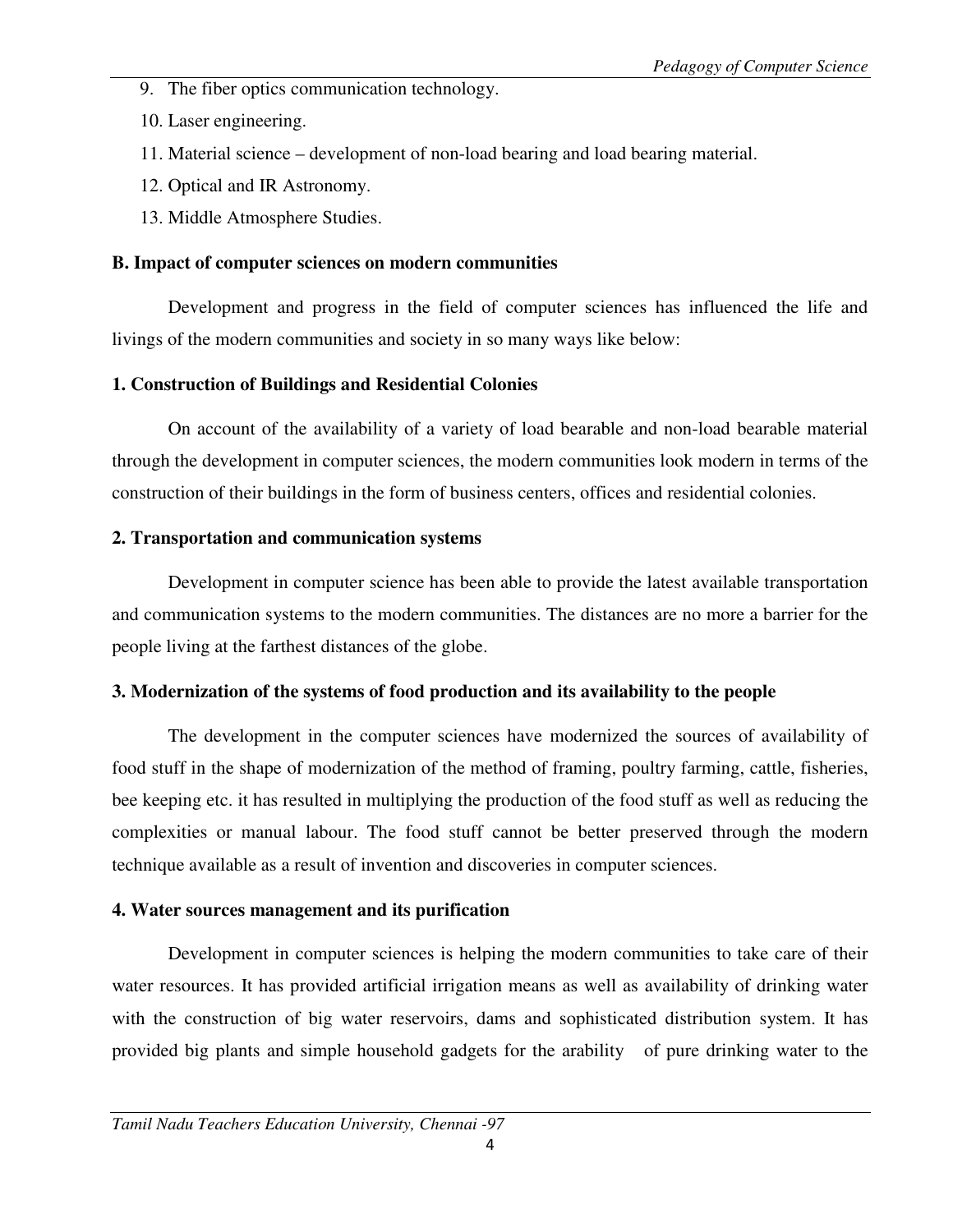modern communities. It has also provided means to have artificial rains and cultivation of water for providing additional sources of water to the modern communities.

#### **5. Modern means for the entertainment and leisure time hobbies**

Development in computer science has provided modern and methods for the entertainment and uplifting of leisure to the modern communities. Radio, Television video, Films and computer services have taken a total command of providing entertainment and leisure time hobbies to the modern communities.

#### **6. Health care and treatment of diseases**

Development in computer sciences has helped much in taking care of the health including treatment of illness and diseases of the members of the modern communities. It has provided better knowledge and information for the prevention and care of the diseases as well maintenance of good physical and mental health through its wider network of information technology. With the vast discoveries and invention in the field of health and medical sciences as well as tremendous progress in chemical sciences. Modern communities can avail the latest treatment of the diseases and look after their health.

### **7. Development of inter-relationship and dependence**

Development of computer sciences is responsible for making the modern communities too much inter-related and inter-dependent. It has given birth to the phenomenon of globalization in every aspect physical, mental, emotional, social and cultural of the behaviour person belonging to the modern communities of this globe.

With all what has been said above, we should not conclude the developments in computer sciences are always bound to cast positive and desirable impact wellbeing and progress of the modern communities. If handle improperly and utilized destructively these can yield bitter and horrifying results. Such negative impact of the development computer sciences on modern communities may be summarized as below:

- Too much urbanization of the communities.
- Causing heavy pollution of every sort like air pollution, water pollution, noise pollution, cultural pollution etc.
- Inequitable distribution of wealth and other material comforts in the population.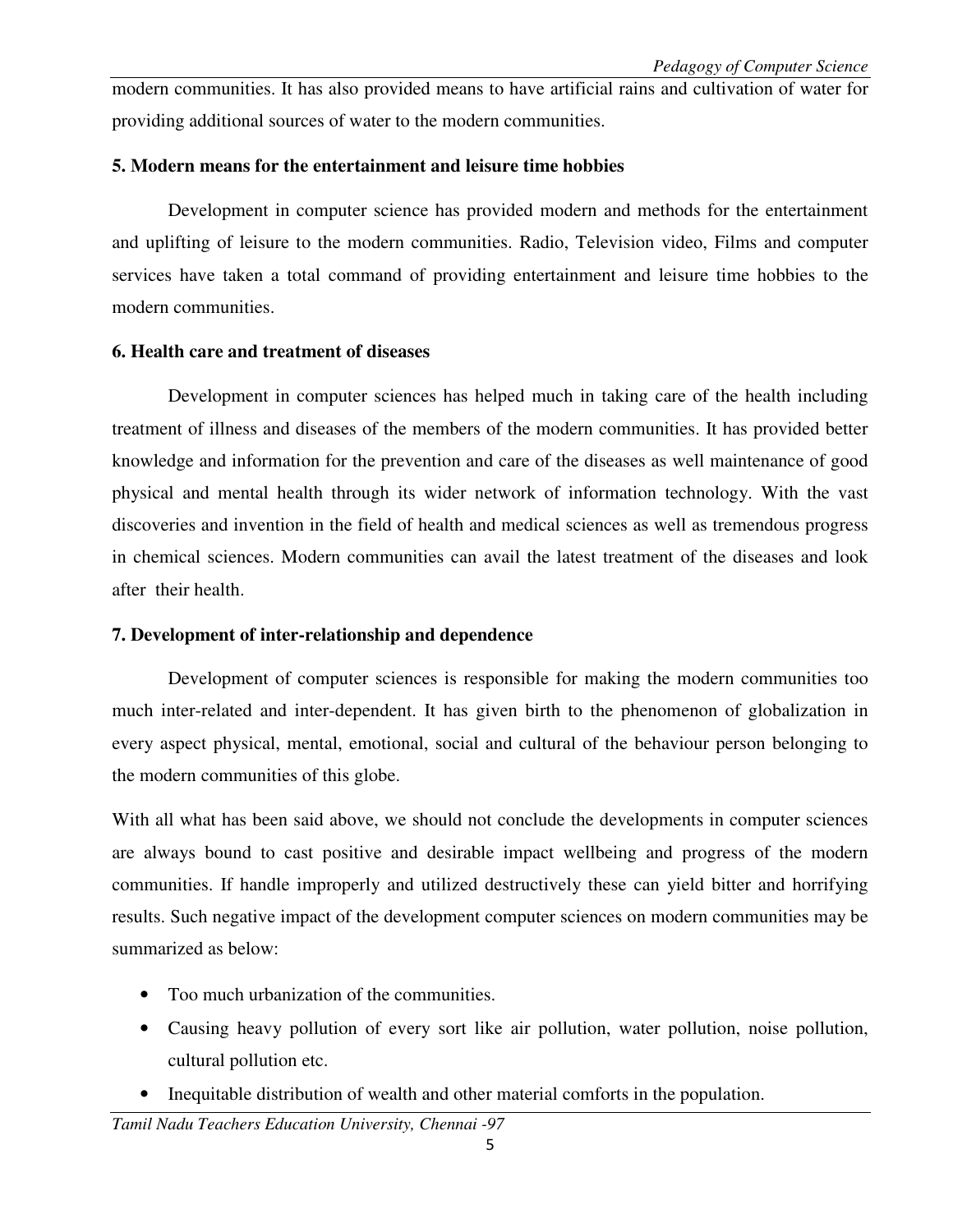- Abolishment of the concept and existence of the harming of health and welfare of the people.
- Development of the weapons of destruction and their unmindful application.
- Side effects of the fertilizer, chemicals, pesticides insecticides used in growing foodstuff and killing harmful bio-stuff.
- Neglect of moral values and social responsibilities at the cost of material development and individualism.

## **C. Globalization and computer sciences**:

The term globalization derived from the words 'globe' and 'signifies' the removal of barriers of distance or of other nature for bringing people of the world together in terms of their relationships of event. For the understanding of its meaning let us think over on a few definitions given below:

- 1. The sociologist, Anthony Giddens, defines globalization as a decoupling of space and time, emphasizing that with instantaneous communications, knowledge and culture can be shared around the world simultaneously.
- 2. The Dutch academician Rudd Lubbess defines it as process in which geographical distance become of diminishing importance in the establishment and maintenance of cross economic, political and socio-cultural relations.

## • **Aims and Objectives of Teaching Computer Science in Schools**

Technology has struggled to find its way into the classroom in all sorts of ways, from projectors and Television to Computer labs and student laptops. Along with improving the way of the students are taught, it is also vitally important that students learn to use computers have become as common as the pencil and paper.Students who use computers have been shown to attend the school more steadily and perform better than students who do not use computers. Computer usage makes students to become more focused on their work on their work at home, in collaborative projects with other students and on their own. The following are some chief aims and objectives of teaching Computer Science

- $\triangleright$  Arousing and maintaining interest
- $\triangleright$  Developing the ability to reach generalizations and to apply them for solving everyday problems.
- Developing interest in hobbies related to computer's their generations and so on.
- $\triangleright$  To develop scientific attitude.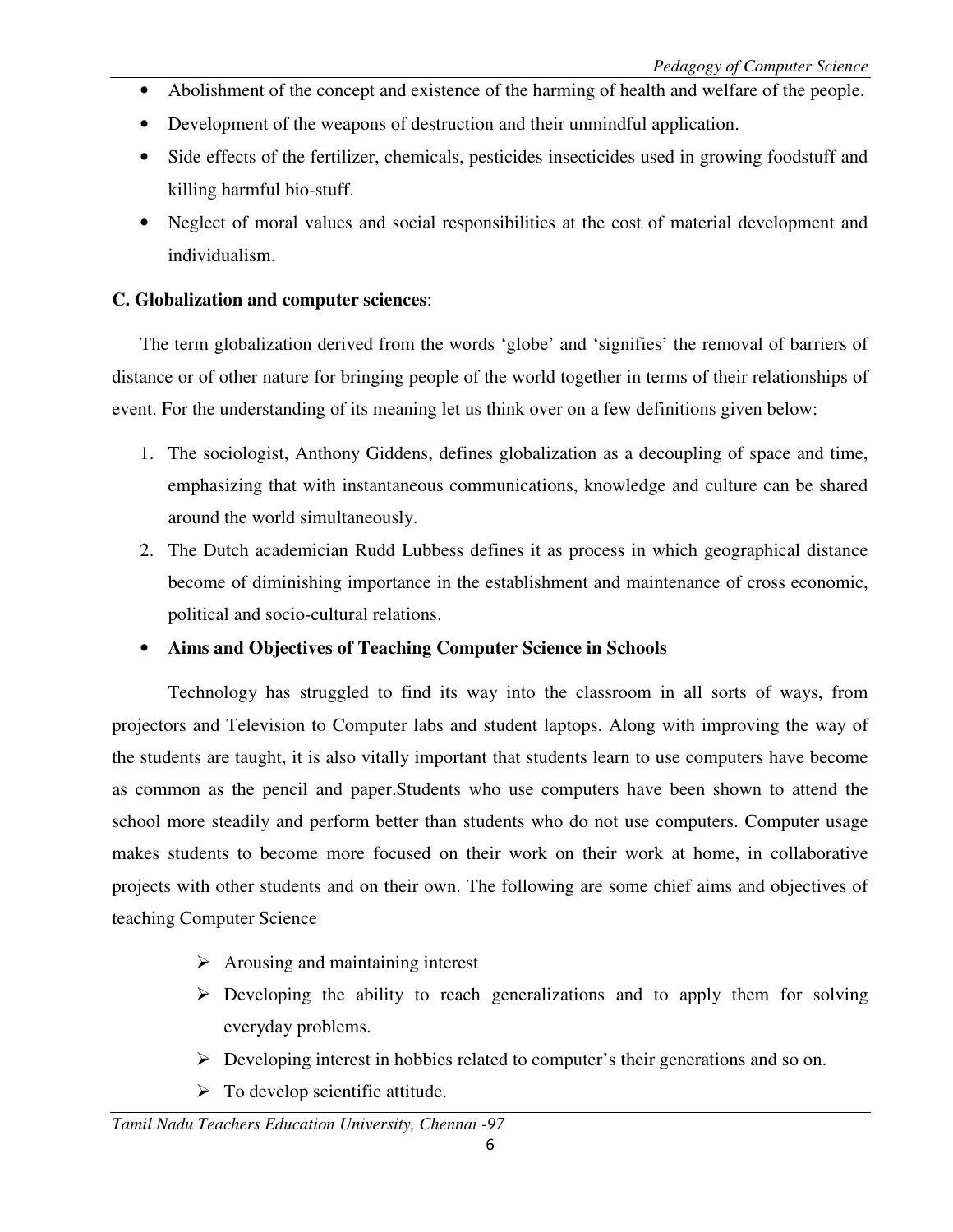$\triangleright$  To familiarize the student with the world in which he is living and to make them understand the impact of computer science on society, so as to enable them to adjust them self to the environment.

#### • **Need and significance of teaching Computer Science**

The need to use computer and learn computer science in everyday life and in workplace has become very vital and important.

**Computer science for the scientific and technology purposes**: The Digital age needs Computer Scientists. Modernizing Education has benefited from the inclusion of technology and computers by making it easier for Computer science is driving development from the sciences to expressions of the human experience. A gander at any significant news source uncovers the impact of Computer Science and innovation on the worldwide economy. Barely characterized, Computer science depends on a center arrangement of critical thinking ideas; it has been characterized as "the investigation of PCs and algorithmic procedures, including their standards, their equipment and programming outlines, their applications, and their effect on society" (Association of Computing Machinery, 2003). Be that as it may, it doesn't stop there. Computer science is a lens and passages into abilities in basic and intelligent believing that apply over all orders, including composing and the humanities (Carey, 2010).

The contentions for Computer Science training fall into two primary classes: Learning key apparatuses for the web age, and figuring out how to comprehend the world by comprehension media.

Today, in the period of web 2.0, we are very prone to consider online networking, messaging, and email as regular media you utilize as often as possible.

Today PCs assume a crucial part in industry, business, government, research, training, prescription, correspondence frameworks, excitement and numerous different zones of our public. Experts who add to the configuration, improvement, investigation, detail, confirmation, support and assessment of the various uses of PC frameworks significantly affect society, making along these lines valuable commitments to society, additionally, conceivably, some less positive.

To guarantee that their endeavors will be utilized for the general great, registering experts must submit themselves to making processing an advantageous and regarded calling, elevating a moral way to deal with their expert practice.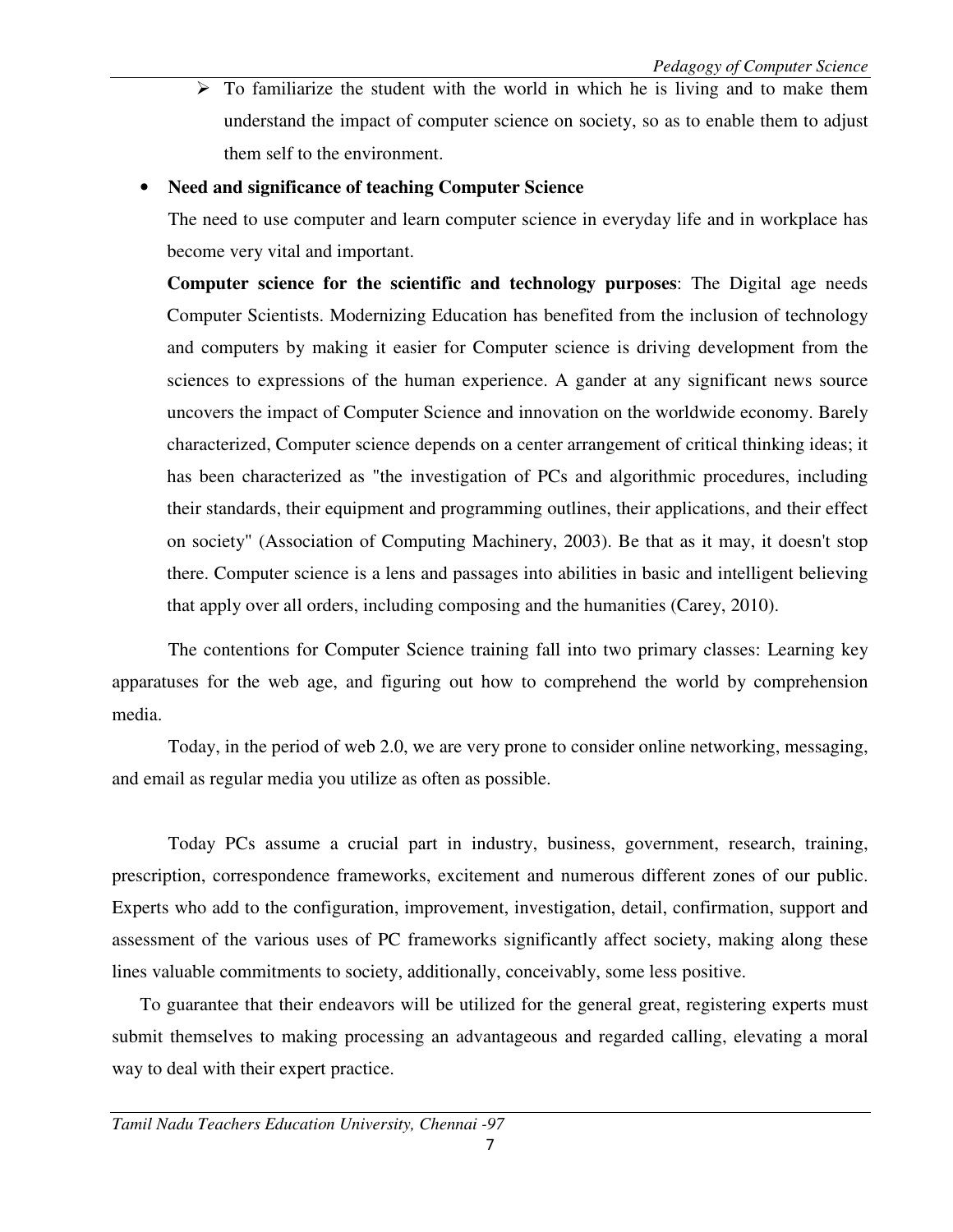Today from cell phone alarm that wakes them to the tablets used to chat with friends and complete homework, today's students are surrounded by computer technology.

- $\triangleright$  Professional Development
- $\triangleright$  Career Education
- $\triangleright$  Student Incentives
- $\triangleright$  Mentor Programs
- $\triangleright$  Coding for Kids

Therefore, Computer is inseparable from the future of Our society.

#### **Values of Teaching Computer Science**

The real values of Teaching Computer Science in our modern world can be quite obvious from chief values which are described below.

#### **Practical values**

 Utilization of the various facts drawn from the study of computer science in modern life has revolutionized our life. Today we cannot find even a single thing which is left untouched by the hands of computer. Uses of computers in transportation and communication have shortened the world.

#### **Social values**

 Computers have achieved the best place in the society as well. They form the foundations of so many professions like medicines, Engineers,etc. Computers are highly helpful to the society. Lots and lots of social changes have taken place after the introduction of computers. The study of computers science develops in us honesty, truthfulness and critical reasoning, objective thinking and belief in basic facts.

### **Disciplinary value**

The learning of computer science involves some scientific discipline and scientific attitudes which are transferable to our later life also. It involves self-expression, creativeness, open mindedness, critical thinking and observation suspended judgement which are free from superstitious and false beliefs etc. The good habits if they are once developed in a child can prove beneficial for their later life.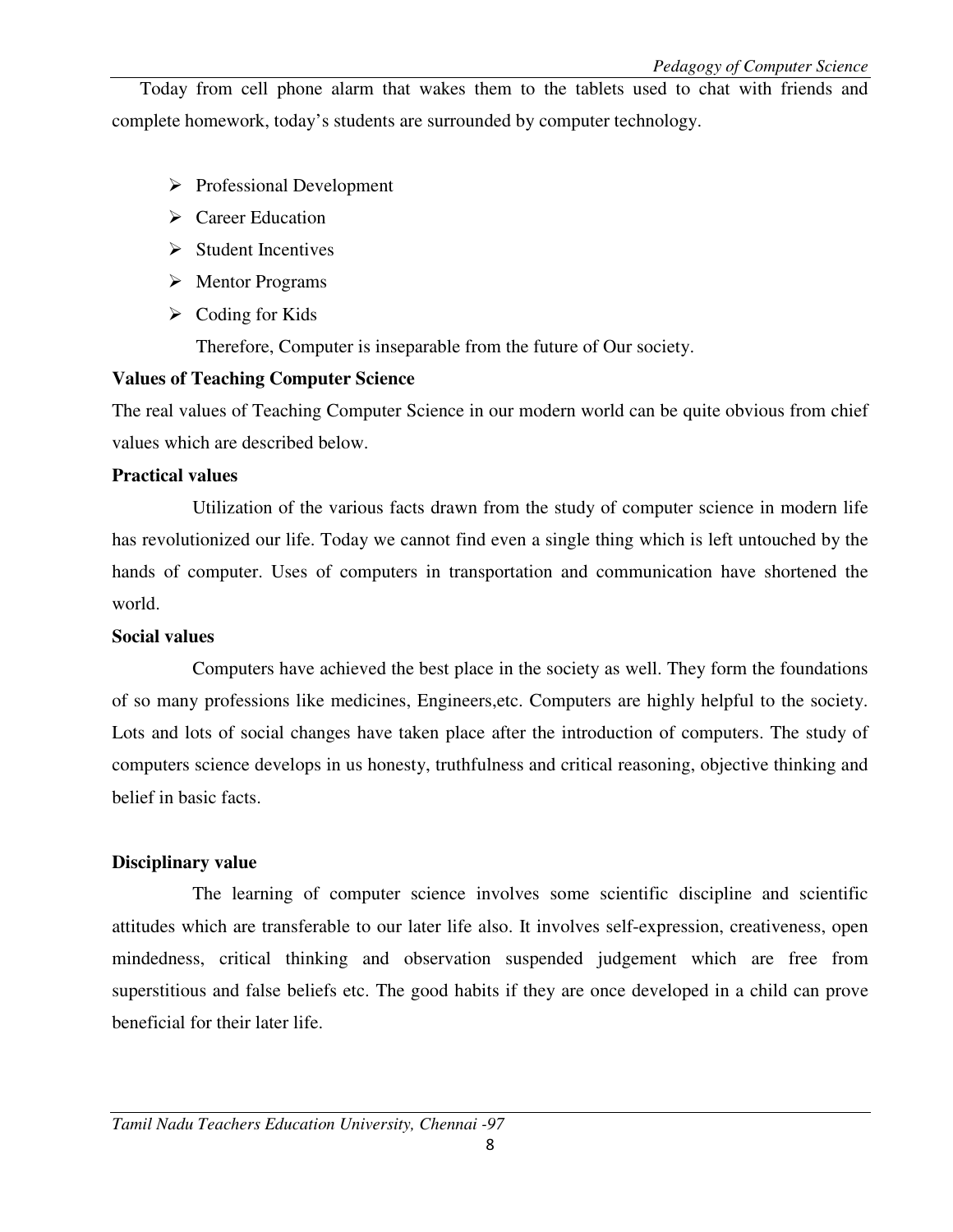#### **Cultural value**

The role of computers in the development of modern civilization can be obvious just by our comparison with our ancestors. Our present culture and advancement in our standard of living gives a clear-cut picture of our cultural development and role of computers in this field for removing old traditional beliefs and superstitions. Computers have proved itself as in best helper in overhauling the consciousness of the universe.

 So at the end, from the above mentioned values of computer science, we come to this conclusion that computer science has achieved a most important place in our place in our daily life as well as in the modern establishment of the whole world**.** 

#### **Conclusion**

The computer is widely used in the field of education and computer science has developed which is very popular these days. At every stage computer is compulsory. The distance education is using computer for instructional purpose as multimedia approach. The computer makes teacher learning process effective by involving audio and visual sense of learners. So, this unit tells about the nature and scope of Computer Science, the need and significance of teaching Computer science. At last the values of teaching computer Science**.** 

## **Questions for Discussions and Reflection**

- 1. Explain the nature and scope of teaching computer science.
- 2. Explain the Objectives of teaching computer science.
- 3. List the values of teaching computer science.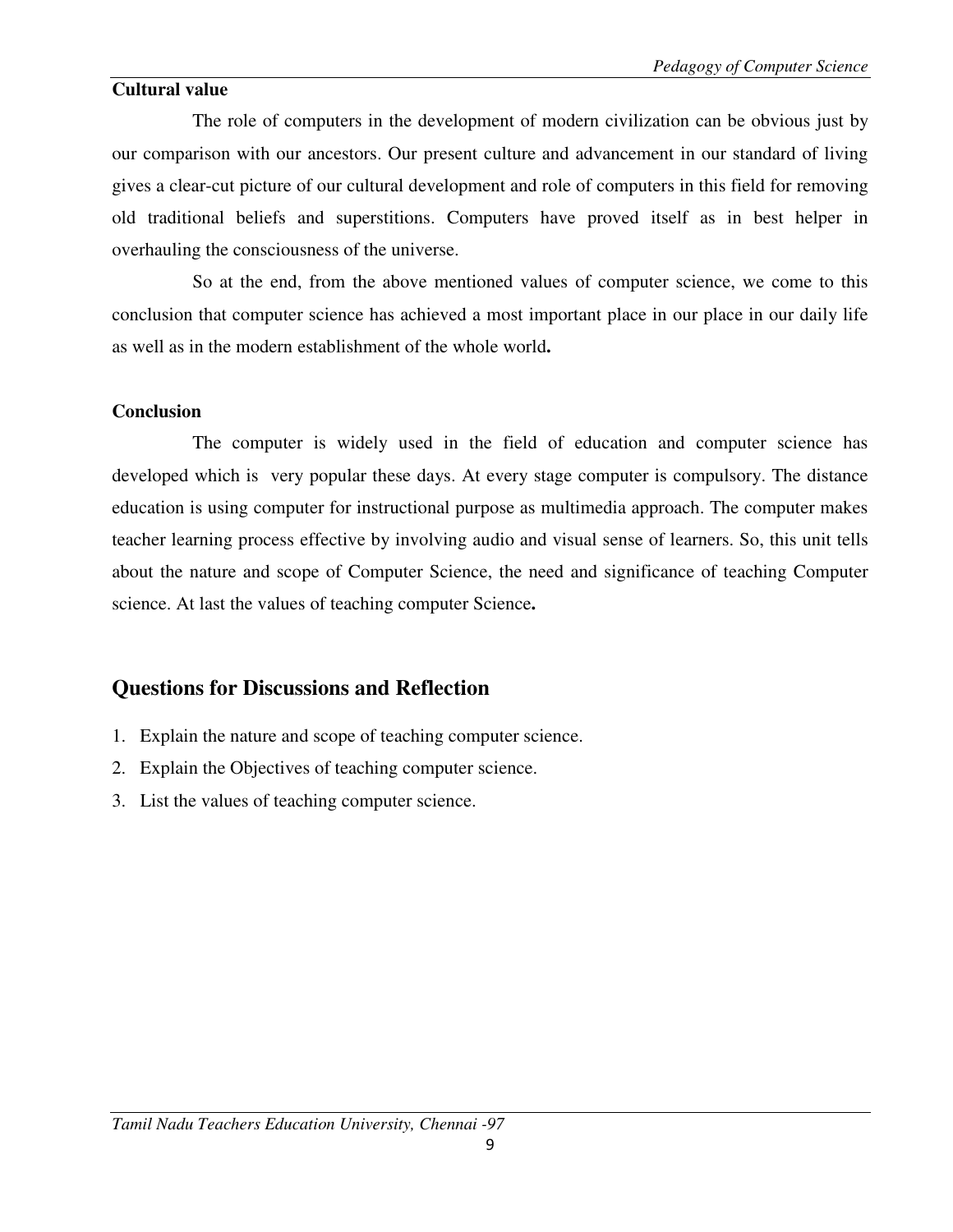## **UNIT II: PLANNING FOR INSTRUCTION**

## **Course Objectives**

At the end of the course, the pre-service teachers will be able to:

- 1. understand the steps in planning a lesson plan.
- 2. formulate the educational objectives of Bloom's taxonomy.
- 3. analyze the structure of a lesson plan
- 4. gain the mastery of constructing test-item for formative evaluation.

### **Introduction**

 Every work requires a plan of action for its perfect completion. In the same way teaching process also requires a systematic plan. A lesson plan represents a single teaching unit for a class period. The teacher should know the objectives of teaching. Designing test is very important part of assessing students understanding of course content and their level of competency in applying what they are learning.

### **Steps in planning a lesson**

### **Herbartian steps in Lesson Planning**

 Six formula involved in developing a lesson plan have been suggested by Herbart, J.F and thus, named after him as Herbartian steps in planning and are given below.

- 1. Introduction / Motivation
- 2. Presentation
- 3. Comparison or Association
- 4. Generalization
- 5. Application and
- 6. Recapitulation

## **Introduction/Motivation**

 This step is considered to the preparatory step, where in you are trying to prepare the minds of the students ready to receive the subject matter. One of the laws of learning given by Edward Lee Thorndike, the "law of readiness" emphasizes the need for the mental readiness. Unless the minds of the students are ready, learning will not take place. Hence this step, otherwise, identifies the mental readiness of the students. In general, with the help of this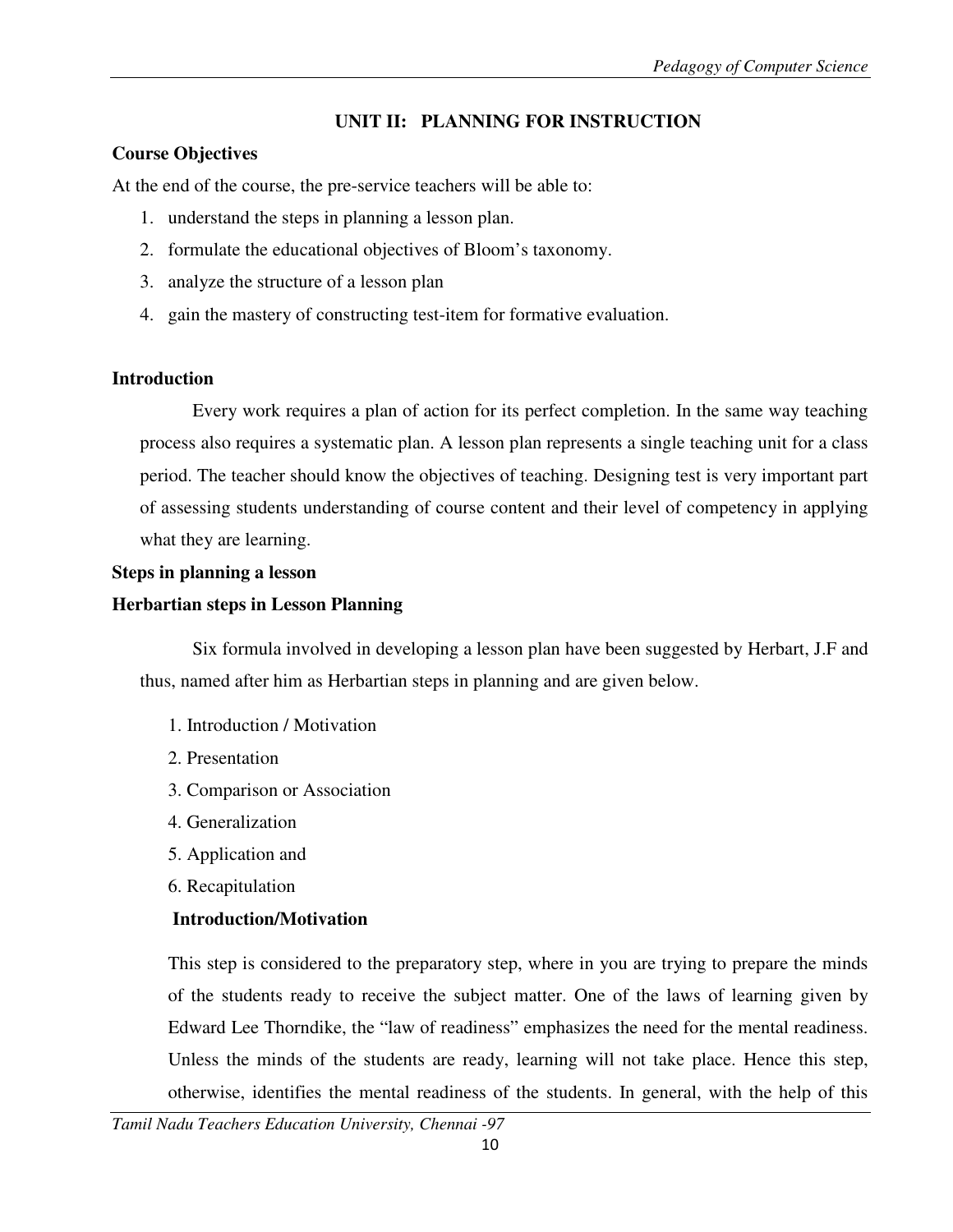step, the teacher can check the students' entering behavior before he starts teaching the lesson. Thus, testing students' previous knowledge (entering behavior), developing interest in the minds of students and maintaining curiosity of the student can be achieved with the help of this step.

#### **Presentation**

 It is the key step and only through which the actual process of teaching is going to take place. Here the aims of the lesson should be stated clearly and the heading should be written on the blackboard. We have to provide situation for both the teacher and the students to participate in the process of teaching and learning. Our ultimate aim of the presentation is to make the concepts understandable to the students. Therefore use of simple language is recommended. Appropriate and specific example and illustrations of the concepts will make the understanding better. The interest of the students on the subject matter should be maintained continuously by the way of asking questions from time to time in this stage. For quick learning, more learning and for longer retention of the subject matter, use of instructional software in an appropriate manner is strongly recommended during presentation.

#### **Comparison or Association**

 Due importance should be given in this stage to compare the facts observed by the students with another concept by way of giving examples. By making use of this comparison, the students can derive definitions or theories. The students are encouraged to give new suitable examples for the concepts instead of the examples given in the book to make them think in an innovative manner.

#### **Generalization**

 While explaining the concepts in science, as far possible the teacher should try to get the answer from the students, which makes them understand the concept and through which generalizations are possible. Restating the concepts in a simpler from will be useful for the students to understand the concept very easily.

#### **Application**

 In this stage, the teacher makes the students to use the understood knowledge in an unfamiliar situation. Unless the knowledge of science is applied in new situations or in our day-to-day life, the study of science will become meaningless. This application of scientific principles will strengthen learning and will make the learning permanent.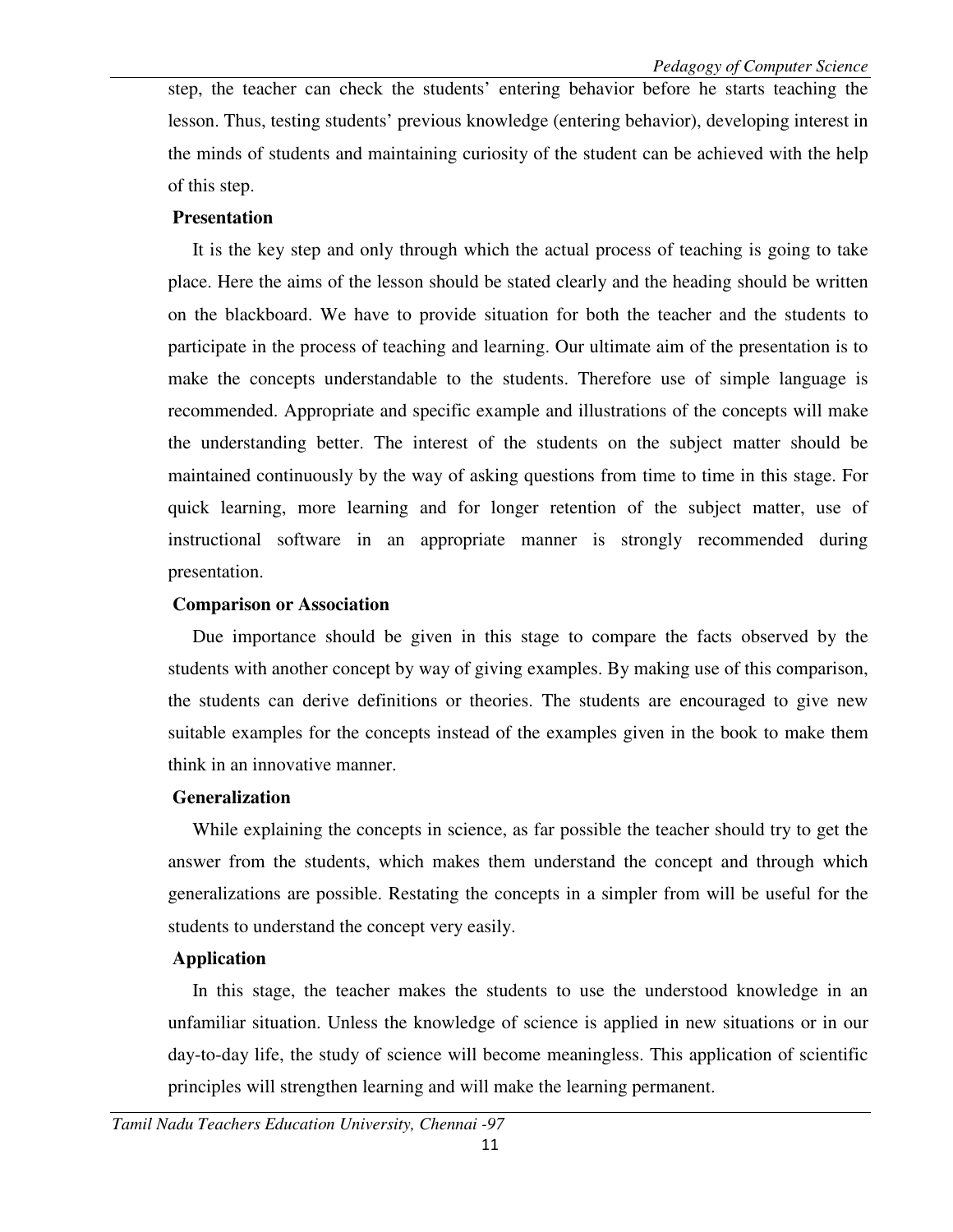## **Recapitulation**

 This stage is meant for the teachers to know whether the students have grasped and understood the concepts taught or not. This can be achieved by reviewing a lesson or giving assignments to the students. Only through this step, achieving closure (in teaching) is possible.

## **Setting lesson goal**

 Goal are nothing but the destination or the target point. In other words , detailed explanation of aims is known as goals. Achieving goal is important and we will be trying to reach the same through an intermediate stage called "Aims".

It is important to know the purpose,

## • **Designing a unit plan**

## **Unit Planning**

 A large segment of the subject matter with lessons possessing common features related to that area of study or with lessons under a common heading. For example optics is a unit in physics and under this unit, we have different topics life lens, mirrors, laws of reflection, refraction, Refractive index, etc. Therefore a unit consists of many lessons and a lesson consists of many topics. Also one should not think that a unit is a large block of subject matter alone. It is otherwise, consisting of both subject matter and method. According to Preston, a unit is as large a bock of related subject matter as can be over-viewed by the learner. Sam ford defines a unit is an outline of carefully selected subject matter which has been isolated because of its relationship to pupils needs and interests. According to bossing a unit consists of a comprehensive series of related and meaningful activities so as to achieve pupil's purpose provide significant educational experience, and results in appropriate behavioral changes.

In general a unit consists of well organized subject matter, appropriate learning experiences and method with enough provision for evaluation and follow up activities.

## **Important characteristics of a unit**

• A unit must be flexible in such a way to cater to the needs of individual differences.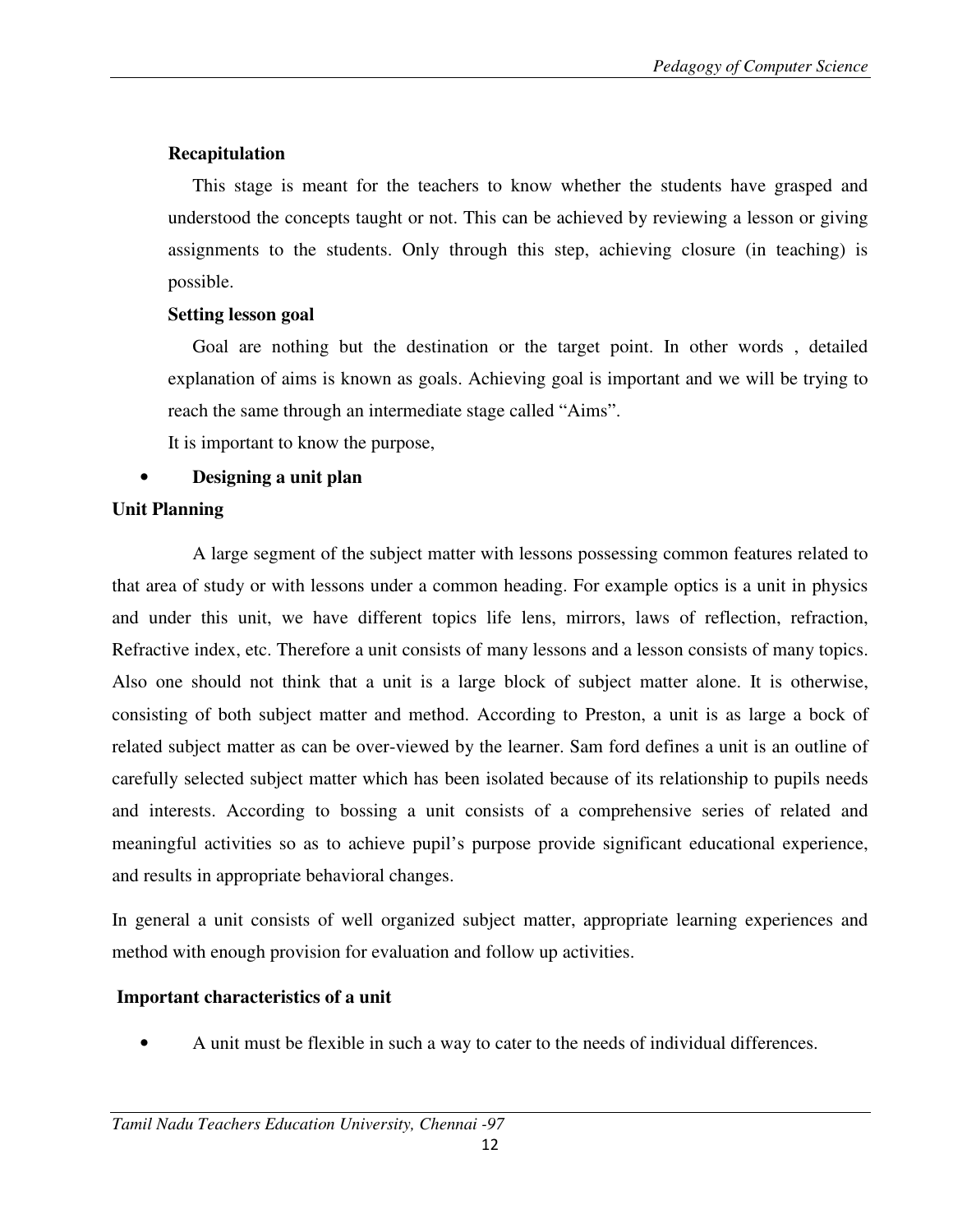- A unit should contain subject matter and methods with respect to the students interest and abilities.
- The subject matter must be segmented and arranged according to the instructional objectives in a unit.
- It should contain the interrelated content.
- Proper evaluation and follow-up activities must find a place in a unit.

#### **Factors of unit planning**

A unit plan should contain the following factors.

- $\triangleright$  Content analysis
- $\triangleright$  Objectives & specifications
- $\triangleright$  Teaching learning activities
- > Teaching learning resources
- $\triangleright$  Evaluation tools

#### **Content Analysis**

It refers to the actual subject matter segmented based on the objectives of teaching. Here the concepts with major importance should alone be written and not all the minute details, as the subject matter is voluminous. Then this content should be arranged in a sequential manner throughout the unit.

#### **Objective and specifications**

 Objectives are the expired behavioral change of the students. The entire unit should have arrangement of the content based on the objectives. The objectives must be stated in terms of students behavioural outcomes and they are termed as specifications. Specifications are the behavioural verbs of the respective objectives.

#### **Teaching and learning Activities**

 This factor suggests appropriate methods for appropriate content. For example preparation of hydrogen may be taught by using demonstration method than mere lecture method alone. On some occasions, the discussion method with help of small groups formed within the class may be used by the teacher as a suitable method. A lot of varieties of activities to student must be provided.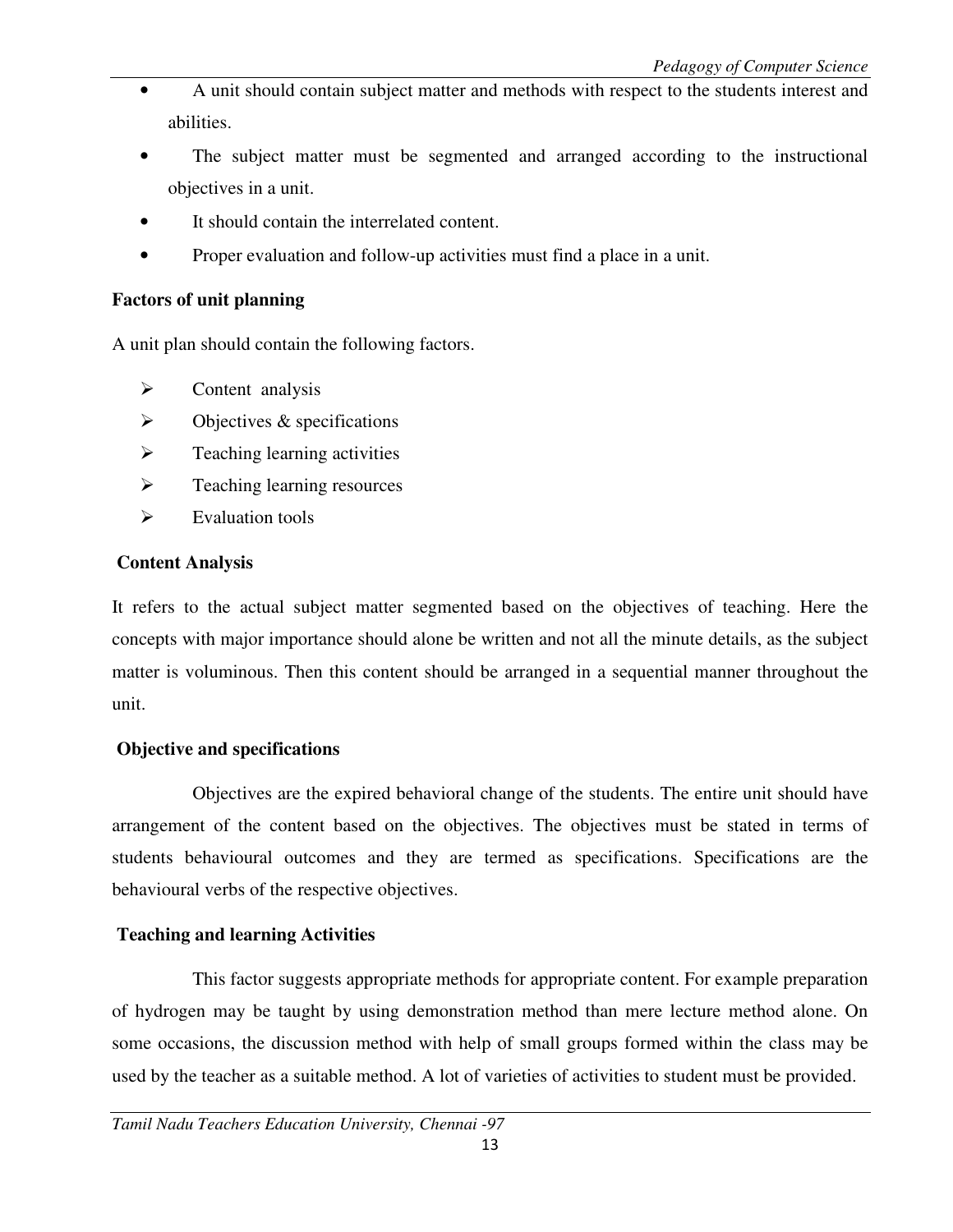### **Teaching and learning Resources**

 A proper scheme of the available material for practical activities must be planned in order to ensure their availability at the time they are needed. Similarly, the required reference books useful for teaching and also for learning must be identified and a list needs to be prepared.

#### **Evaluation Tools**

 Proper evaluation technique must be included throughout the study of the unit as a continuous process. Quiz assignments, unit tests and so on may be used as evaluation tools in the unit evaluation should be based on the objectives of the unit

### **Preparation of unit plan**

A unit plan may be designed in the following steps:

- A. Steps for the entire unit (Entire unit consists of several sub-units)
	- Subject: here one should mention the subject as physics, chemistry, biology or science.
	- Name of the unit: it should be the heading of the unit chosen
	- Class: to whom the unit is going to be taught.
	- Time: total number of class hours or periods
	- Instructional software: it is the list of teaching aids going to be used throughout the unit
	- Contend: it is the segmented subject matter of the syllabus to be covered
	- Sub-units: it indicates the number of lessons and their names
	- Objectives: these have to be achieved after completing the unit
- B. Steps for each sub-unit
	- Sub-unit no. and name: it should contain the exact number of the sub-unit and its name.
	- Time: it indicates number of class period or hours
	- Teacher's Activities
	- Students Activities
	- Joint Activities (teacher and student)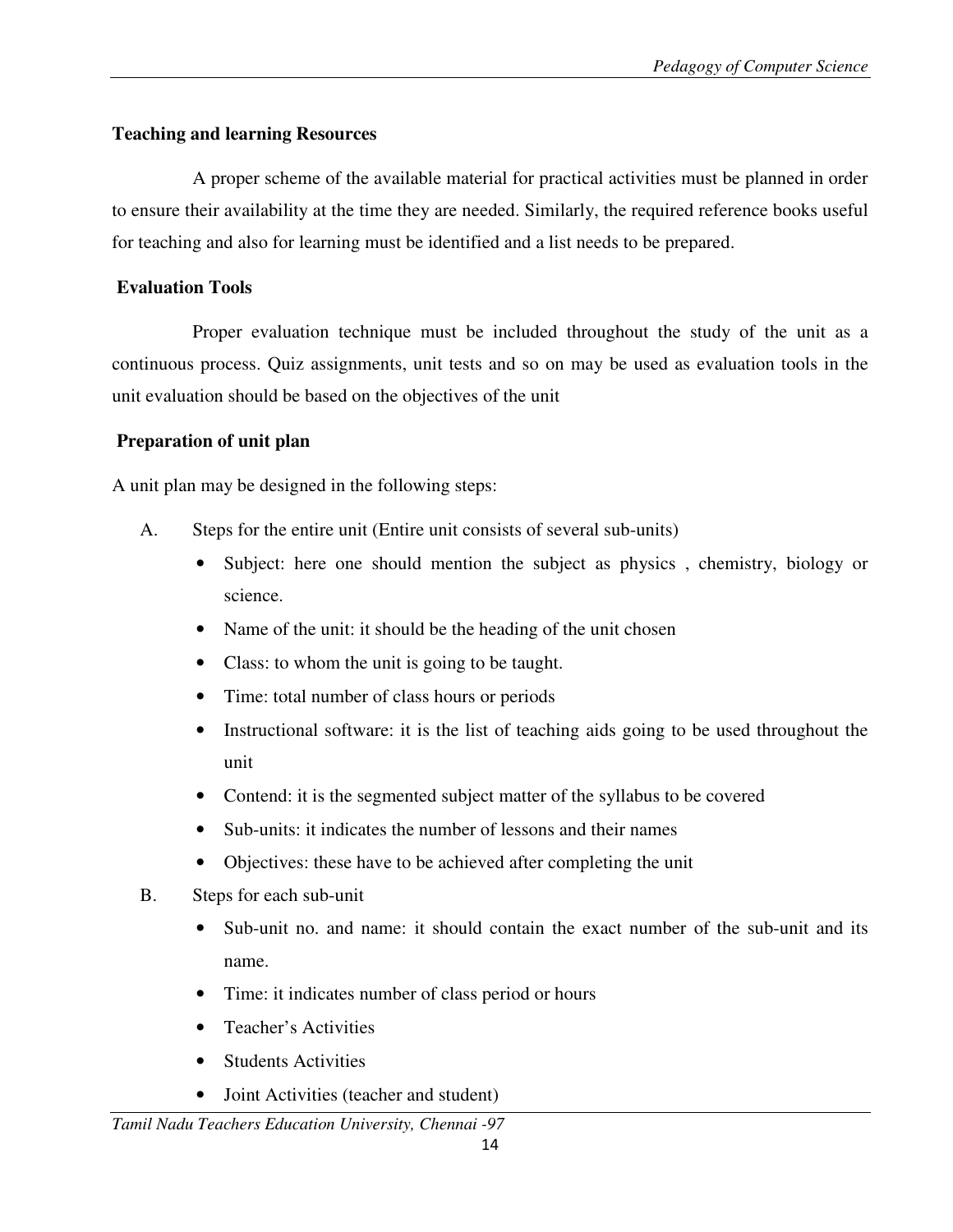- Assignment
- Follow-up Activities
- Evaluation
- References

With the help of the steps mentioned above, one can prepare a unit plan for any subject in an easier manner.

## **User/Advantages of unit planning**

- It makes the students work better, as the whole unit consists of small sub-units of content.
- It is very useful for the teachers to identify the general objectives and specifications, as they are clearly stated and differentiated in a unit.
- It gives an overall view of the subject matter well in advance and thus makes the teaching process systematic and smooth
- It require efficient, hard working and trained teachers
- If the sub-units are not properly arranged, the students may get confused.
- If the format is not followed systematically while preparing a unit plan, then it will be not useful in preparing a lesson plan
- Thus a unit plan is very useful for both teaching and learning process and has lot of advantages for teacher and students and if it is designed as per the format in a systematic way, then it will certainly bridge the gap, if any, between the teacher and the learner.

## • **Bloom's Taxonomy of educational objectives**

Benjamin s. bloom and his associates have classified educational objectives into the following three broad categories or domains.

- Cognitive Domain (Thinking/Intellectual Operations)
- Affective Domain (Feelings, Attitudes and Values)
- Psychomotor Domain (Doing or Performing)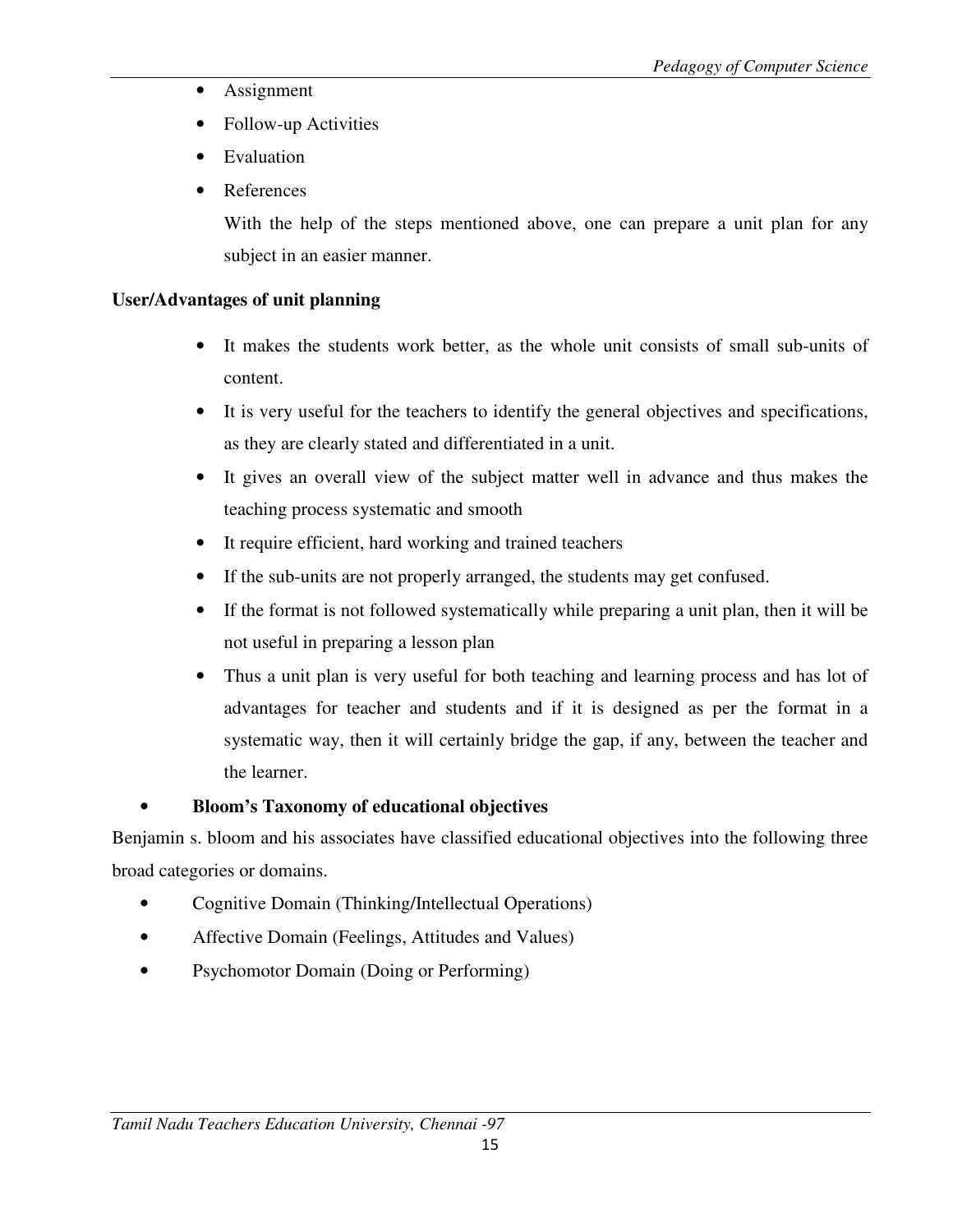• Here is a comparison of the original and revised taxonomies:



Each of the three domains mentioned above can further be split up into categories which are also in a hierarchical order.

## **Cognitive Domain (B.S.Bloom,1956)**

- $\frac{1}{2}$  Knowledge
	- Remembering previously learned material
	- Knowledge of specifics
	- Knowledge of ways and means of dealing with specifics and
	- Knowledge of the universals and abstractions in a field.
- $\cdot$  Comprehension
	- Grasping the meaning of material
	- Translation (Converting from one from to another)
	- Interpretation (explaining of summarizing materials) and
	- Extrapolation (extending the meaning beyond data)
- $\cdot$  Application
	- This refers to the ability to use learned material in new and concrete situations. This may include the application of such things as rules, methods, concepts, principles, laws and theories.
- $\frac{1}{2}$  Analysis
	- Analysis of elements (identifying the parts)
	- Analysis of relationships, (identifying the relationship) and
	- Analysis of organizational principles (identifying he way the parts are organized)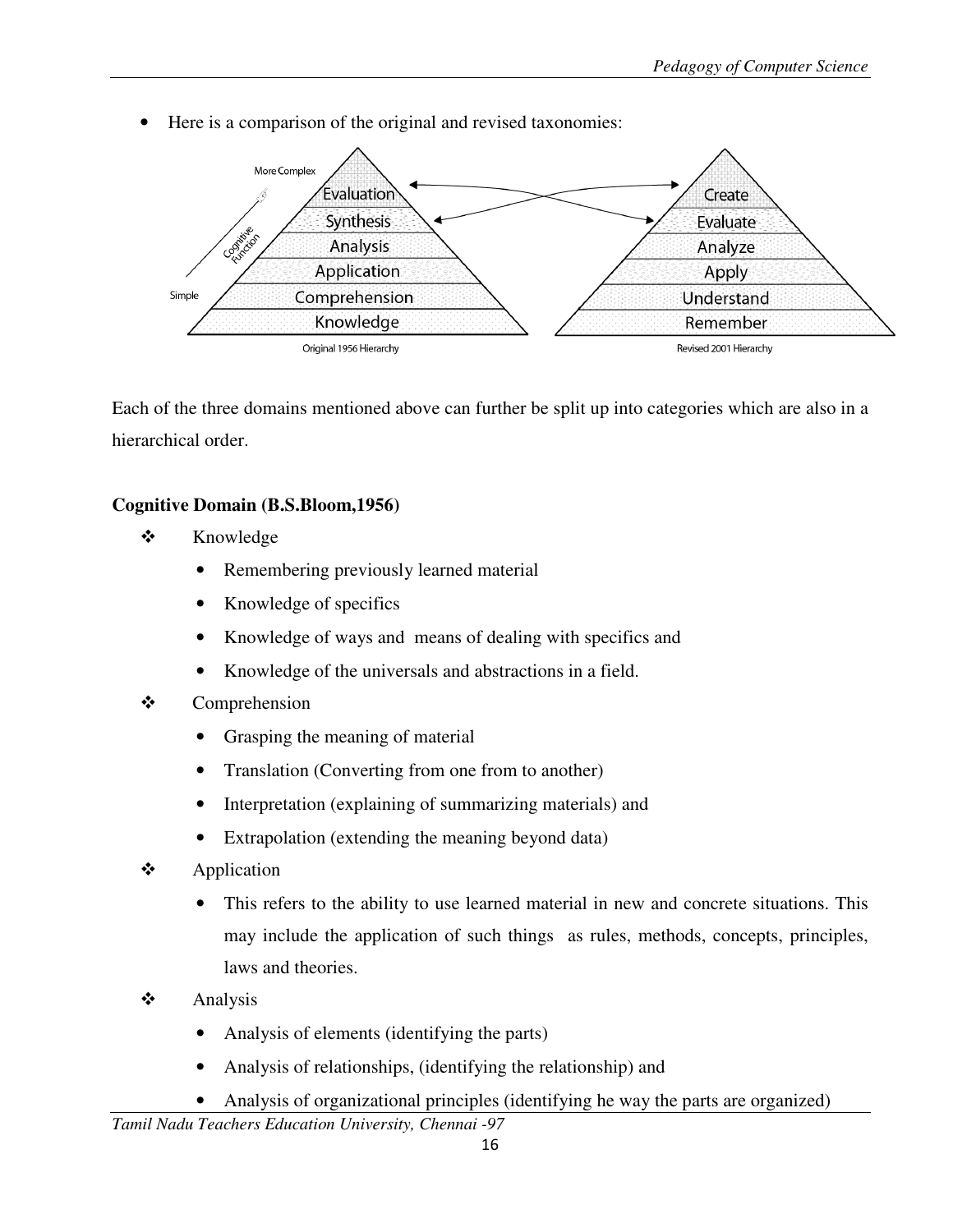#### $\ddot{\cdot}$ Synthesis

- (Putting parts together into a whole). Production of a unique communication or a plan.
- $\cdot$  Evaluation
	- Judging the value of a thing for a given purpose using define criteria.

 The six categories listed above are arranged in order of increasing complexity. They begin with the relatively simple recall of factual information, go to the lowest level of understanding (comprehension) and then proceed through the increasingly complex levels of application, analysis, synthesis and evaluation. This scheme for classifying student behavior is, hierarchical in nature i.e. the more complex behaviors include the simple behavior in the lower categories.

#### **Affective Domain**

 The affective domain concerns the attitudinal, emotional and valuing responses desired of the student. These are called interests; attitudes, appreciation and the like, while most teaches write instructional objectives in the cognitive and psychomotor domains, affective adjectives are seldom written out and included in instructional plans. Writing down affective objectives may increase the likelihood of their being achieved. Positive technique for teaching affective adjective involves differential reinforcements, modeling behavior and behavior modification techniques.

 This domain includes the manner in which we deal with things emotionally, such as feelings, values, appreciation, enthusiasms, motivations, and attitudes. The five major categories listed in order are;

| Receiving phenomena:                                                                   | Examples: Listen to others with respect.                         |
|----------------------------------------------------------------------------------------|------------------------------------------------------------------|
| Awareness, willingness to hear, selected Listen for and remember the name of newly     |                                                                  |
| attention.                                                                             | introduced people.                                               |
|                                                                                        | Keywords: asks, chooses, describes, follows,                     |
|                                                                                        | gives, holds, identifies, locates, names,                        |
|                                                                                        | points to, selects, sits, erects, replies, uses.                 |
| Responding<br>to                                                                       | phenomena: Active   Examples: participates in class discussions. |
| participation on the part of the learners. Gives a presentation. Questions new ideals, |                                                                  |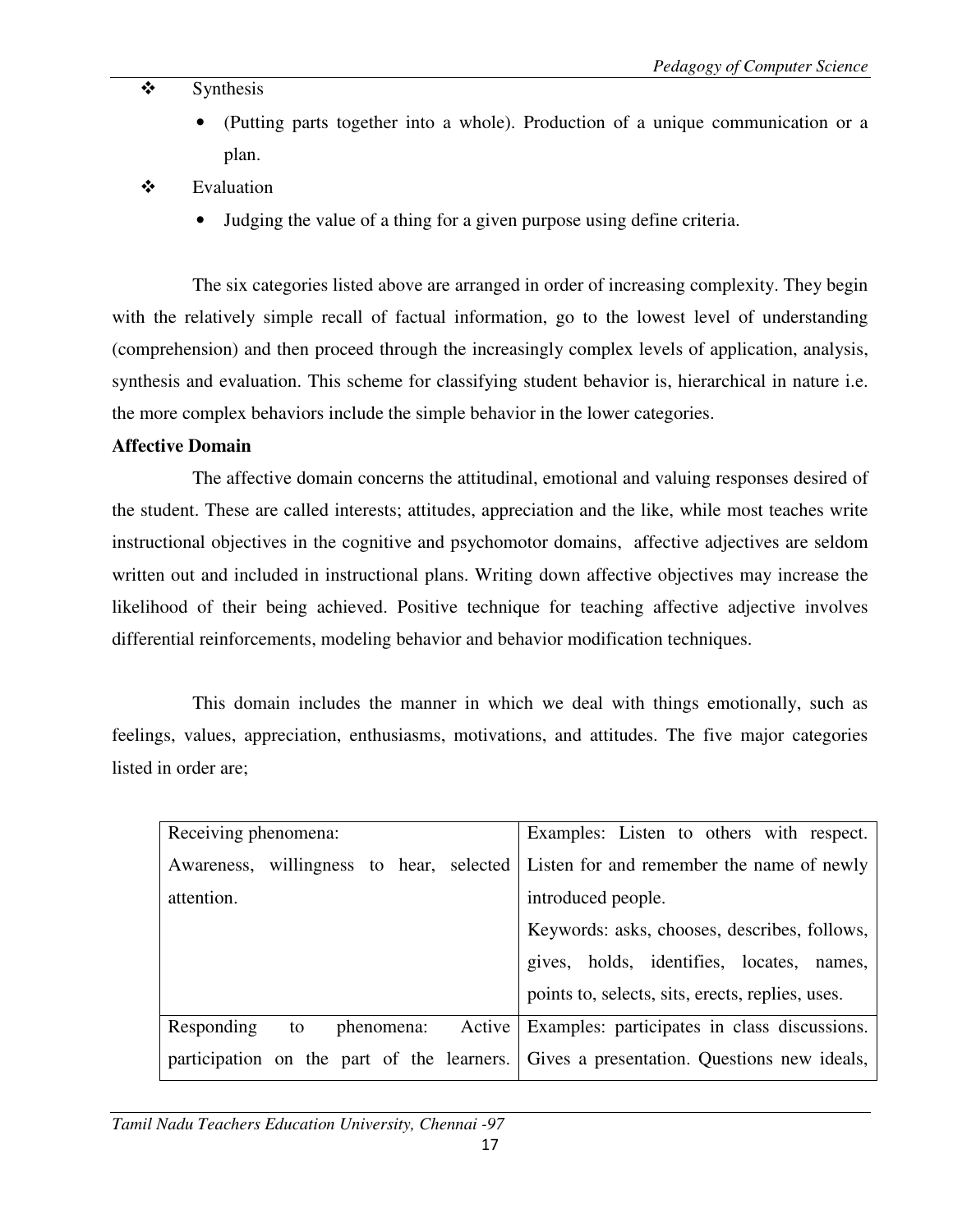| Attends<br>particular<br>and<br>reacts<br>to<br>$\mathbf{a}$                                | concepts, models, etc. in order to fully         |  |  |
|---------------------------------------------------------------------------------------------|--------------------------------------------------|--|--|
| Learning<br>phenomenon.<br>outcomes<br>may                                                  | understand them. Know the safety rules and       |  |  |
| emphasize<br>compliance in responding,                                                      | practices them.                                  |  |  |
| willingness to respond, or satisfaction in                                                  |                                                  |  |  |
| responding (motivation)                                                                     | Keywords: answer, assists, aids, complies,       |  |  |
|                                                                                             | conforms, discusses, greets, helps, labels,      |  |  |
|                                                                                             | performs, practices, presents, reads, recites,   |  |  |
|                                                                                             | reports, selects, tells, writes.                 |  |  |
| Valuing: the worth or value a person attaches                                               | Example: Demonstrates belief<br>in<br>the        |  |  |
| to a particular object, phenomenon, or                                                      | democratic process. Is sensitive towards         |  |  |
| This<br>behavior.<br>from<br>simple<br>ranges                                               | individual and cultural differences (value       |  |  |
| acceptance to the more complex state of                                                     | diversity) shows the ability to<br>solve         |  |  |
| commitment. Valuing is based on the                                                         | problems. Proposes a plan<br>to<br>social        |  |  |
| internalization of a set of specified values,<br>improvement and follows through with       |                                                  |  |  |
| while clues to these values are expressed in<br>commitment.<br><b>Informs</b><br>management |                                                  |  |  |
| the learner's overt behavior and are often<br>matters that one feels strongly about.        |                                                  |  |  |
| identifiable.<br>Keywords:<br>completes,<br>demonstrates,                                   |                                                  |  |  |
|                                                                                             |                                                  |  |  |
|                                                                                             | differentiates, explains, follows, forms,        |  |  |
|                                                                                             | initiates, invites, joins, justifies, proposes,  |  |  |
|                                                                                             | reads, reports, selects, shares, studies, works. |  |  |
| Organization: Organizes values into priorities                                              | Example: Recognizes the need for balance         |  |  |
| by contrasting different values, resolving between freedom and responsible behavior.        |                                                  |  |  |
| conflicts between them, and creating a                                                      | Accepts responsibility for one's behavior.       |  |  |
| unique value system. The emphasis is on                                                     | Explains the role of systematic planning in      |  |  |
| comparing, relating, and synthesizing values.                                               | solving problems. Accepts professional           |  |  |
|                                                                                             | ethical standards. Creates a life pla in         |  |  |
|                                                                                             | harmony with abilities, interests, and beliefs.  |  |  |
|                                                                                             | Prioritizes time effectively to meet the needs   |  |  |
|                                                                                             | of the organization, family and self.            |  |  |
|                                                                                             | Keywords: adheres, alters, arranges, com-        |  |  |
|                                                                                             | bines,<br>compares, completes,<br>defends,       |  |  |

*Tamil Nadu Teachers Education University, Chennai -97*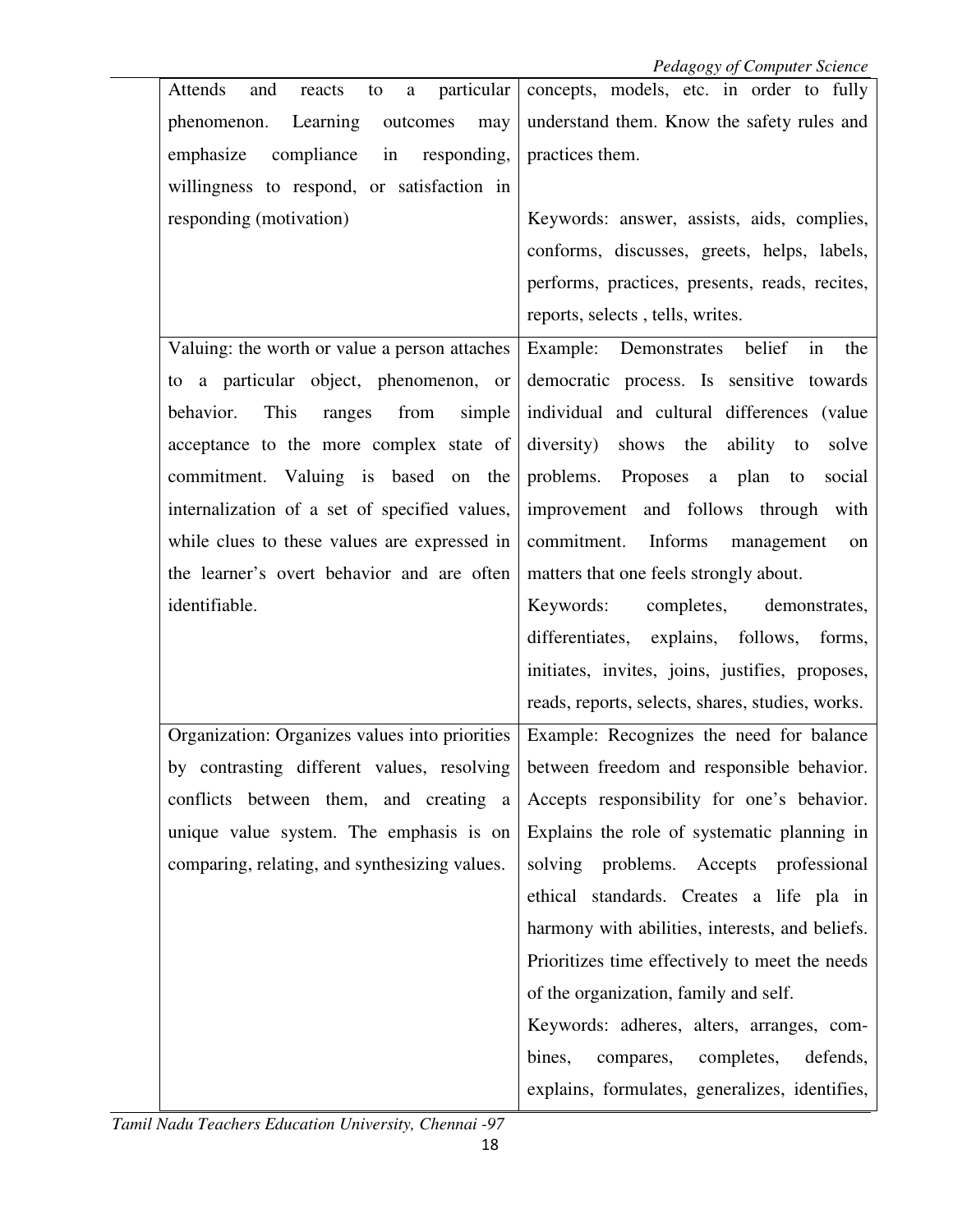*Pedagogy of Computer Science* 

|                                                 | <i>r</i> caugus of comparer setence<br>modifies, orders,<br>integrates,<br>organizes, |  |
|-------------------------------------------------|---------------------------------------------------------------------------------------|--|
|                                                 | prepares, relates, synthesizes.                                                       |  |
| Internalizing values (characterization): has a  | Example: shows self-reliance when working                                             |  |
| value system that controls their behavior. The  | independently. Cooperates in group activities                                         |  |
| behavior is pervasive, consistent, predictable, | (displays teamwork) Uses an objective                                                 |  |
| and most importantly, characteristic of the     | approach in problem solving. Displays a                                               |  |
| Instructional<br>objectives<br>learner.<br>are  | professional commitment to ethical practice                                           |  |
| concerned With the student's general patterns   | on a daily basis. Revises judgments and                                               |  |
| of adjustment (personal, social, emotional)     | changes behavior in light of new evidence.                                            |  |
|                                                 | Values people for what they are, not how                                              |  |
|                                                 | they look.                                                                            |  |
|                                                 | Keywords: acts, discriminates, displays,                                              |  |
|                                                 | listens, modifies,<br>influences,<br>performs,                                        |  |
|                                                 | questions,<br>practices, proposes, qualifies,                                         |  |
|                                                 | revises, services, solves, verifies.                                                  |  |

#### **Psychomotor domain**

**It comprises of physical or motor or manipulative skills which are involved in the performance of a task.** 

Example:

- $\cdot$ Drawing a sketch
- $\ddot{\cdot}$ Operating a machinery
- $\ddot{\bullet}$ Constructing an object/model
- $\ddot{\cdot}$ Using a tool

It has the following seven major categories given by Simpson (1972)

| Perception: the ability to use sensory cues to   Examples: detects nonverbal communication |  |                                                                                                 |  |
|--------------------------------------------------------------------------------------------|--|-------------------------------------------------------------------------------------------------|--|
| guide motor activity. This ranges from cures. Estimate where a ball will land after it     |  |                                                                                                 |  |
|                                                                                            |  | sensory stimulation, through cue selection, to $\vert$ is thrown and then moving to the correct |  |
| translation.                                                                               |  | location to catch the ball. Adjusts heat of                                                     |  |
|                                                                                            |  | stove to correct temperature by smell and                                                       |  |
|                                                                                            |  | taste of food. Adjusts the height of the forks                                                  |  |
|                                                                                            |  | on a forklift by comparing where the forks                                                      |  |

*Tamil Nadu Teachers Education University, Chennai -97*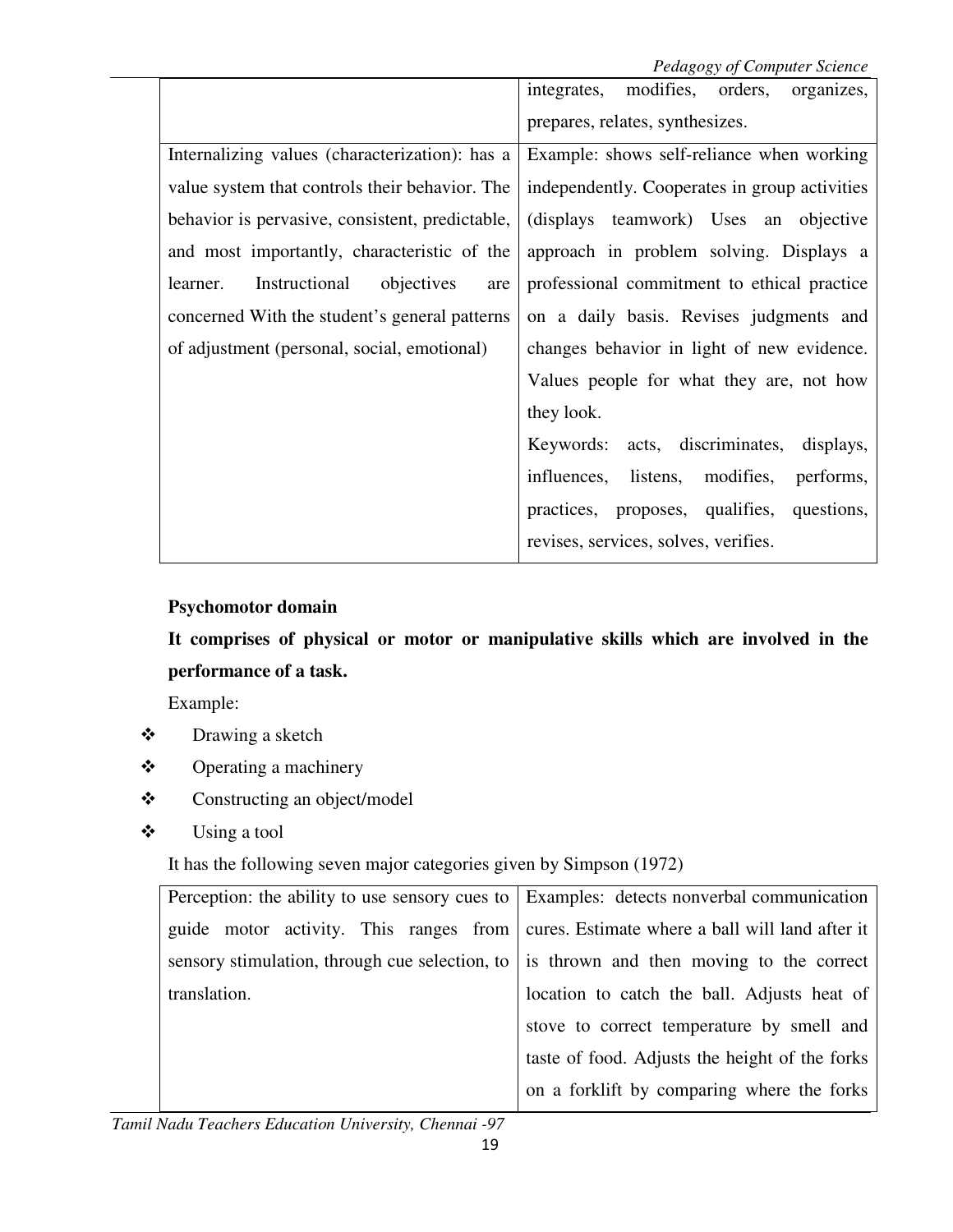|                                                                            | are in relation to the pallet.                   |  |  |
|----------------------------------------------------------------------------|--------------------------------------------------|--|--|
|                                                                            | describes,<br>Keywords: choose,<br>detects,      |  |  |
|                                                                            | differentiates,<br>distinguishes,<br>identifies, |  |  |
|                                                                            | isolates, relates, selects.                      |  |  |
| Set: readiness to act it includes mental,                                  | Examples: know and acts upon a sequence of       |  |  |
| physical, and emotional sets. These three sets                             | steps in a manufacturing process. Recognize      |  |  |
| are dispositions that predetermine a person's                              | one's abilities and limitations. Show desire to  |  |  |
| response to different situations (some-times                               | learn a new process (motivation) Note: this      |  |  |
| called mindsets)                                                           | subdivision of psychomotor is closely related    |  |  |
|                                                                            | with<br>the<br>responding<br>to<br>phenomena     |  |  |
|                                                                            | subdivision of the affective domain              |  |  |
|                                                                            | Keywords: begin, displays, explains, moves,      |  |  |
|                                                                            | proceeds, react, shows, states, volunteers.      |  |  |
| Guided response: the early stages in learning                              | Examples: performs a mathematical equation       |  |  |
| a complex skill that includes imitation and                                | as demonstrated. Follows instructions to         |  |  |
| trial and error. Adequacy of performance is                                | build a model. Responds hand-signals of          |  |  |
| achieved by practicing<br>instructor while learning to operate a forklift. |                                                  |  |  |
|                                                                            | Keywords: copies, traces, follows, react,        |  |  |
|                                                                            | reproduce, responds.                             |  |  |
| Mechanism: this is the intermediate stage in                               | Example: Use a personal computer. Repair a       |  |  |
| learning a complex skill. Learned responses                                | leaking faucet. Drive a car.                     |  |  |
| have become habitual and the movements                                     | Keywords: assembles, calibrates, constructs,     |  |  |
| can be performed with some confidence and                                  | dismantles, displays, fattens, fixes, grinds,    |  |  |
| proficiency.                                                               | heats, manipulates, measures, mends, mixes,      |  |  |
|                                                                            | and organizes, sketches.                         |  |  |
| skillful<br>Complex overt Response:<br>the                                 | Examples: Maneuvers a car into a tight           |  |  |
| performance of motor acts that involve                                     | parallel parking spot. Operates a computer       |  |  |
| complex movement patterns. Proficiency is                                  | quickly and accurately. Displays competence      |  |  |
| indicated by a quick, accurate, and highly                                 | while playing the piano.                         |  |  |
| coordinated<br>performance,<br>requiring<br>a                              | Keywords:<br>assembles, builds, calibrates,      |  |  |
| minimum of energy. This category includes                                  | dismantles, displays,<br>constructs,<br>fastens, |  |  |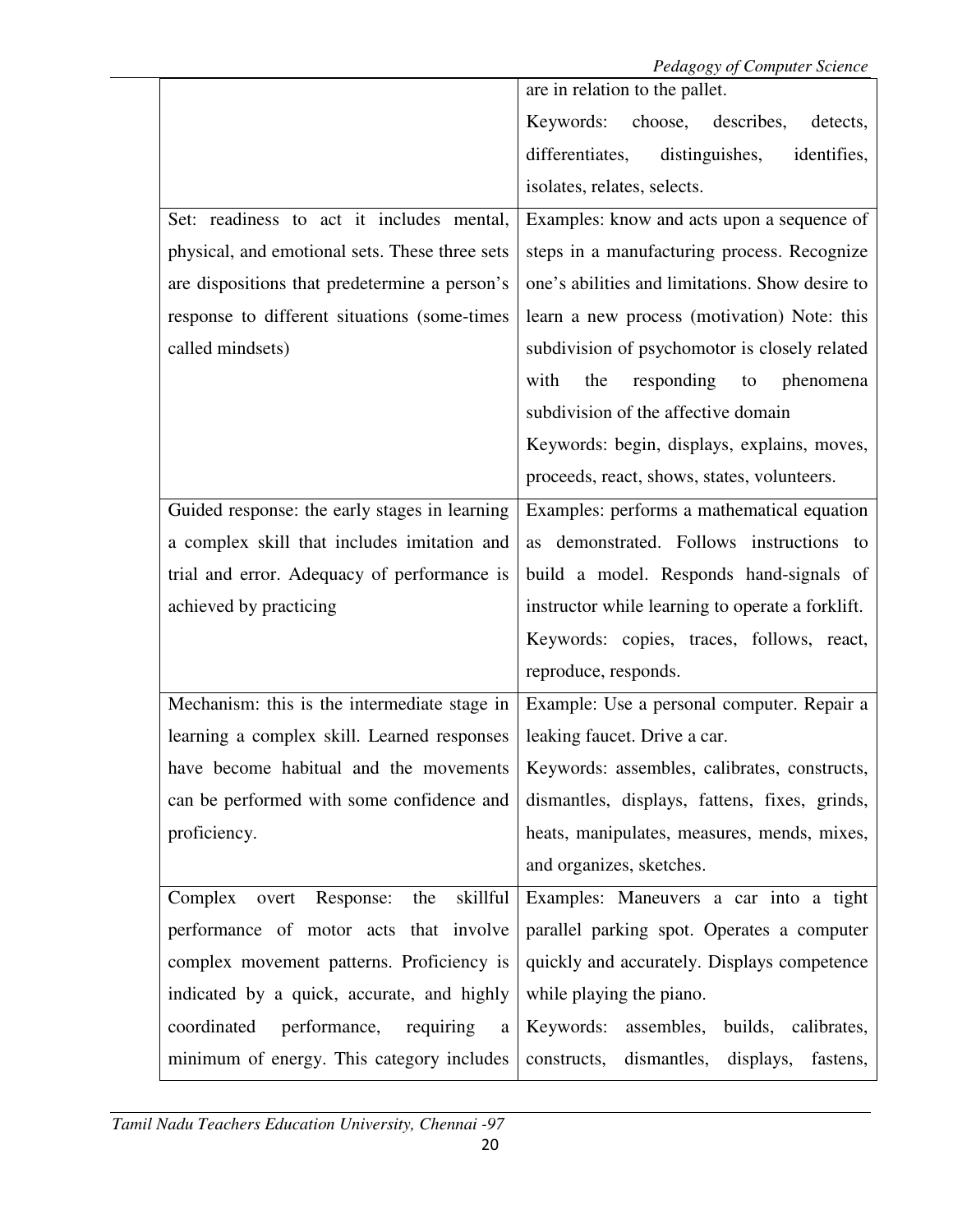|                                                   | $\mathcal{L}_{\mathcal{O}}\left(\mathcal{L}_{\mathcal{O}}\right)$ $\mathcal{L}_{\mathcal{O}}$ is a set of $\mathcal{L}_{\mathcal{O}}$ |  |  |
|---------------------------------------------------|---------------------------------------------------------------------------------------------------------------------------------------|--|--|
| performing without hesitation, and automatic      | fixes, grinds, heats, manipulates, measures,                                                                                          |  |  |
| performance. For example players are often        | mends, mixes, and organizes, sketches. Note:                                                                                          |  |  |
| utter sounds of satisfaction or expletives as     | the key words are the same as mechanism,                                                                                              |  |  |
| soon as they hit a tennis ball or throw a         | but will have adverbs or adjectives that                                                                                              |  |  |
| football, because they can tell by the feel of    | indicate that the performance is quicker,                                                                                             |  |  |
| the act what the result will produce              | better, more accurate, etc.                                                                                                           |  |  |
| Adaptation: skills are well developed and the     | Responds effectively<br>Examples:<br>to                                                                                               |  |  |
| individual can modify movement patterns to        | unexpected experiences. Modifies instruction                                                                                          |  |  |
| fit special requirements.                         | to meet the needs of the learners. Perform a                                                                                          |  |  |
|                                                   | task with a machine that it was not originally                                                                                        |  |  |
|                                                   | intended to do (machine is not damaged and                                                                                            |  |  |
|                                                   | there is no danger in performing the new                                                                                              |  |  |
|                                                   | task)                                                                                                                                 |  |  |
|                                                   | Keywords: adapts, alters changes, rearranges,                                                                                         |  |  |
|                                                   | reorganizes, revises, and varies.                                                                                                     |  |  |
| Origination: creating new movement pattern        | Example: constructs a new theory. Develops                                                                                            |  |  |
| to fit a particular situation to fit a particular | comprehensive<br>and<br>training<br>a<br>new                                                                                          |  |  |
|                                                   |                                                                                                                                       |  |  |
| situation or specific problem. Learning           | programming. Creates a new gymnastic                                                                                                  |  |  |
| outcomes emphasize creativity based upon          | routine.                                                                                                                              |  |  |
| highly developed skills.                          | Keywords: arranges,<br>builds,<br>combines,                                                                                           |  |  |
|                                                   | constructs, creates,<br>designs,<br>composes,                                                                                         |  |  |
|                                                   | initiate, makes, originates                                                                                                           |  |  |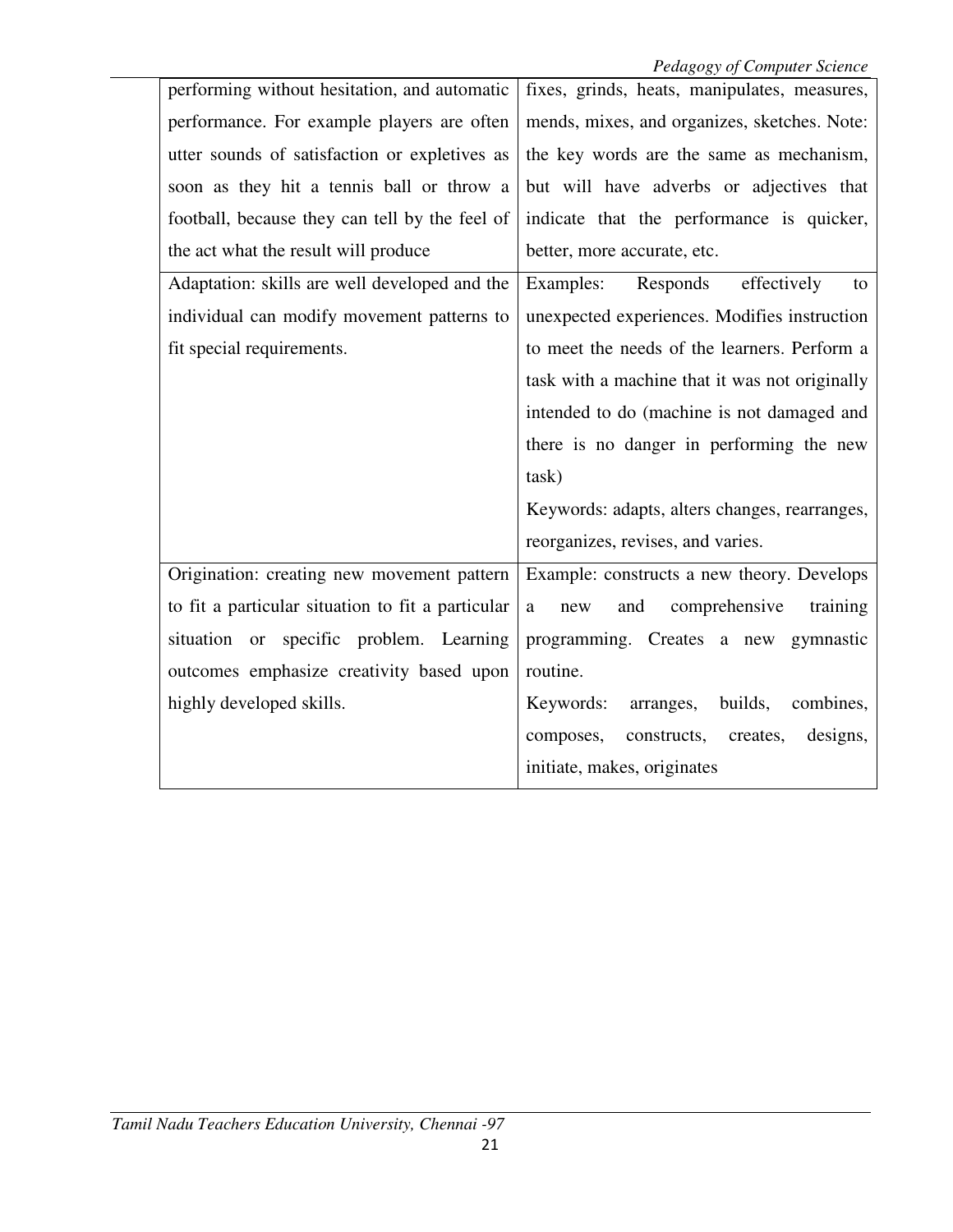| Structure of a four-fold lesson plan |                |           |       |
|--------------------------------------|----------------|-----------|-------|
| Name of the pre-service teacher :    |                | subject : | Date: |
| <b>Class /Section and Section</b>    | $\ddot{\cdot}$ | Unit :    |       |
| Name of the school                   | $\bullet$      | Topic :   |       |

#### **Instructional Objectives: The student**

- **1. acquires knowledge of ……………..**
- **2. understands………………………….**
- **3. applies the scientific knowledge……**
- **4. develops skills……………………….**
- **5. develops interest…………………….**
- **6. develops attitude……………………**
- **7. appreciates…………………………..**

#### **Instructional Resources Required**

**Required : Chart, Model, Rotating disk.** 

#### **Previous Knowledge of Learners:**

| <b>Content/Concept</b> | <b>Specification of</b><br><b>Behavioural</b><br><b>Objectives</b> | <b>Learning Experiences</b><br>(Teacher/Learner<br>activities) | <b>Evaluation</b> |
|------------------------|--------------------------------------------------------------------|----------------------------------------------------------------|-------------------|
|                        |                                                                    |                                                                |                   |

### **Follow up Activities (if any):**

**Signature of the Guide Signature of the pre-service-Teacher**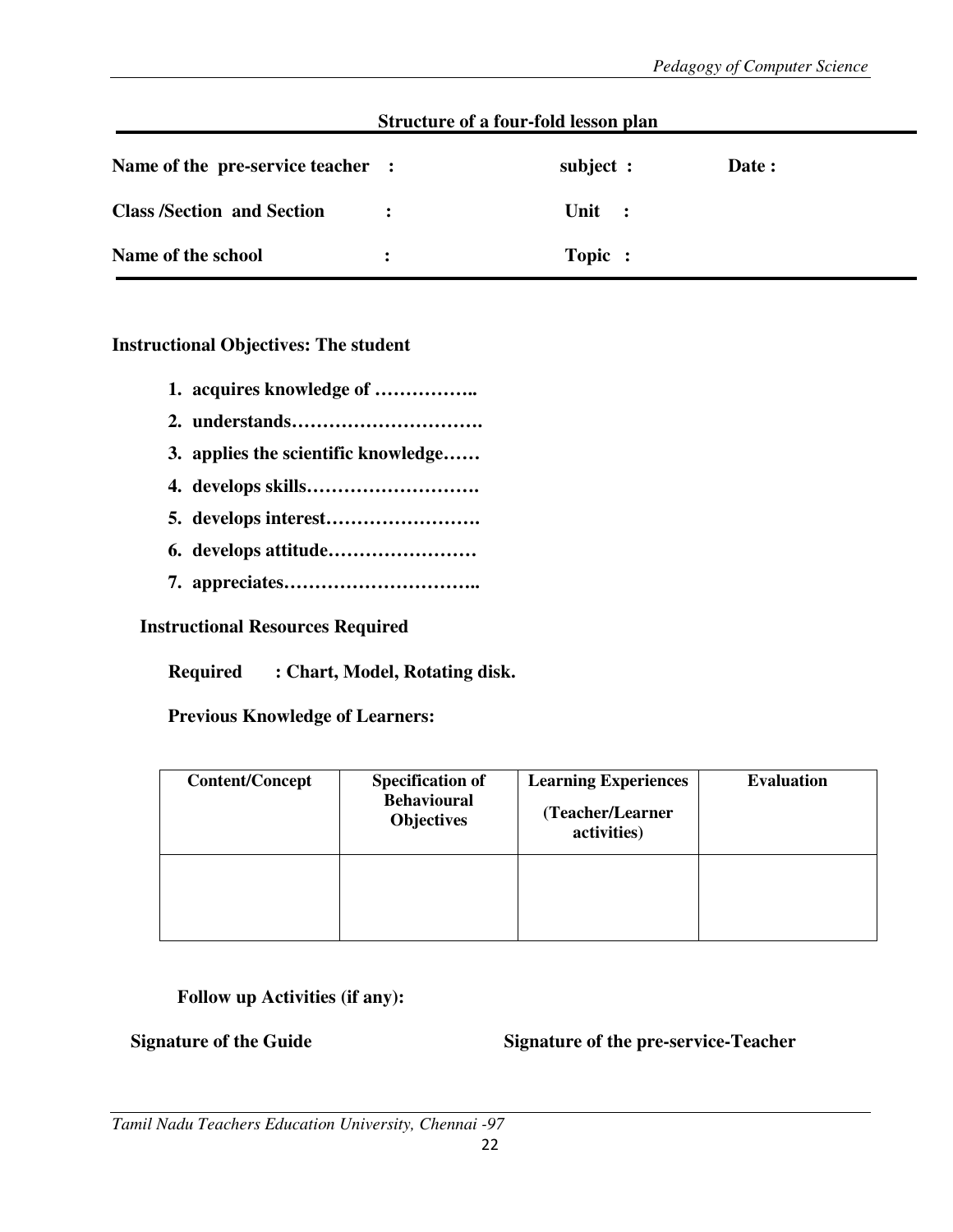## **LESSON PLAN MODEL**

**Name of the Student- teacher:** 

| : Computer Science |
|--------------------|
|                    |
|                    |
|                    |
|                    |

**Instructional Objectives** : The Students

- recall the types of users.
- define about list command.
- discuss18 commands and options in linux.
- list the types of path names.
- explain cd directory and pwd command.
- explain the concept of cd command and pwd command with example.

#### **Instructional resources required:**

- Chart, flashcard

#### **Previous Knowledge of learners**

#### **The Teacher asks questions to the students to test previous knowledge.**

Mention the types of users. What is the role of file owner?

| <b>Content/Concept</b> | <b>Specifications of</b> | <b>Learning Experiences</b> |                  |
|------------------------|--------------------------|-----------------------------|------------------|
|                        | <b>Behavioural</b>       | (Teacher/learner            |                  |
|                        | objectives               | activities)                 |                  |
| <b>ls Command</b>      | define                   | The teacher explains,       | Define ls        |
|                        |                          | what list command (ls)      | command.         |
|                        |                          | 1S.                         |                  |
|                        |                          |                             | Write an example |
|                        |                          | The students                | for ls command.  |
|                        |                          | understand the purpose      |                  |
|                        |                          | of ls command and take      |                  |
|                        |                          | notes.                      |                  |

*Tamil Nadu Teachers Education University, Chennai -97*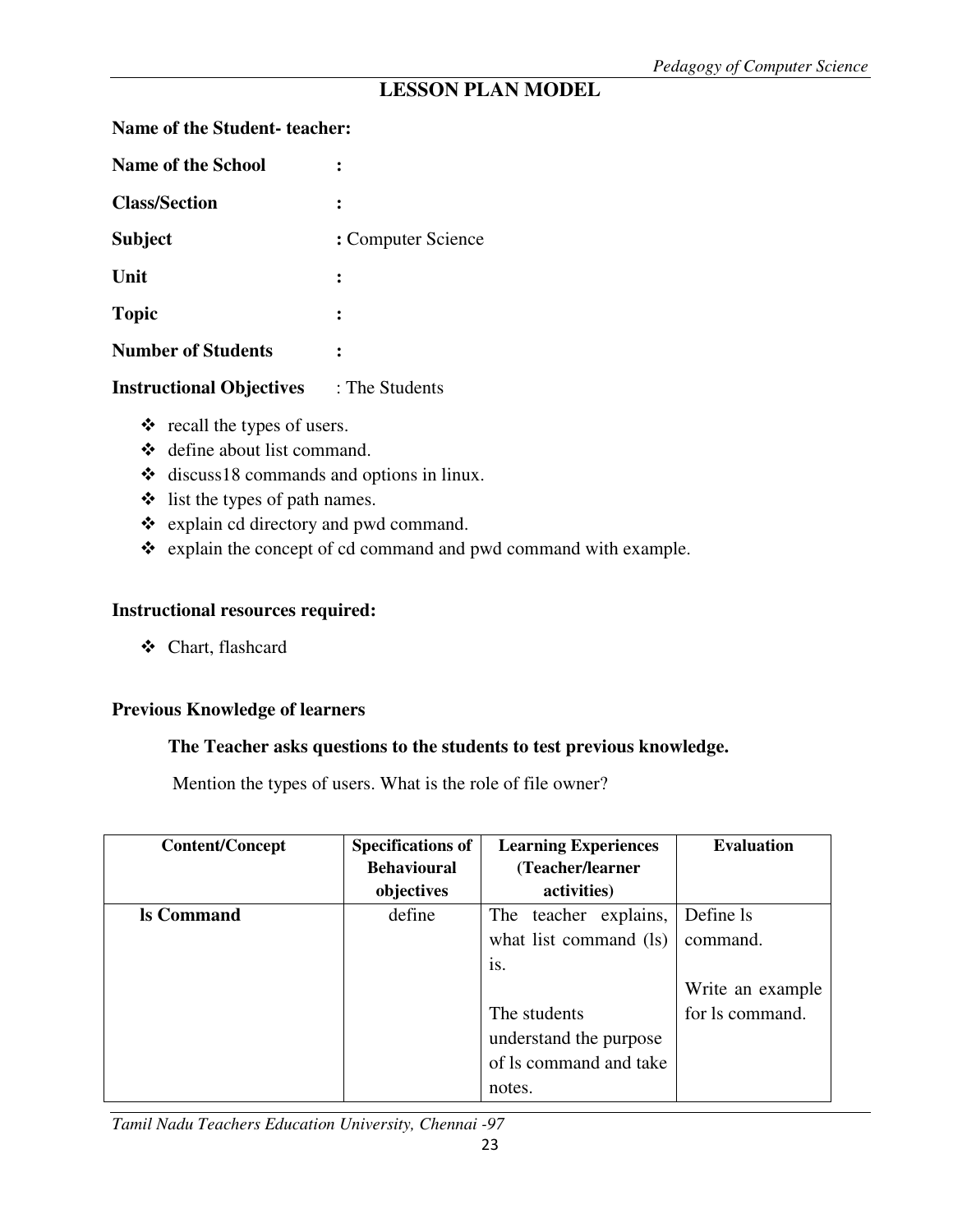| Command, and argument | discuss | The teacher explains       | $1 \cos\theta$ of $\cos\theta$ with $\sin\theta$<br>What is the ls |
|-----------------------|---------|----------------------------|--------------------------------------------------------------------|
| in ls command:        |         | command<br>and<br>the      | command?                                                           |
|                       |         | various options in ls      |                                                                    |
|                       |         | command.                   |                                                                    |
|                       |         |                            |                                                                    |
|                       |         | The teacher asks the       |                                                                    |
|                       |         | students to write an       |                                                                    |
|                       |         |                            |                                                                    |
|                       |         | example for command        |                                                                    |
|                       |         | and argument in ls         | What is argument                                                   |
|                       |         | command.                   | in ls command?                                                     |
|                       |         |                            |                                                                    |
|                       |         | The students discuss       |                                                                    |
|                       |         | among themselves and       |                                                                    |
|                       |         | write the 1s command       |                                                                    |
|                       |         | and argument in ls         |                                                                    |
|                       |         | command in their note      |                                                                    |
|                       |         | book.                      |                                                                    |
| Path and types        | List    | The teacher explains       | Listthe<br>path                                                    |
|                       |         | path name, and the         | name.                                                              |
|                       |         | types of path name,        |                                                                    |
|                       |         | with<br>chart.<br>The<br>a | Define<br>Absolute                                                 |
|                       |         | teacher<br>asks<br>the     | path.                                                              |
|                       |         | students<br>write<br>to    |                                                                    |
|                       |         | absolute and relative      |                                                                    |
|                       |         | with<br>path<br>two        |                                                                    |
|                       |         | examples.                  |                                                                    |
|                       |         |                            |                                                                    |
|                       |         | The<br>students            |                                                                    |
|                       |         | immediately<br>write       |                                                                    |
|                       |         | about<br>absolute<br>and   |                                                                    |
|                       |         | relative<br>with<br>path   |                                                                    |
|                       |         | examples in their note     |                                                                    |
|                       |         | books.                     |                                                                    |
| cd directory          | explain | The teacher explains       | Explain the use of                                                 |
| pwdcommand:           |         | the cd directory and       | cd directory.                                                      |
|                       |         | pwd command.               |                                                                    |
|                       |         | The teacher asks the       |                                                                    |
|                       |         |                            | Expand pwd.                                                        |
|                       |         | students to form small     |                                                                    |
|                       |         | and<br>write<br>groups     |                                                                    |
|                       |         | examples<br>for<br>pwd     |                                                                    |
|                       |         | command.                   |                                                                    |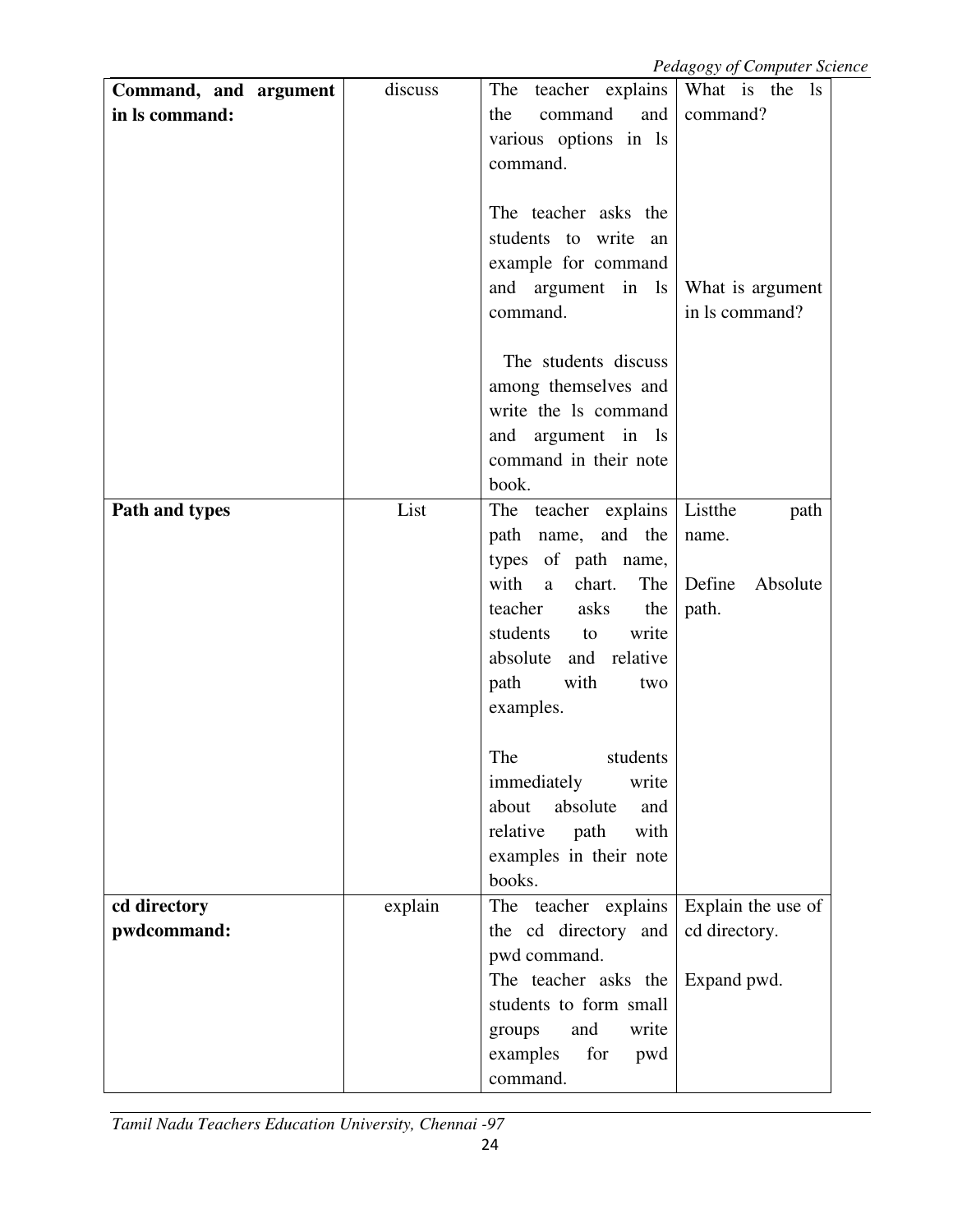|                       |         | The<br>students<br>form<br>small groups and write<br>examples for pwd<br>command. |               |
|-----------------------|---------|-----------------------------------------------------------------------------------|---------------|
| Concept of cd command | explain | The teacher explains                                                              | Explain<br>cd |
| and pwd command.      |         | the concept of cd and                                                             | command.      |
|                       |         | pwd command.                                                                      |               |
|                       |         | Teacher asks questions                                                            |               |
|                       |         | and clarifies the doubts                                                          |               |
|                       |         | of students.                                                                      |               |
|                       |         | The teacher divided                                                               |               |
|                       |         | the students to small                                                             |               |
|                       |         | groups and asked them                                                             |               |
|                       |         | to write cd and pwd                                                               |               |
|                       |         | command concept with                                                              | Why we use cd |
|                       |         | examples.                                                                         | command?      |
|                       |         | students<br>The<br>write                                                          |               |
|                       |         | example for cd and                                                                |               |
|                       |         | pwd command.                                                                      |               |

**Follow up activities:** 

- **1. Write an example for ls command?**
- **2. What is cd directory?**
- **3. Explain concept of cd command.**

## **Signature of the Guide Signature of the Student-teacher**

(This model Lesson plan is an example for 20 minutes and this can be continued &written for 45 minutes.)

## **Types of test-items**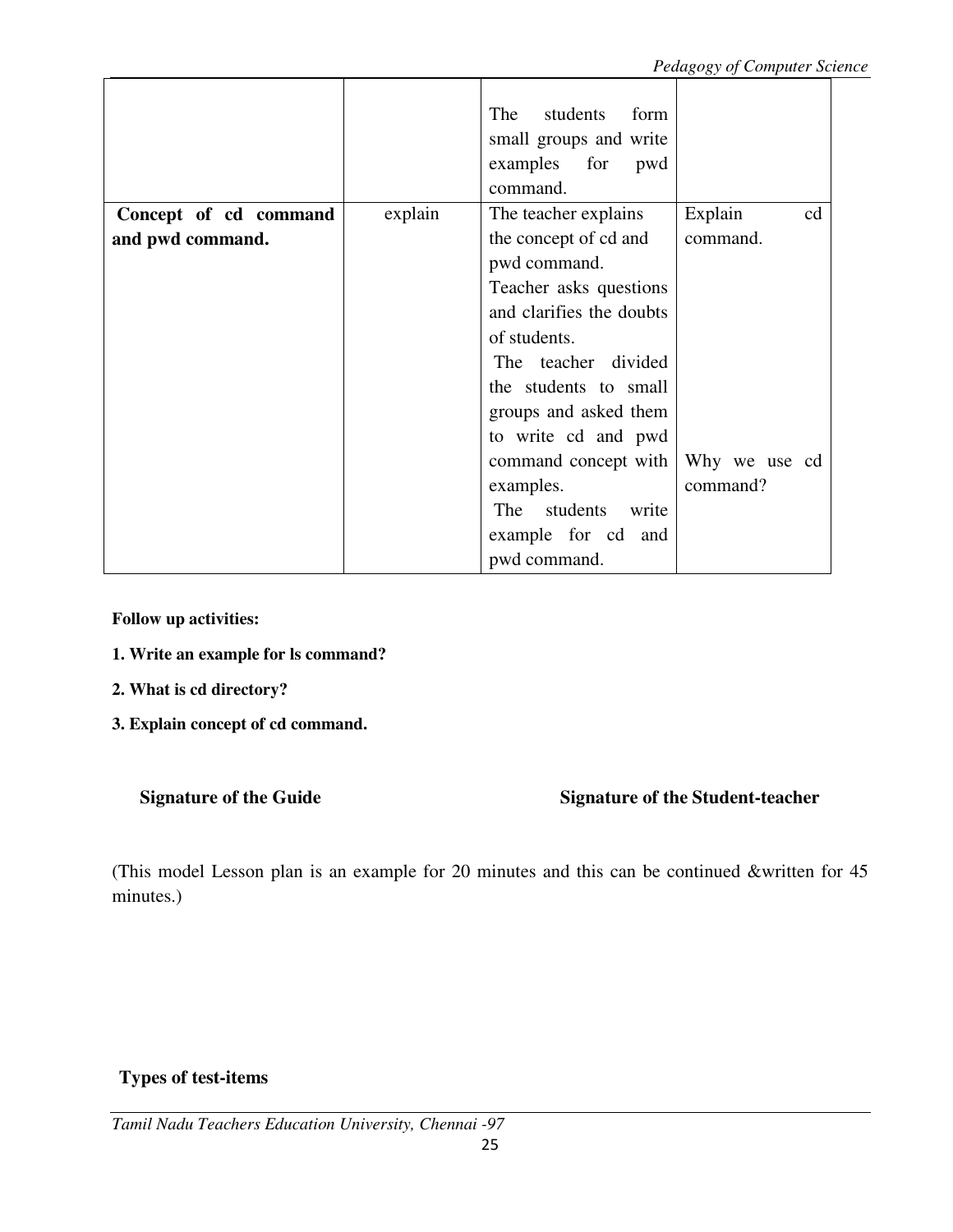#### **Tests**

There are several types of tests available. A few important types are listed below.

- Teacher-made tests
- Standardized tests
- Diagnostic tests and so on.

#### **Teacher-made tests**

 These types of tests are prepared by the teacher for their classroom purposes, through which the conclusions suitable for that classroom alone may be drawn. General conclusions cannot be derived. For example, a teacher can prepare an achievement test to measure students achievement in the respective subjects.

### **Standardized Tests**

 Standardized tests are tests which have been carefully constructed by experts after try analysis and revision. They have explicit instructions for standard administration and tables of norms for score interpretation derived from administration of the test to a defined sample of students. Objective type questions are best suited for standardization. They are used for research purpose, as we can derive general conclusions based on these test results.

### **Diagnostic tests**

Diagnostic tests are those tests used by the teacher to identify the students difficulties in the respective subject based on symptoms, Diagnostic tests help us to locate the areas of strength and areas of weakness of the pupils. If the students do not commit any mistakes in certain concepts then we can say that they are strong in that area. Similarly if they go wrong always or occasionally we can take a clue-they are not thorough in a select the unit for which the difficulties had to be located. Diagnostic test could be administered for the unit which the teacher handles also. For this, the teacher has to identify the areas where the pupils can have doubts. Then objective type questions alone should be asked in the diagnostic test; thereby we can identify the students difficulties. The main difference between the diagnostic test and the achievement test are given below.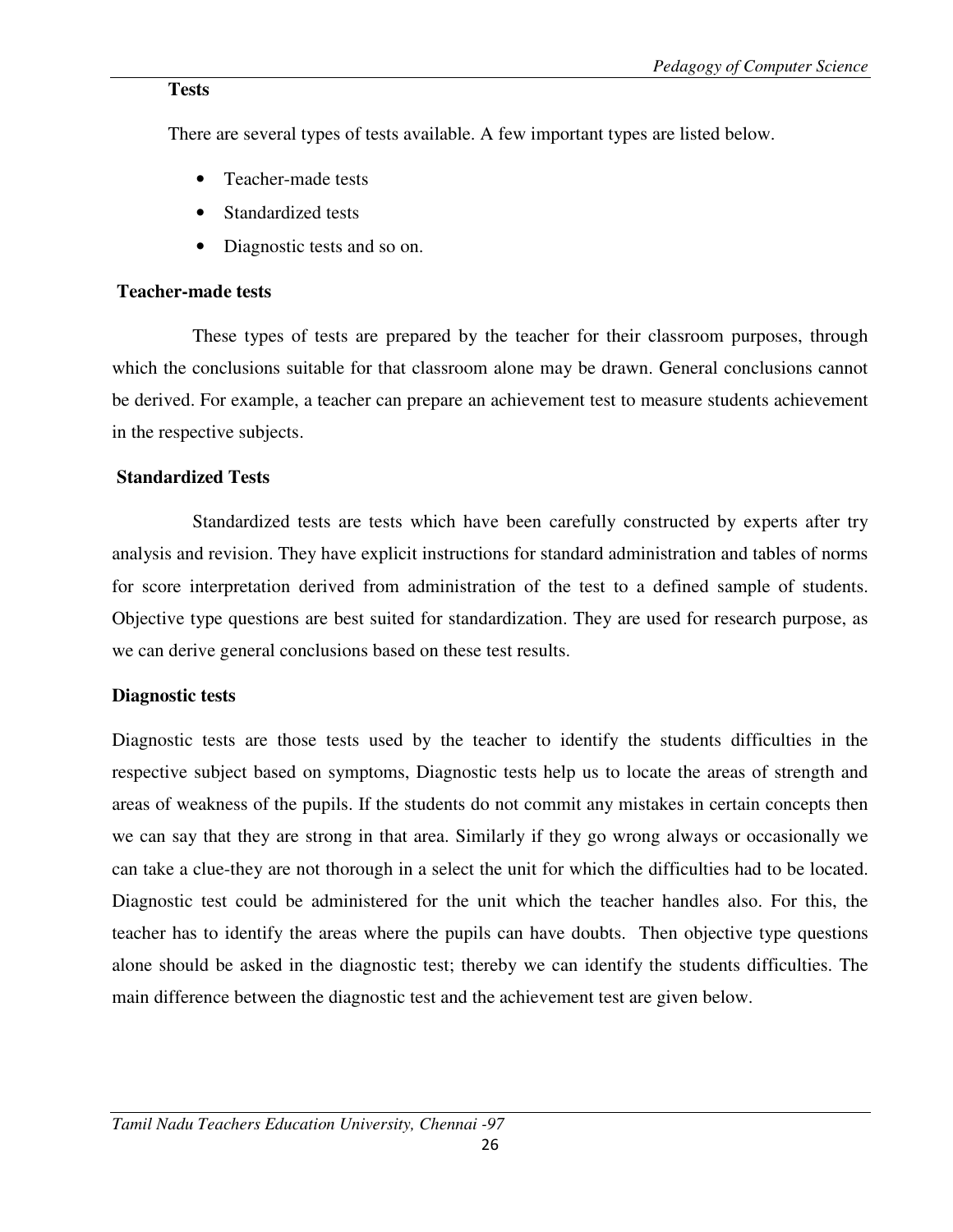- $\cdot \cdot$  In an achievement test, marks are going to be given for the answers for the questions and diagnostic tests, correct answers are denoted with a tick mark and no marks are going to be awarded.
- Another difference is that in the achievement test, questions are not repeatedly asked for the same concepts whereas in the diagnostic test for each difficult concept fouror five questions are going to be asked, as the very purpose of the diagnostic test is to find out whether the pupils are strong in the concept or not and also we are not measuring their achievement.

### **Questionnaires**

 A questionnaire is a form prepared and distributed to secure responses to certain questions. It is a systematic compilation of questions that are submitted to a sampling of population from which information is desired. It is an important tool in normative survey research, used to gather information form widely scattered sources. Normally this can be used when one cannot readily see personally all of the people from who he needs responses or where there is no particular reason to monitor them personally. It has the following forms:

- Structured from
- Non-Structured from
- Closed form
- Open form

## **Structured form**

 It contains define, concrete and directed questions and the subject is going to give the responses directly with respect to the questions.

## **Non-structured form**

 It consists of partially completed questions or statements. it is often used as the interview guide, which is non-directive in nature.

## **Closed form**

 The questions that call for short check responses are known as restricted or closed from type. It restricts the choice of response for the respondent. One has to simply select a response out of supplied responses and has not to frame his response in his own way.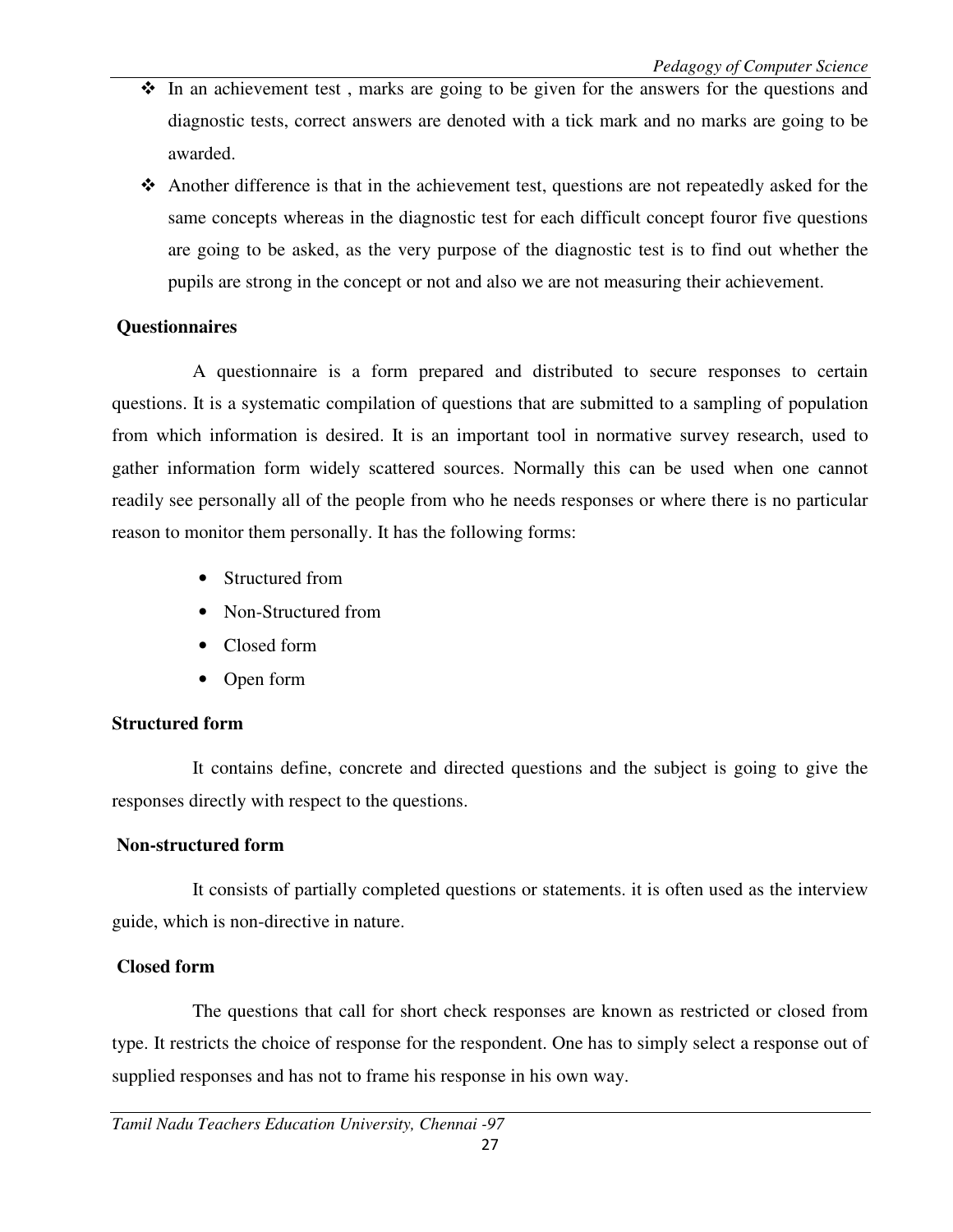#### **Open form**

 In this form, the person who responds to the questionnaire is given enough freedom. He can express his idea without any restriction and can frame his response in his own way.

#### **Rating Scale**

 Many of the variables with which research is concerned cannot be measured directly and the degree of their existence has to be estimated on the basis of subjective judgment. At this stage the tool used to measure the degree of existence of variables is known as a rating scale. It will give the rate of our responses. For example you may agree with a statement and sometime you may strongly agree with a statement. This type of he difference in the response can be shown with the help of rating scales. Attitudes can be found with the help of rating scales.

#### **Checklists**

 It is similar to that of the laundry list. It consists of a list of items with a place to check. Or to mark yes or no. the chief aim of the checklist is to call attention to overlooked. It an important tool used to gather facts in educational surveys. For example, to find out the availability of the equipments in a laboratory, a checklist can be used and thereby one can verify the equipments available in a laboratory.

#### **Schedules**

 They are also of great use in gathering information through surveys. It is nothing but a list of questions to which responses are obtained from the respondent by the investigator in a face-toface contact. I is also applied to a set of questions which are asked by the interview from the interview. A schedule is different from a questionnaire in that it is administered personally to respondent or a group of respondents while the questionnaire is usually sent by mail expecting return of response by mail.

### **Constructing test-items for formative evaluation in class**

Evaluating instruments or tools depend mainly on the purpose for which the evaluation is going to be carried out. For example, if you want to evaluate a particular model of car, you can go for a test drive and thus the performance of the vehicle will be analyzed. Here test drive of the vehicle is considered to be best evaluating tools. In the same way, one can make use of several evaluating tools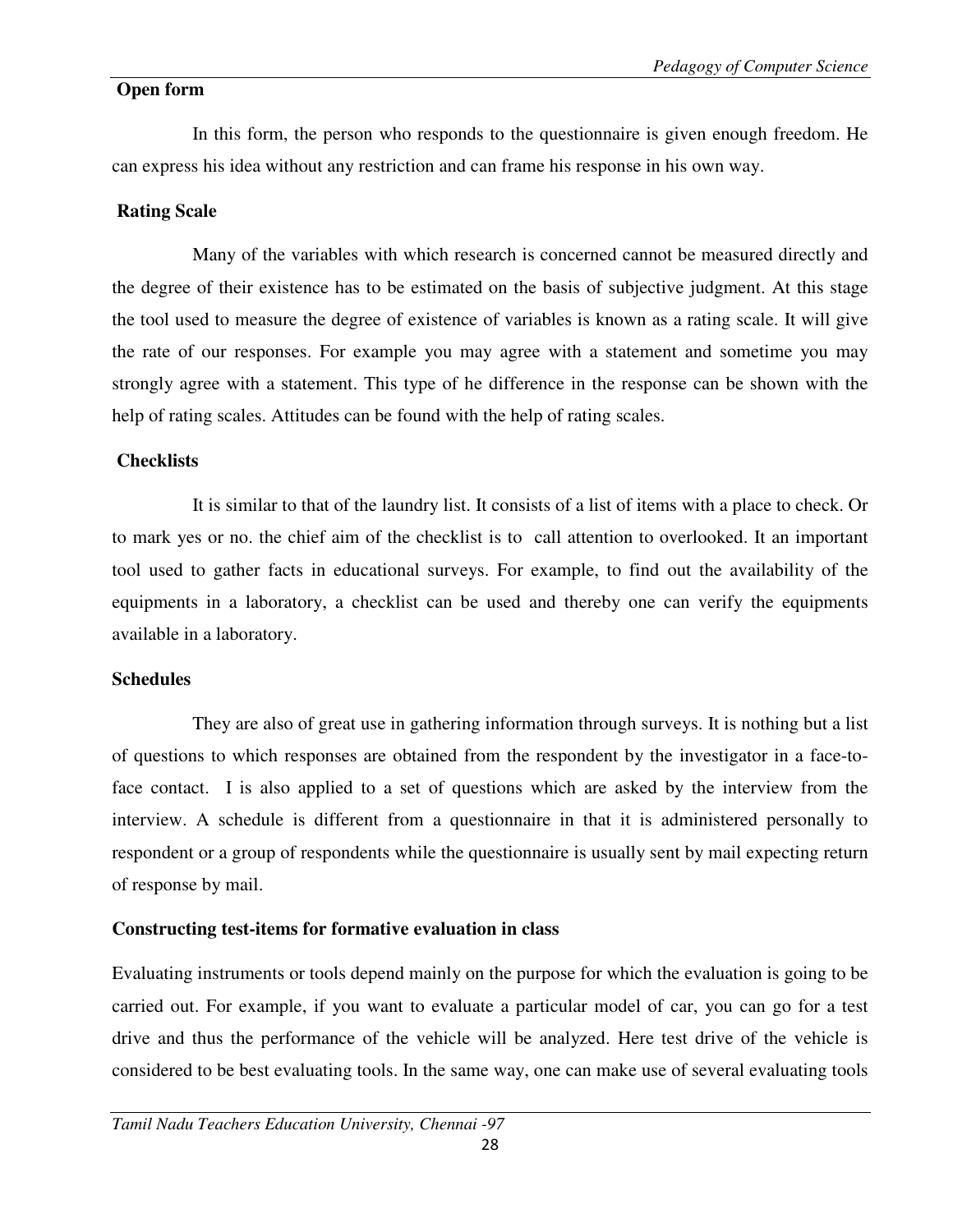with respect to the purpose of evaluation. But in the teaching and learning process, the commonly used evaluating tools are testing and questioning. The teacher may administer several tests or may ask questions and thereby evaluate the students learning.

#### **Principles of test construction and Administration of an Achievement Test**

 One the important duties of a teacher is to observe the student in the classroom, laboratory and in other settings. He may also make use of test in his classroom. Some of the objectives of his teaching can be measured efficiently, realistically and completely by tests given in the classroom; some may be measured partially by such tests, and some may not be measured at all in this way. Anyhow tests have their own place in the educational setting. The main purpose of examination and assessment is to find out how far the efforts made in teaching and learning have become successful in achieving the objectives.

 There, the third stage of evaluation approach is to develop test material in relation to the objectives of teaching. The material when administered to pupils, should provide trust-worthy evidences as to whether the new method of test construction seeks to link the particular objective or its specification with the topic so that item is valid and through-provoking. Here again, the specific behavioral change that are expected as learning outcomes under each objective are of great importance in establishing a close relationship between the test-item and the objective. They also direct our own thinking and facilitate the task of constructing good items. Achievement test is directly related to student's growth and development in education situations. This is used to find out how much has been learnt by the students. Achievement tests measure the quality and quantity of learning attained in a subject. Achievement tests can be classified as (i) Teacher-made test and (ii) standardized tests. Teacher-made achievement test can be used by the teachers for particular classroom purpose and standardized tests can be used to drive general conclusions and may be used for research purposes.

### **Construction of an Achievement Test**

 A good achievement test requires much careful planning. A mere collection of questions whatever their number and individual quality, does not make a full test. The main considerations to be borne in mind while planning a test are:

- $\frac{1}{2}$ The coverage of behavior implied by predetermined objectives;
- $\cdot$ The coverage of syllabus;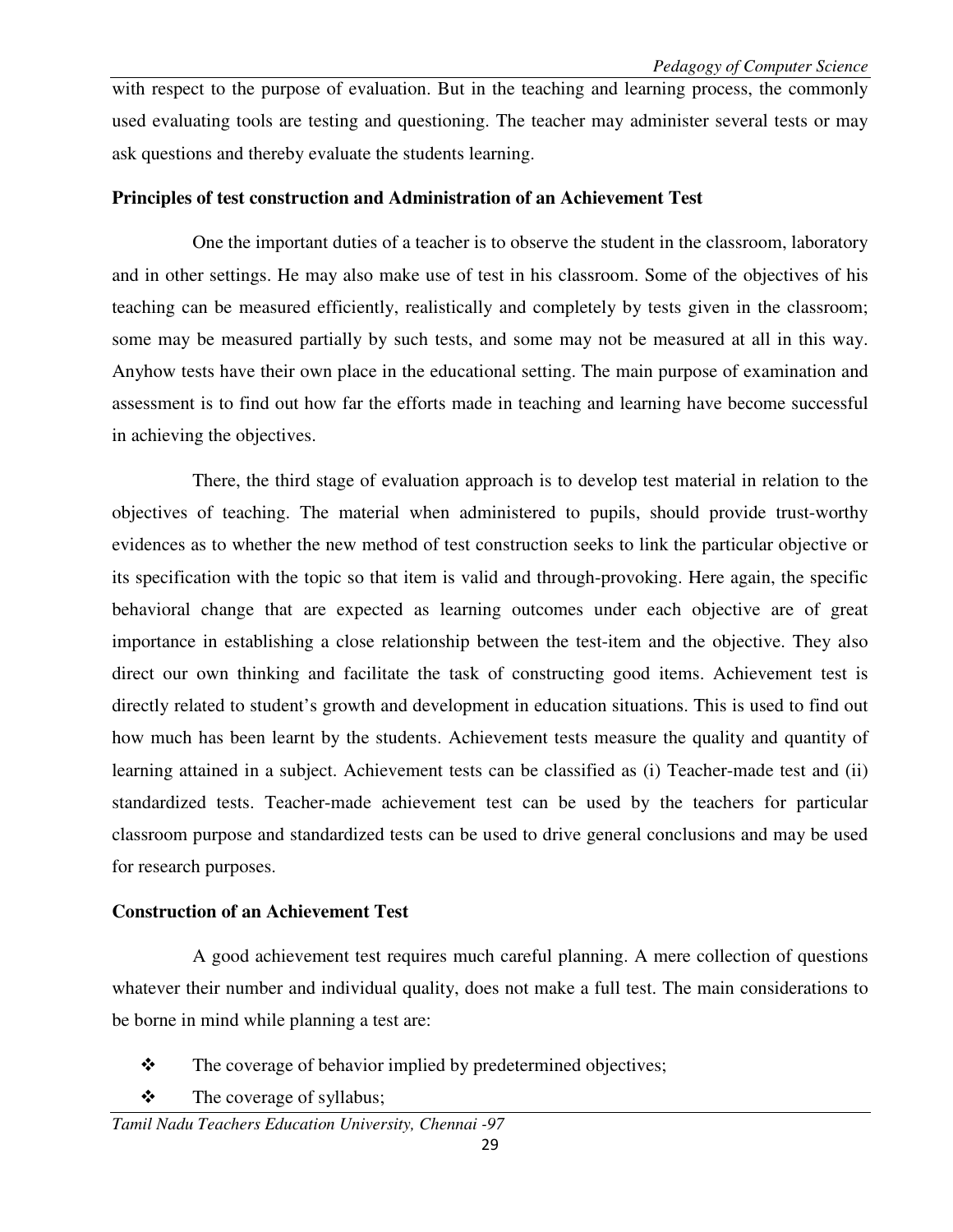- $\frac{1}{2}$ The grouping and arrangement of items of various forms;
- $\ddot{\bullet}$ The number of items to be include in the test;
- $\ddot{\cdot}$ The range of item difficulty.

## **Steps involved in the Construction of an Achievement Test**

The following steps are involved in preparing an Achievement test. They are:

- Preparation of weightage tables in terms of content, objectives and forms questions.
- Preparation of a Blueprint by using the weightage tables.
- Preparation of a questionnaire (test paper) and soon.

#### **Preparation of weightage tables/charts**

 Weightage (marks) tables in terms of content, objectives and forms of questions can be prepared in the following way.

#### **Weightages in term content**

| <b>Content</b> | <b>Marks</b> |  |
|----------------|--------------|--|
|                |              |  |
| <b>Total</b>   |              |  |

#### **Weightages in terms objectives**

| <b>Objectives</b>    | <b>Marks</b> | $\%$ |
|----------------------|--------------|------|
| Knowledge            |              |      |
| <b>Understanding</b> |              |      |
| <b>Application</b>   |              |      |
| <b>Skills</b>        |              |      |
| <b>Total</b>         |              |      |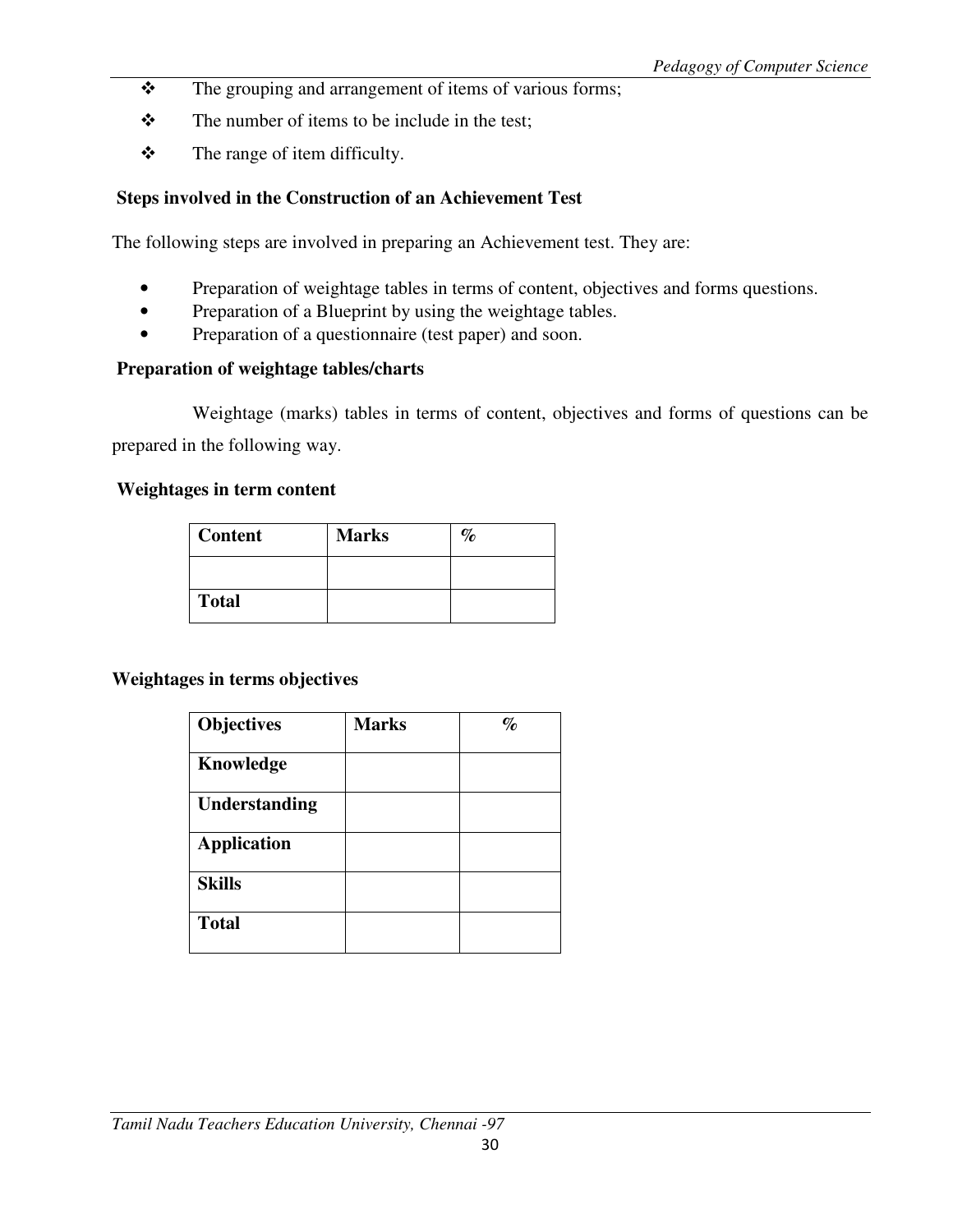**Weightages in terms forms of questions** 

| <b>Forms of Questions</b> | <b>Marks</b> | % |
|---------------------------|--------------|---|
| <b>Objective</b>          |              |   |
| <b>Short answer type</b>  |              |   |
| <b>Essay type</b>         |              |   |
| <b>Total</b>              |              |   |

#### **Preparation of a Blueprint**

A blueprint is nothing but a three dimensional scheme for test. It is the basic (layout) for the construction of an achievement test. A three dimensional blueprint chart is given below:

#### **BLUEPRINT**

Subject: Computer Science Date: Standard: Duration:

Maximum Marks:

| <b>Objectives</b>         |          | Knowledge<br>Understanding |   | <b>Application</b> |           |   | <b>Skill</b> |           |   | <b>Total</b> |      |           |  |
|---------------------------|----------|----------------------------|---|--------------------|-----------|---|--------------|-----------|---|--------------|------|-----------|--|
| <b>Forms of Questions</b> | $\Omega$ | <b>SA</b>                  | E | $\mathbf 0$        | <b>SA</b> | E |              | <b>SA</b> | E |              | O SA | ${\bf E}$ |  |
| <b>Content</b>            |          |                            |   |                    |           |   |              |           |   |              |      |           |  |
| Sub-total                 |          |                            |   |                    |           |   |              |           |   |              |      |           |  |
| <b>Total</b>              |          |                            |   |                    |           |   |              |           |   |              |      |           |  |

Note: O-Objective Type Question; SA-Short Answer Type Question; E-Essay Type Questions. The marks and number of questions may be represented inside and outside the brackets.

### **Conclusion**

As we know planning is very important for any work. For teaching, too planning is very important for teaching lessons in the classroom. So, we have learnt the importance of designing a lesson plan. The teacher has the responsibility of planning and evaluating. So, this unit will help the pre-service teachers to plan a lesson, construct test and evaluate the students.

*Tamil Nadu Teachers Education University, Chennai -97*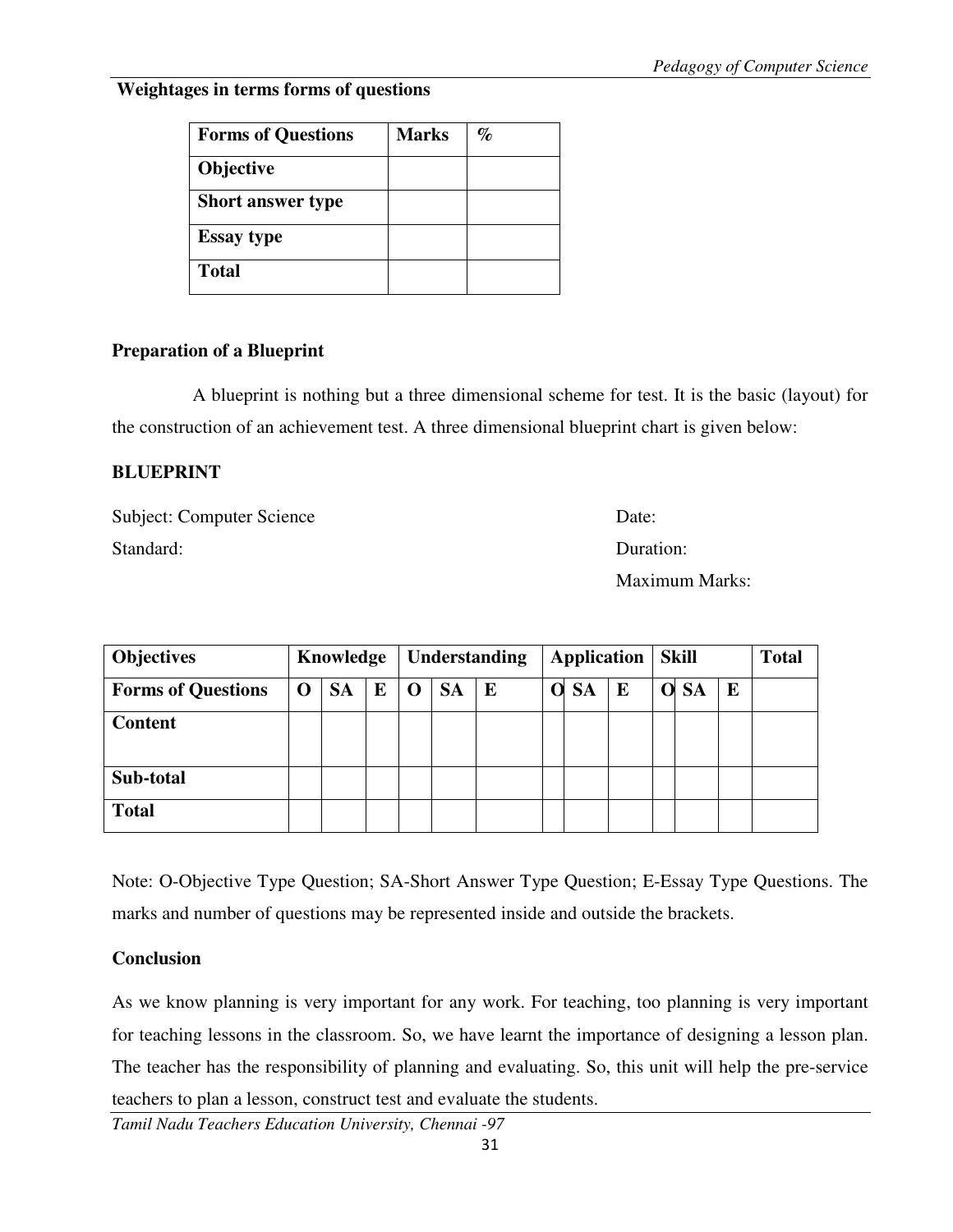## **QUESTIONS FOR DISCUSSIONS AND REFLECTION**

1.Explain the importance of lesson plan.

2.What is a unit plan? Explain.

3.Describe Bloom's Taxonomy of Educational objectives.

4.What are the characteristics of a good lesson plan.

## **UNIT III PRACTISING THE TEACHING SKILLS IN COMPUTER SCIENCE**

## **Course Objectives**

At the end of the course, the pre-service teachers will be able to:

1.understand the meaning of teaching.

2.analyze major teaching skills and steps in teaching mini – lesson.

3.gain the mastery preparing mini-lesson.

## **Introduction**

 Mini-teaching is a short lesson with narrow focus that provides instruction with skills, steps and concept that the pre-service teacher will relate to a larger lesson. It is the combination of teaching skills and teaching steps. The curriculum Framework by the NCTE for the B.Ed. two year programme insists that "teaching should not be practiced through the reductionist approach of microteaching of isolated 'skills' and stimulated lessons''. The practice of lesson plans must be meaningful and holistic event and not isolated and disintegrated one.

## • **Meaning of teaching**

 Teaching of Computer Science means teaching Students how to use and understand the uses of technology, mainly (though not limited to) computers. And just to be clear, a computer is an electronic device we use to store and process data.

## • **Understanding Major teaching skills**

 A teaching skill is a group of teaching acts/behaviours intended to facilitate student's learning directly/indirectly.

## **Introducing**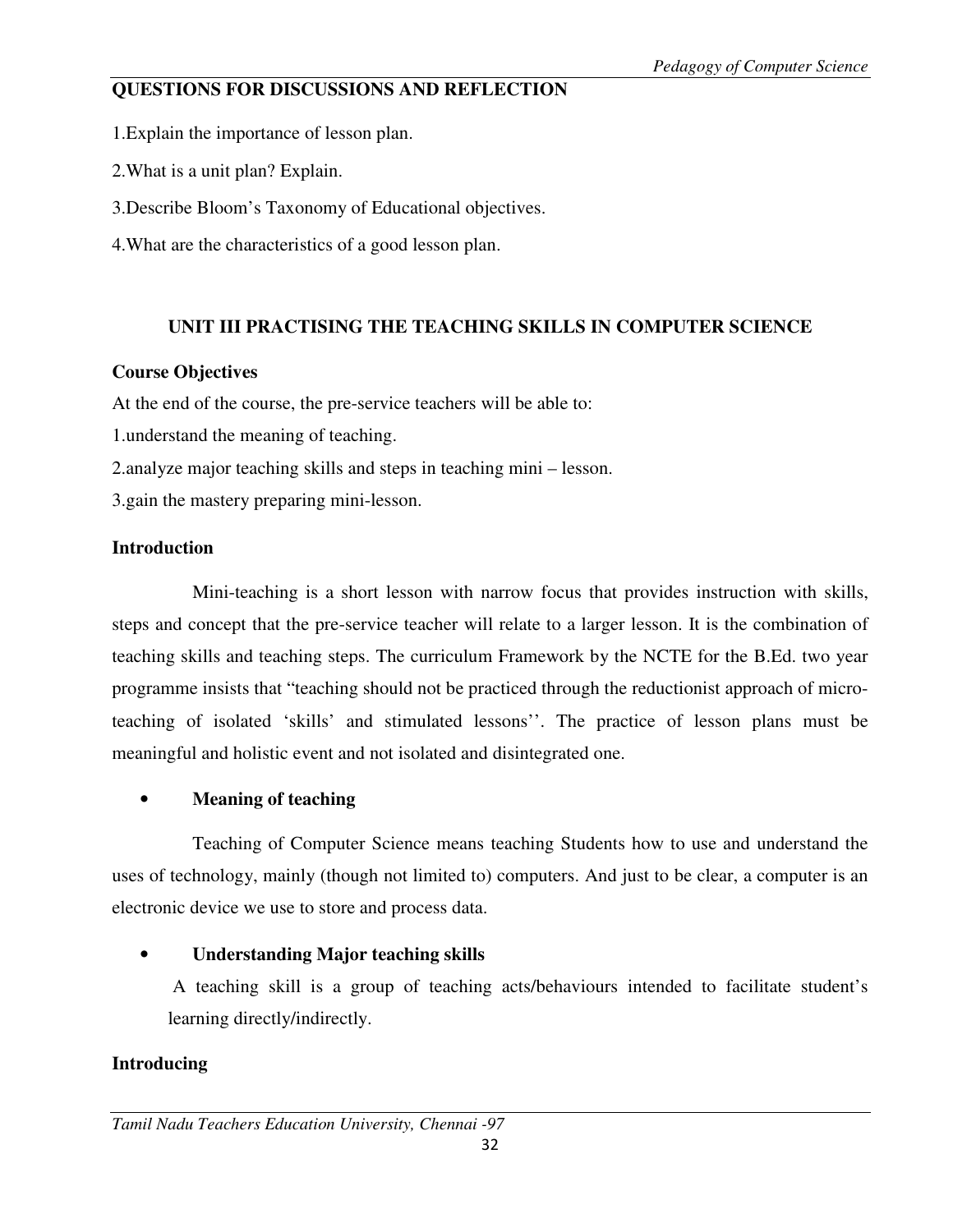The skill of introduction is one of the teaching skills mainly concerned with the sets of rules to be followed while introducing a lesson while teaching. It is otherwise known as "set induction" Many research findings revealed that if the introduction of a lesson is effective then the learning would be very effective. One can also motivate the students during the introduction stage of teaching and thereby attention towards the lesson would be maintained fully without any distraction. In this stage the teacher can identify the amount of entry behavior possessed by the students. Unless the students have the sufficient entry behavior, they will not learn the new ideas going to be taught in the class. The amount of terminal behavior going to be acquired by the students through teaching depends mainly on the amount of entry behavior. The terminal behavior of today will act as entry behaviour of tomorrow and hence the skill of introducing a lesson plays an important role in the teaching process. The following points must be borne in mind while introducing the lesson.

- $\cdot$ Start the lesson with the related ideas or concepts
- $\ddot{\bullet}$  A lesson may be introduced by the way of asking lower order questions related to the lesson to be taught
- $\mathbf{r}$ You can start the lesson with an anecdote related to the lesson
- $\cdot$ A lesson may be introduced through demonstration
- $\frac{1}{2}$ Even through dramatization a lesson may be introduced

Set induction is about preparation, usually for a formal lesson. When the students are set. They are ready to learn. Set induction is thus about getting them ready, inducting them into the right mindset. Sets are used before any new activity, from introduction of a new concept to giving homework. It is important in each set both to create clarity about what is expected happen (both what you will do and what they should do), and to create motivation for this to occur, with students being fully engaged in the learning.

Set induction can be done by such as:

- Explaining potential benefits to the learner.
- Giving clear instructions.
- Describing what is going to happen.

The STEP acronym may be used to help remember what to do:

Start: welcome the students settle them down and gain attention.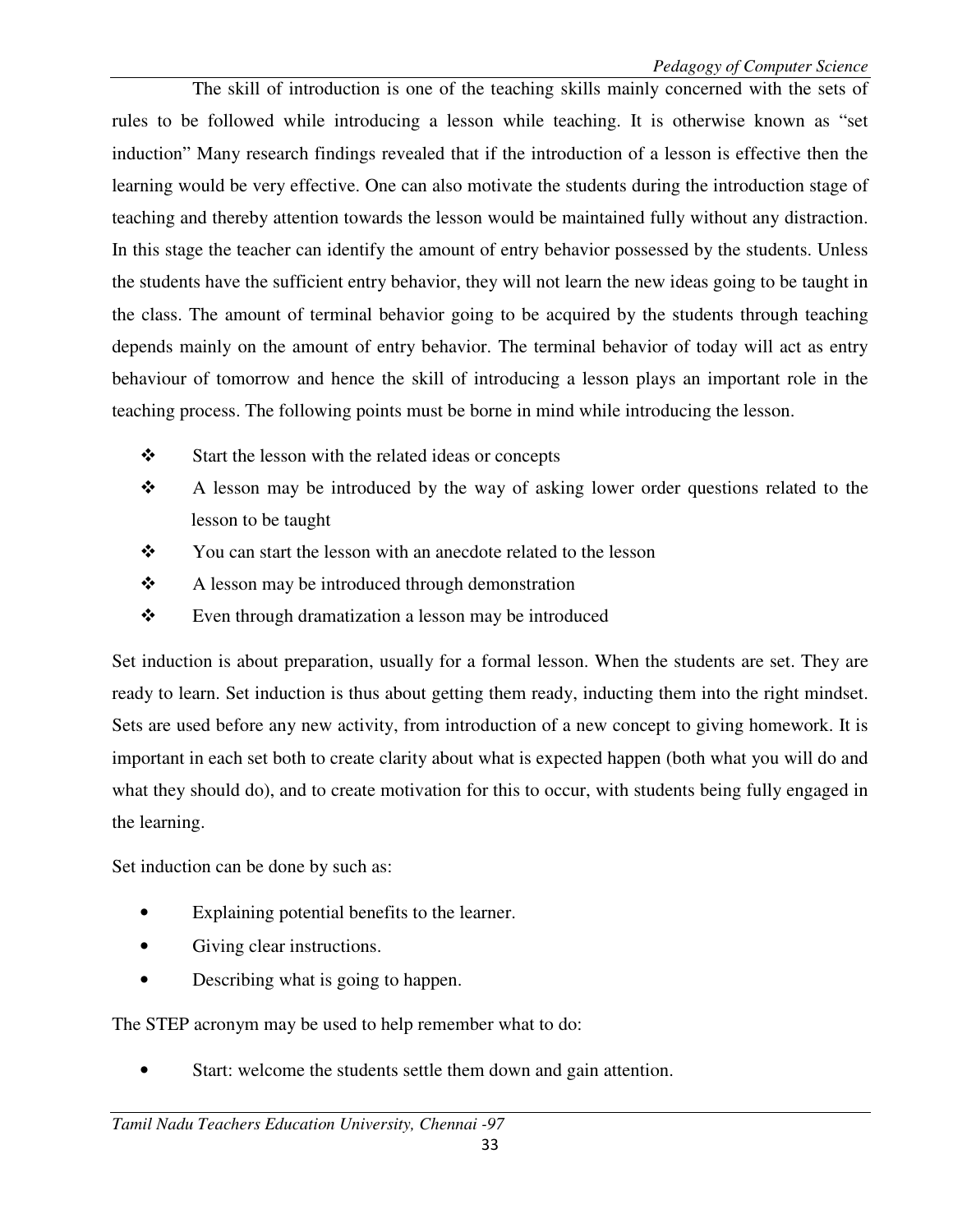- Transact: Understand their expectations and explain yours. Link with previous learning.
- Evaluate: Assess the gap between their expectations and current reality. Clarify any discrepancies for them.
- Progress: Move on to the main body of learning.

There are mainly four purpose of set induction.

- Focusing attention on what is to be learned by gaining the interest of students.
- Moving from old to new materials and linking of the two.
- Providing a structure for the lesson and setting expectations of what will happen.
- Giving meaning to a new concept or principle, such as giving examples.

 So if you are teaching think about and prepare carefully for getting your students in the right state of mind to be ready to understand and to learn.

 In other words, if your introduction of the lesson is effective, then the whole teaching process would be effective and useful to the students.

#### **Explaining**

 It is the duty of the teacher to organize a number of learning experiences in the classroom keeping students in the mind. Explanation may be stated as "the use of interrelated statements about a concept, phenomenon and generalization with a view to provide its understanding to someone else". If the explainer keeps in mind the previous knowledge of the students, then the explanation would be understood by the students. The previous knowledge is otherwise known as "entry behavior" of the students.

 There are mainly three types of explanation viz., descriptive, the interpretive and the reason giving; trying to give answer for the questions; 'what', 'How' and 'Why' respectively. A descriptive explanation tries to describe the structure or phenomenon or principle or a procedure and the interpretive type of explanation tries to explain the central meaning of the concept, generalization or the principle. On the other hand, reason giving explanation describes the reason for a phenomenon. Depending upon the situation, the teacher can make use of any one of the types of explanation or in combination. If the students understand your explanation, then it is considered to

*Tamil Nadu Teachers Education University, Chennai -97*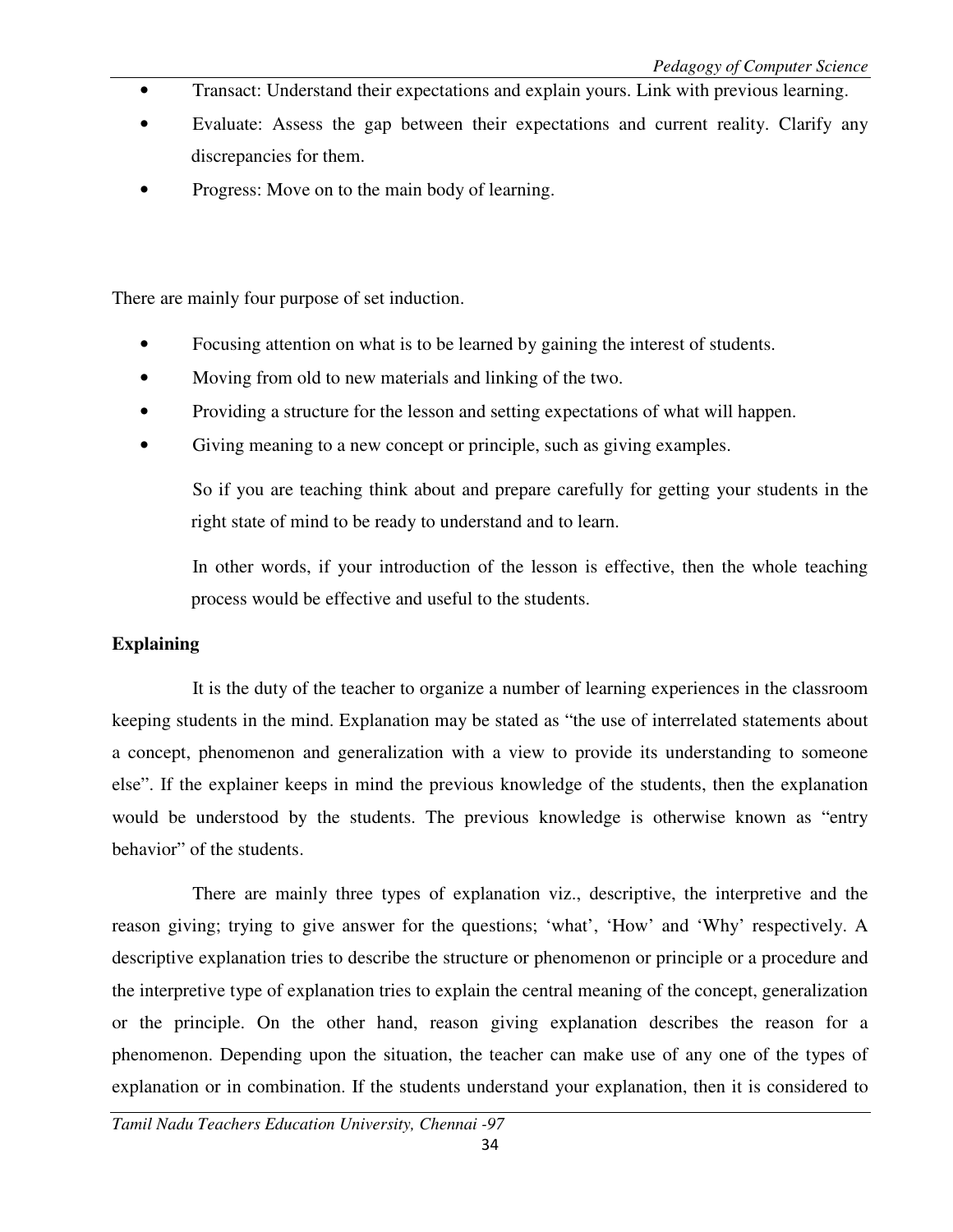be good. Therefore, it is a must to know all the behavioral patterns of the teacher which make an explanation effective and otherwise. Thus the skill of explaining involves increasing the occurrence of desirable behavioural patterns and avoiding the use of undesirable behaviours. So the components of the skill of explanation may be divided under two headings; viz., components of desirable behaviour and components of undesirable behaviour, and are given below.

## **Components of skill of Explaining**

- **Desirable behaviours** 
	- **Using appropriate beginning and concluding statements.**
	- **Using explaining links**
	- **Covering essential points**
- **Undesirable behaviours** 
	- **Using irrelevant statements**
	- **Lacking fluency**
	- **Lacking continuity in statements**
	- **Using inappropriate vocabulary**

### **Using appropriate Beginning and Concluding Statements**

 It is nothing but the opening statement used by the teacher before trying to explain a concept or a principle. It gives an idea to the students about the concept to be explained and hence it makes the students ready to receive the explanation. In the same way after the explanation is over and if you want to conclude your explanation, a concluding statement may be used to help the students in structuring the ideas explained. Though the beginning and the concluding statements are very important from the view point of cognitive structuring they do not from a part of the act of explaining.

### **Questioning**

Questioning in the classroom play a vital role in a teaching and learning process. The first step in classroom questioning refers to the structuring of questions. Sufficient practice in structuring questions at different levels may be done before entering the training using microteaching. Like any other type of statement, questions also follow structures which include format and such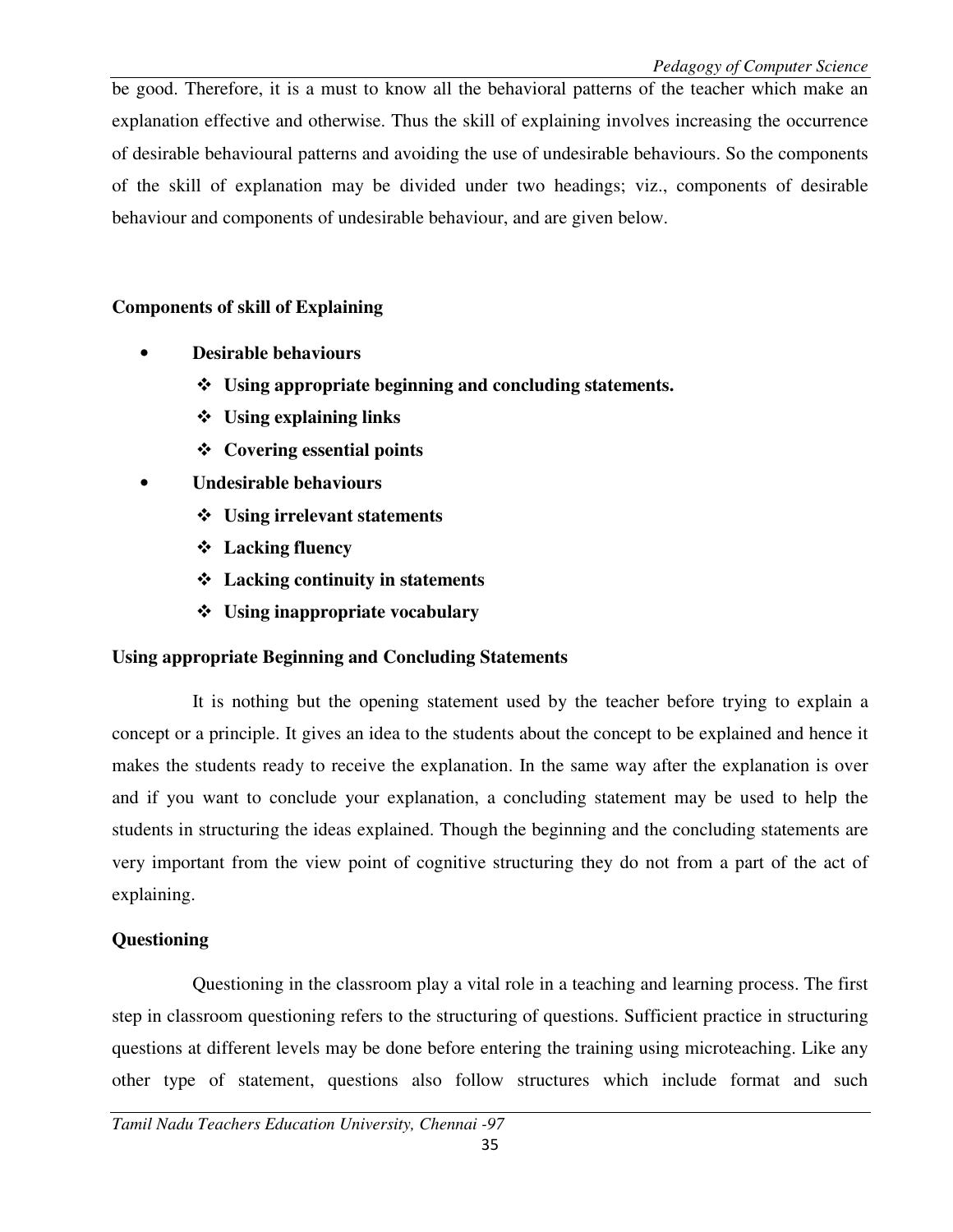characteristics as relevance, precision, clarity, grammatical correctness and the level of thinking it generate in the pupils. There are a few general guidelines for structuring classroom questions, which are given below.

- $\cdot$ Avoid questions requiring yes or no answer
- $\frac{1}{2}$ Avoid the use leading question
- $\frac{1}{2}$ Avoid double barreled questions
- $\frac{1}{2}$ Avoid ambiguous questions

After consider the general guidelines, the skill of questioning can be practiced. It consists of the following components

- Relevance
- $\blacksquare$  Precision
- **Clarity**
- **Crammatical correctness**
- Levels of questions

#### **Relevance**

 It refers to the suitability of the questions to the specific instructional objectives of the lesson and the content being covered. In other words, the questions asked by the teacher should be pertinent to main themes of the lesson need to be avoided.

#### **Precision**

 It refers to the length of the question with respect to the context of classroom question. If a question is too lengthy it may be fully get registered are always better than extra worded questions. Unduly long questions cause wastage of time, diversion of students, attention and reduce the questioning fluency. The length of the question should be appropriate to the purpose and the level of the questions.

#### **Clarity**

Clarity refers to the understandability of the language of the question. An effective question should not use terms that are beyond the understanding and experience of the students.

#### **Grammatical correctness**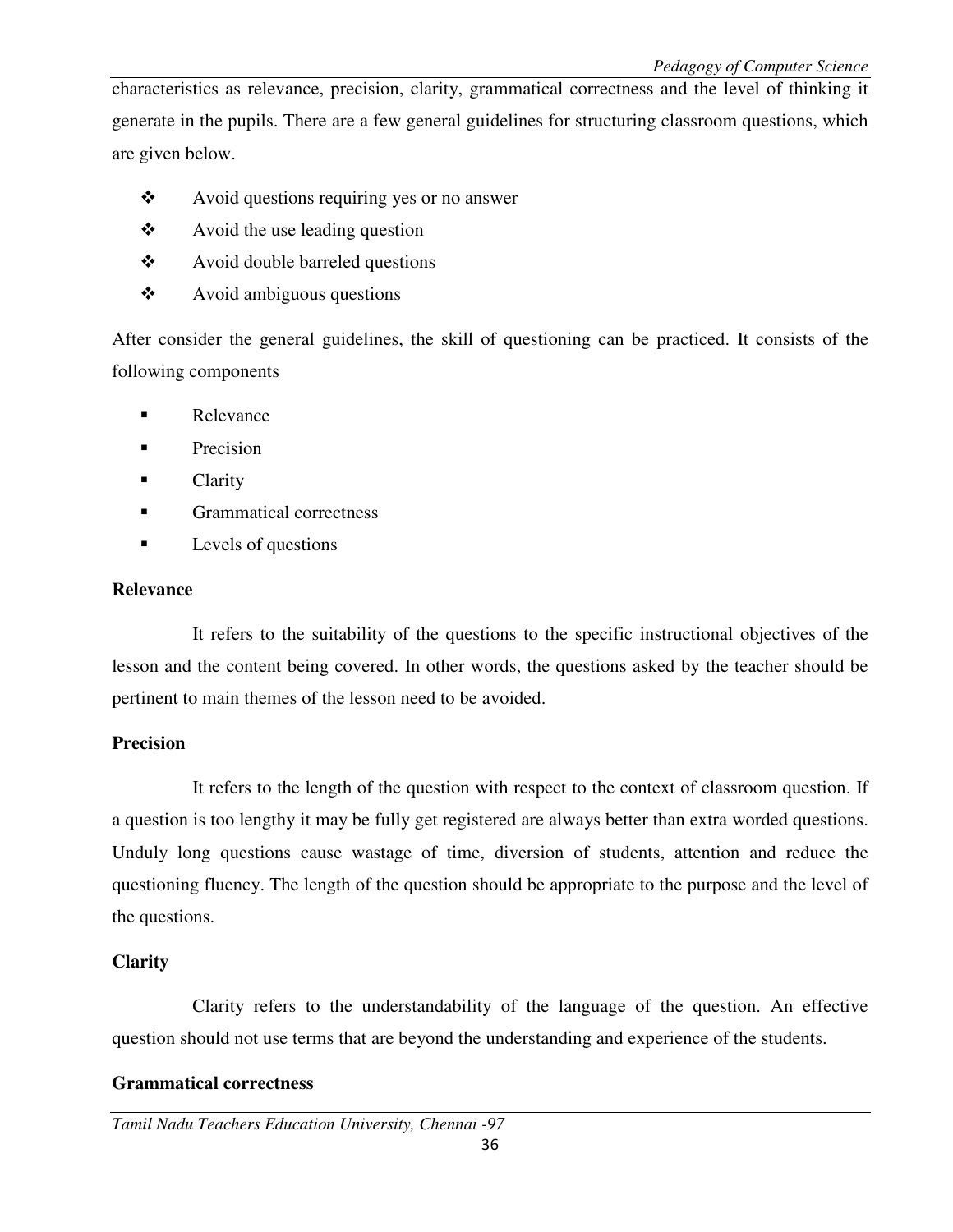If a question structured by a teacher is not grammatically correct, it creates confusion in the minds of the students. For such questions, students take more time to understand and to answer. Thus, fluency of questioning is reduced. Grammatically incorrect questions also fail to communicate their intention. Some of the source of this error observed in classroom are a) not using appropriate interrogatives at the beginning of the questions, b) use of inappropriate tense and c) use of double negatives in a single question.

### **Levels of questions**

 Different levels of questions stimulate corresponding level of thinking in students. The level is determined by the structure of the question. Students' response also provide clue to the thinking level which the question has generated in them. Therefore, questions can be structured at different levels which generate thinking at corresponding levels in students. There are three levels of classroom questions viz.

- $\cdot$ Lower order questions
- $\ddot{\bullet}$ Middle order questions
- $\frac{1}{2}$ Higher order question

## **Varying the Stimulus**

 The attention of the students on the lesson taught is very important for making teaching effective as learning in the classroom mainly depends on the attention of the students on the subject. Normally their attention tends to shift from one stimulus to another frequently and it is a challenging task to the teacher to keep the attention of the students intact and fully on the subject taught. It the teacher fails to do so, learning cannot take place.

To secure and to sustain students; attention, the element of variation may be introduced in teaching. The variation may be introduced in several ways depending upon the teaching activity. For example, variation in voice, variation in teacher's position, variation in gestures etc may be appropriately used in teaching activity to sustain students' attention. Keeping this idea in the mind, the skill stimulus variation has been developed. Stimulus variation is nothing but "the set of teacher behaviours that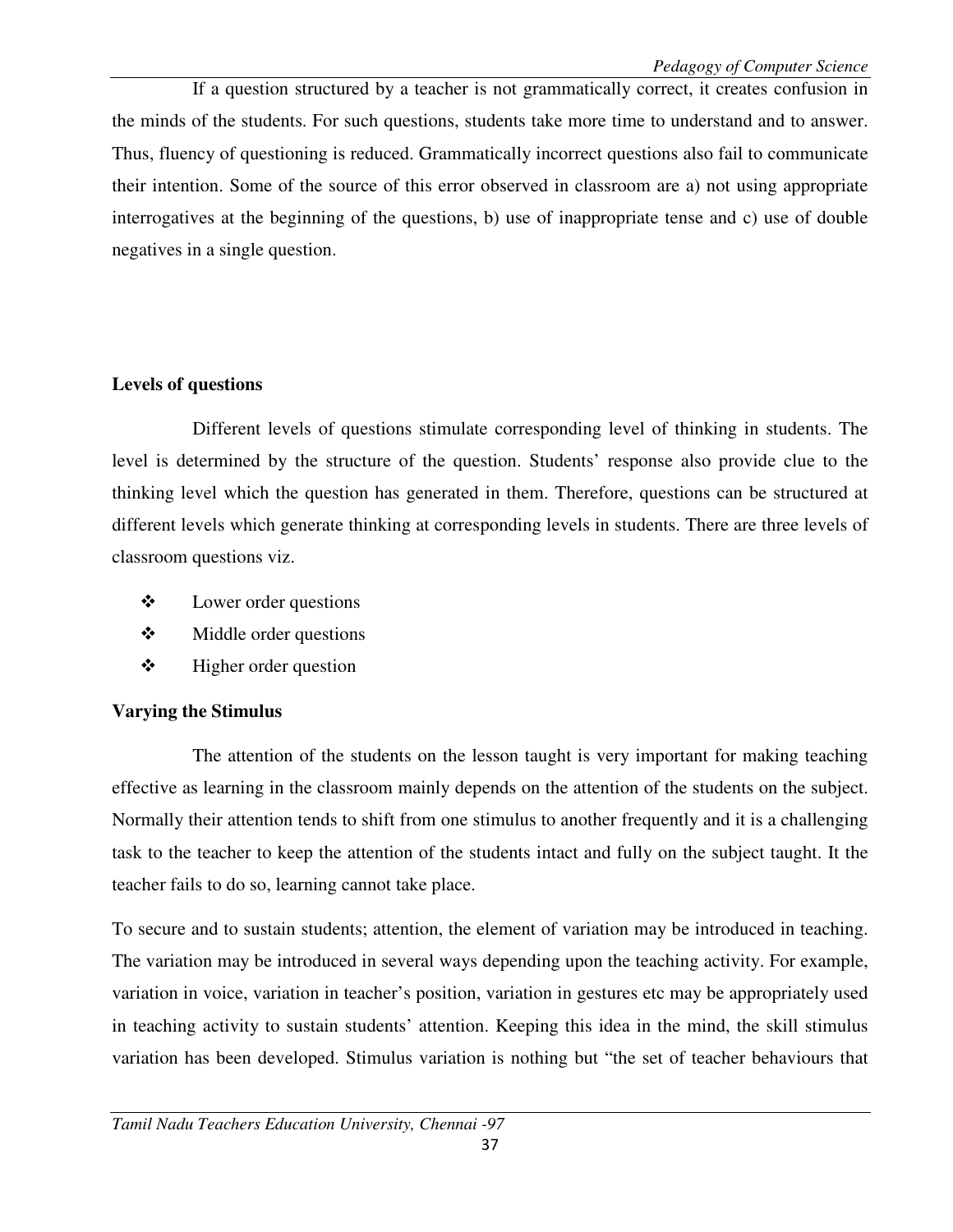tend to secure and sustain students' attention in teaching and learning process in the classroom". It consists of the following components.viz.,

- Movement
- Gesture
- Change in voice
- Focusing
- Change in interaction patter
- Pausing
- Pupil physical participation
- Aural visual switching

#### **Movement**

 It is making movements from one place to another with some purpose. (For writing on the black board; to conduct experiment; to explain the chart or model; to pay attention to the pupil who is responding to some question etc.)

#### **Gesture**

 These include movements of head, hand and body parts to arrest attention, to express emotions or to indicate shapes, size and movements. All these acts are performed to become more expressive.

#### **Change in voice**

When the teacher wants show emotions or to put emphasis on a particular point, sudden or radial change in tone, volume or speed of the verbal presentation are brought out. The change in the speech pattern makes the pupils attentive and creates interest in the lesson.

#### **Focusing**

 The teacher draws the attention of the pupils to the particular point in the lesson either by using verbal or gestural focusing. In verbal focusing the teacher makes statements like, "look here" "listen to me ""note it carefully ". In gestural focusing pointing towards some object with fingers or underlining the important words on the blackboard.

#### **Change in interaction pattern**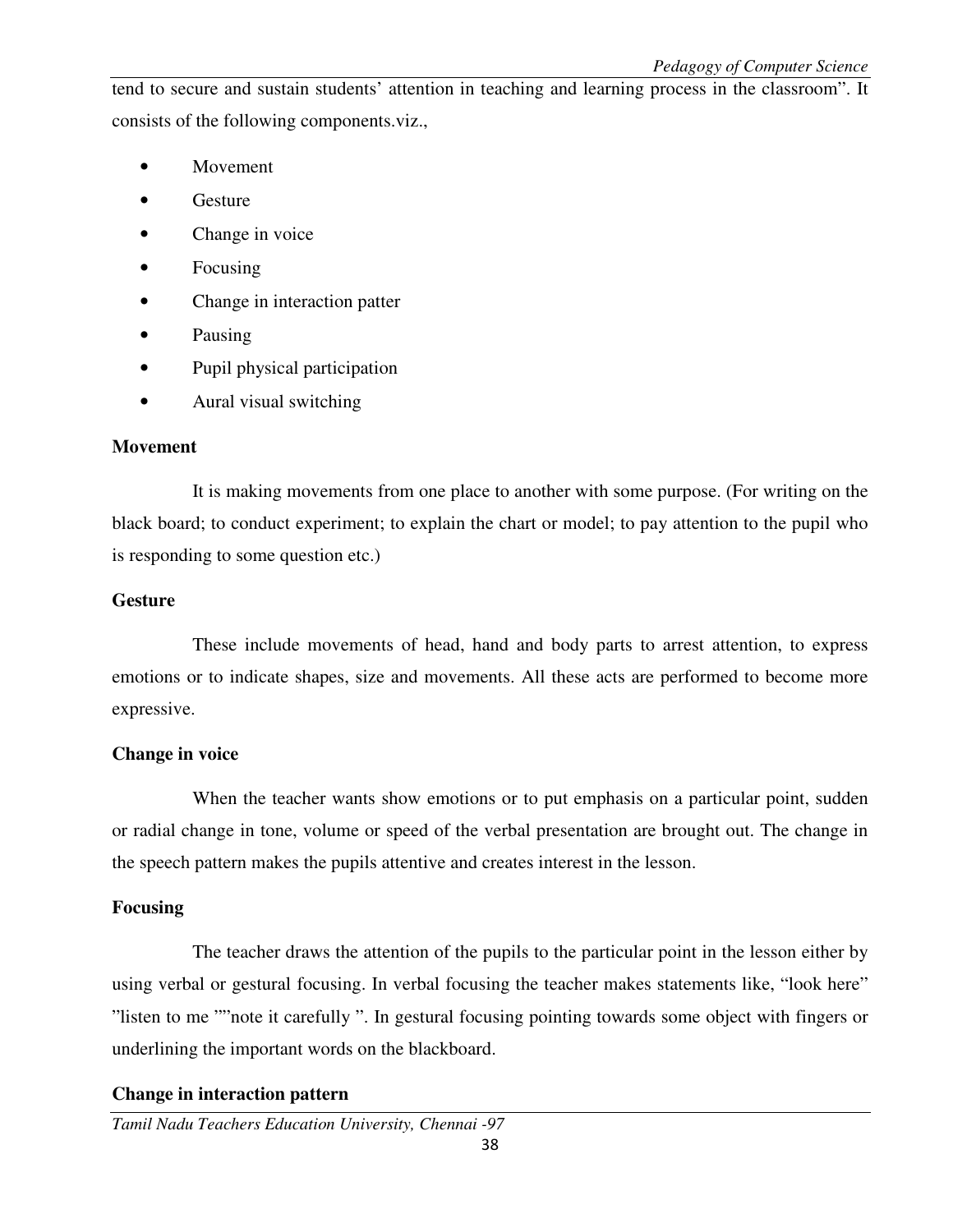When two or more persons communicate their views with each other, they are said to be interacting. In the classroom the following three styles of interaction are possible:

- $\circ$  Teacher  $\leftrightarrow$  class (Teacher talks to class and vice versa)
- $\circ$  Teacher  $\leftrightarrow$  pupil (Teacher talks to pupil and vice versa)
- $\circ$  Pupil  $\leftrightarrow$  pupil (Pupil talks to pupil)

All types of interaction should go side by side to secure and sustain pupils' attention.

#### **Pausing**

 This means "stop talking" by the teacher for a moment. When the teacher becomes silent during teaching. It at once draws the attention of the pupils with curiosity towards the teacher. The message given at this point is easily received by the pupils.

#### **Pupil physical participation**

 Pupils tend to prefer those lessons in which they get an opportunity for physical participation. It holds their interest and attention in the task in which they are engaged. Physical participation can be in the from handling apparatus, writing on the blackboard and so on.

#### Aural visual switching

 The teacher gives information to the class verbally about something. This is called oral medium. When the teacher is showing maps, chart and object without saying something, then it is called visual medium. If the teacher is giving information to the pupils through any one medium for a long time, it is possible that the students may lose attention to what the teacher is conveying to them. Therefore it is essential for the teacher to change medium rapidly in order to secure and sustain pupils' attention to what he says. They are three types of media:

- Oral oral-visual: when the teacher while speaking shows objects, charts and models and explains their various parts it is switching from oral to oral-visual.
- Oral visual: when the teacher while speaking, shows objects, maps, chart, globe etc. it is switching form oral to visual.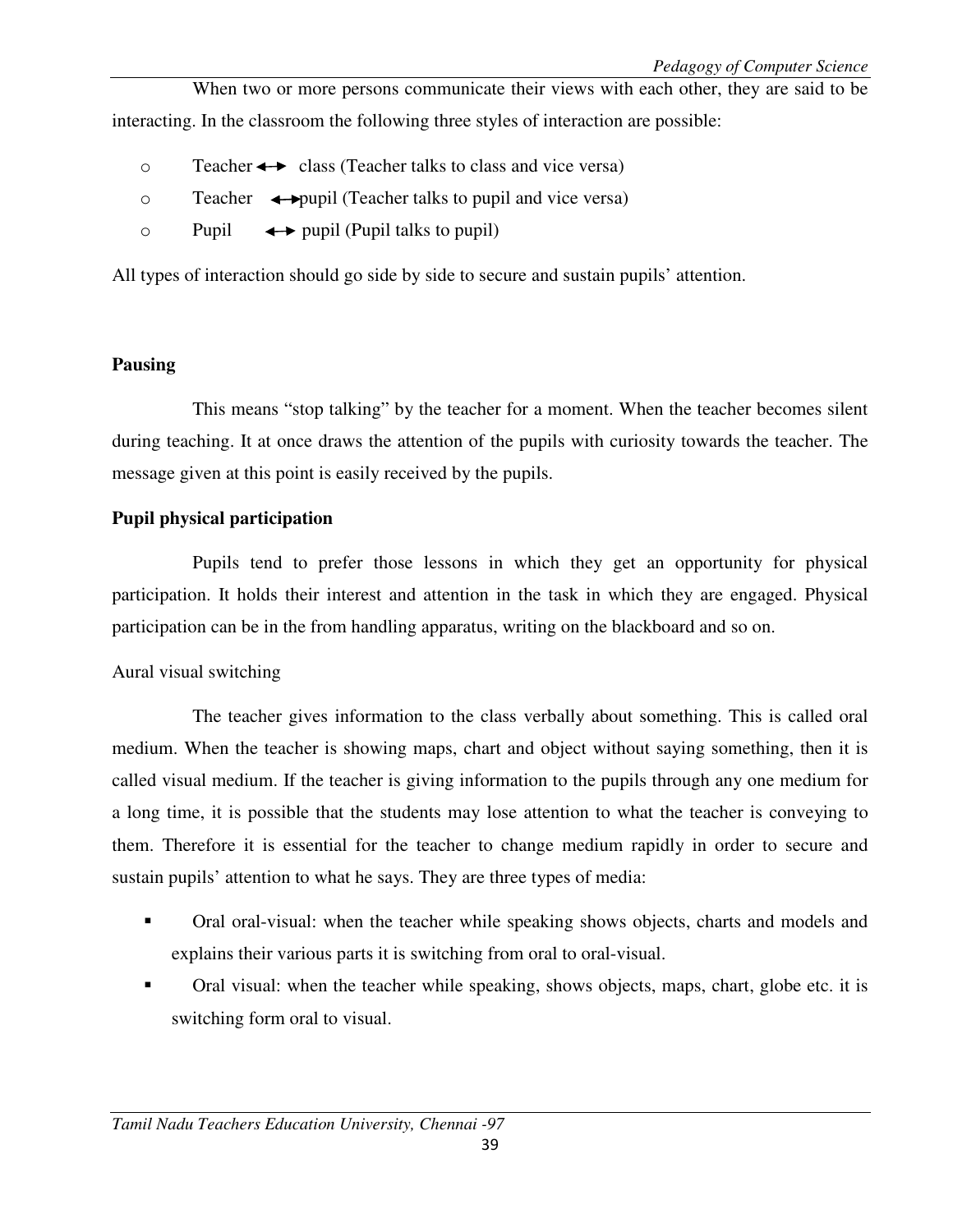Visual oral-visual: when the teacher demonstrates the experiment silently and then explains the phenomenon with the help of charts, maps, diagram etc. it is visual-oral switching.

These devices are used interchangeably to secure and sustain pupils; attention to the lesson.

#### **Non-Verbal Cues**

Express Non-Verbal cues are power. It primary express feelings.

Non -verbal cues are

- **Gestures**
- Postures
- Movements

Non-verbal or verbal play a vital role in the teaching and learning process. Non-verbal cues in the classroom occurs with distance, physical environment, facial expression, vocal cues, body movements and gestures, touch, time, physical attractiveness, and dress.

#### **Reinforcement**

 Every responding pupil of the class needs social approval of his behaviour. To satisfy his need. He is always eager to answer each question known to him. If the teacher is encouraging the pupils by statements like, "good"; that is very good and certain nonverbal expressions, as smiling, nodding the head, and paying attention to the responding pupil, the pupil participation in the class is maximized. The main theme of the skill is that encouraging remarks of the teacher increase and discouraging remarks decrease the pupil-participation in the development of the learning process. So keeping this idea in mind this skill of reinforcement may be well explained with the following components.

- Positive verbal reinforcement.
- Positive Nonverbal Reinforcement
- Negative Verbal Reinforcement
- Negative Nonverbal Reinforcement
- Wrong use of Reinforcement
- Inappropriate use of Reinforcement.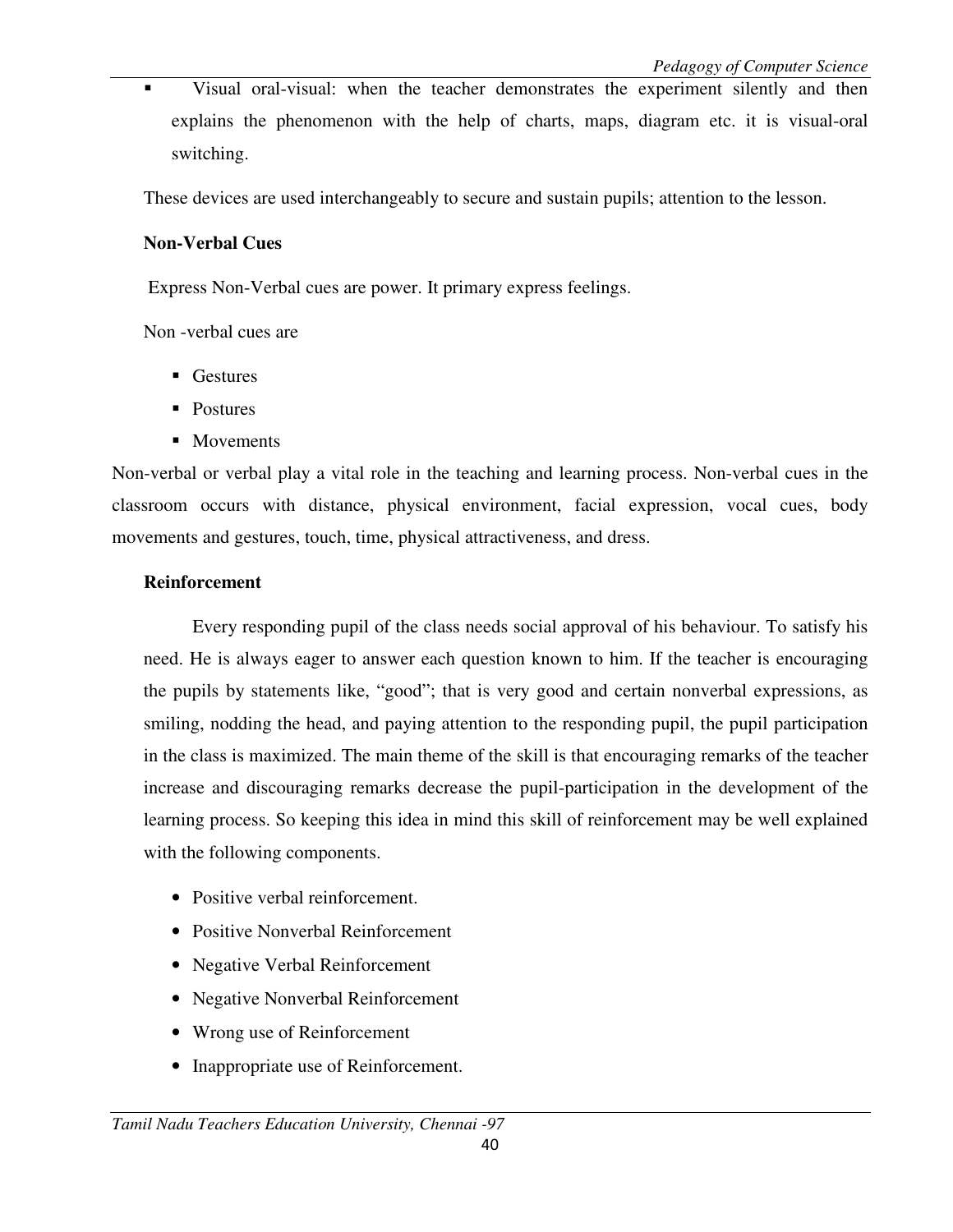Positive verbal Reinforcement: these are the positive comments given by the teacher on the correct response of the pupil.

They are:

- Using words and phrases like, good, very good and excellent.
- Repeating and rephrasing pupil's response
- Using pupils' idea in the development of the lesson
- Using extra-verbal cues like um, um, aha to encourage pupils.
- Using prompts like carry on, think again etc. to help the pupil give correct response.

#### **Positive Nonverbal Reinforcement:**

 The teacher gives comments to pupils on their correct response without using words: this he does By: nodding the head, smiling, patting, looking attentively at the responding pupil, writing pupil's answer on the black board. The teacher encourages the pupils to participate maximally in the development of the lesson.

#### **Negative verbal Reinforcement:**

 The teacher gives comments on the incorrect or partially incorrect response by that the pupil's response is incorrect or making sarcastic remark like "idiots", "stupid" etc. such behavior of the teacher discourages pupil-participation and should not be used.

#### **Negative Nonverbal Reinforcement:**

 The teacher shows his disapproval without using words. This involves, frowning, staring, and looking angrily at the responding pupil, when he gives wrong response. This type of behavior of the teacher creates fear in the minds of the pupil and decreases pupil-participation.

#### **Wrong use of reinforcement:**

 This is the situation, where the teacher does not give reinforcement when the situation is demanding encouragement.

#### **Inappropriate use of reinforcement:**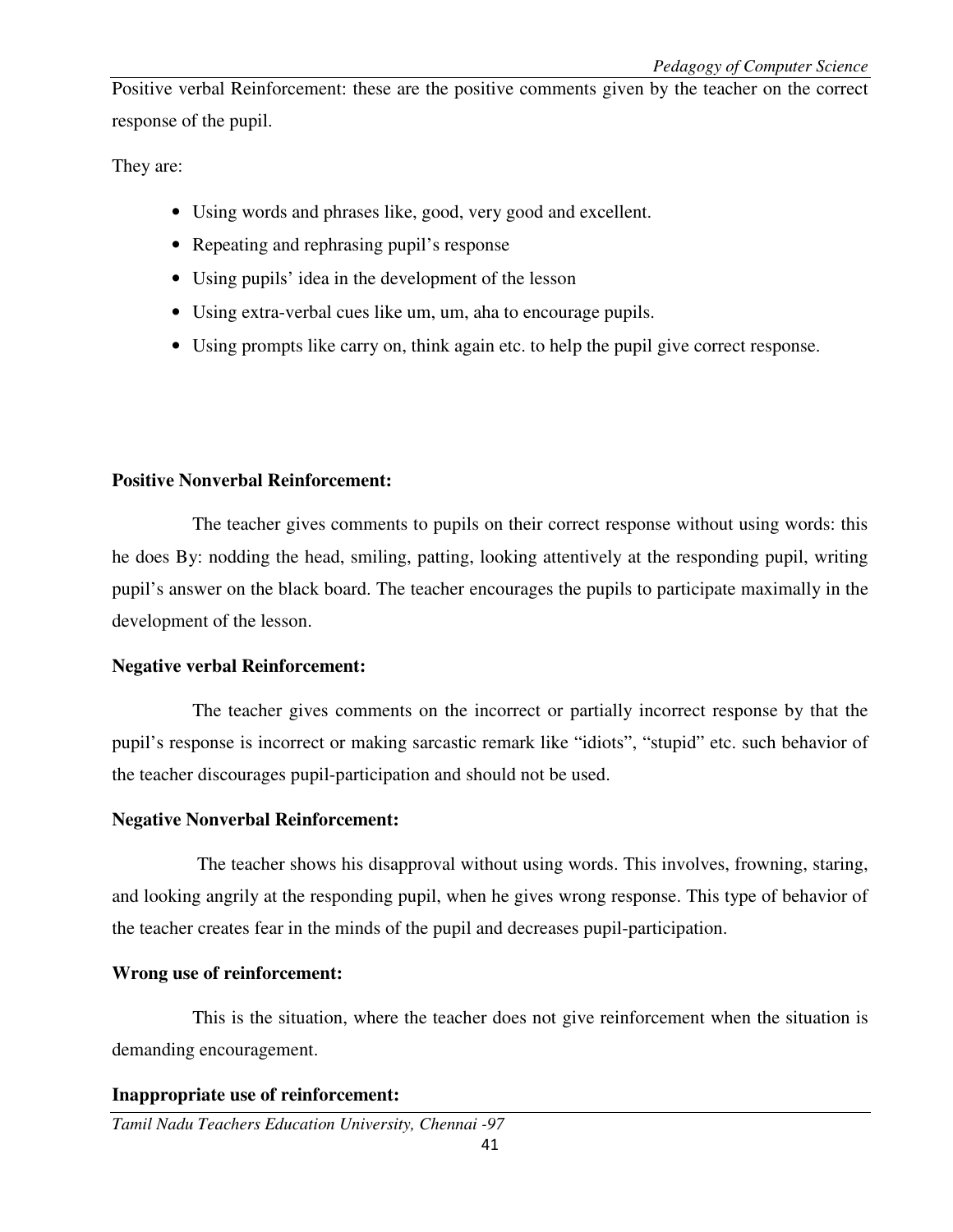This is the situation when the teacher does not encourage the pupil with respect to quality of his response. He use same type of comment for every response.

### **Fluency in Communication**

Aldous Huxley(1958) once wrote "Language has made possible man's progress from animality to civilization"(p.167).Classroom talk is very important . Flanders(1970) reported that teachers of high achieving students spent about 55 percent of the class time talking, compared with 80 percent for teachers of low-achieving students. So communication plays a vital role in a classroom. As a teacher communication skill is very much needed and only through this he/she can make the students understand the content taught to them. Communication in general is a process of sending and receiving messages that enables humans to share knowledge, attitude, and skills.

### • **Practicing a mini- lesson with multiple teaching skills ( for 20 minutes)**

| Name:                  | <b>XXXXX</b>              |
|------------------------|---------------------------|
| Subject:               | Computer science          |
| Topic :                | Introduction to computers |
| Focus:                 | Generations of computers  |
| Date :                 |                           |
| Time $: 15-20$ minutes |                           |

Objectives: The peer group

- acquires knowledge of the calculators, computer.
- understands the generation of computers.
- develops skills in selecting a suitable electronic component accurately from the diagram shown.

#### **Materials**

- A calculator.
- A chart showing generations of computers.
- A chart showing parts of computers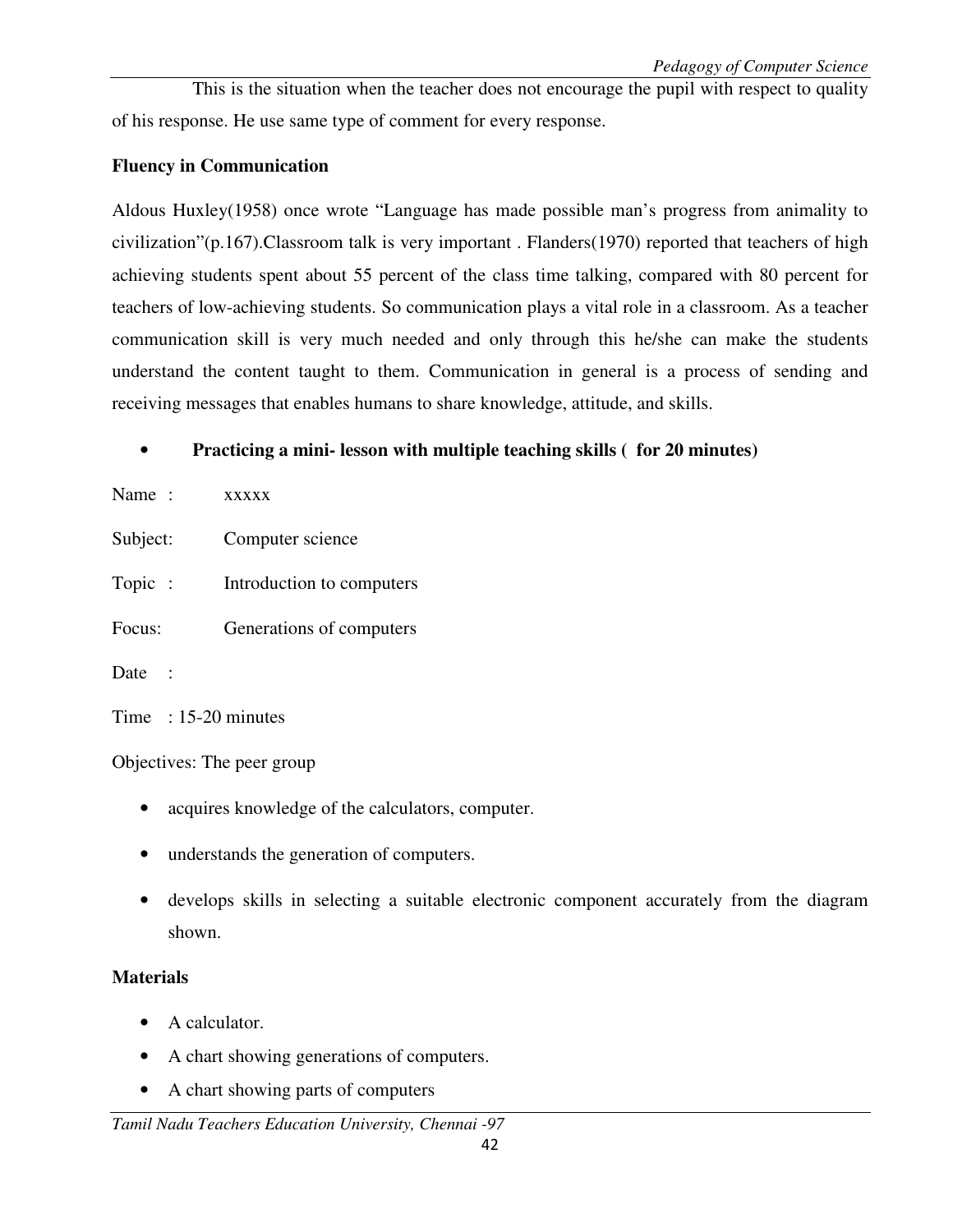## **Content**

- First-generations of computers.
- Parts of computers
- Central processing unit
- Speed of computers.

## **Teaching skills**

Important skills are as follows:

## **1. Introducing**

## **The pre-service teacher gives introduction about the first-generation computers**

The first generation of computers had vacuum tubes. These early computers used vacuum tubes as circuitry and magnetic drums for memory. The period of first generation was 1946-1959

## **2. Explaining**

## **The pre-service teacher explains-**

The first generations computers were often enormous, taking up entire rooms. The vacuum tube was developed by Lee DeForest. A vacuum tube is a device generally used to amplify a signal by controlling the movement of electrons in an evacuated space". The basic parts of a computer system are Monitor, CPU (central processing unit), keyboard, Mouse, Speakers and Printer. A central processing unit is the electronic circuitry within the computer program by performing the basic arithmetic, logical, control and input/output operations specified by the instructions. The faster the CPU runs, the more processes it can run at any given time. A CPU with a clock speed of 3 GHZ, for example can run 3 thousand million cycles each second.

## **3. Questioning**

## **The pre-service teacher poses a few questions to the peer group**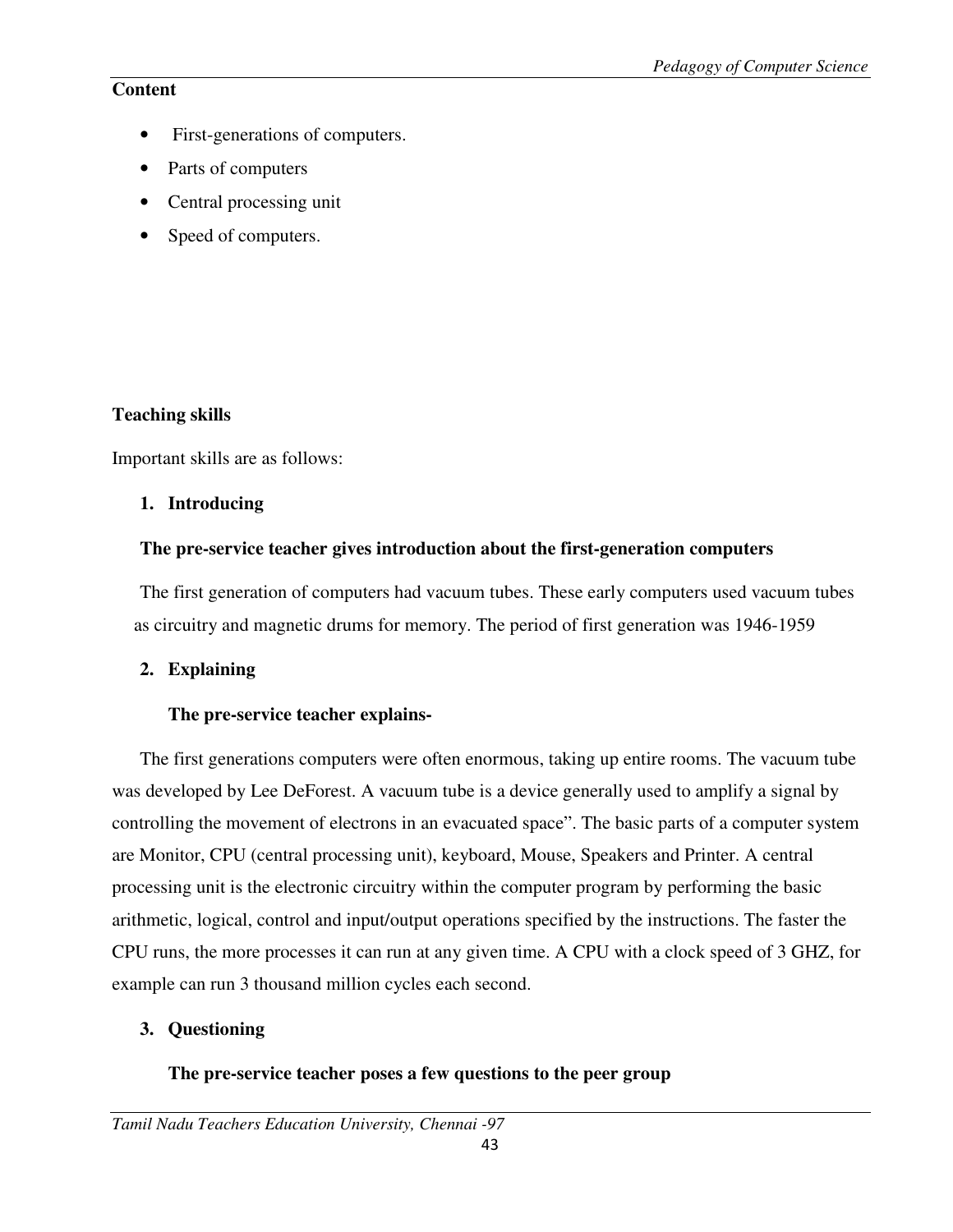The First generations computers used------------ tubes.

Mention the period of first generation computers.

What is the expansion of CPU?

## **4. Varying the stimulus**

### **The pre-service teacher uses some teaching aids to get the attention of the peer group**

There will be variation in teachers' position in the classroom while he is teaching. Variation in voice represents another dimension. Use of media like vacuum tubes pictures and Chart showing diagrams of first generation computers provides yet another area of vibration. There can also be variation in the classroom interaction pattern.

### **5. Non-verbal cues**

## **The pre-service teacher uses non-verbal cues to make the class lively.**

Positive non-verbal cues include smiling; nodding the head, a delighted laugh, patting on the shoulder, asking the students to clap etc can be used while the class is going on.

The students can be asked to clap their hands for correct answers given by a student.

## **6. Reinforcement**

## **The pre-service teacher reinforces the peer group when they give correct answer.**

Positive verbal reinforces like saying good, , excellent, fantastic, , right, yes, correct, fine etc. can be used in the class for the desirable behavior of the students like being calm, clarifying their doubts, answering the questions, drawing the pictures on the board etc.

## **7. Closure/Summing up**

## **The pre-service teacher summarizes the content delivered in the classroom**

The topic will be summed up as a first-generation computer used vacuum tubes for circuitry and magnetic drums for memory and were often enormous, taking up entire rooms. This tube is a device generally used to amplify a signal by controlling the movement of electrons in an evacuated space.

## **8. Fluency in communication**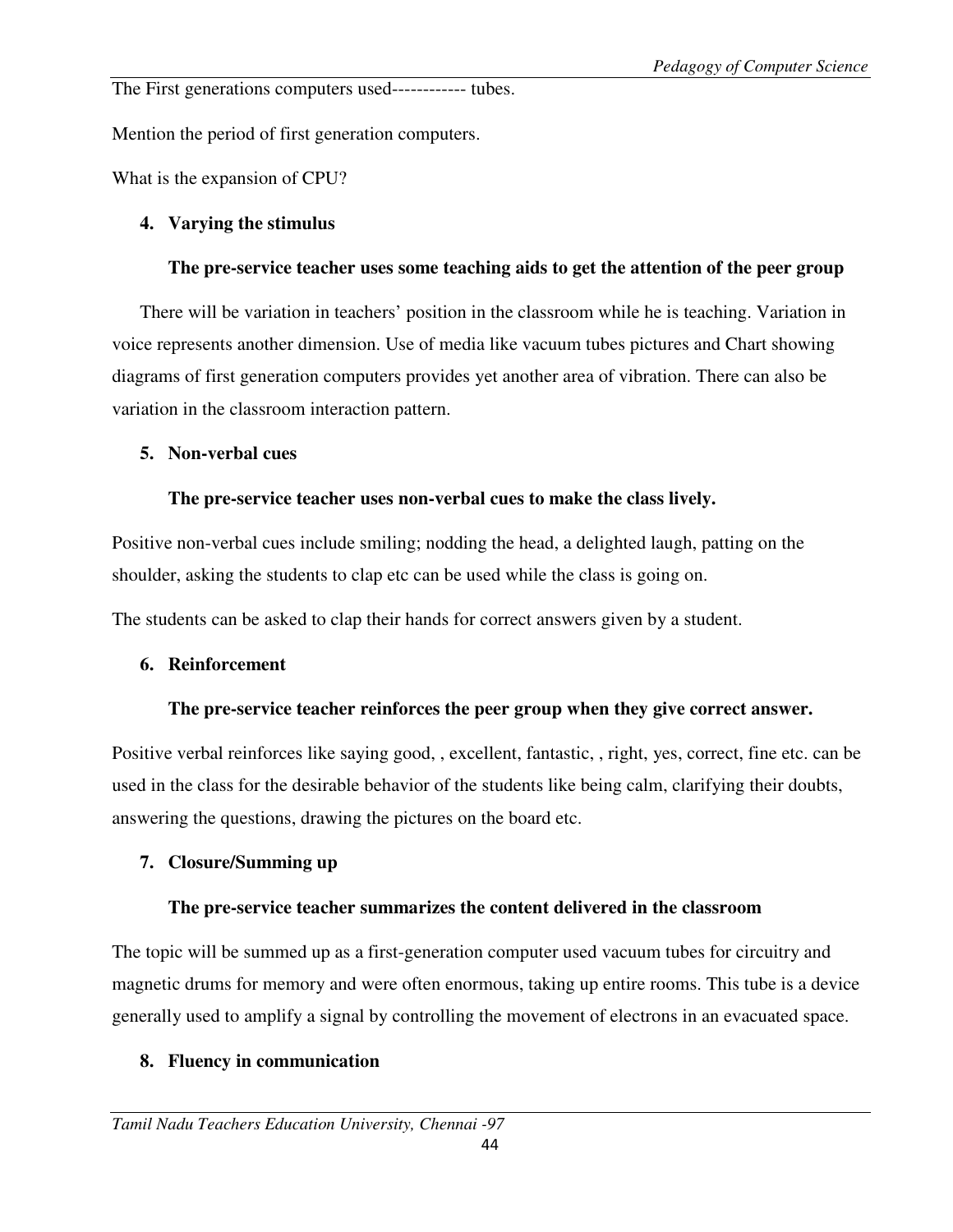Communication is a process of sending and receiving messages that humans to share knowledge, attitudes, and skills. Fluency in communication is very important skill for a good teacher so that he can communicate his ideas as naturally as possible. Eg pronouncing the vacuum tube correctly

## • **Observation and feedback on the practice of integration of Teaching skills**

| <b>INTEGRATING SKILLS IN MINI TEACHING (Assessment by Peers/Teacher</b><br><b>Educators</b> ) |           |           |           |  |  |  |  |
|-----------------------------------------------------------------------------------------------|-----------|-----------|-----------|--|--|--|--|
|                                                                                               |           |           |           |  |  |  |  |
|                                                                                               | (SCORE 1) | (SCORE 2) | (SCORE 3) |  |  |  |  |
| Introducing                                                                                   |           |           |           |  |  |  |  |
| Explaining                                                                                    |           |           |           |  |  |  |  |
| Questioning                                                                                   |           |           |           |  |  |  |  |
| Varying the                                                                                   |           |           |           |  |  |  |  |
| stimulus                                                                                      |           |           |           |  |  |  |  |
| Non verbal cues                                                                               |           |           |           |  |  |  |  |
| Reinforcement                                                                                 |           |           |           |  |  |  |  |
| Closure                                                                                       |           |           |           |  |  |  |  |
| Fluency in                                                                                    |           |           |           |  |  |  |  |
| Communication                                                                                 |           |           |           |  |  |  |  |

Range of scores:8-24

## **OVERALL ASSESSMENT OF TEA CHING STEPS**

AVERAGE \_\_\_\_\_\_ GOOD \_\_\_\_\_ VERY GOOD\_\_\_\_\_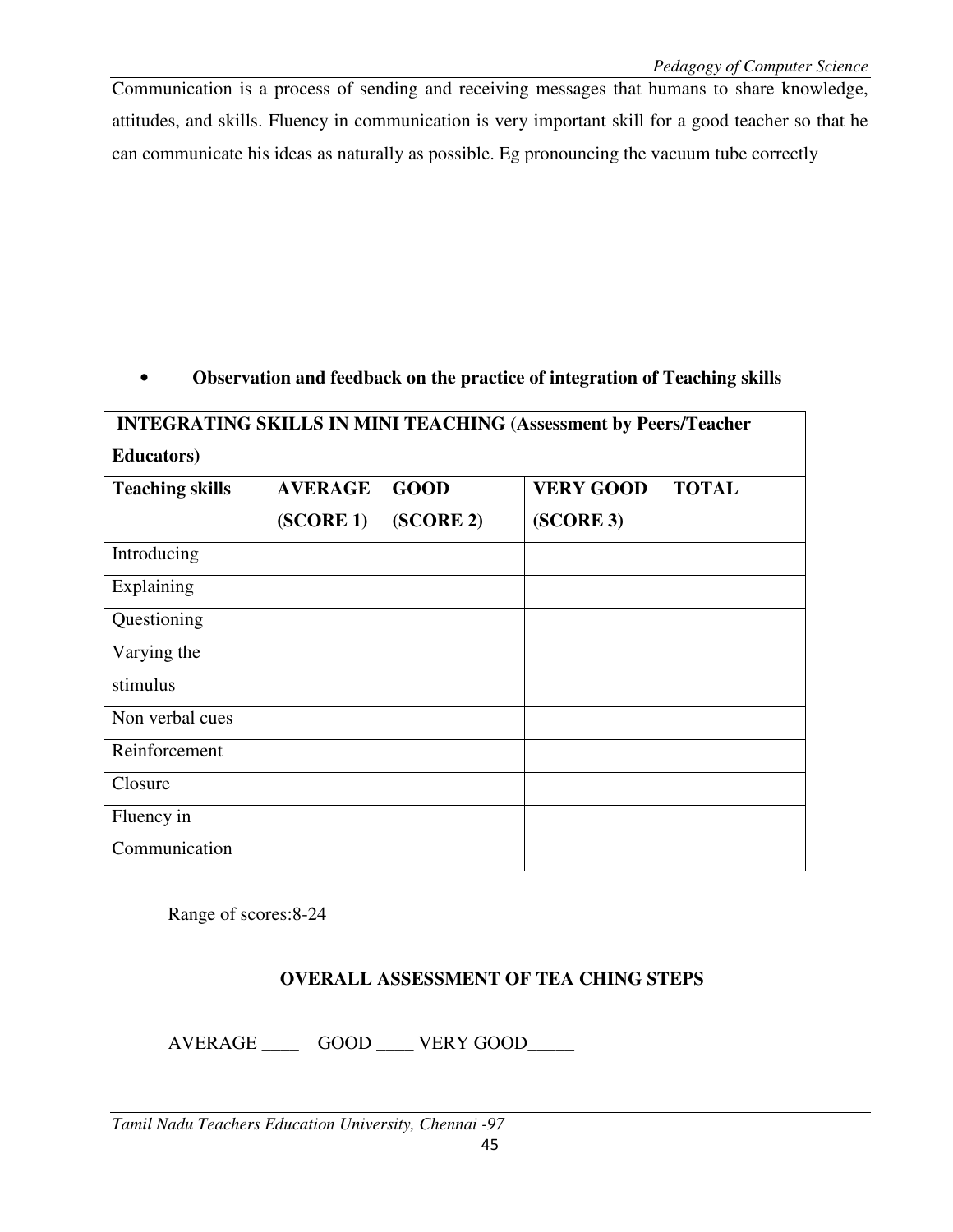## **Interpretation of scores**

Average : 8 Good : 9-16 Very Good  $:17-24$ 

## • **Understanding major Steps in Teaching a mini lesson**

**Mini-Teaching** is an actual classroom teaching in miniature. Mini-teaching is much smaller than usual teaching. In Mini-teaching, a pre-service teacher practices a mini-lesson to a minimum of 10 peers for 15-20 minutes.

## **Steps in Mini-teaching**

## **The pre-service teacher-**

- 1. Chooses a mini-lesson for 15-20 minutes
- 2. Identifies a few appropriate teaching skills required for teaching the mini-lesson.
- 3. Teaches the mini-lesson with gradual integration of the teaching skills identified.

 4. As soon as a pre-service teacher finishes teaching mini-lesson. The peers and the teachereducator provide a feedback to the pre-service teacher about teaching.

5. Then the next pre-service teacher in the peer group takes up his mini-lesson and practice teaching.

## **Major steps in teaching a mini-lesson**

Teaching a mini-lesson consists of five specific steps. They are

## **Motivation**

Motivation is a warm-up activity to get the students actively engaged in a new lesson. So, the pre-service teacher should use all the teaching skills.

## **Presentation**

 Presentation refers to the delivery of the content in the classroom in a original way. The pre-service teacher should focus on

- 1. Verbal and non-verbal communication
- 2. Effective use of the blackboard.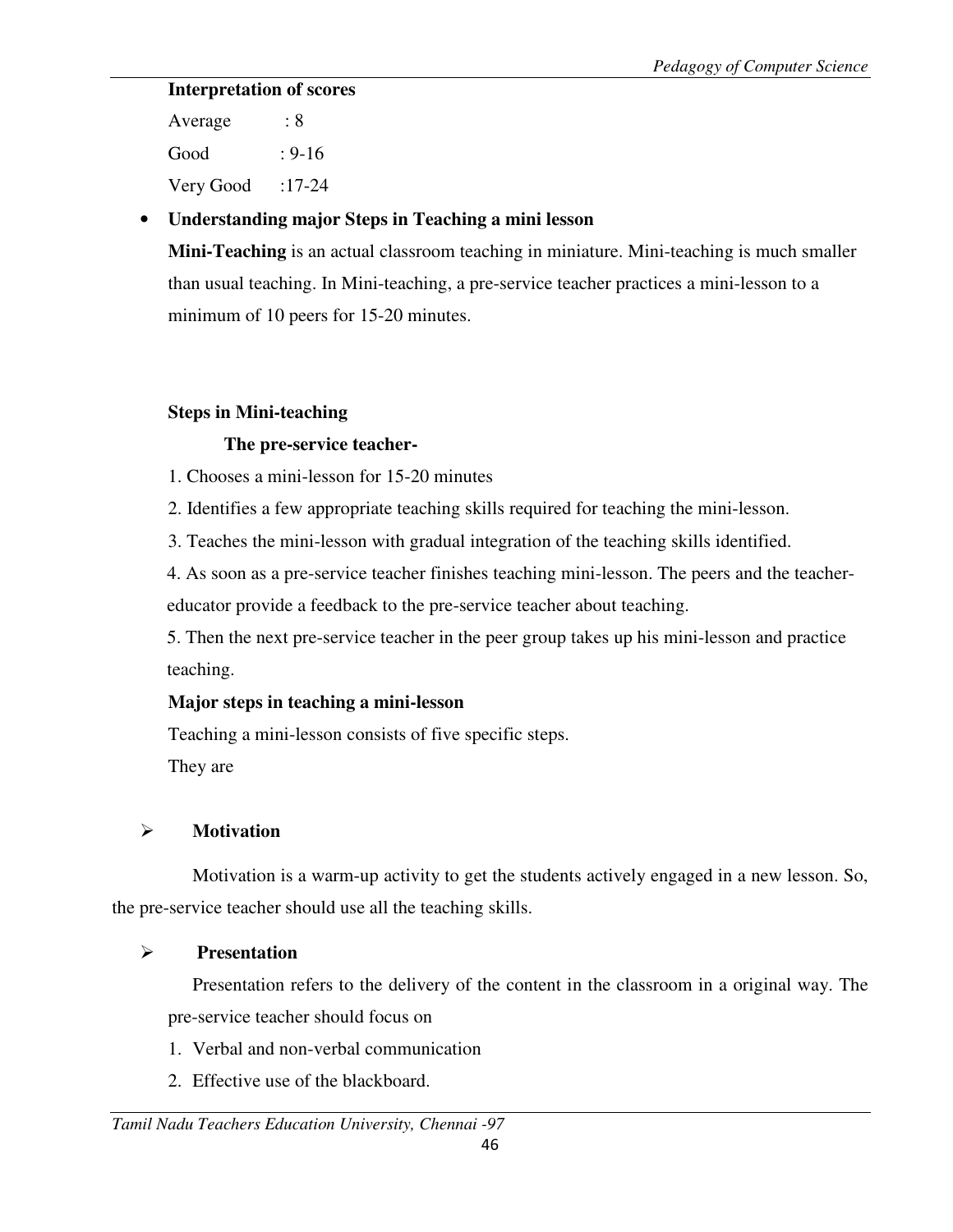### **Interaction**

 Interaction refers to the communication between the teacher and students during the delivery of the lesson in the class room. The pre-service teachers should encourage group interaction in the classroom.

- 1. Classroom interaction
- 2. Student-Teacher interaction
- 3. Student-Student interaction.

## **Reflection**

 Reflection refers to encouraging students to think about their thought .The teacher ask the students to reflect on their learning (output).The pre-service teachers can help their peers to reflect about their learning in the following ways.

- 1. Discussions
- 2. Interviews
- 3. Questioning

## **Summing up**

 Summing up refers to ending a lesson with a summary. The pre-service teachers can use the all teaching techniques in front of peers.

## • **Practicing mini-lesson (for 20 minutes)**

• **Introductory Activities (***Motivation***) (Skills used are Introducing and Questioning), The pre-service teacher motivates the class** 

The device used to solve mathematical problems. (Calculator will be answer answered by the peer group) A model of calculator is shown to the peer group. Then the peers will be asked about another device used for calculating. The answer will be given by the peer group "Computer"

# • **Development Activities (Presentation, Interaction, Reflection) (skills used are Introducing, Explaining, Questioning, Closure)**

The pre-service teacher explains

 A Computer is an electronic device that can be instructed to carry out an arbitrary set of arithmetic or logical operations automatically. The ability of computer to follow a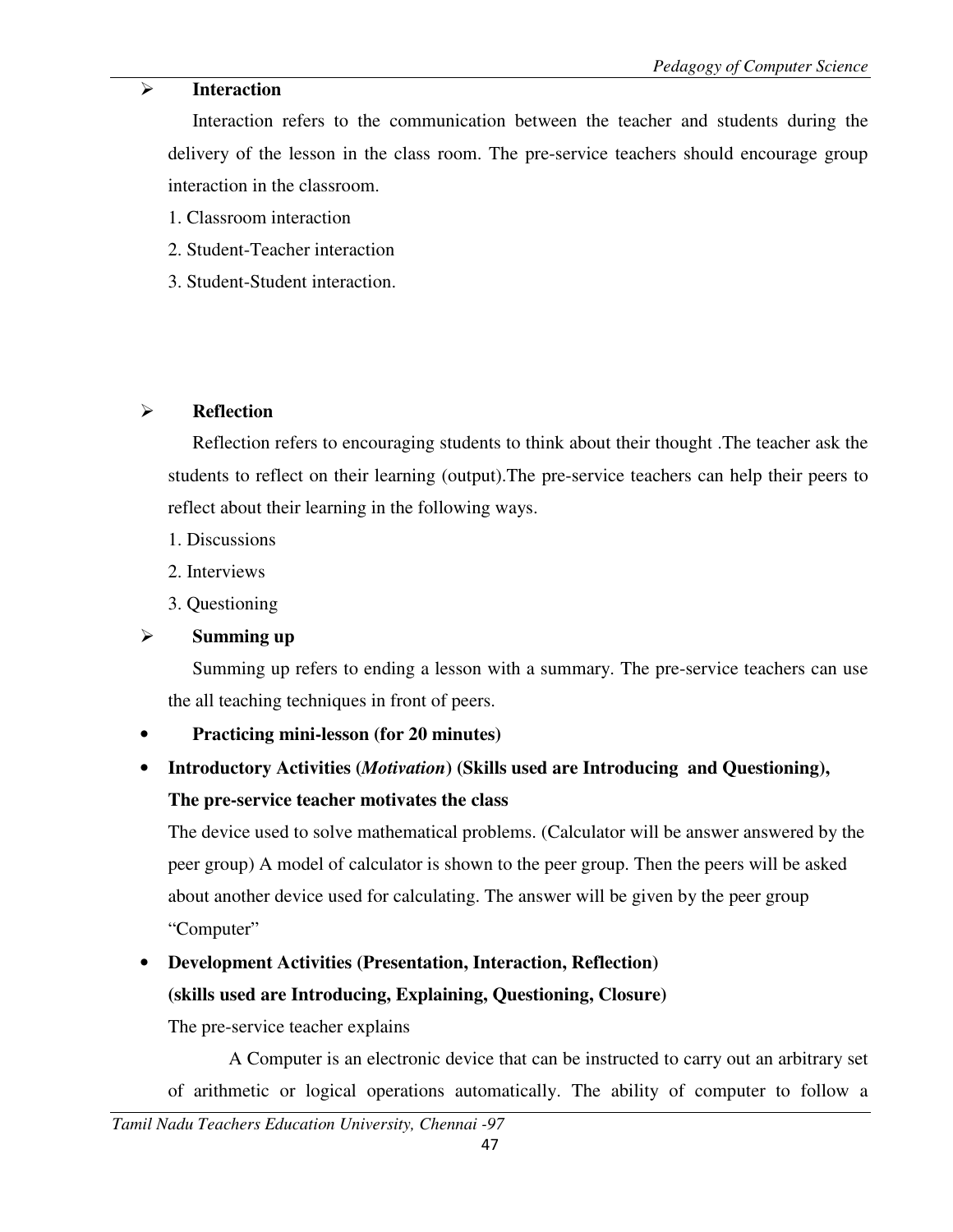sequence of operations, called a program, make computers very flexible and useful. Such computers are used as control systems for a very wide variety of industrial and consumer devices. The term Hardware covers all those parts of a computer that are tangible physical objects. The Data is sent to the computer with the help of input devices. Some of the examples of input device are keyboard, joystick, mouse, Trackball, Touch screen and etc. The means through which the computer gives output are known as output devices. Some of the output devices are monitor, printer, projector, PC speaker and etc. The Input/output devices Picture chart is shown. Interaction will take place Reflection takes place during communication between the pre-service teacher and the peer group.

## • **Concluding Activities (***summing Up/Closure***)(Skill used is Closure)**

A computer is an electronic device. The ability of computer to follow a sequence of operations, called a program, make computers very flexible and useful. Such computers are used as control systems for a very wide variety of industrial and consumer devices. The term Hardware covers all those parts of a computer that are tangible physical objects. The Data is sent to the computer with the help of input devices. Some of the examples of input device are keyboard, joystick, mouse, Trackball, Touch screen and etc. The means through which the computer gives output are known as output devices. Some of the output devices are monitor, printer, projector, PC speaker and etc. Name some of the input device. Draw block diagram of computer.

| <b>INTEGRATING THE STEPS IN MINI TEACHING</b><br>(Assessment by Peers/Teacher Education) |           |           |           |  |  |  |  |
|------------------------------------------------------------------------------------------|-----------|-----------|-----------|--|--|--|--|
|                                                                                          |           |           |           |  |  |  |  |
| <b>STEPS</b>                                                                             | (SCORE 1) | (SCORE 2) | (SCORE 3) |  |  |  |  |
| Motivation                                                                               |           |           |           |  |  |  |  |
| Presentation                                                                             |           |           |           |  |  |  |  |
| Interaction                                                                              |           |           |           |  |  |  |  |
| Reflection                                                                               |           |           |           |  |  |  |  |
| Summing Up                                                                               |           |           |           |  |  |  |  |
|                                                                                          |           |           |           |  |  |  |  |

## • **Observation and feedback on mini-teaching**

*Tamil Nadu Teachers Education University, Chennai -97*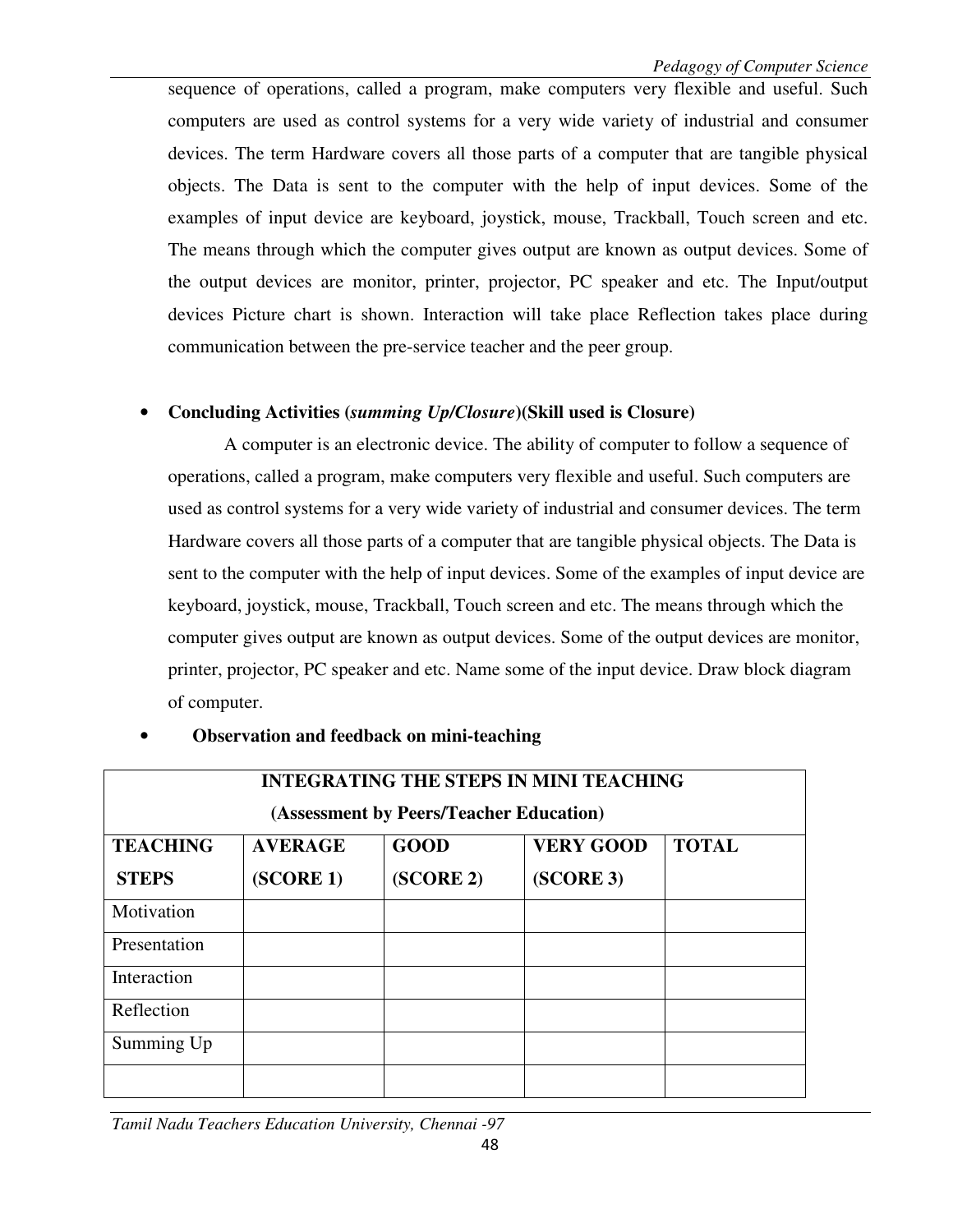Range of scores: 5 - 15

## **OVERALL ASSESSMENT OF TEA CHING STEPS**

AVERAGE \_\_\_\_\_\_ GOOD \_\_\_\_ VERY GOOD \_\_\_\_\_ **Interpretation of scores**  Average : 5 Good : 6-10 Very Good  $:11-15$ 

#### **CONCLUSION**

 A mini-lesson focuses on a specific teaching point. This is an extension of micro-teaching. This unit will help the pre-service teachers to know about the teaching skills and teaching steps. Practice makes a man perfect so the pre-service teachers after practicing mini lesson will become a perfect teacher for teaching practice.

### **QUESTIONS FOR DISCUSSIONS AND REFLECTION**

- 1. Define mini-teaching.
- 2. Explain the major steps in a mini-teaching.
- 3. Write a mini-lesson by integrating major steps.

#### **SUGGESTED READING/REFERENCE BOOK**

- 1. Kokila Thangasamy (2016), *Pedagogy of English,* Chennai: Vinoth Publications
- 2. Rajasekar S .(2013), *Methods of teaching Computer science*, New Delhi: Neelkamal publications.
- 3. Singh,Y.K. (2005), *Teaching of computer science*, New Delhi: A.P.H.Publishing Corporation.
- 4. Venugopal.G. (2014), *Teaching of biology* , Chennai: Sriram Publishers.
- 5. www.ascd.org, Why talk is important in classrooms'.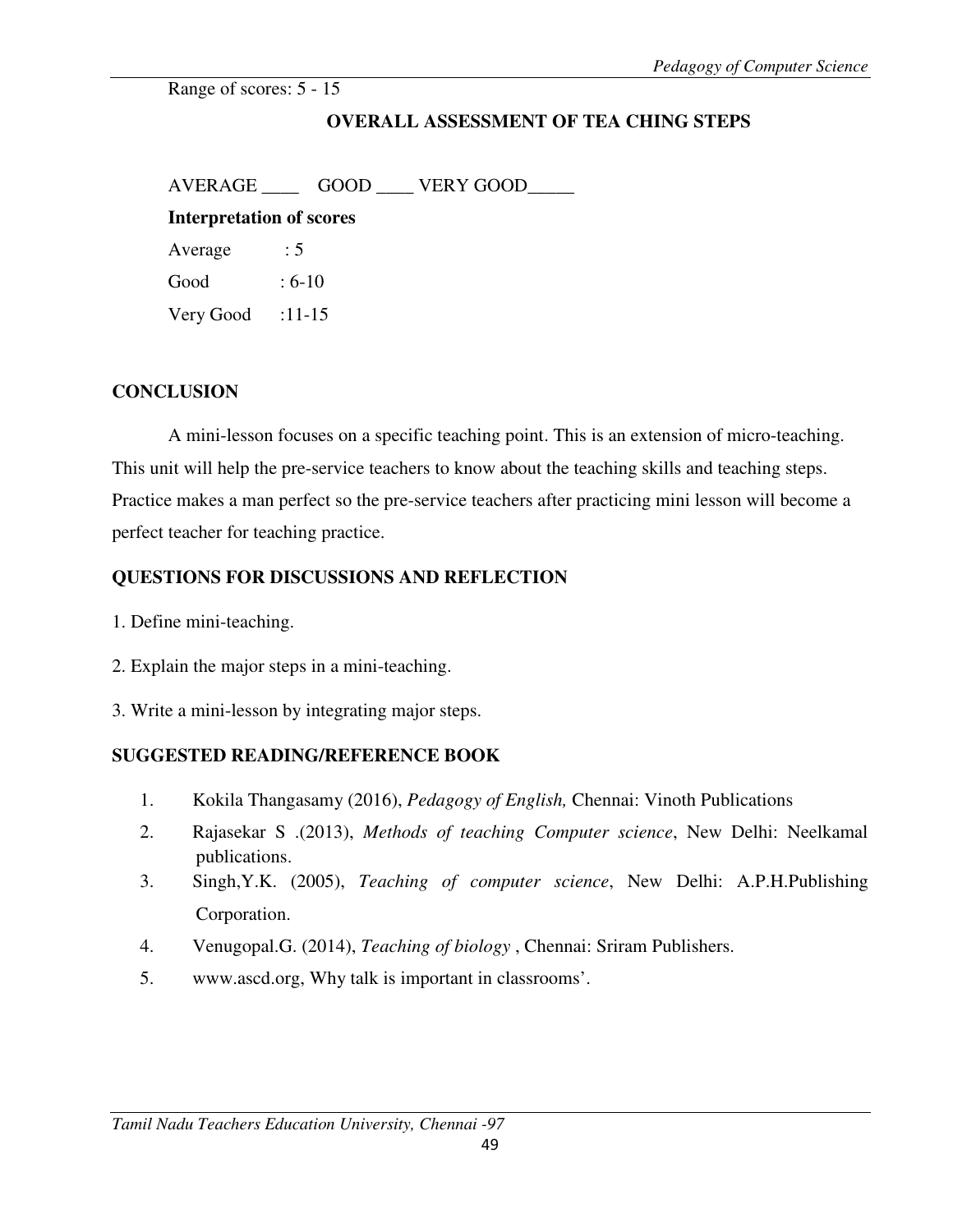## **UNIT IV - METHODS OF TEACHING COMPUTER SCIENCE**

### **Objectives**

After the completion of the unit, the student teachers will be able to

acquire knowledge about the methods of teaching computer science

apply appropriate methods in their teaching

understand the applications of various resources

understand how the community resources are used in their teaching.

## **Teacher centered Method**

## **Lecture Method**

 Lecture method refers to the teaching procedure to clarify or explain to the students some ideas that have been presented or created as a problem. This methods is most commonly used in colleges and not a very suitable method for teaching computer science at high school classes. This method is teacher controlled and information-centred and in this method the teacher works as a sole resource in classroom instruction. As this method does not call for students' involvement in the learning process, Students may get bored and lose interest in learning. In this method the students are provided with readymade information by the teacher. The teachers goes ahead with the subject matter at this own speed.

## **Merits of Lecture Method**

lecture method has following merits.

- It is an easy, concise and attractive method. Using this method the teacher feels safe and secure.
- Using this method, a large amount of subject matter can be presented within a short time and the prescribed syllabus can be covered easily.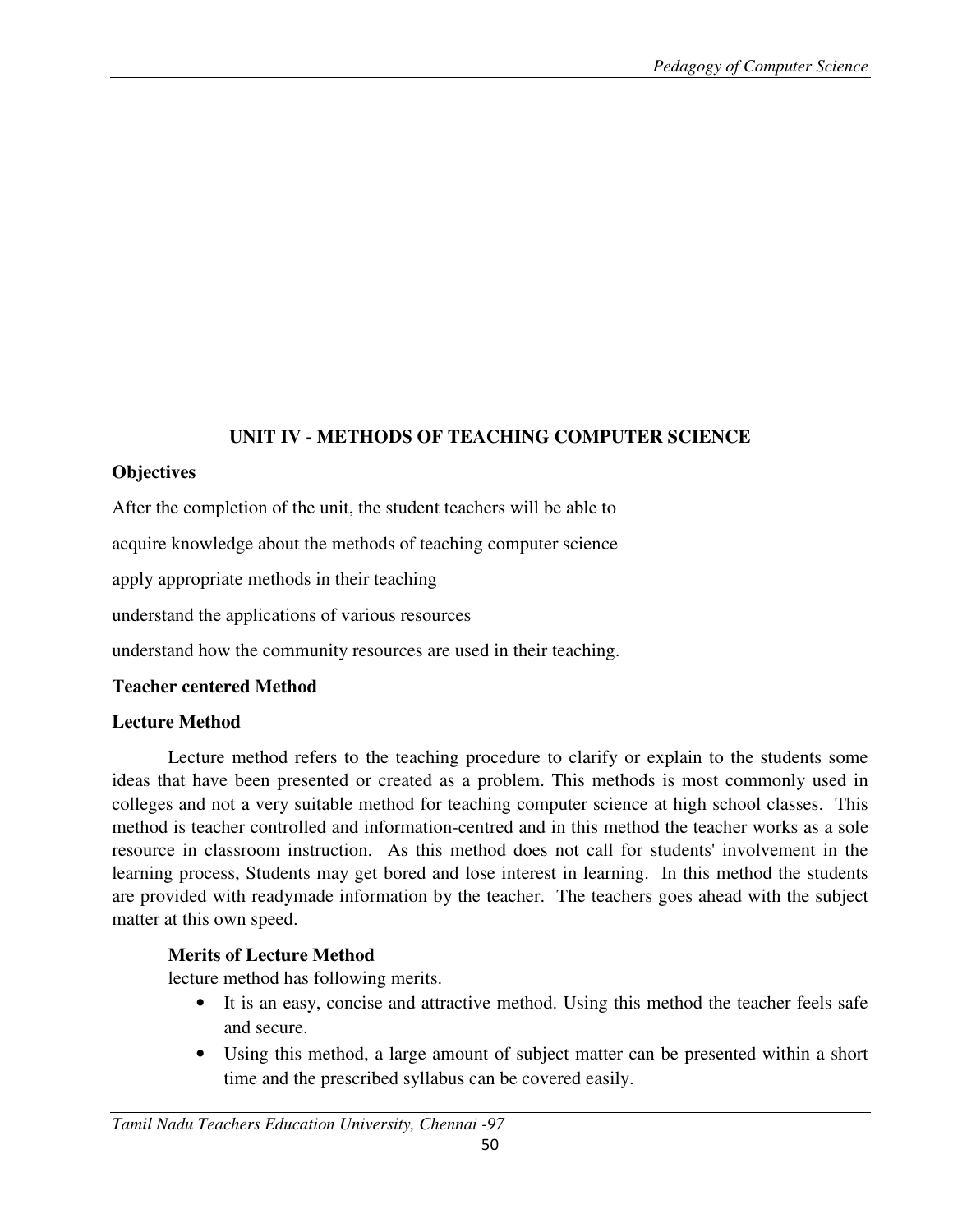- It can be used for a large number of students.
- Using this method it is quite easy to impart factual information and historical anecdotes.
- Using this method the teacher can easily maintain the logical sequence of the subject matter by planning his lecture in advance.
- This method gives the students as well as the teacher a sense of satisfaction and achievement.
- Lecture method trains good listeners who are able to concentrate on subject matter for a long duration.

## **Demerits of Lecture Method**

The demerits of lecture method are as under:

- The lecture method is lengthy and time-consuming.
- In this method students become passive recipients of information as their involvement in classroom interaction is negligible.
- Due to long duration of lecture, students' attention is likely to wander.
- Receiving information is not computer science learning and hence it does not hence mathematical ability of the students.
- In this method there is no way to ensure the students' concentration and understanding of the subject matter presented to them.
- In this method ideas are presented so rapidly that is not possible for all students, especially the weaker ones to catch's presentation.
- Inability to understand one essential point may make the rest of the lecture unintelligible.
- It does not provide for corrective feedback and remedial help to show learners.
- It does not call for the development of mental faculties such as power of observation, reasoning, critical thinking, independent thinking and so on.
- It does not provide for individual differences and individual needs.
- This method does not help in developing problem-solving skills.
- Using this method results in totally neglecting the experimental side learning.
- It is a teacher-oriented method and it is likely that students profit very little due to lack of maturity of thought and many other psychological reasons.

## **Lecture-Demonstration Method**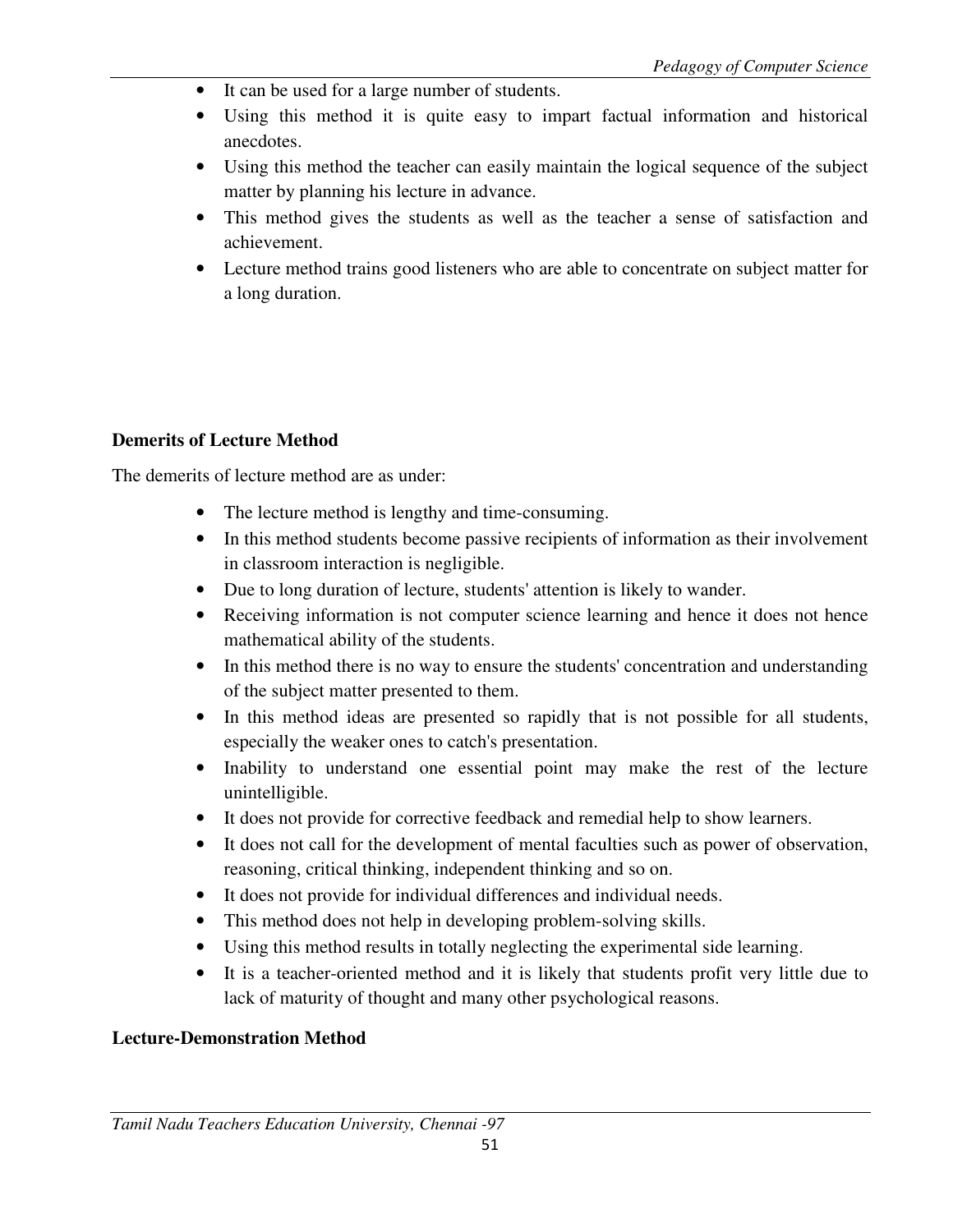Lecture-Demonstration Method is considered to be a method superior to lecture method as it combines the advantages of both the lecture method and the demonstration method. In this method both the teacher and the taught are active participants in the process of teaching.

 The lecture-demonstration can be effectively used for teaching computer science. By using this method it is possible to easily impart concrete experiences to students during the course of a lesson, when the teacher wants to explain some abstract points. This method combines the instructional strategy ' information imparting and showing how'. For example, while teaching geometrical constructions the teacher has to explain how to construct the geometrical figure with the give specifications, simultaneously demonstrating how to carry out the construction following the sequence of steps.

 In this method, the teacher performs the experiments before the class and simultaneously explains what he is doing.

## **Merits of Lecture-Demonstration Method**

- It is psychological method as students take active interest in the learning process.
- It is useful for all students of varying abilities.
- It is an economical method as compared to purely student-centred methods.
- It leads the students from concrete experiences to abstract concepts.
- It encourages students' participation in learning.
- It trains mental faculties such as power of observation, reasoning and drawing inferences.

## **Demerits of Lecture- Demonstration Method**

- It does not provide first-hand experiences to the students.
- It does not provide for individual differences. It caters to the of average students.
- It does not develop manual and manipulative skills and cannot be a substitute for laboratory method.
- If not very attentive, the students fail to observe minute details of the demonstration.
- It is not application for higher level computer science.

## **TEAM TEACHING**

Team teaching a style of instruction in which resources as well as interests and expertise of a team of teachers are pooled in order to enhance the effectiveness of instruction/curriculum transaction to the maximum possible by utilizing all facilities available in school.

## **Characteristic of Team teaching**

1. It utilizes the service of two or more teacher in the process of teaching the same class.

- 2. It is an instructional strategy rather than training strategy.
- 3. In team teaching a group of teachers are responsible for realization of the educational objectives,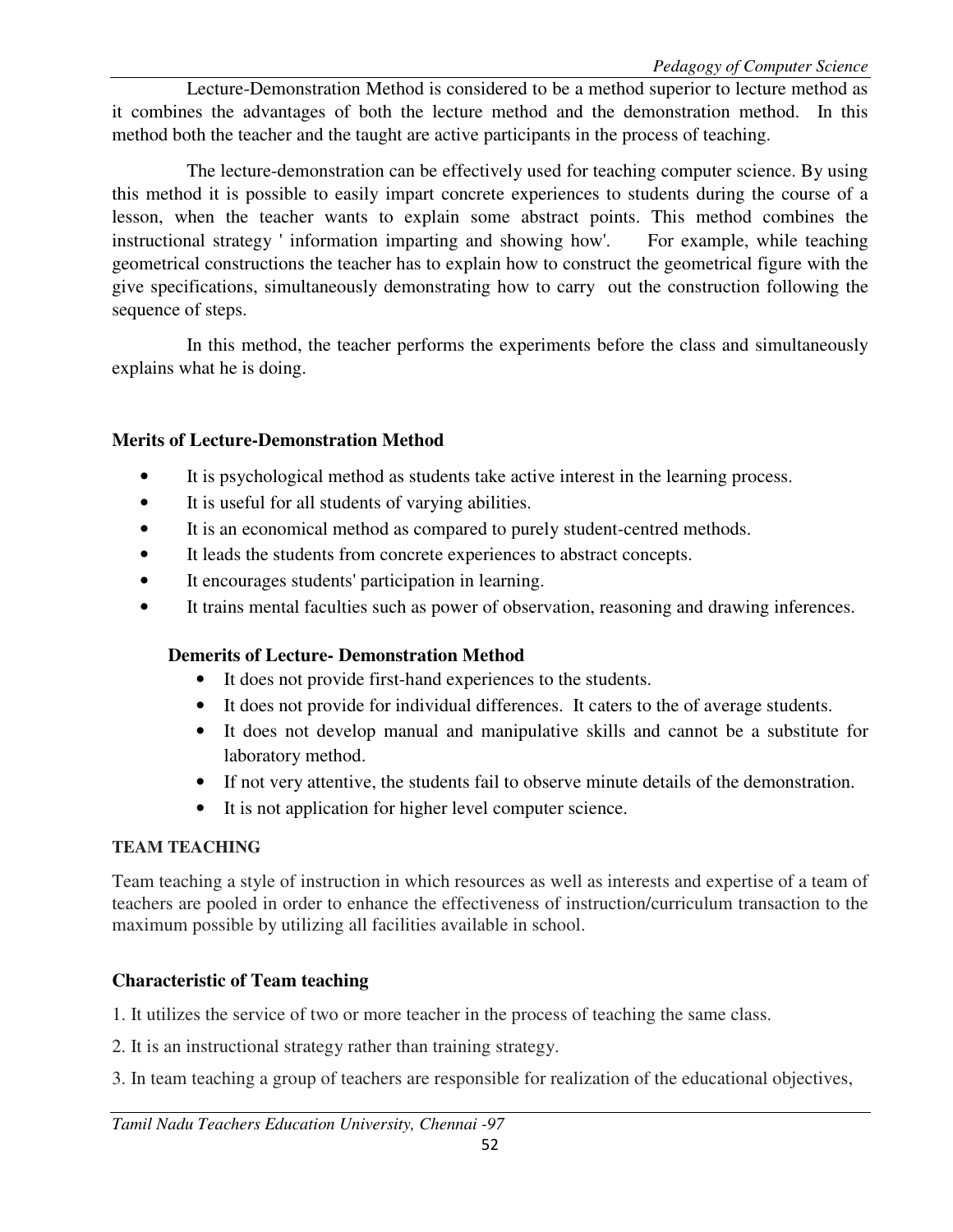rather than an individual teacher.

- 4. A team of teachers of the same subjects work together to deal relevant content area to the same group of students.
- 5. It can be termed as co-operative teaching , in which teachers together plan to pool resources, interests and expertise for teaching the same content for the same group of students.
- 6. Every individual teacher of the team gets an appropriate role in the instructional process in accordance with one's special competencies or area of specialization.
- 7. The group of teachers involves have shared responsibilities in planning, organizing, leading, controlling and evaluating.
- 8. In team teaching, the group of teachers have to jointly consider the needs of their pupils.

## **Objectives of Team teaching**

- 1. To make the best use of expertise of a number of teachers.
- 2. To improve the quality of teaching by utilizing the sills of more then one person.
- 3. To develop positive attitude towards co-operation or group in teaching learning situations.
- 4. To help the student to satisfy the needs and solve the difficulties relating special content areas.
- 5. To develop the sense of shared responsibility in teaching and evaluation.
- 6. To minimize the scope of teaching wrong things to the students by any individual teacher.

## **Types of Team teaching**

## *1. Team teaching in the same class period.*

Here the members of the team discuss the various aspects of the same topic to be covered in the same class period and share these aspects in tune with the special knowledge area in which each has expertise.

## *2. Team teaching based on ability.*

In this type, units are shared by different teachers not on the basis of subject matter, but on the basis of special competencies such as lecturing, demonstrating, guiding discussion etc.

## *3. Team teaching based on specialization*

Teachers with different subject specialization are jointly made responsibilities for instruction, starting from course formation to evaluation. They share the content according to their specialization areas.

## *4. Team teaching on relay system.*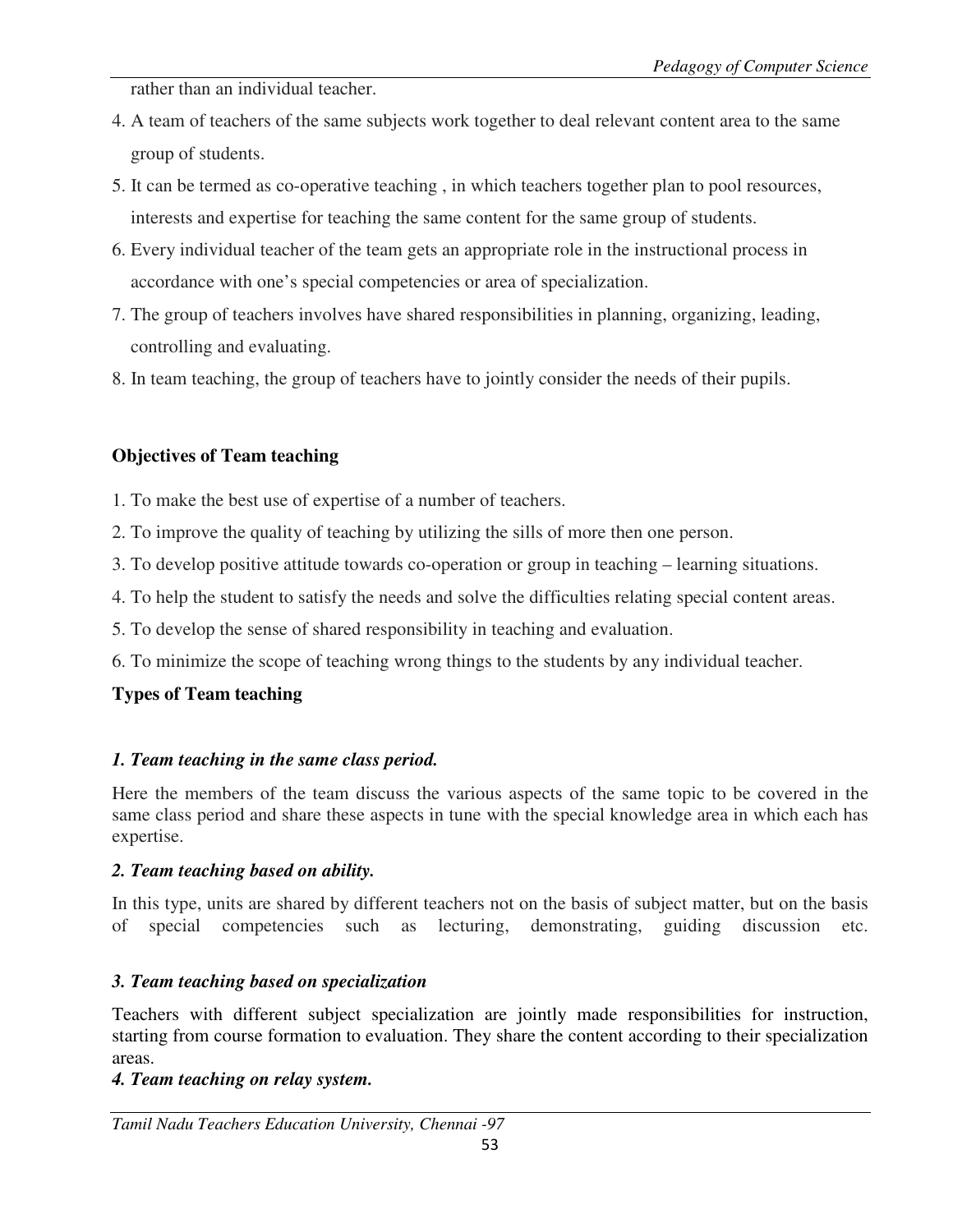Hear one teacher starts the instructional process, when he completes, another follows and so on. Hear the division of work not based on subject competency or skill. Each teacher supplements, enriches and supports what others have done.

#### **Principles of team teaching**

### *1. Principle of size and composition of the class.*

The size of the class should be vary according to the objectives of the team teaching.Eg. To remove the difficulties of students in certain subject, the size of the class should be small.

### *2. Principle of level of instruction*

The entering behavior of the group of students should be determined so that the presentation of each member of the team in tune with the level of the class.

### *3. Principle of assigning duties to teachers of the work.*

Duties to the teachers should be appropriate according to their competencies of teaching.

## *4. Principle of learning environment.*

Learning environment must be generated by employing appropriate teaching aids and other inputs.

## *5. Principle of time factor*

Time schedule should be prepared by allotting appropriate time to subtopics, lead lecture, group work etc.

#### *6. Principle of Supervision*

- **i.** The aim of team teaching is to develop mastery over subject matter by utilizing the expertise of teachers
- **ii.** Supervised study is essential for assimilating various items of knowledge of a topic
- **iii.** The nature and duration of supervising students activities depends upon the purpose for which team teaching is employed.

## **Procedure of Organizing the Team teaching**

Team teaching involves three steps

## *1. Planning*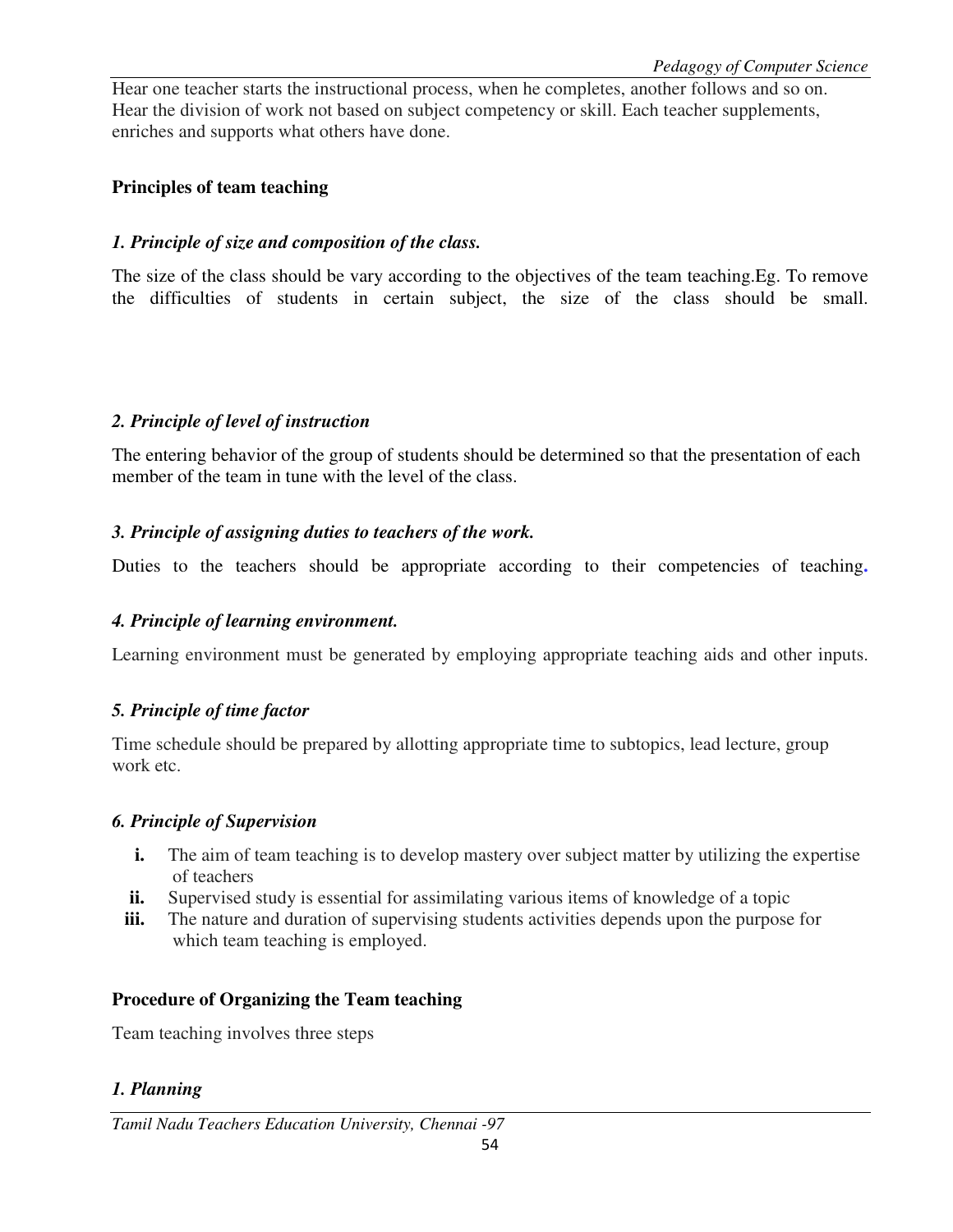This step involves the following activities

- Formulating the objectives of the team teaching session.
- Writing these in behavioral terms.
- Identifying the entering behavior of the learners.
- Deciding the details of the material to be taught.

• Assigning duties to teachers, such as lead lecture, follow up work and supervision considering their interest and competencies.

- Fixing up the level of instruction.
- selecting appropriate teaching aids and other inputs, if any, for generating learning environment.
- Deciding ways and means to be adopted for evaluating the student performance.

## *2. Organizing*

The organization of team teaching is decided by considering the needs of the learners. The following are the general activities which are usually performed by a team of teachers.

- Determining the level of instruction. Some questions are asked to explore the background of the leaner's.
- Selecting the appropriate communication strategy by considering the level of language achievement of the learners.
- Presentation of lead lecture by a competent of the team; other teachers listen the lecture and note down the element of the topic that appear to be not easily understandable to the learners or nor appropriately presented.
- Follow up work. The other teachers have to supplement the lead lecture by explaining the elements of the topic in a simpler way so that the learners can understand easily.
- Providing motivation or reinforcement during both the stages, i.e, during the lead lecture and follow up work.
- Supervision of student activities which are assigned in lead lecture or group work or follow up work. This stage is considered to be important for assimilation. Every member of the team should be conscious about time schedule and about the duty assigned to him. He must be well prepared and ready for implementing the plan.

## *3. Evaluating*

•

Evaluation is an important aspect of ant type of teaching. It will helpful to measure the performance of learners. It also provides reinforcement to the team of teachers as well as to the learners, this stage involves the following activities.

Asking oral questions. Each question should measure a particular objective envisaged by the team.

• Taking decision about the level of performance and realization of the objectives.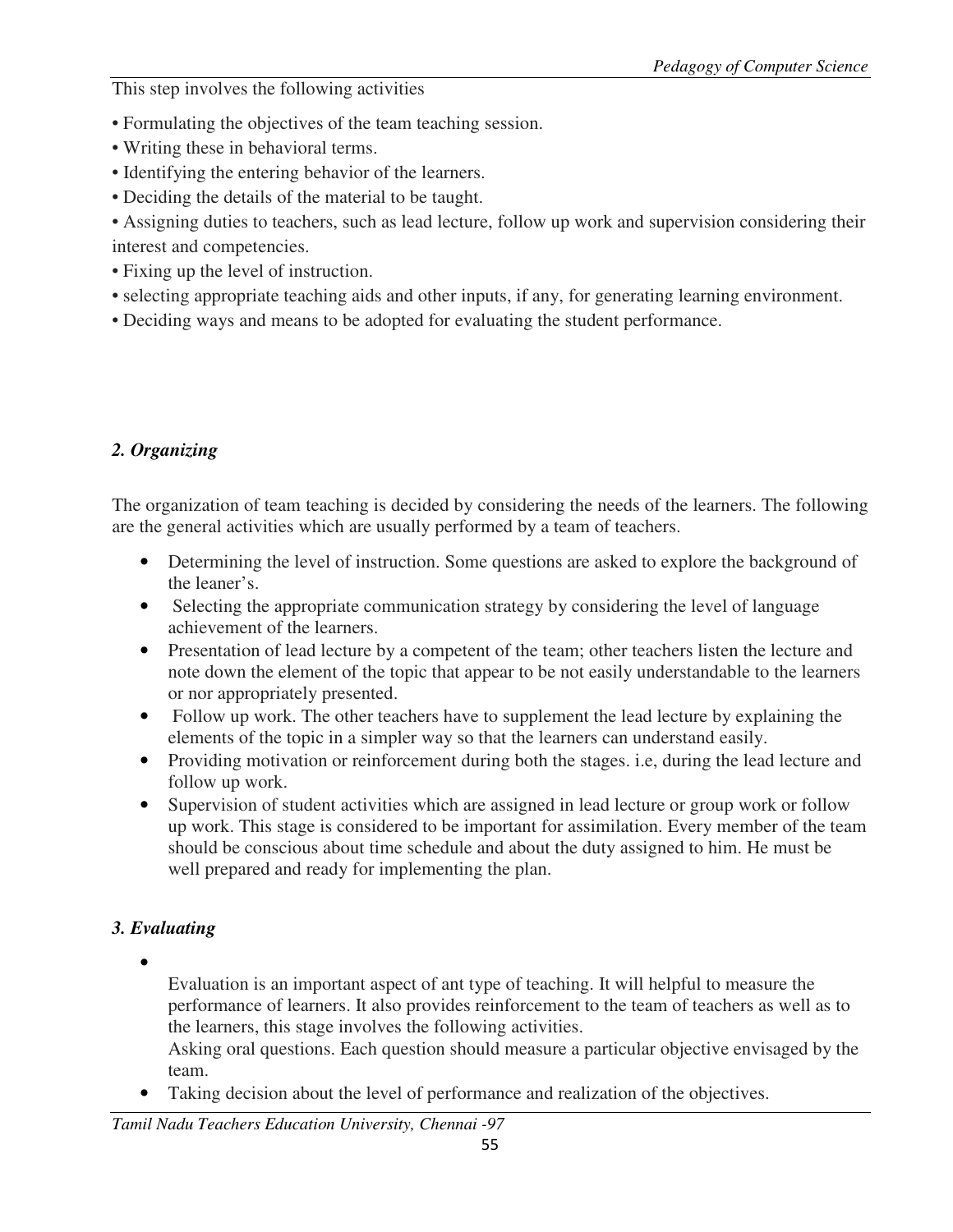- Diagnosing difficulties of the learners and providing the remediation.
- Revising the planning and organizing phase of team teaching itself on the basis of evaluation of the student.

## **Advantages of team teaching**

## *1. Better planning*

• Team teaching has to overcome repetition and hence every teacher has to devote more time towards planning and preparation of his unit.

## *2. Better utilization of resources.*

• It results in the optimum use of available resources, human, material, finance. A number of teachers can work together and make the best use of their specialized knowledge.

## *3. Effective use of teaching techniques.*

Teachers observe each other and thus improve their teaching techniques.

#### *4. Better motivation.*

• It provides better motivation for good teachers to become team leaders. Student too are better motivated while they are being taught by a number of teachers. Teachers with greater technical skills influence the performance of their colleagues.

## *5. Better follow-up work.*

• It ensure better follow-up work as a number of specialists teach the same subject to the same class.

## **Limitation of team teaching**

1. It is very difficult to ensure co-operation among teachers of a team.

2. It is not east to assign powers and responsibilities to a group of teachers. It might happen no one takes care of the responsibilities expected.

3. Many teachers do not maintain regard and respect. Every teacher considers himself an expert of the subject and has his own style of teaching.

4. Teachers generally do not like to deviate from the routine methods of teaching and they do not prefer any change in the system of education.

## **LEARNER CENTRED METHODS**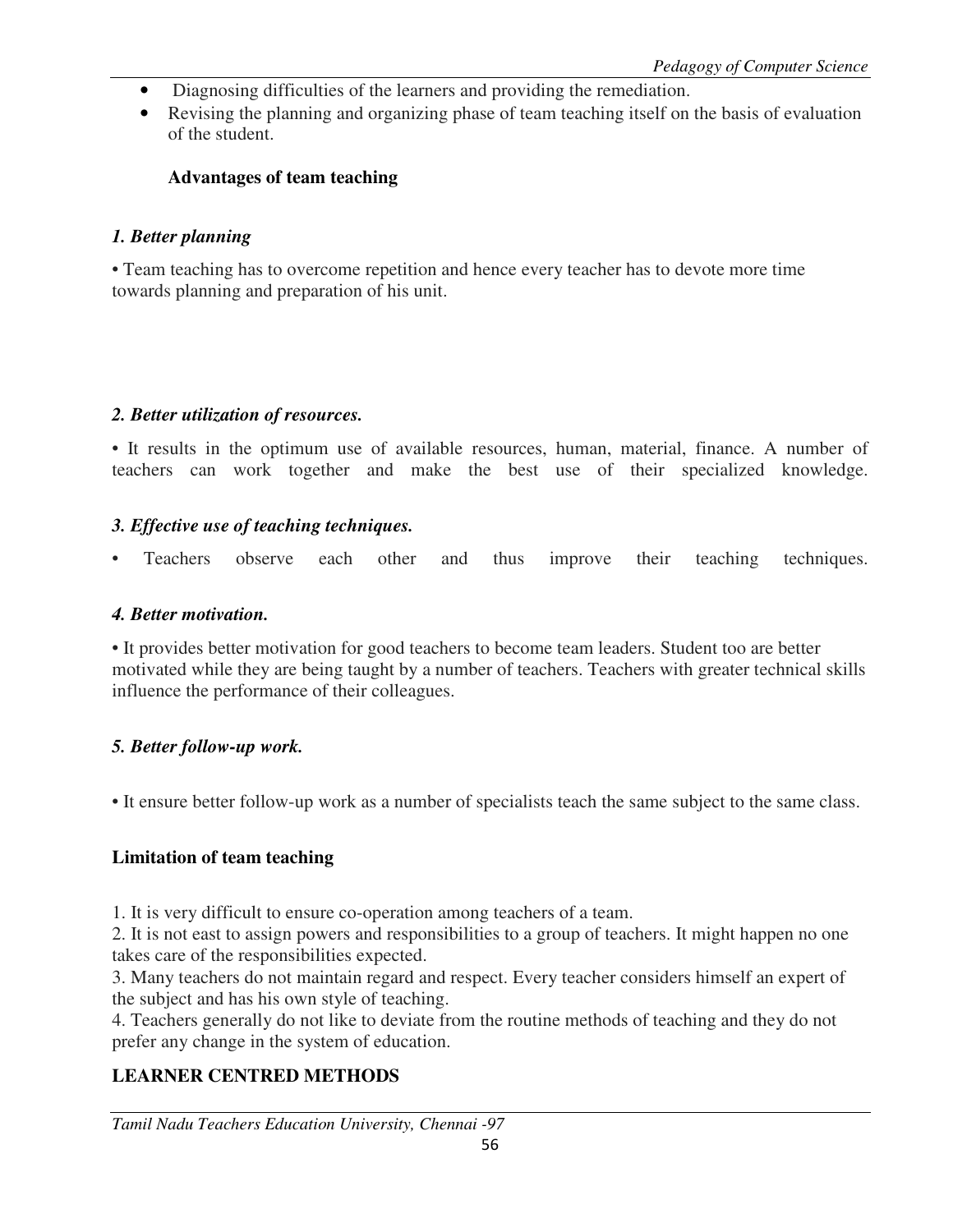## **Laboratory Method**

 laboratory method is a procedure for stimulating the activities of the students and to encourage them to make discoveries. In this method students are required to do some experiments or carry out certain activities in order to verify the validity of the mathematical generalisation, a law or a statement. it is the experimental portion of the inductive method or the practical form of the heuristic method. Therefore, in this method one proceeds from concrete to abstract. it is based on the psychological principles of learning such as 'learning by doing', 'learning by observation' and so on. Laboratory method is quite competent to relate the theoretical knowledge with the practical base. This approach makes the learning process more interesting, lively and meaningful.

 The success of the laboratory method depends on an able and skilled teacher as well as the availability of a well-equipped computer science laboratory. According to J.W.A. Young "a room specially filled withdrawing instruments, suitable tables and desks, good blackboards and the apparatus necessary to perform the experiment of the course is really essential for the best success of the laboratory method". A well-furnished laboratory helps in providing stimulating and worthwhile experiences in clarifying the meanings of mathematical principles and for the acquisition of understanding and skills.

## **Merits of Laboratory Method**

- It is based on the psychological laws of learning: law of exercise and law of effect
- It is based on the principle of learning by doing.
- It stimulates the interest of the students to work with concrete material.
- It provides an opportunity for the students to verify the validity of the mathematical rules through their application.
- Knowledge and skills acquired through experiments help in better understanding and longer retention.
- It provides for individual differences and best suited for average and below average students for thorough understanding of abstract concepts.
- It promotes self-confidence and self-reliance and a sense of achievement among the students.
- It provides opportunities for social interaction and cooperation among the students.
- It develops in the child a habit of scientific enquiry and investigation.

## **Demerits of Laboratory Method**

- o Laboratory method does not contribute much towards the mental development of the students.
- o It is an expensive method in terms of time, equipment, laboratory facilities and number of skilled and able teachers.
- o Only very few topics in computer science can be taught through this method and hence it has limited applicability.
- o It is too much to expect the students to work independently and discover and verify mathematical facts like a mathematician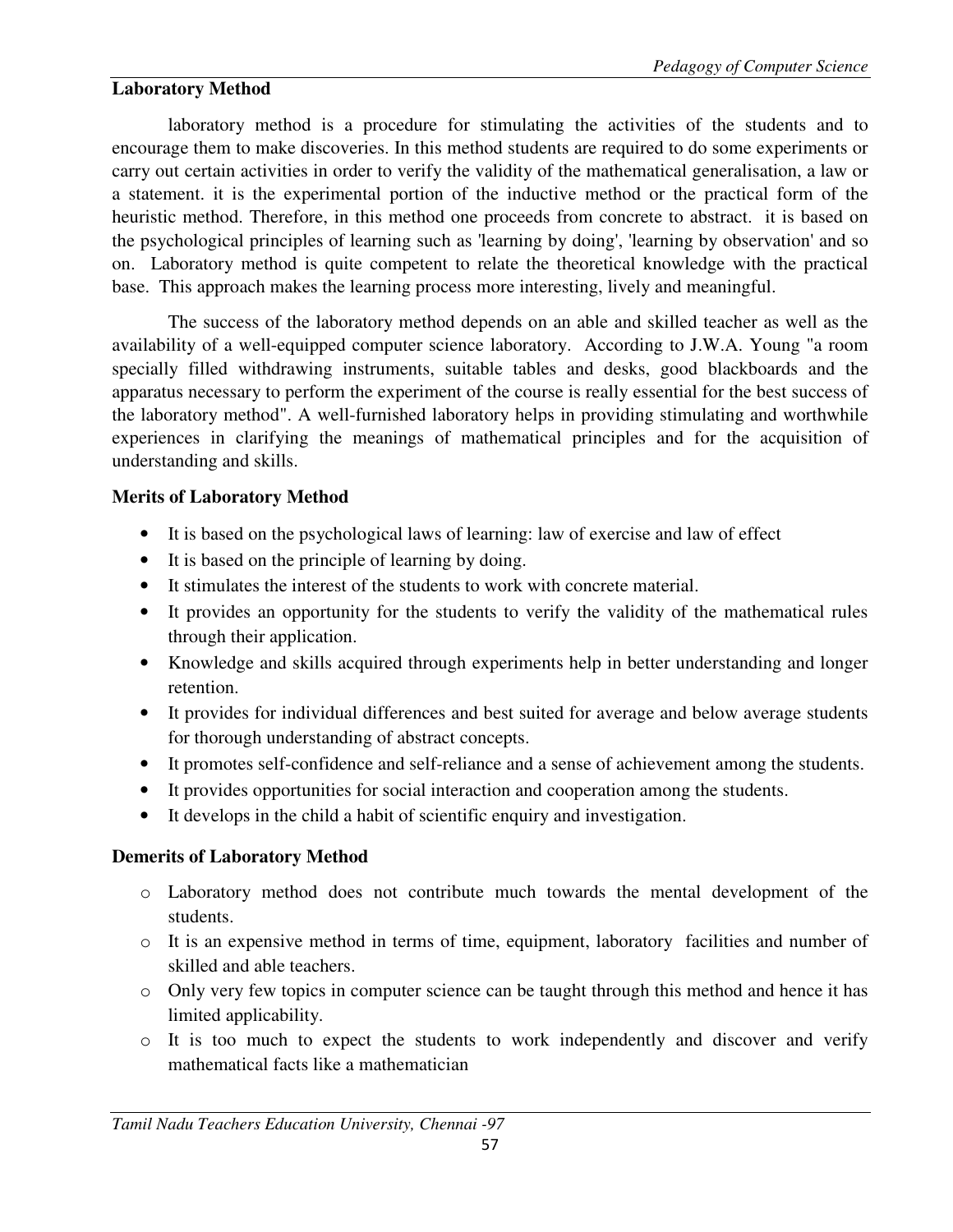- o It is not suitable for large classes as the teacher has to give individual attention to each students.
- o It is suitable only for lower classes.
- o There is dearth of textbooks written on the lines of laboratory method.

## **Applicability of Laboratory Method**

 Laboratory Method is best suited for teaching computer science at lower classes. This method does not provide much scope for teaching computer science at high school and higher secondary classes. This method does not contribute much towards the development of reflective thinking, reasoning and problem-solving skills which are the important aims of teaching computer science. Whenever the teacher selects the laboratory method, it should be integrate with other methods to yield desirable outcomes.

## **PROJECT METHOD**

 Project Method is of American origin and is an outcome of Dewey's philosophy of pragmatism. However, this method is developed and applied practically by Dr. Kilpatrick. The advocate of project method believe that different branches knowledge are different aspects of one whole and they are studied separately for the sake of convenience. Moreover the exponents of the method contend that knowledge turns into power only through application.

The term project' has been defined differently by different educationists. A few definitions have been given below.

 Project is defined in Oxford's Advanced. Learner's Dictionary as a 'Plan of action'. It usually involves a task or problem, calling for constructive thought, or action or both. According to Dr. Kilpatrick 'A project is a unit of wholehearted purposeful activity carried on preferably in its natural selling'.

 In the opinion of J.A. Stevenson "A project is a problematic act carried to completion in its most natural setting".

Ballard defined project 'as a bit of real life that has been imported into the school".

 All the definitions stated above emphasise that project should be a purposeful activity related to life and it should be carried out in a natural environment. In project method, teaching and learning are considered from the child's point of view and in this method knowledge and skills are learnt by pupils through practical handling of problem in their natural setting. This method is an ideal way of promoting creativity, arousing curiosity and inculcating the spirit of enquiry among the student. However, in this method teaching is more or less incidental.

## **Basic Principles of Project Method**

*Psychological Principles of Learning* 

The project method is based on the psychological principles of learning namely.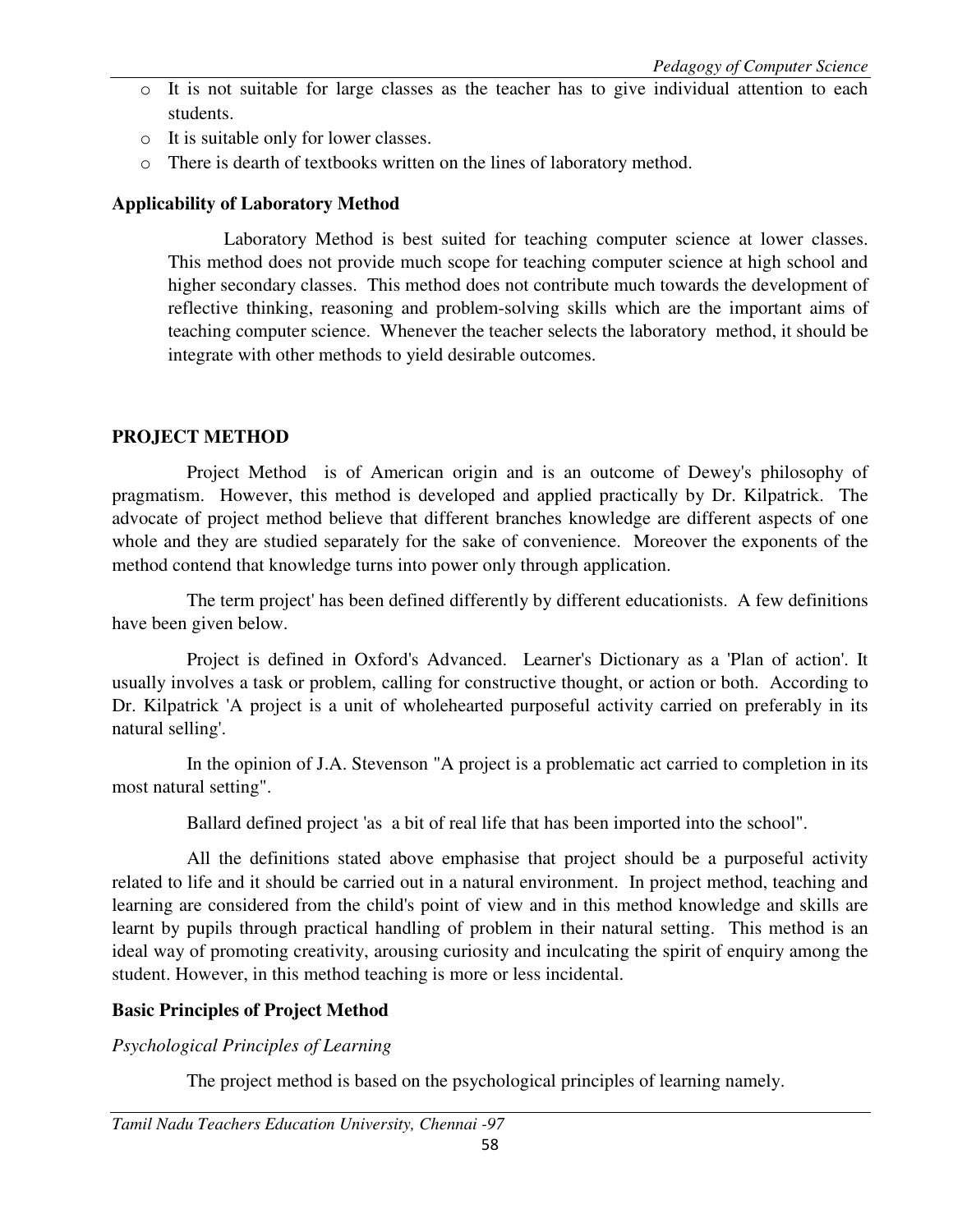- I. Learning by doing
- II. Learning by living
- III. Children learn better through association, cooperation and activity.

## *Psychological Laws of Learning*

The project method is based on the psychological laws of learning namely,

- I. Law of readiness
- II. Law of exercise
- III. Law of effect

## *Principle of Activity*

 Activity is a significant feature of this method. Children select, plan, execute and evaluate their projects themselves.

## *Principles of Social Experience*

 The project is selected from real life situations and every project should be a social experience for the children

## *Principle of Reality*

 The project cannot be motivating and interesting for the learner unless it is natural and real from the learner's point of view.

## *Principle of utility*

Knowledge is meaningful and worthwhile if it is practicable and useful

## *Principles of Motivation*

The selected project should be purposeful and therefore motivating for the learner.

Purpose and goal and goal make the project meaningful and significant.

## **Project method involves the following steps**

-Providing a situation

-Selecting and purposing of the project

-Planning of the project

- -Executing the project
- -Evaluating the project
- -Recording

## *Providing a situation*

*Tamil Nadu Teachers Education University, Chennai -97*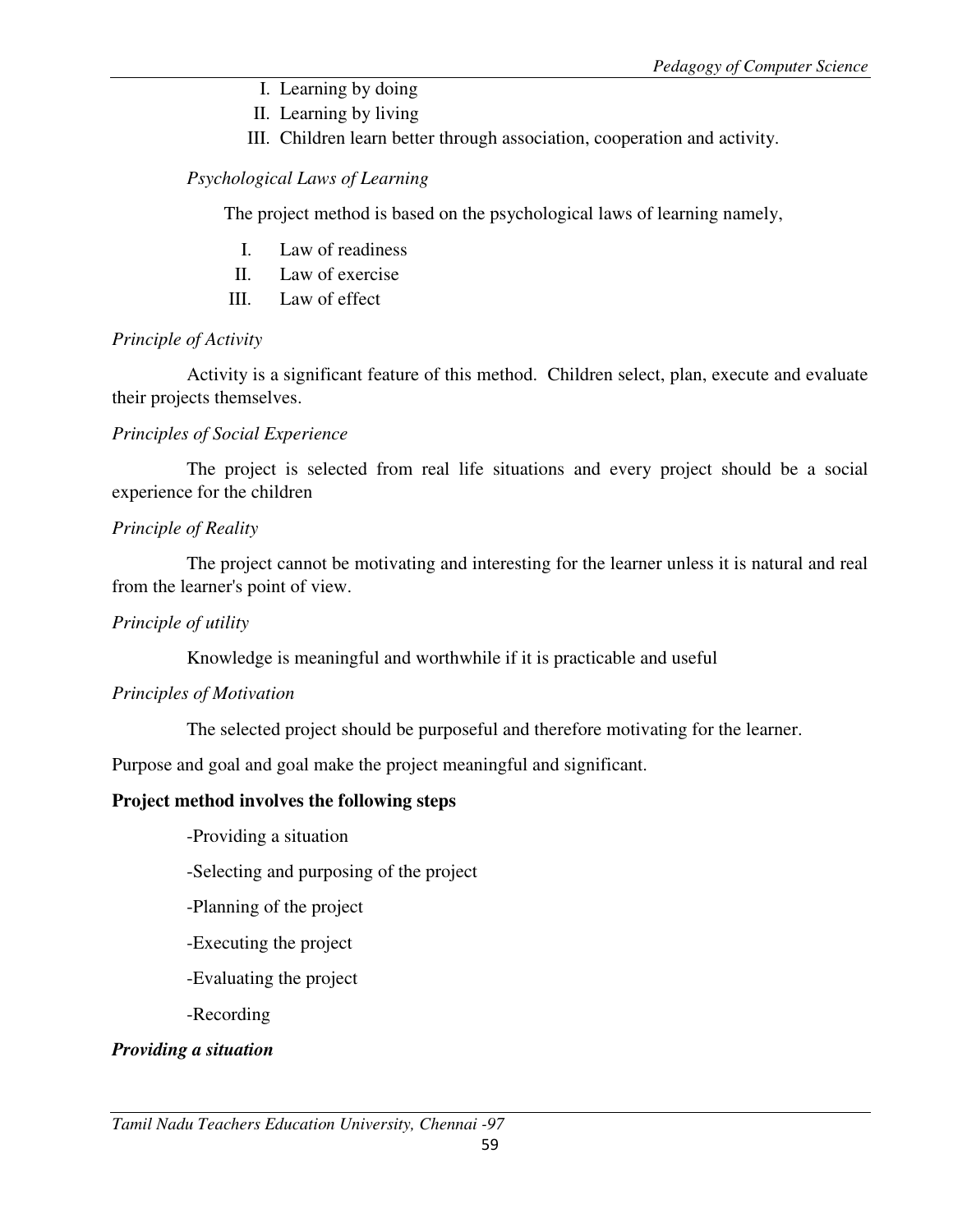The project should arise out of the felt needs of the students. The teacher should provide such situations to students which may arouse some suitable questions to which the students seek answer. It should look important, must be interesting, and purposeful for the students. The teacher can provide a variety of situations through a variety of situations through discussion, questioning, library work, field word etc.

## *Selecting and purposing*

 The selection of the project is done by the students themselves. The teacher should refrain from proposing any project; otherwise the whole purpose of the method would be defeated. However, the teacher can guide the students in the selection of a good project, keeping in mine the interest, aptitude and ability of the students. In this step the nature and goal of the project is clearly determined as well as the limits and scope of the project is clearly defined.

## *Planning*

 Planning involves the selection of the most appropriate and feasible set of activities to be executed. The students should choose the most practical plan of action. The students themselves should do the planning with the teacher as a guide. While planning, the points to be taken into consideration are: (1) the nature and scope of the projects (2) the degree of complexity of project (3) time allotted to finish the project and (4) and availability of material resources. Discussion may be held among students before the final draft of the plan is agreed upon.

## *Execution*

 In this step the teacher helps the students in assigning work to different students in accordance with their interest, aptitude and capabilities. Each member of the group should be actively involved in the execution of the project. The teacher should carefully supervise and guide the students in the execution of the project as per the proposed action plan.

## *Evaluation*

 The students along with the teacher should review the progress of the project at frequent intervals. This is to ensure that the students are progressing towards the realisation of the of the objectives of the project. Without evaluation, the project can move out of focus. The evaluation of the project has to be done in the light of (i) proposed plan (ii) difficulties in the execution and (iii) achieved result.

## *Recording*

 The students are required to maintain a complete record of work including the choice of the project, the planning, the discussions help and duties assigned. Also reference and books consulted and readings taken, difficulties faced, guidance sought, details of places visited and surveyed and so on should be carefully recorded.

## **Criteria of a Good Project**

A good project can be assessed using the following criteria.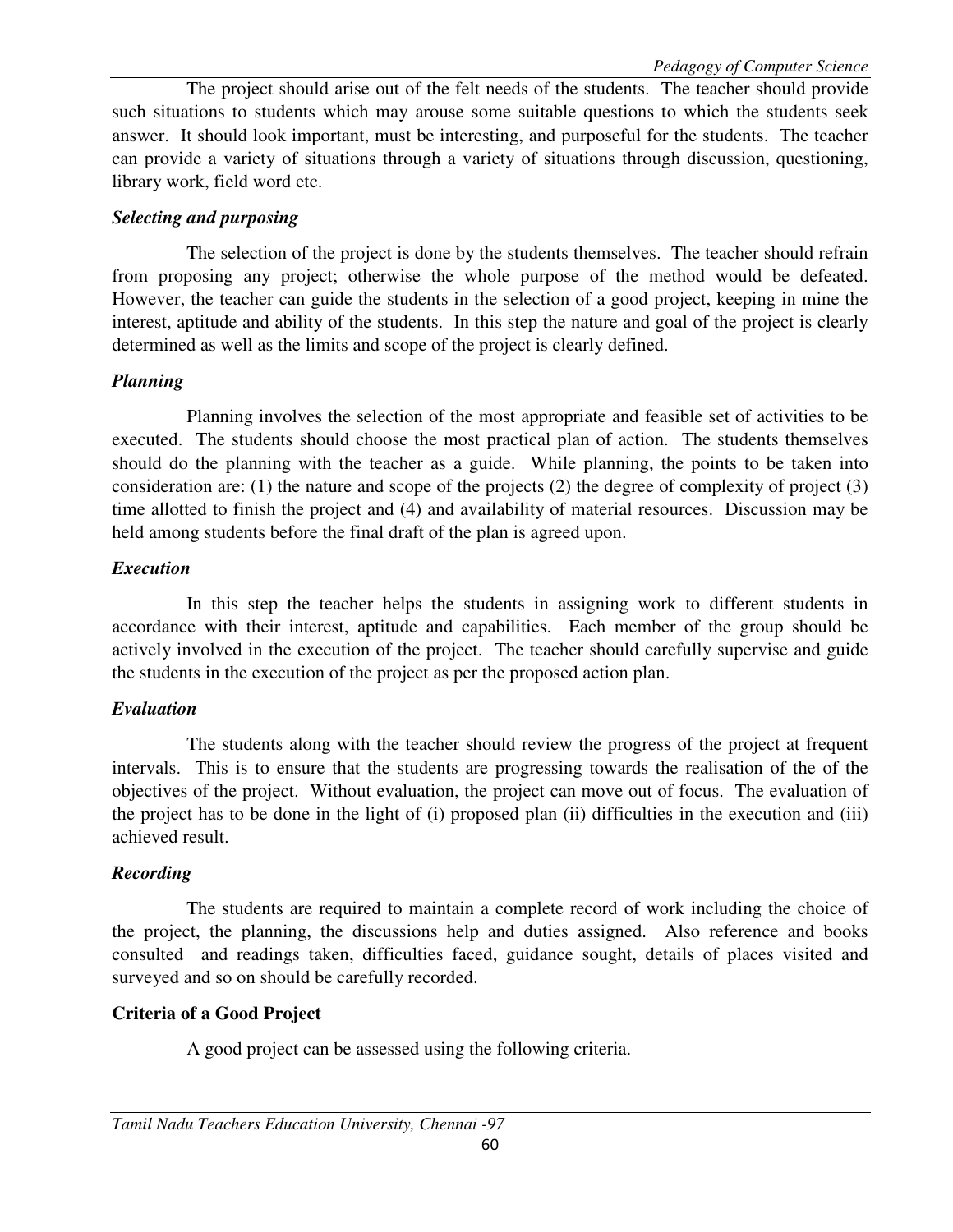- -The project should be purposeful, useful, and practically applicable to the daily life of the students, with clear, well defined objectives.
- -The project should help in providing useful and meaningful learning experiences to each member of the group.
- -The project should be within the reach of the students in accordance with their interest and ability levels.
- -The project should be feasible in terms of the availability of human and material resources and time limit.
- -The level of complexity of the project should match the ability level of the students.
- -The learning activities of the project should be life-like, purposeful and natural.

## **Role of the Teacher**

The teacher should assume the following role while following project method.

- Guide students in selecting the project according to their interest, aptitude and ability.
- Help students in planning and allotting activities to each member according to the nature of abilities.
- Help in creating a friendly and democratic atmosphere in the classroom promoting co-operation and harmony.
- Be available to the students and willing to help as and when it is necessary.
- Supervise and check whether the project is running in time as planned.
- Suggest extra resources, if necessary, for the successful execution of the project
- Check in the records maintained by the students.
- Help in the periodic assessment of the progress of the project.

# **Merits of Project Method**

- It is based on sound psychological principle and laws of teaching.
- It provides scope for independent work and individual development.
- It promotes habits of critical thinking and encourages the students to adopt problemsolving methods.
- It provides for individual differences as the students can select the activity and exchanges of experiences among the students.
- It promotes social interaction, inculcated spirit of co0opration and exchanges of experiences among the students.
- It encourages practical applications of the subject, making the subject functional and meaningful to the learner.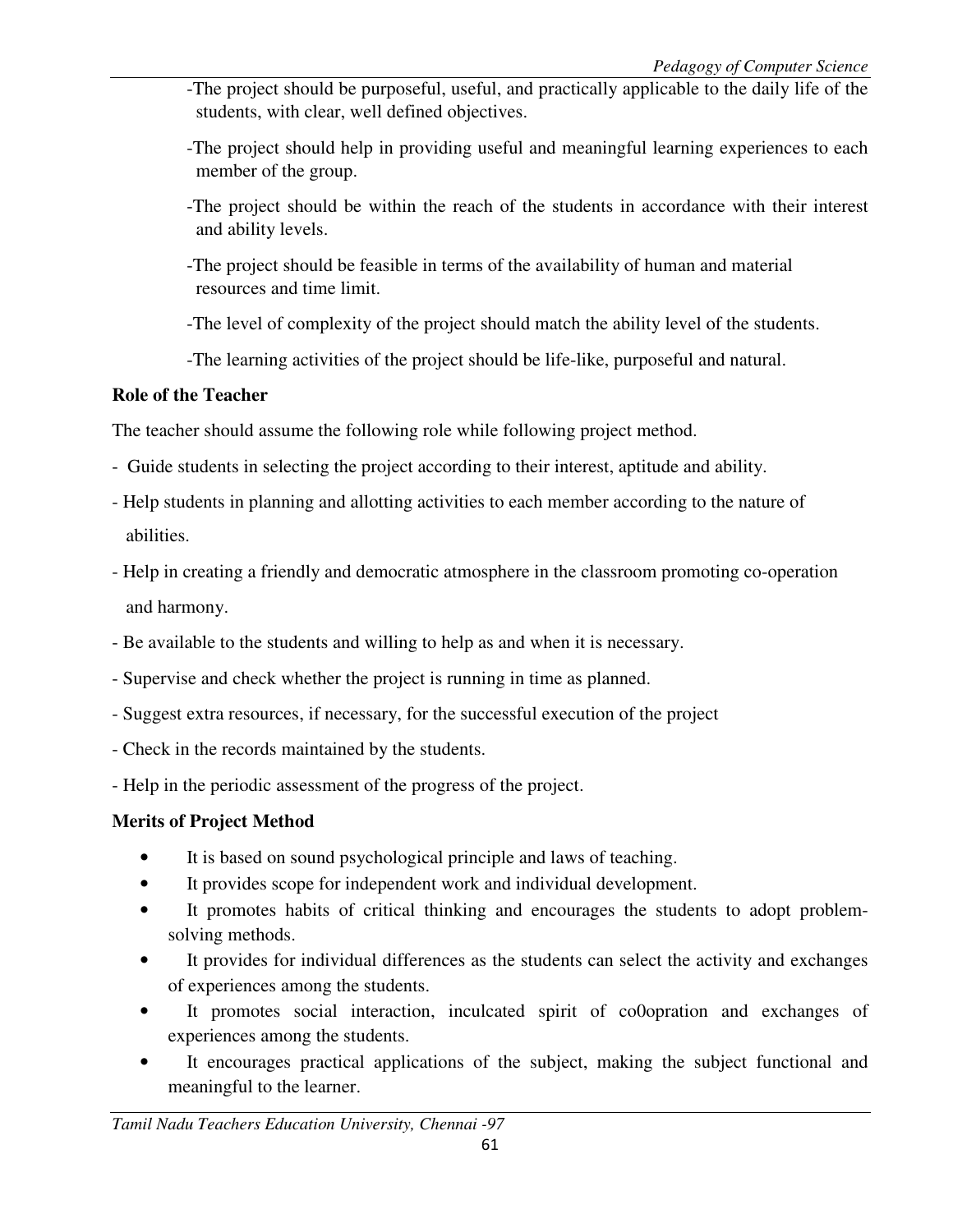- It provides opportunities for children to acquire a lot of skills-observation, reference, interpretation and so on.
- In this method the children are active participants in the learning task.
- It develops self-confidence and self-discipline among the students.
- It upholds the dignity of labour.
- It widens the mental horizon of the students.
- It makes the learning more interesting and facilitates better understanding of the subject matter as the learning is related to reality and the world around him.

## **Demerits of Project Method**

- The project method is uneconomical in terms in terms of terms of time and is not possible to fit into the regular timetable
- It does not provide any training in mathematical thinking and reasoning.
- The learning is incomplete and uniform learning or balanced learning is not possible for all students as each student performs a different activity.
- Textbooks and instructional materials are hardly available.
- For the success of this method the teachers should be exceptionally resourceful and gifted and knowledgeable.
- It is an expensive method as it makes use of a lo of resources which aew not immediately available in the school.
- Syllabus cannot be completed no time using this method.
- Teaching is disorganised.

## **PEER TUTORING**

Peer tutoring refers to an instructional method that uses pairings of high-performing students to tutor lower-performing students in a class-wide setting or in a common venue outside of school under the supervision of a teacher. The terms "tutoring" and "mentoring" will be used synonymously, as the role of tutor also includes maintaining a supportive and encouraging relationship with the tutee.

## **Benefits of Peer Tutoring**

Currently, there is sufficient research that documents the benefits of peer tutoring as a supplement to traditional instruction. Peer tutoring has been used across academic subjects, and has been found to result in improvement in academic achievement for a diversity of learners within a wide range of content areas [12-14]. Common components of peer tutoring programs facilitate both cognitive and social gains in both higher-performing mentors and low-performing mentees in an individualized and positive way.

## *Academic and Cognitive Gains through Peer Tutoring:*

*Positively affects computer science performance*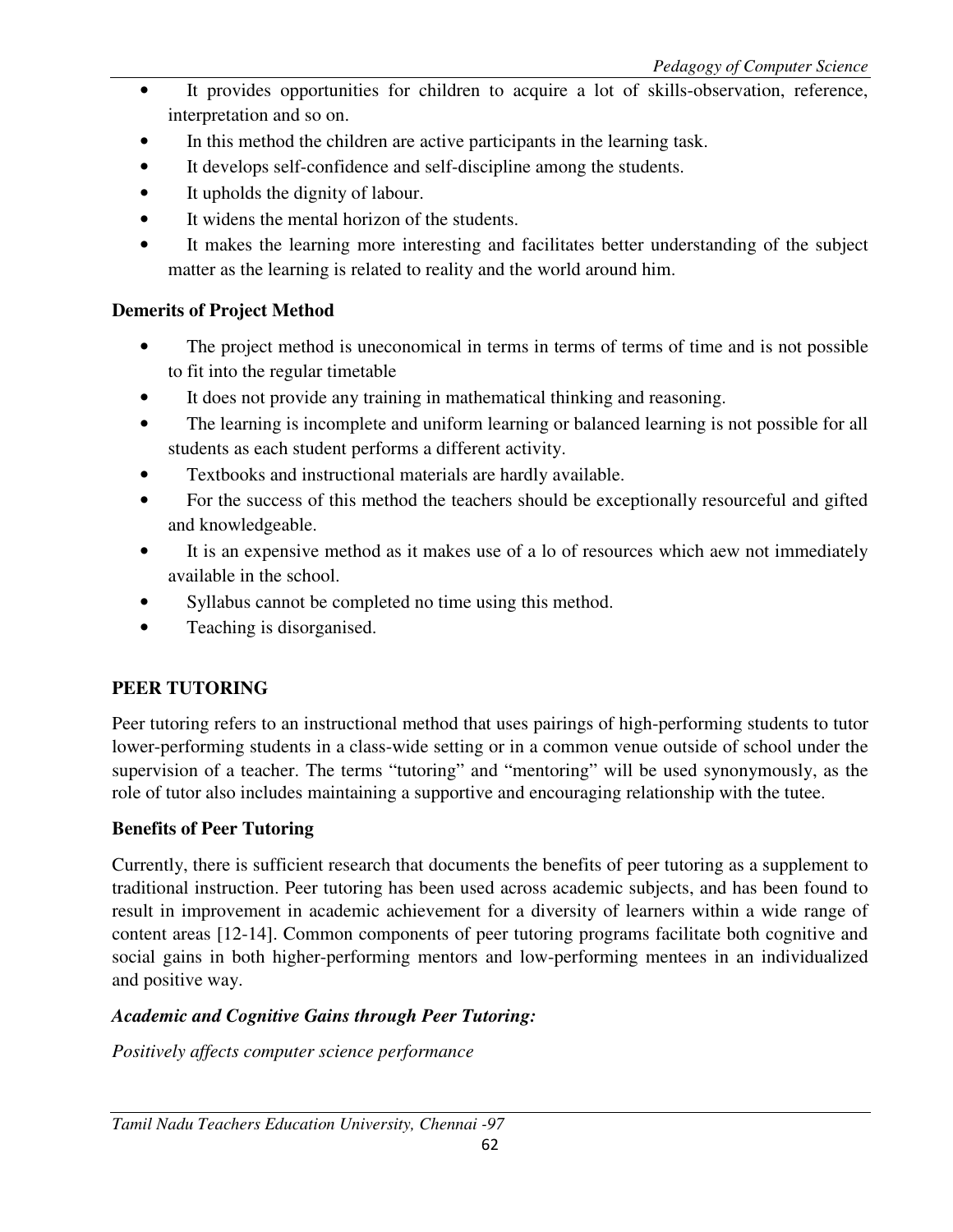Overall, peer tutoring in computer science is most effective in improving computer science performance for students at risk for or experiencing computer science disabilities, elementaryaged participants, and computer science computation content .

## *Improves reading achievement for students of all levels*

Some established positive outcomes of peer tutoring in reading classes include improvements in key reading skills as well as gains in self-concept and competency in reading [16]. Results from a study of peer tutoring reading programs in middle schools indicated that students' oral reading rate increased following peer tutoring programs.

## *Accommodates diverse students within a classroom*

Inclusive learning, which is the practice of teaching disabled students alongside non-disabled peers in regular classroom settings, can be facilitated through an emphasis on differentiated learning, where students of varying academic levels receive instruction appropriate for their individual learning styles and speeds. Differentiated learning, which emphasizes providing students with varied opportunities to acquire knowledge and master skills, can be difficult to implement in a traditional classroom setting. Peer tutoring can be an effective strategy for educators to facilitate differentiated learning without stigmatizing and alienating students. When peer tutoring is implemented in a classwide setting, students are able to approach the curriculum at their individual learning level, using strategies tailored to individual mentees.

## *Promotes higher-order thinking*

By explaining concepts in detail, high-level questioning, and the use of supportive communication skills, peer tutors can help low-performing students master material previously introduced in a traditional classroom setting and build on their knowledge using higher-ordering thinking skills [18].

## *Social and Behavioral Gains through Peer Tutoring:*

## *Results in positive effects on social, self-concept, and behavioral outcomes*

Social, self-concept, and behavioral outcomes were affected positively with the use of peer assisted learning strategies, including peer tutoring. Additionally, researchers found a significant positive relationship between social and self-concept outcomes and academic achievement. Decreases in disruptive behavior and improvement in social interactions among culturally and developmentally diverse peers are also noted outcomes of peer tutoring programs.

## *Increases students' sense of control and responsibility for their academic achievement*

Peer tutoring increases students' sense of internal responsibility for their achievement. Peer tutoring programs have also been shown to improve student's ability to accept constructive feedback from adults. Training students in peer tutoring strategies can help students take responsibility for their learning, and their ability to recognize and accept responsibility for academic failures.

## **EXPERIENTIAL LEARNING**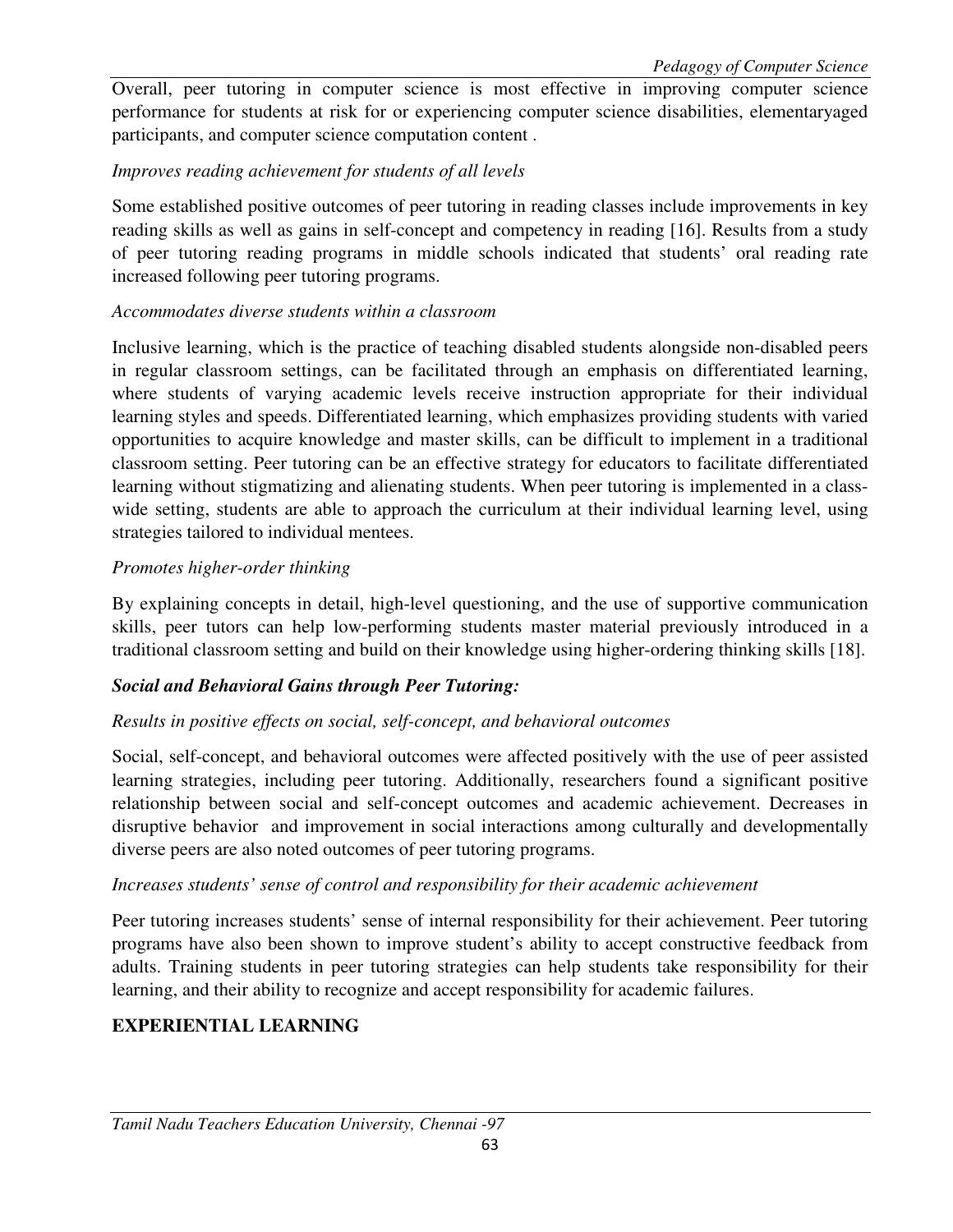"Experiential [learning] is a philosophy and methodology in which educators purposefully engage with students in direct experience and focused reflection in order to increase knowledge, develop skills, and clarify values" (Association for Experiential Education, para. 2).

Experiential learning is also referred to as learning through action, learning by doing, learning through experience, and learning through discovery and exploration, all which are clearly defined by these well known maxims:

I hear and I forget, I see and I remember, I do and I understand. (Confucius, 450 BC )

Tell me and I forget, Teach me and I remember, Involve me and I will learn. (Benjamin Franklin, 1750)

There is an intimate and necessary relation between the process of actual experience and education. (John Dewey, 1938)

The following is a list of experiential learning principles as noted from the (Association for Experiential Education, 2011, para 4):

- Experiential learning occurs when carefully chosen experiences are supported by reflection, critical analysis and synthesis.
- Experiences are structured to require the student to take initiative, make decisions and be accountable for results.
- Throughout the experiential learning process, the student is actively engaged in posing questions, investigating, experimenting, being curious, solving problems, assuming responsibility, being creative and constructing meaning.
- Students are engaged intellectually, emotionally, socially, soulfully and/or physically. This involvement produces a perception that the learning task is authentic.
- The results of the learning are personal and form the basis for future experience and learning.
- Relationships are developed and nurtured: student to self, student to others and student to the world at large.
- The instructor and student may experience success, failure, adventure, risk-taking and uncertainty, because the outcomes of the experience cannot totally be predicted.
- Opportunities are nurtured for students and instructors to explore and examine their own values.
- The instructor's primary roles include setting suitable experiences, posing problems, setting boundaries, supporting students, insuring physical and emotional safety, and facilitating the learning process.
- The instructor recognizes and encourages spontaneous opportunities for learning.
- Instructors strive to be aware of their biases, judgments and preconceptions, and how these influence the student.
- The design of the learning experience includes the possibility to learn from natural consequences, mistakes and successes.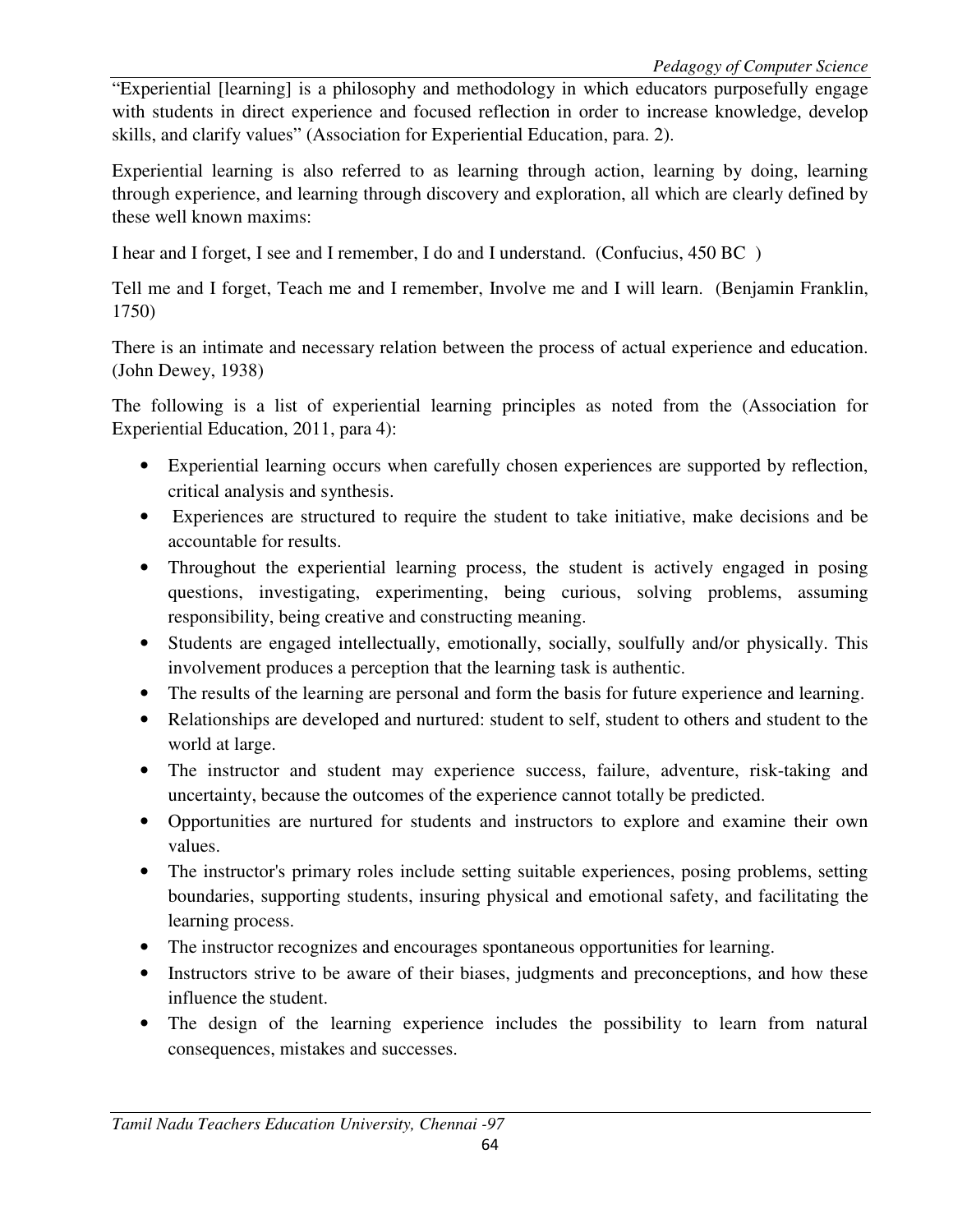The instructor and student may experience success, failure, adventure, risk taking and uncertainty, because the outcomes of the experience cannot totally be predicted.

The Experiential Learning Process involves a number of steps that offer student a hands-on, collaborative and reflective learning experience which helps them to "fully learn new skills and knowledge" (Haynes, 2007). Although learning content is important, learning from the process is at the heart of experiential learning. During each step of the experience, students will engage with the content, the instructor, each other as well as self–reflect and apply what they have learned in another situation.

The following describes the steps that comprise experiential learning as noted by (Haynes, 2007, para. 6 and UC Davis, 2011)

Experiencing/Exploring "Doing" Students will perform or do a hands-on minds-on experience with little or no help from the instructor. Examples might include: Making products or models, roleplaying, giving a presentation, problem-solving, playing a game. A key facet of experiential learning is what the student learns from the experience rather than the quantity or quality of the experience.

Sharing/Reflecting "What Happened?" Students will share the results, reactions and observations with their peers. Students will also get other peers to talk about their own experience, share their reactions and observations and discuss feelings generated by the experience. The sharing equates to reflecting on what they discovered and relating it to past experiences which can be used for future use.

Processing/Analyzing "What's Important?" Students will discuss, analyze and reflect upon the experience. Describing and analyzing their experiences allow students to relate them to future learning experiences. Students will also discuss how the experience was carried out, how themes, problems and issues emerged as a result of the experience. Students will discuss how specific problems or issues were addressed and to identify recurring themes.

Generalizing "So What?" Students will connect the experience with real world examples, find trends or common truths in the experience, and identify "real life" principles that emerged.

Application "Now What?" Students will apply what they learned in the experience (and what they learned from past experiences and practice) to a similar or different situation. Also, students will discuss how the newly learned process can be applied to other situations. Students will discuss how issues raised can be useful in future situations and how more effective behaviors can develop from what they learned. The instructor should help each student feel a sense of ownership for what was learned.

Although learning content is important, learning from the process is at the heart of experiential learning.

In experiential learning, the instructor guides rather than directs the learning process where students are naturally interested in learning.

## **INSTRUCTOR'S ROLE**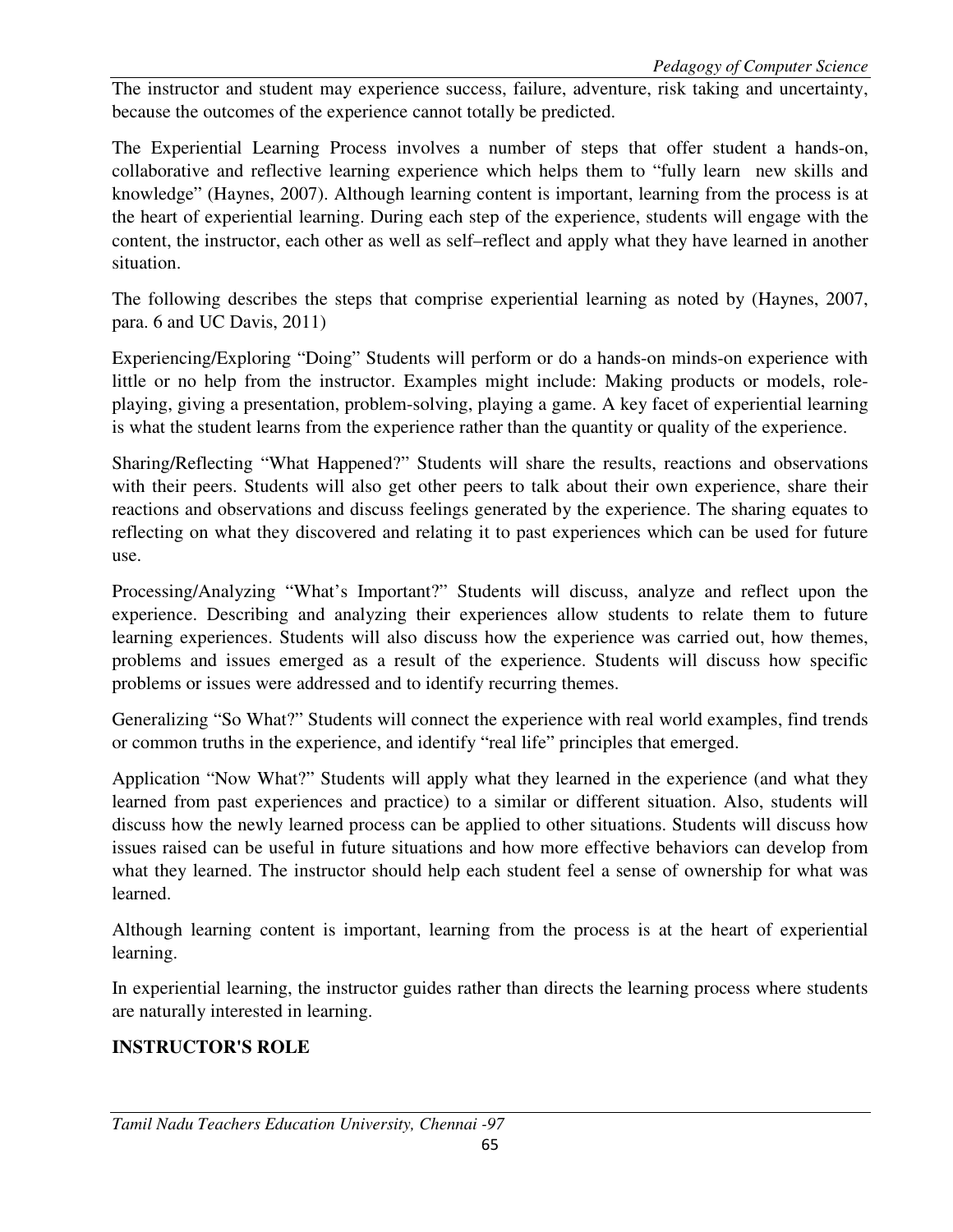The instructor guides rather than directs the learning process where students are naturally interested in learning. The instructor assumes the role of facilitator and is guided by a number of steps crucial to experiential learning as noted by (Wurdinger & Carlson, 2010, p. 13).

1. Be willing to accept a less teacher-centric role in the classroom.

2. Approach the learning experience in a positive, non-dominating way.

3. Identify an experience in which students will find interest and be personally committed.

4. Explain the purpose of the experiential learning situation to the students.

5. Share your feelings and thoughts with your students and let them know that you are learning from the experience too.

 6. Tie the course learning objectives to course activities and direct experiences so students know what they are supposed to do.

7. Provide relevant and meaningful resources to help students succeed.

8. Allow students to experiment and discover solutions on their own.

9. Find a sense of balance between the academic and nurturing aspects of teaching.

10. Clarify students' and instructor roles.

Student Roles in Experiential Learning Qualities of experiential learning are those in which students decide themselves to be personally involved in the learning experience (students are actively participating in their own learning and have a personal role in the direction of learning). Students are not completely left to teach themselves; however, the instructor assumes the role of guide and facilitates the learning process. The following list of student roles has been adapted from (UC-Davis, 2011 and Wurdinger & Carlson, 2010).

1. Students will be involved in problems which are practical, social and personal.

 2. Students will be allowed freedom in the classroom as long as they make headway in the learning process.

 3. Students often will need to be involved with difficult and challenging situations while discovering. 4. Students will self-evaluate their own progression or success in the learning process which becomes the primary means of assessment.

5. Students will learn from the learning process and become open to change. This change includes less reliance on the instructor and more on fellow peers, the development of skills to investigate (research) and learn from an authentic experience, and the ability to objectively self-evaluate one's performance.

Integrating Experiential Learning (EL) in Teaching As previously noted, a primary role for instructors is to identify a situation which challenges students through problem-solving, cooperation, collaboration, self discovery and self-reflection. At the same time, decide what the students should learn or gain from the learning experience. Below are some primary points to consider when integrating experiential learning in your own teaching.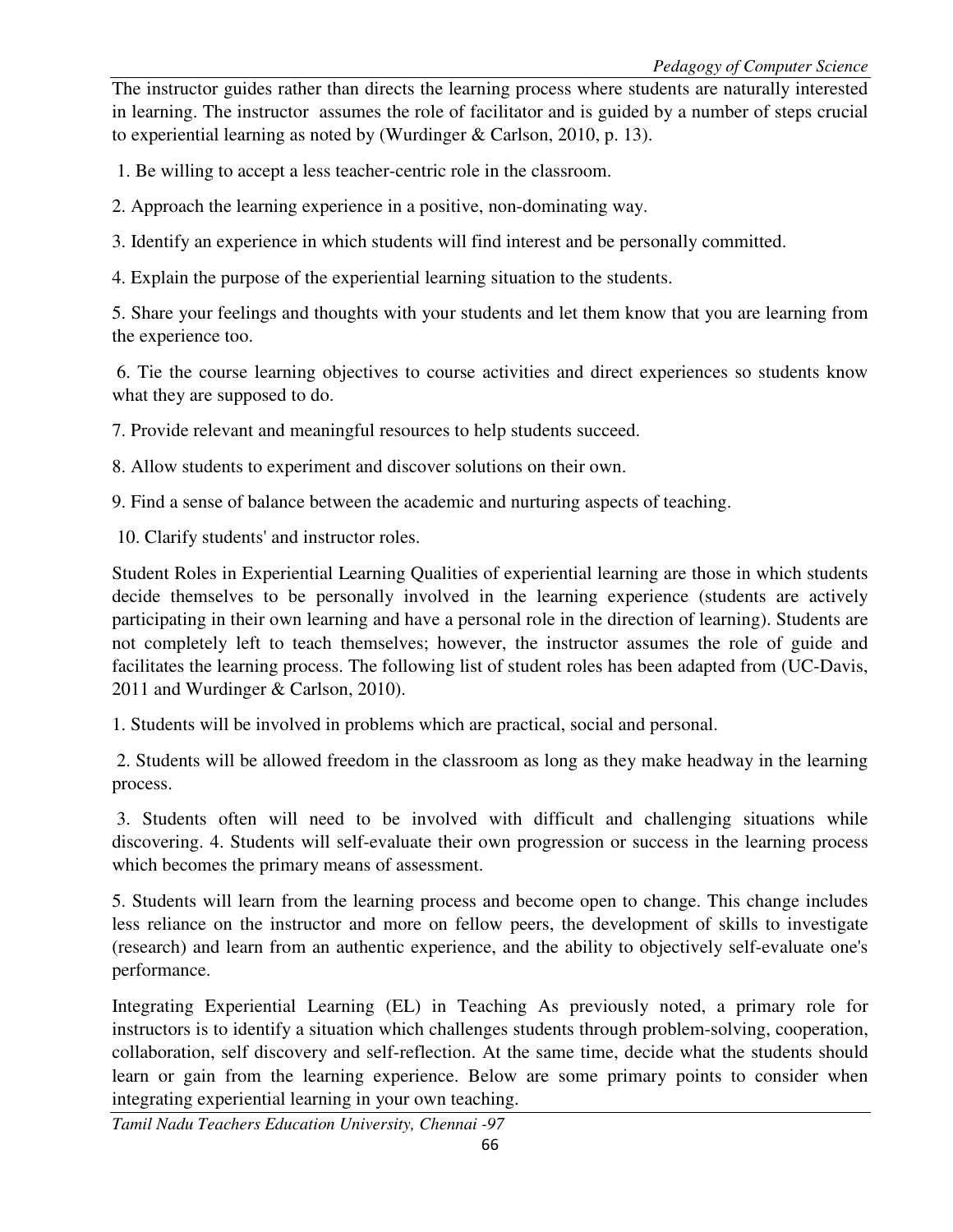Qualities of experiential learning are those in which students decide themselves to be personally involved in the learning experience…

Once the EL experience has been decided upon, plan the experience by tying it to the course learning objectives and determine what students will need to successfully complete the exercise.

**Plan:** Once the EL experience has been decided upon, plan the experience by tying it to the course learning objectives and determine what students will need to successfully complete the exercise (resources such as readings and worksheets, research, rubrics, supplies and directions to off-campus locations, etc.). Also, determine the logistics: how much time will be allotted for the students to complete the experience (a complete class session, one week or more)? Will students need to work outside of class? How will the experience end? What forms of assessment will you employ? Will you use ongoing assessments such as observations and journals (called formative assessment), end of experience assessments such as written reports and projects, self and/or peer assessments, or a combination of all three?

Prepare: After the planning has been completed, prepare materials, rubrics, and assessment tools and ensure that everything is ready before the experience begins.

**Facilitate:** As with most instructional strategies, the instructor should commence the experience. Once begun, you should refrain from providing students with all of the content and information and complete answers to their questions. Instead, guide students through the process of finding and determining solutions for themselves.

**Evaluate:** Success of an experiential learning activity can be determined during discussions, reflections and a debriefing session. Debriefing, as a culminating experience, can help to reinforce and extend the learning process. In addition, make use of the assessment strategies previously planned.

## **GUIDED LEARNING**

What is guided learning? A springboard for independence

Guided learning is an instructional sequence for small groups which is integrated into lessons to provide a bridge between whole-class teaching and independent work. It is direct teaching and works best when pupils are acquiring and developing concepts or skills in a subject. It can also be used to consolidate and refine skills and understanding. Guided sessions are flexible and can last from 10 to 30 minutes depending on the nature of the task and objectives. It is not a discrete or separate programme, but is one part of a rich, challenging and coherent curriculum.

It is about pupils taking control of their learning through a managed process. In a guided learning group:

• pupils are grouped according to ability, or particular learning need;

• the teacher plans the session, which is structured to provide pupils with just the right amount of challenge and support so that they can begin to stretch themselves as learners;

• the emphasis is on supporting pupils so that they learn to work independently on a particular aspect.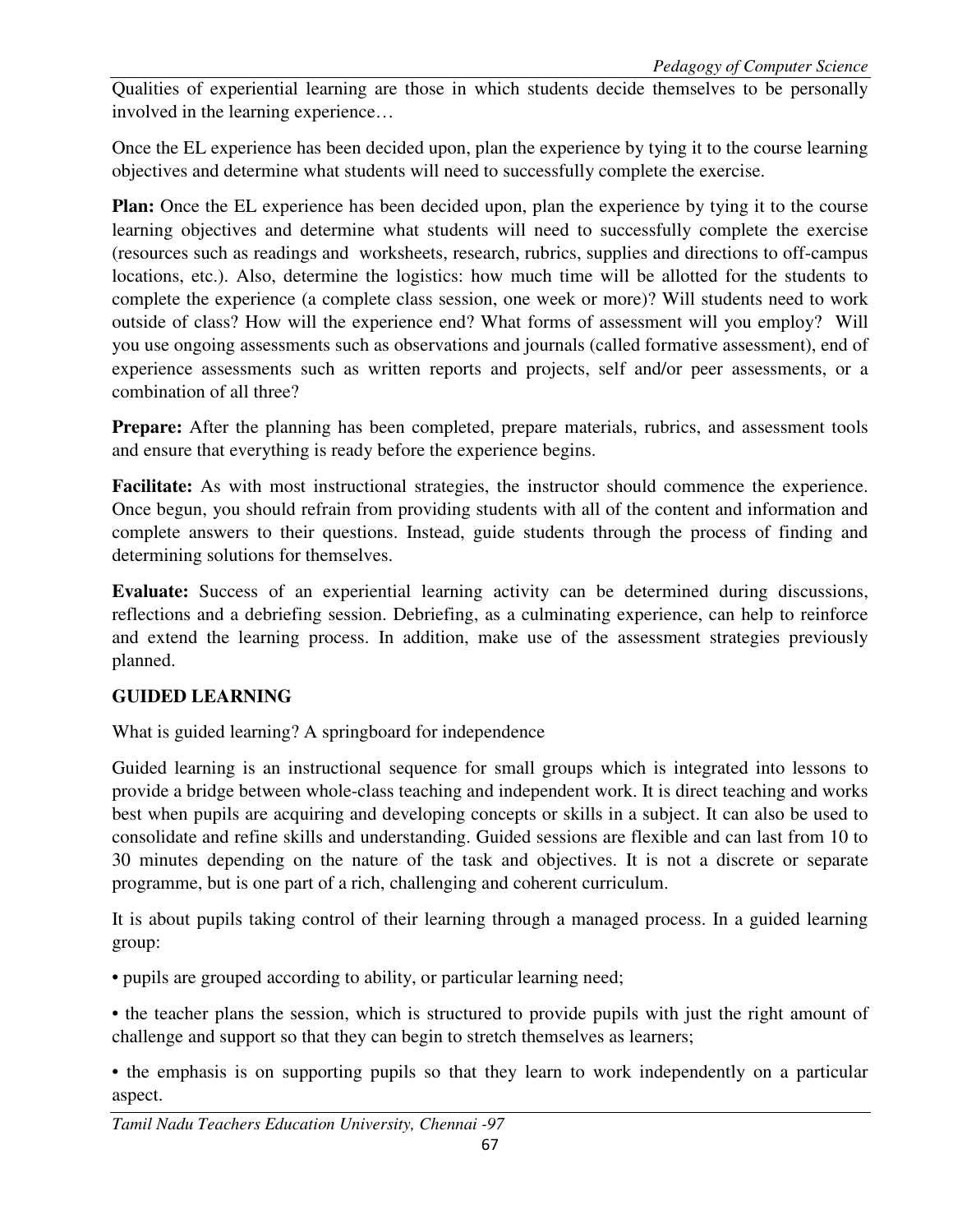Guided learning enables teachers to support and challenge pupils by intervening in a sustained and proactive way at the point of learning, as pupils read, write, talk, design, plan, make or practise. It helps to develop personalised learning since it is a means of tailoring teaching and learning to the needs of individual pupils. It does this by grouping pupils to provide structured support and challenge inside or outside normal lessons to address aspects of progress and specific needs. Guided learning builds pupils' independence through focused intervention, interaction and collaboration.

In guided learning groups, the teacher does more than 'listen in', or 'join in'. It is a place where you continue to teach, but are much closer to the pupils – you can monitor their responses, and adjust what you say or do, and what you ask them to do or say, accordingly. It is assessment for learning in action.

As with all good teaching, good subject knowledge and assessment are prerequisites for an effective guided session. Groups should be formed on the basis of the stage of progress or point of need of the pupils. They involve a small group of pupils, usually between four and six, and can take place in or outside the classroom. They are led by a teacher or, with structured notes and guidance, a teaching assistant. Sometimes the teacher will remain with the group for the duration of the guided session, but this is flexible. At appointed times during the session it is possible for the teacher to circulate among the other pupils working independently to monitor and support their work.

For guided work to take place, an effective learning climate needs to be established with the whole class, including good behaviour and positive relationships, clear routines and a well-presented environment. Guided work is helped with the greater number of teaching assistants available in schools.

Once the rationale is established, the routines are in place and pupils accept that the teacher will at times spend more sustained time with specific groups, both independent and guided work become more productive as the outcome for both is a reduced dependency on the teacher.

## **Problem-Solving Method**

 The Problem Solving Method is one which involves the use of the process of problem solving or reflective thinking or reasoning. It may be noted that all problem solving does not necessarily include reflective thinking or reasoning because problems may be solved through trial and error or analogy. In analogy we compare the problem in hand with similar problem in our past experience, but the comparison may be so superficial that hardly any deep thinking may occur. A problem may be solved accidentally without involving much individual effort. When this happens, it is problemsolving in a limited or wrong sense of the word.

 Problem-solving method, as the name indicates, begins with the statement of a problem that challenges the students to find a solution. The problem centres around the subject matter under study and requires the use of information and skills available to the students. In the process of solving the problem the students may be required to gather data, analyse and interpret the information, to arrive at a solution to the problems.

## **Definitions of Problem Solving**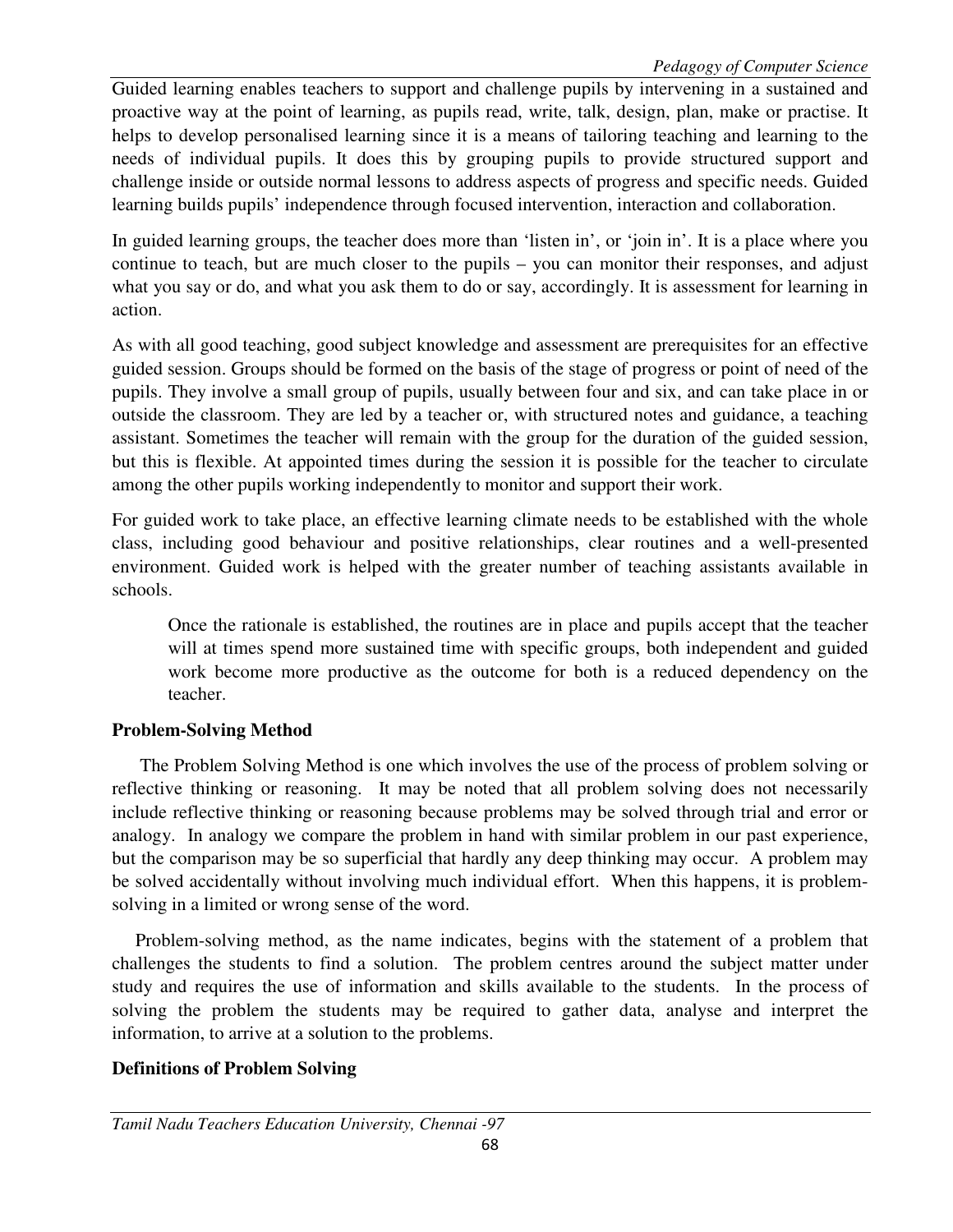Problem Solving presupposes the existence of a problem in the teaching-learning situation. A problem is an obstruction of some sort to the attainment of an objective, a sort of difficulty which does not enable the individual to reach a goal easily. According to Yokam and Simpson. "A problem occurs in a situation in which a felt difficulty to act is realised. It is a difficulty that is clearly present and recognised by the thinker. It may be a purely mental difficulty or it may be physical and involve the manipulation of data. The distinguishing thing about a problem. However, is that it impresses the individual who meets it as needing a solution. He recognises it as a challenge. Hence problem solving is a child's bounding curiosity which manifests itself in lists of questions that he raises of nature, of mean and book.

 Risk, T.M. defines problem solving as "Planned attack upon a difficulty or perplexity for the purpose of finding a satisfactory solution". Risk further elaborates that problem-solving teaching procedure is a process of raising a problem in the minds of students in such a way as to stimulate purposeful, reflective thinking in arriving at a rational solution.

 According to James Ross "Problem solving is an educational device whereby the teacher and the pupils attempt in a conscious, Planned, Purposeful manner to arrive at an explanation or solution to some educationally significant difficulty".

 Therefore, as used in teaching-learning situation, problem-solving is a methd in which the felt difficulty to act in an educational situation is realised and then an attempt is made in a conscious and purposeful way to find its solution.

### **Main Objectives of Problems-Solving Method**

 The main objective of problem-solving method is to stimulate the reflective and creative thinking of the students. It involves the though process that result from a doubt, a perplexity or a problem. The approach leads to the formulation of generalisations that are useful in future situations involving the solution problems. The solution of a problem, Whatever be its nature, practical or informational, involves the process of reflective thinking.

## **What is Reflective Thinking?**

 Reflective thinking is not a sudden impulsive thought. Bossing has discussed a few essentials of reflective thinking.

- Ability to sense the presence of a perplexing problem.
- Ability to recognise clearly the nature of the problem.
- Ability to hold the problem in mind as it is studies and to lose enthusiasm.
- Ability and readiness to a bold guess as hypothesis by way of solution.
- Ability to examine and evaluate critically the proposed solution or solutions.
- Ability and readiness to cast aside hypothesis which has not been found valid. This requires courage and a sense of objectivity.
- Ability to maintain an attitude of suspended judgements until all facts are gathered weighed, and evaluated.
- Ability and readiness to re-check conclusion and to test their validity.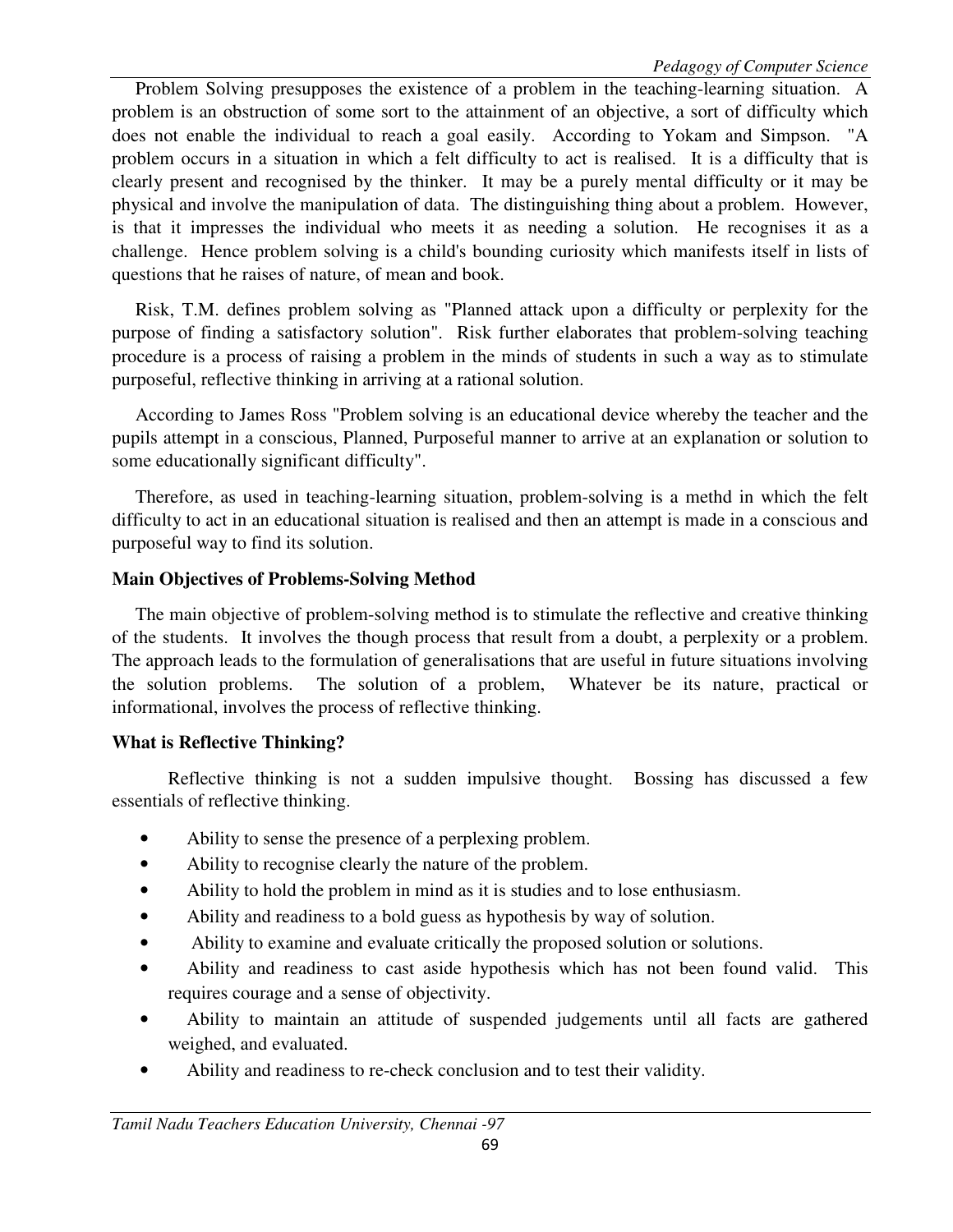### **Steps in Problem Solving**

Problem solving follows definite and specific steps.

### *Identifying and defining the problem*

 The problem arises out of a felt need and out of existing students activities and environment activities. The students should be able to identify and clearly define the problem. The problem that has been identified should be interesting, challenging and motivating for the students to participate in exploring.

#### *Analysing the problem*

 The problem should be carefully analysed as to what is give and what is to be found out. Give facts must be identified and expressed, if necessary in symbolic form. The relationship are to be clearly stated. Relations that are not explicitly state may be supplied by the students.

#### *Formulating tentative hypothesis*

 The focus at this stage is hypothesising-searching for a tentative solution to the problem. Analysis of the give data, and analysis of interrelationships among the give facts help the students in formulating hypothesis or educated guesses as the solution to the problem at hand.

## *Testing the hypothesis*

 Appropriate method should be selected to test the validity of the tentative hypothesis as a solution to the problem. If it is not proved to be the solution, the students are asked to formulated alternative hypothesis and proceed.

#### *Checking the result or verification of the result*

 At this step the student are asked to determine if their results substantiate the expected solution. The student should be able to make generalisations and apply them to their daily life.

#### **Approaches to Problem Solving**

Problem solving advocates the following approaches

- Analytic and synthetic approaches.
- Inductive and deductive approaches.

## **Teacher's Role in Problem-Solving Method**

The teacher plays a significant role in problem-solving method. The teacher's role is to

- ensure an atmosphere of freedom in the class.
- create the problem situation.
- assist the students in accepting, defining and stating the problem.
- help the student in analysing the problem and in breaking up the problem into simple units.
- help the students keep their attention focussed on the main problem all the time.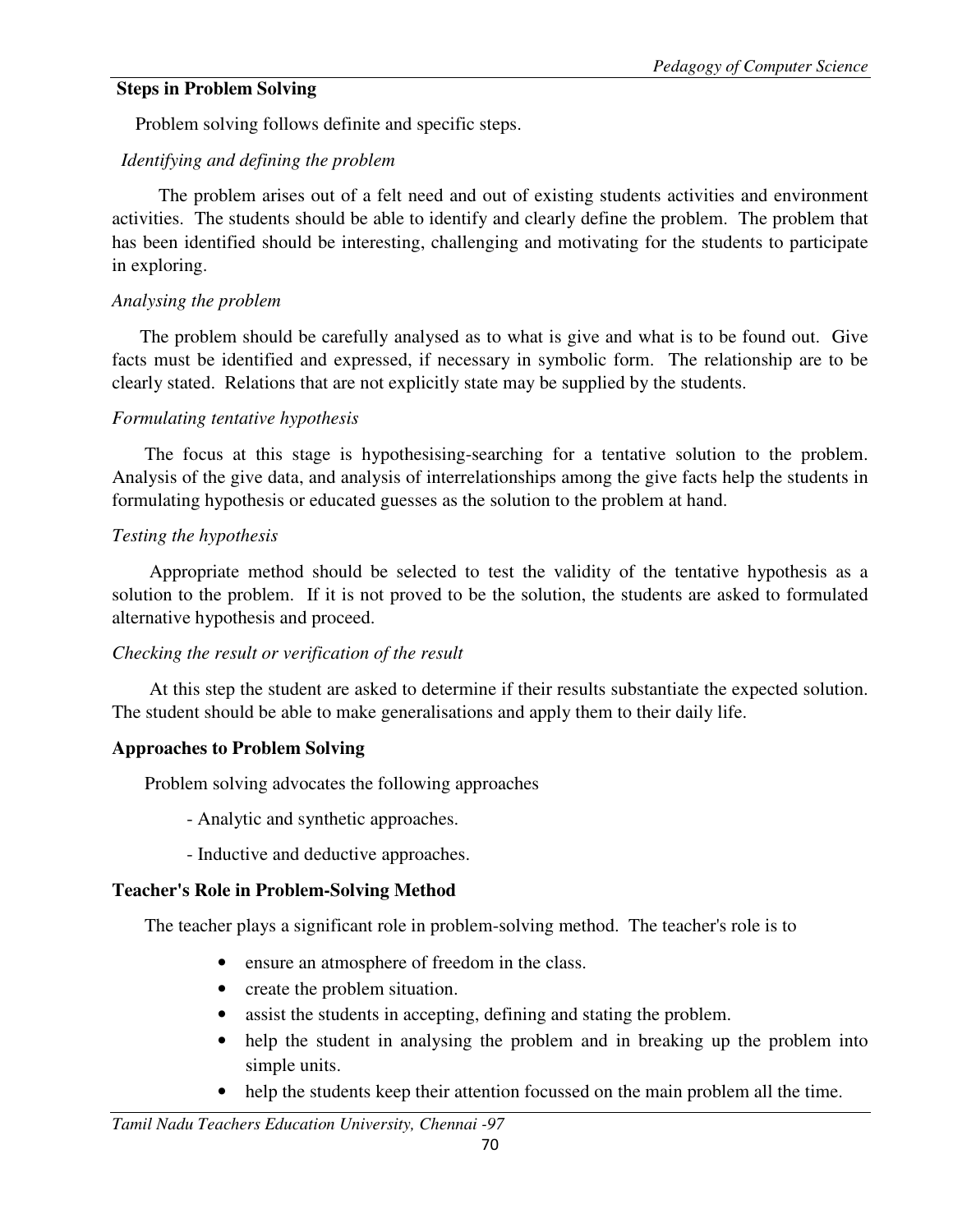- guide the students in locating relevant source materials.
- encourage the students in seeking important relationships in the data.
- help the students develop an attitude of open-mindedness and critical enquiry.
- exhibit spirit of enquiry and discovery

## **Criteria of a Good Problem**

 The teachers should be aware of the criteria of a good problem for evaluating the problems identified by the students.

- The problem should be real rather than an artificial one.
- The problem should be educational significant, productive of important and worthwhile learning.
- It should be possible of a solution. The students should be equipped with background information

and skills which are prerequisite for solving the given problem.

- It should be related to the subunits, the unit and the course.
- It should be clear and free from ambiguities.
- It should be interesting and challenging.
- It should arouse the curiosity of the students.
- it should occur frequently in life situations.
- It should provide best mental discipline to the students.
- It should have both practical and social values.
- It should be neither too difficult nor too easy for the students.

## **Demerits of Problem-Solving Method**

- Not all students are problem solvers.
- The problem-solving method becomes monotonous if used too frequently.
- It is time-consuming and consequently it is not possible to cover the syllabus on time.
- The success of this method depends upon computer science teachers who are well versed in critical thinking and reflective thinking. Not all computer science teachers are well versed in these types of thinking.
- Reference and resource materials may be difficult to come by.

## **STUDENT SEMINAR METHOD**

The seminar method is the most modern and advanced method of teaching. A seminar is an advanced group technique which is usually used in higher education. It is an instructional technique it involves generating a situation for a group to have a guided interaction among themselves on a theme. It refers to a structured group discussion what usually follows a formal lecture or lectures often in the form of an essay or a paper presentation on a theme.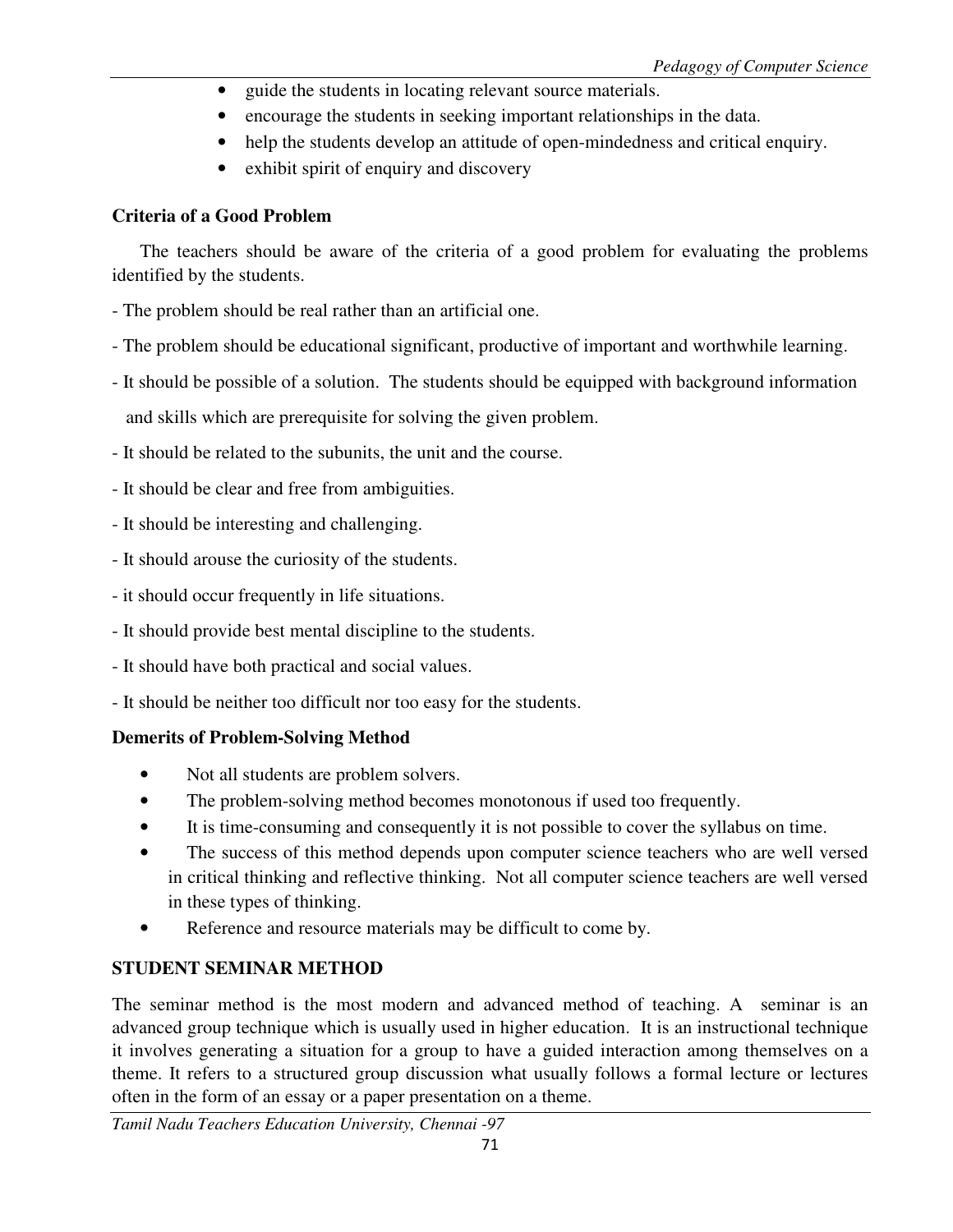*Pedagogy of Computer Science* 

Reading maketh a full man; writing an exact man; and conference a ready man stated by Francis Bacon. The skills such as reading, writing and talking are essential for the personality

development of a man. The seminar method integrates such skills of reading and writing with presentation skills. This seminar method is employed to realize the higher objectives of cognitive & affective domains. The higher learning process requires the interactive and integrated methodologies based on the psychological principles. The seminar method applies such technique of human interaction / intervention with the learning and teaching experiences.

## **Aims & Objectives**

This seminar method is utilized to realize the higher objectives of cognitive and affective domains.

## *Cognitive objectives*

i. To develop higher cognitive abilities.

ii. To develop the ability of responding in this manner would involve higher cognitive actions.

iii. To develop the ability of keen observation of experience, feelings and

iv. To develop the ability to seek clarification and defend the ideas of others effectively.

## *Affective objectives*

i. To develop the feeling of tolerance to the opposite ideas of others.

ii. To develop the feelings of co-operation with other colleagues and respect of the ideas and

feelings of others.

iii. To develop the emotional ability among the participants of the seminar.

iv. To acquire the good manners of putting questions and answering the questions of others

effectively.

 The human interaction under this technique develops the good manners and skills among the participants. Provide a good learning and scholastic experience to the participants of seminar.

Pre-requisites (Basic Principles) to be included in the seminar:

 This seminar method depends with the lingual, social and emotional instances and its maturity level. The complex and undefined concept or article must be read and discussed for the meaningful learning experiences and new concept. Group discussion is emphasized. The kernel of seminar is stressed. The value and success of the seminar depends on the path of the learner and their learning experiences through the discussion. The learner can advocate and interact in group discussion with his experiences and concept derived. Both the group and learner can transform their ideas and to derive a new conclusion also be anticipated. In the lower level of learning experiences the concepts are explanatory but in this higher level of learning experience the theme or concept and need more evidences and explanations through the discussion. The interactions in this method develop observation and questioning skills, evaluation skills using their own learning experience.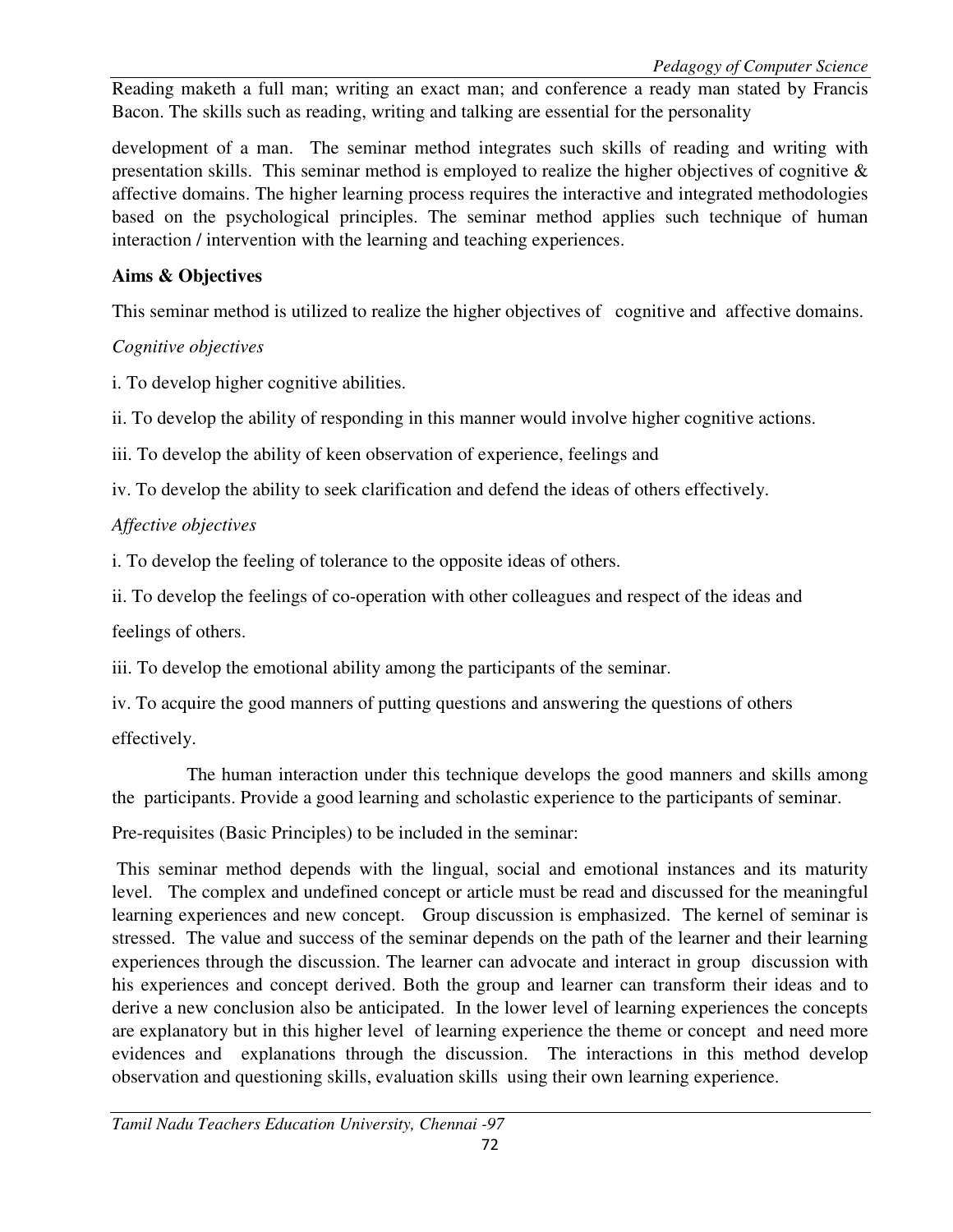# **Advantages and special features of Seminar Method.**

This seminar method gives good motivation and learning experience.

Help to evaluate the learn-ability of learners.

Regulate the creating and organizing of facts and information.

Dissemination and retrieval of information is scientifically managed.

Develop the self reliance and self confidence.

Also inculcates the responsibility and cooperative nature.

This method is the best for socialization.

Students' interaction is possible in participation and production of teaching learning

process.

Traditional monotony is abolished in this method.

Ensures the understandability and enhances the capability of the students learning.

Seminar is always subject / theme specific, so that sufficient knowledge about the

concerned subject can be developed.

The presenter or the reader of the article can get further clarifications in his subject. Develop the questioning skills. The data processing and analysis also play a vital role in this method. This makes teaching and learning process lively. The student receives good information from his teacher and the fellow students. A seminar does not end in the premises after the completion of discussion, the group in

smaller groups carries on the discussion in informal settings in off campus. This is

certainly a strong advantage of using seminar method.

# **Types of Seminar**

Seminars are conducted in various stages. Based on the size

and organizational aspects the seminars can be classified in to four

types. viz.

- 1. Mini seminar
- 2. Major seminar
- 3. National seminar
- 4. International seminar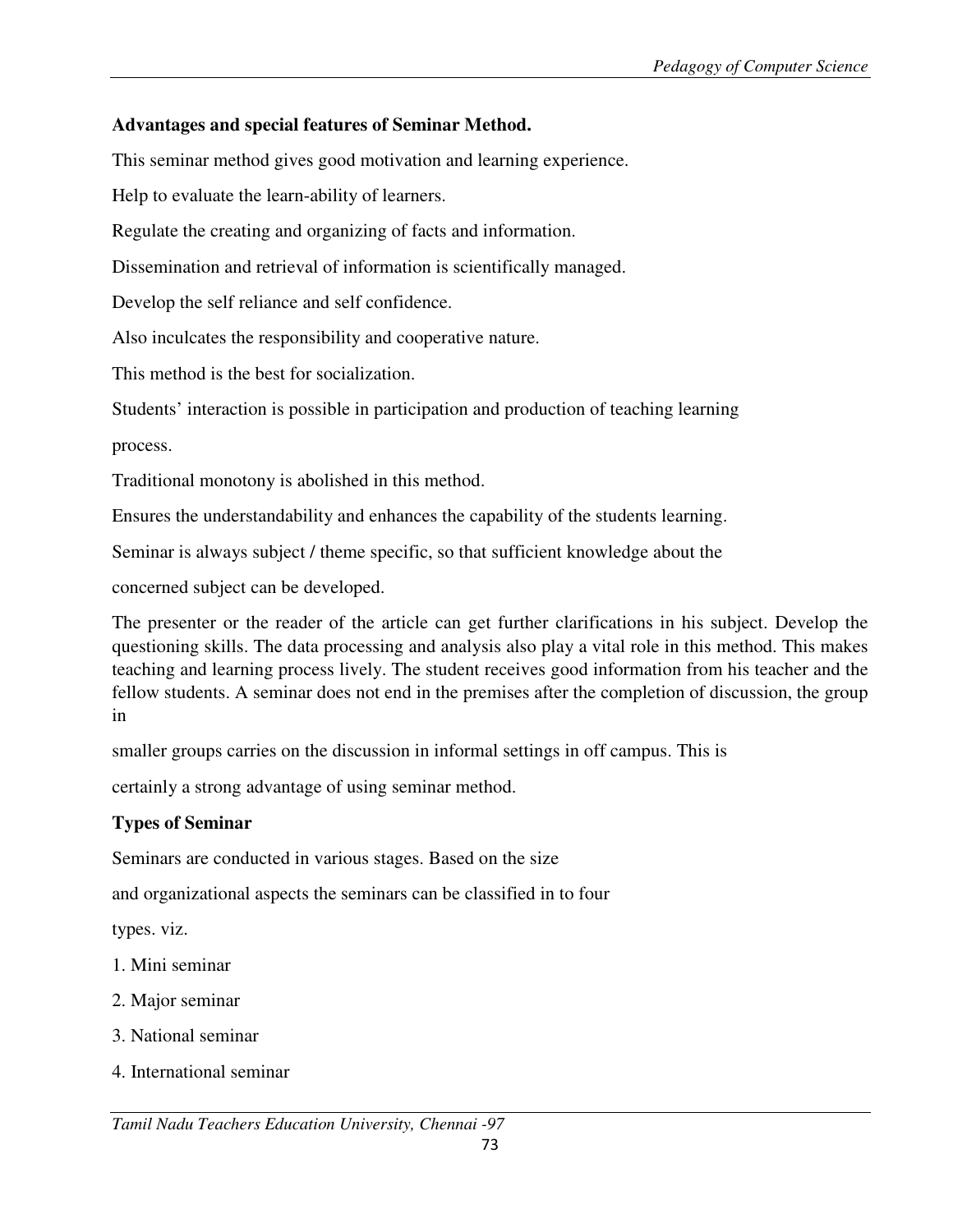### *Mini seminar:*

Its coverage and scope are small and simple. A small population is enough to hold this

seminar. A discussion held over the topic taught or to be taught with the students is known as Group discussion. Such group discussions held in an organized way within a class room, it is called mini seminar. This mini seminar gives the students training in questioning skills, organizing the information and presentation skills of seminar. A mini seminar is felt necessary because it gives good experience to conduct a major seminar at Institutional level.

## *Major seminar:*

The seminar conducted at an institutional or departmental level for a specific topic or subject is known as Major seminar. Usually students and teachers are participating in this type of seminar. This major seminar can be organized at department level for every month. A specific topic or subject is selected for the theme of the seminar.

## *National seminar:*

An association of any kind particularly with academic or professional interest or an

organization (Government, Firm, etc.,) conducts the seminar at National level is called National seminar. The subject experts are invited to the seminar for discussion. The Secretary of the seminar prepares the schedule and functionaries for seminar.

## *International seminar:*

 Usually the seminar conducted by an international organization or agency is known as International seminar. Theme of this seminar has wider aspects. Globalization, Renovation, Atomic energy agreements, Policies implementation and modification etc., are examples for themes of International seminars. A Nation or its body can conduct or organize the international seminar.

## *Merits of Seminar method:*

☺ Naturally, the spontaneous learning can be achieved effectively in this method. ☺ Seminar is usually learner centered.  $\odot$  Information seeking and retrieval behavior is encouraged very much in this method. ☺ The learner himself prepares and compiles his own paper for the seminar gives readiness of mind and learning becomes structured.  $\odot$  Learning by doing is encouraged in this method.  $\odot$  The paper presenter / participant receive a reinforced learning experience from the Group discussion.  $\odot$  Learning experiences is highly structured by the learner himself.  $\odot$  The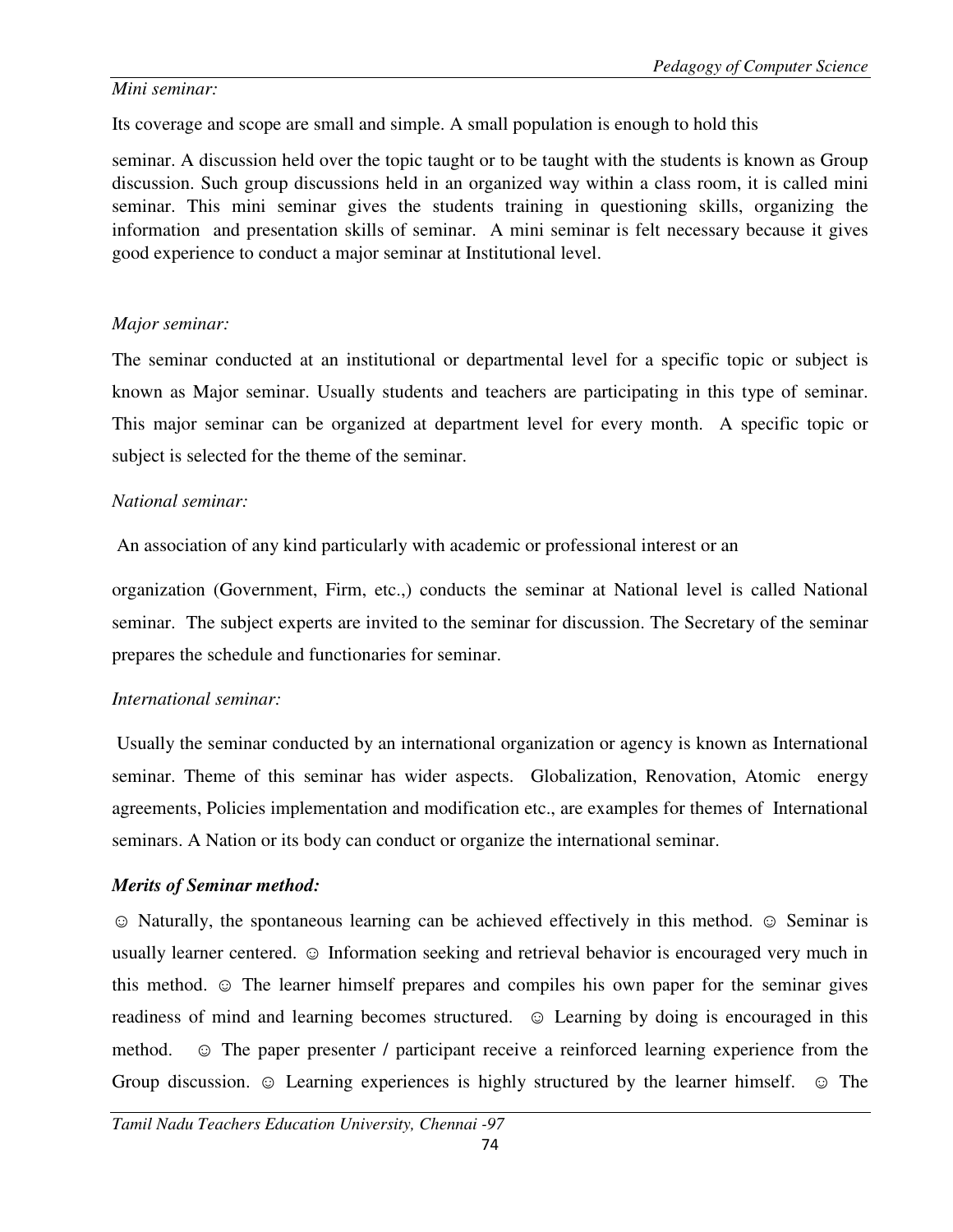teacher or chair person of technical session only plays the Guidance and instructional role.  $\odot$ Develops cognitive, affective domains based learning.  $\odot$  Norms of behavior is developed and reinforced. ☺ Develops open mindedness, suppress the subjective ideas from the learners. ☺ The interactions and interrogations develops the spirit of information seeking behaviors (norms of behavior)  $\odot$  The data processing skills, compilation skills, communication skill are easily inculcated in this method. ☺ Learner gets in-depth knowledge of the subject he presented. ☺ This method built better social values and fault tolerance levels in the minds of learner.

### *Limitations of Seminar method*

 Setting up of a seminar for every topic in the Text is not feasible. The subject area to be taught must be relevant to the theme of the seminar. The seminar themes must conform the

learning experiences to be inculcated to the students. This method found fit for higher learning only. Implementation of this method for lower classes is cumbersome. Only matured and balanced minded teachers can make this method successful. The teacher must be resourceful (both in academic and administrative) in nature. Time management is some what difficult.

Unnecessary gossips, glitches among the participants may deteriorate the scope and objectives of seminar. Passive observation without interaction also make seminar dull and worthless.

# **WHAT IS GROUP DISCUSSION?**

Nowadays Group Discussion is being extensively used along with personal interviews for the final selection of candidates. It plays a main role in selecting the best among the best. Having scored high marks, students who get selected for a higher/another course or employment are placed on a par - on equal footing - based on their age, qualification and experience. It becomes necessary to conduct further screening for choosing a few among many. It is here, the Group Discussion plays an important part. It helps in choosing the socially suitable candidate among the academically superior achievers. It is one of the best tools to study the behavioral and attitudinal responses of the participants.

Rightly speaking, Group Discussion is more a technique than a conventional test. In fact it is one of the most important and popular techniques being used in a number of personality tests. It is a technique or a method used for screening candidates as well as testing their potential. It is also designed as a situation test wherein a sample of a candidate's group worthiness and potential as a worker comes out quite explicitly

## **Features Of Group Discussion**

1.Group Discussion, as the name itself indicates, is a group activity carried out by participating individuals. It is an exchange of ideas among the individuals of a group on a specific topic.

2 It is used as reliable, testing device - mainly as a tool to assess all the candidates in a group at one go -in order to select the best in comparative perspective.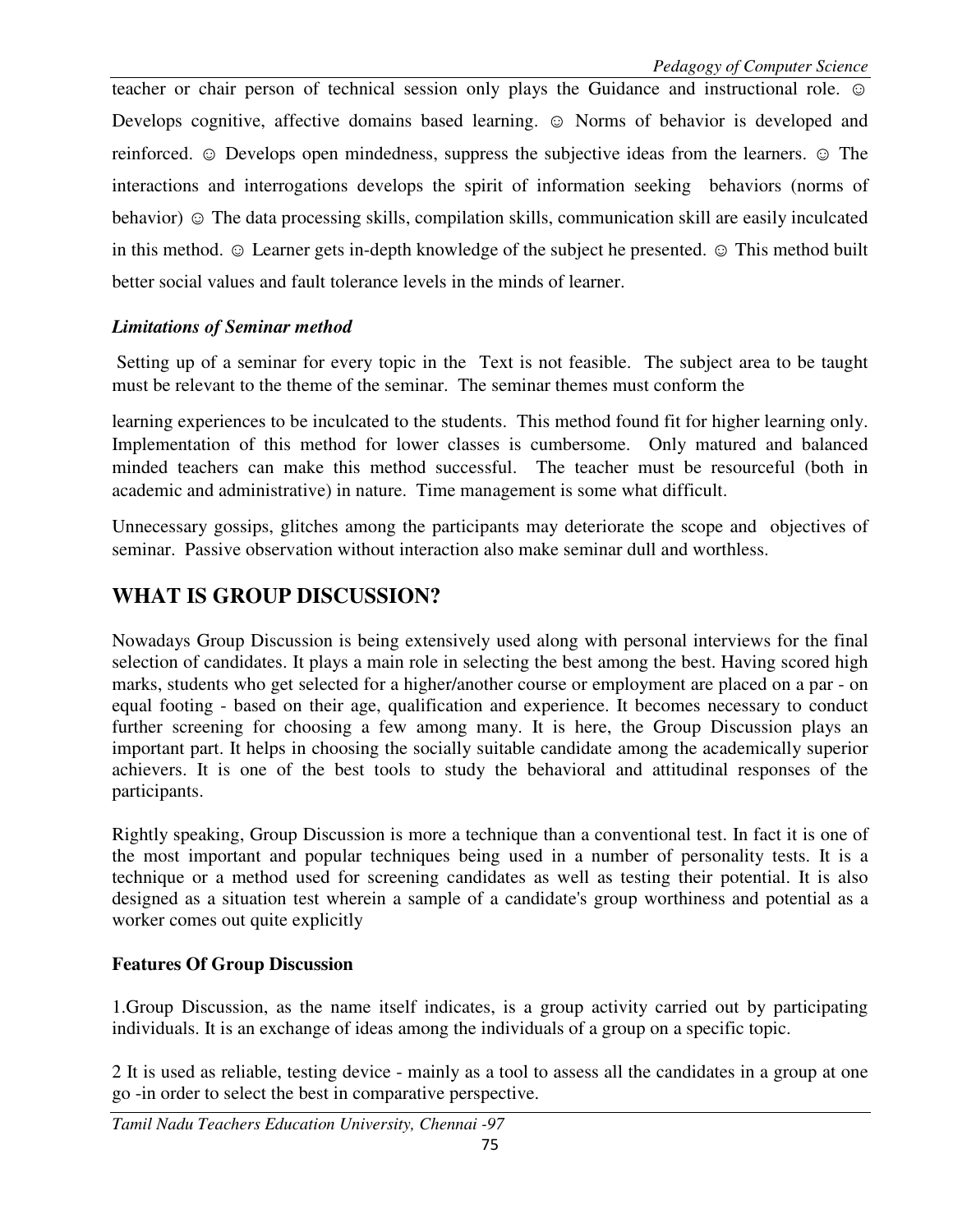3.Group Discussion is an informal discussion in which participants of the same educational standard discuss a topic of current interest.

4.It is also known as leaderless discussion. It means its aim is to find out the natural leadership level of the candidates. Strictly speaking, no one from the group or outside will be officially designated as leader or president or chairman or anything of the sort. Even the examiner or supervisor who launches the discussion will retire to the background. No one will participate or intervene in the deliberations of the group.

### **Features Of Group Discussion**

1.Group Discussion, as the name itself indicates, is a group activity carried out by participating individuals. It is an exchange of ideas among the individuals of a group on a specific topic.

2 It is used as reliable, testing device - mainly as a tool to assess all the candidates in a group at one go -in order to select the best in comparative perspective.

3.Group Discussion is an informal discussion in which participants of the same educational standard discuss a topic of current interest.

4.It is also known as leaderless discussion. It means its aim is to find out the natural leadership level of the candidates. Strictly speaking, no one from the group or outside will be officially designated as leader or president or chairman or anything of the sort. Even the examiner or supervisor who launches the discussion will retire to the background. No one will participate or intervene in the deliberations of the group.

## **MIXED ABILITY GROUP**

Mixed Ability Teaching Harris and Snow (2004) express their concern that the drive to raise achievement may have left Modern Languages teachers feeling they should be drawing yet more colourful flashcards or making up differentiated worksheets. They suggest that an alternative approach would be to focus on helping pupils to become more effective learners. They recommend giving pupils more ownership not only in the choice of content but also how they go about learning. This is in keeping with the findings of the HM Inspectors of Education (HMIE). In February 2007 HMIE produced a publication entitled "Modern Languages – A Portrait of Current Practice in Scottish Schools". It outlined good and bad practices within the 16 secondary schools visited by inspectors. Lessons that were considered to be poor were too teacher-led with interactions only through the teacher. In these classes teachers did not explain the purpose of activities to learners, relied too heavily on the textbook and there was no choice of activities. There was not enough collaboration in groups and insufficient differentiated tasks on offer. The report also gave examples of schools doing good work within the framework of a Curriculum for Excellence. In these schools teachers used a variety of teaching methods and shared the purposes of lessons and activities with learners. Pupils were given interesting and challenging tasks to complete co-operatively in groups. Teaching a mixed ability class will work if all pupils are allowed to experience success and to learn as individuals. It is less likely to be successful if teachers insist on whole class teaching and teaching to the average child. It is unrealistic to expect any group of pupils whatever the ability to work through a body of work at exactly the same pace. Two thirds of pupils will be working out of their learning style unless the type of task is varied. Fisher (2001:1) suggests that many children don't

*Tamil Nadu Teachers Education University, Chennai -97*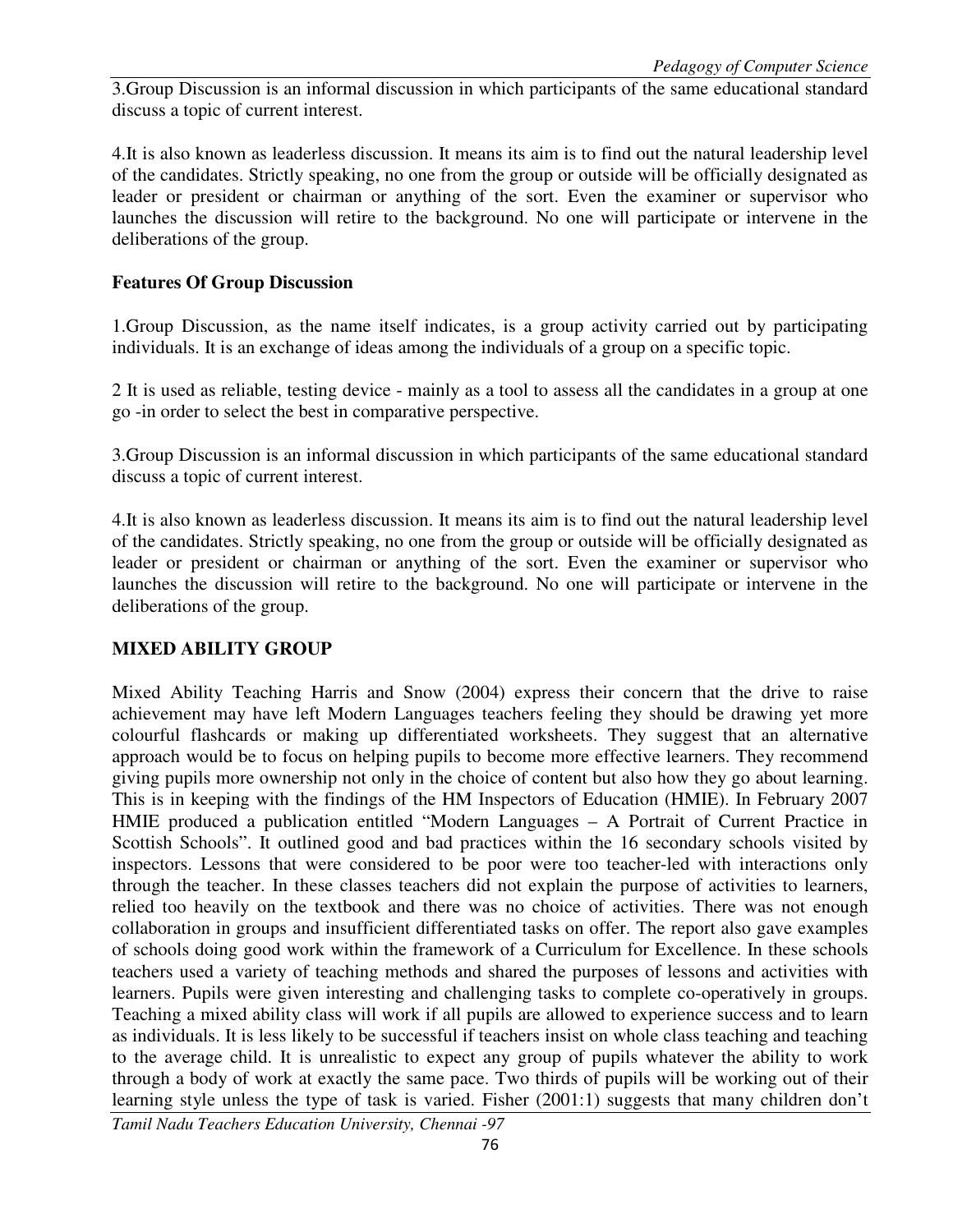achieve their potential because they are told "to make a journey but they have no map". Children cannot overcome blocks to learning if they have not learnt how to learn. Teachers should act as role models for learning and teach pupils how to become independent and effective learners. Pupils need to be taught learning techniques and how to be resourceful. Pupils will be more motivated if they understand the aim of a lesson and have some input. The teacher should reflect on classroom practice, adopt a problemsolving approach to any difficulties identified and experiment with a range of approaches. Teachers need to accept their new role first of all as a learner themselves and a facilitator of learning. "A secure teacher comes away from today with important questions to puzzle about overnight and the belief that today contains the insights necessary for a more effective tomorrow" (Tomlinson, 1999:28). The emphasis is not on what teachers teach but on what pupils learn. Researchers (Hallam & Toutounji, 1996; Harlen & Malcolm, 1997) are now suggesting that the key to success is not how pupils are grouped but the attitude and skills of the teacher in the classroom. So how can teachers become facilitators of learning and help pupils to become more effective learners?

## **Advantages of Mixed-Ability Grouping**

Students who are placed in groups with mixed abilities benefit because they are grouped with other students who are not like themselves. This allows for the opportunity to learn about and accept differences. Mixed-ability grouping is great for discussion purposes and getting others' perspectives on things. It also helps students to understand each other better by increasing interaction among students who may not otherwise have the opportunity to interact. This can promote tolerance and the understanding and acceptance of differences.

In academics, higher-level students can help to push lower-level students further by modeling and encouraging them. This builds higher-level students' skills in consolidating information and mentoring others. It also exposes lower-level students to some of the higher-level thinking questions and problem-solving skills they might not observe if they remained in a low-level group. Also, working in a mixed-ability group builds self-confidence academically and socially, as well as patience and kindness.

# **Recent trends in Teaching**

- 1. Constructivist learning
- 2. Problem based learning
- 3. Brain based learning
- 4. Collaborative learning
- 5. Flipped learning
- 6. Blended learning
- 7. e-learning trends
- 8. Video conferencing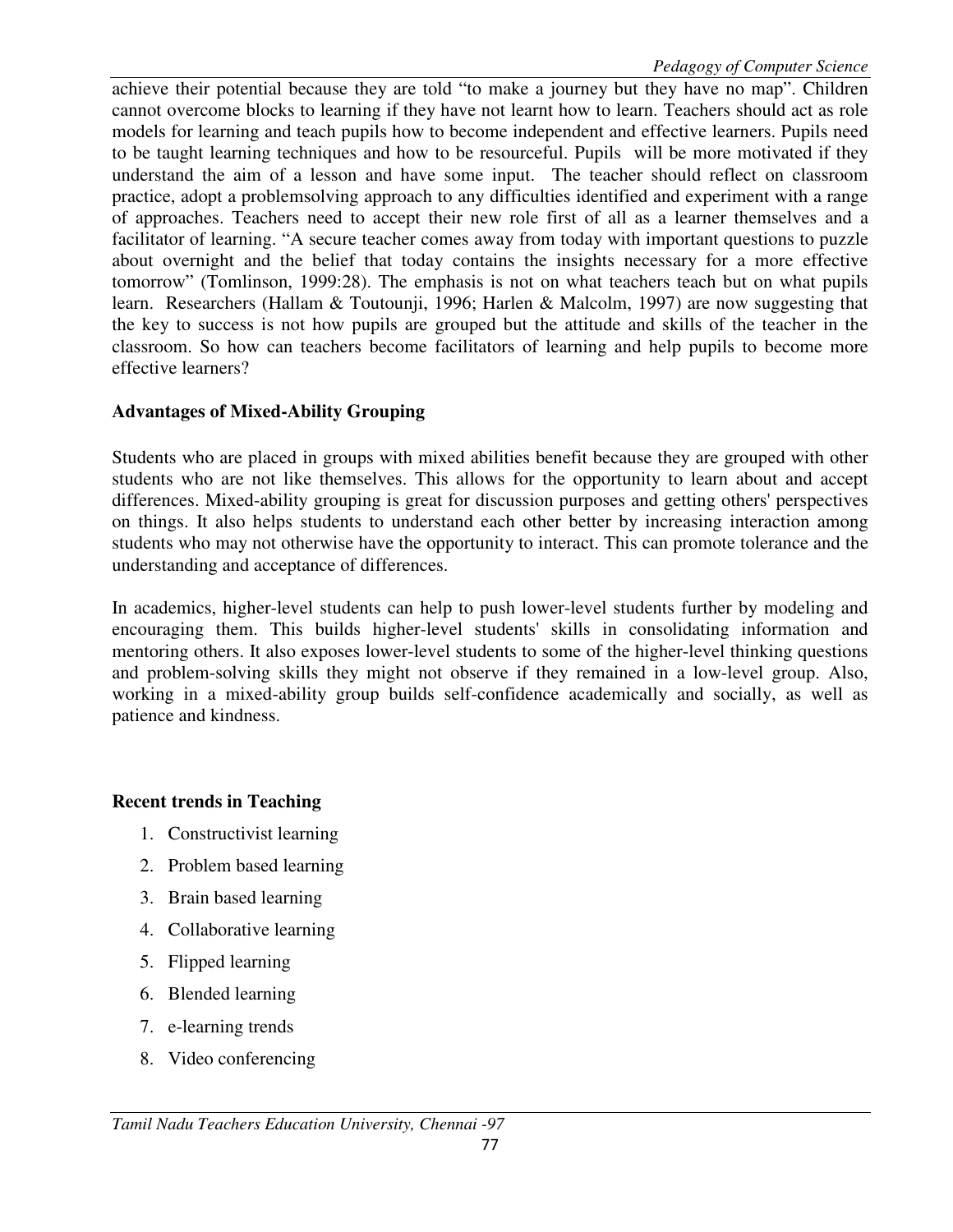### **RECENT TRENDS IN TEACHING**

#### **Constructivist learning**

#### *(1) Constructivist learning*

Constructivism is a learning theory that has its foundation in philosophy and anthropology as well as psychology. The constructivist approach to education attempts to shift education from a teacher-dominated focus to a student-centered one. The role of the teacher focuses on assisting students in developing new insights. Students are taught to assimilate experience, knowledge and insights with what they already know and from this they need to construct new meanings. Constructivist learning is based on students' active participation in problem solving and critical thinking regarding a learning activity which they find relevant and engaging. They are "constructing" their own knowledge by testing ideas and approaches base on their prior knowledge and experience, applying these to new situations and integrating the new knowledge gained withpreexisting intellectual constructs.

In the constructivist theory the emphasis is placed on the learner or the student rather than the teacher of the instructor. It is the learner who interacts with objects and events and thereby gains an understanding of the features held by such objects or events. The learner constructs her own conceptualizations and solutions to problems. Learner autonomy and initiative is accepted and encouraged. Exploring or experiencing the physical surroundings, experiential education is a key method of constructivism. To the constructivists, the act of teaching is the process of helping learners creates knowledge. In constructivist thinking learning is also affected by the context, beliefs and attitude of the learner.

There are many different schools of thought within this theory, all of which fall within the same basic assumption about learning. The main two are: Cognitive constructivism (e.g., Theory of Piaget) and Social constructivism (e.g., Theory of L.S. Vygotsky).

#### *Cognitive Constructivism*

Cognitive constructivism is generally attributed to Jean Piaget, who articulated mechanisms by which knowledge is internalized by learners. The process of accumulating the knowledge are through accommodation and assimilation, individuals construct new knowledge from their experiences.

It is important to note that constructivism is not a particular pedagogy. In fact, constructivism is a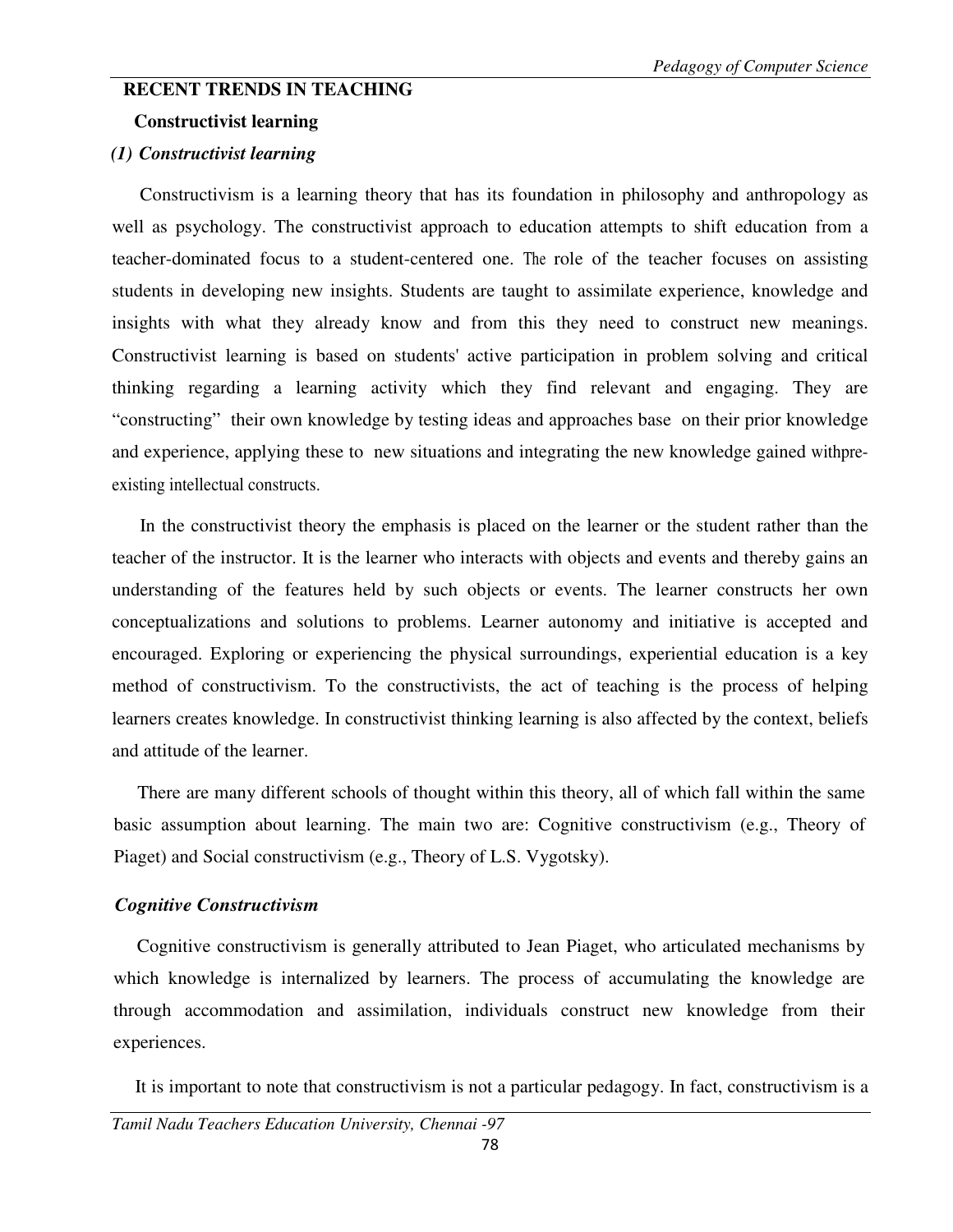theory describing how learning happens, regardless of whether learners are using their experiences to understand a lecture of following the instructions for building a model airplane. In both cases, the theory of constructivism suggests that learners construct knowledge out of their experiences. However, constructivism is often associated with pedagogic approaches that promote active learning, or learning by doing. Today constructivist teaching is based on recent research about the human brain.

## **The major views of constructivism can be summarized as follows:**

- Emphasis learning and not teaching
- Encourage and accepts learner autonomy and initiative
- Sees learners as creatures of will and purpose
- Thanks of learning as a process
- Encourages learner inquiry
- Acknowledges the critical role of experience in learning
- Nurtures learners natural curiosity
- Takes the learner's mental model into account etc..

### *Social Constructivism*

Social constructivism maintains that human development is socially situated and knowledge is constructed through interaction with others. It is a sociological theory of knowledge that applies the general philosophical constructivism into the social assumptions of Social Constructivism.Social constructivism is based on specific assumptions about reality, knowledge, and learning. To understand and apply models of instruction that are rooted in the perspectives of social constructivists, it is important to know the premises that underlie them. The most important assumptions of the theory of social constructivism is

- 1. The assumption that human beings rationalize their experience by creating a model of the social world and the way that it functions
- 2. The belief in language as the most essential system through which humans construct reality

## **PROBLEM BASED LEARNING (PBL)**

Problem-based learning (PBL) is a student-centered pedagogy in which students learn about a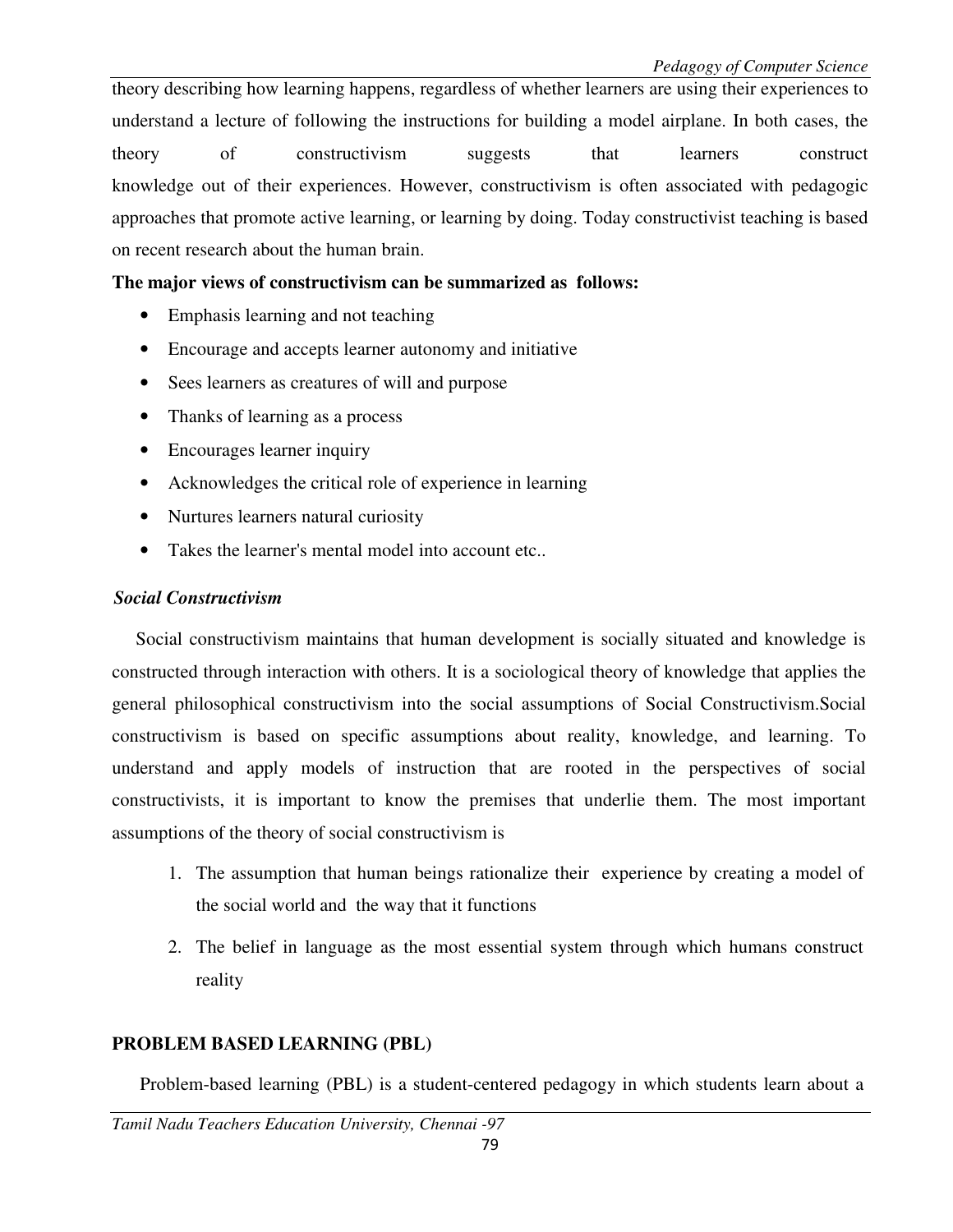subject through the experience of solving an open -ended problem. Students learn both thinking strategies and domain knowledge. Problem - based learning (PBL) is an approach that challenges students to learn through engagement in a real problem. It is a format that simultaneously develops both problem solving strategies and disciplinary knowledge bases and skills by placing students in the active role of problem-solvers confronted with an ill-structured situation that simulates the kind of problems they are likely to face as future managers in complex organizations. Problem-based learning makes a fundamental shift from a focus on teaching to a focus on learning. The process is aimed at using the power of authentic problem solving to engage students and enhance their learning and motivation. There are several unique aspects that define the PBL approach:

- Learning takes place within the contexts of authentic tasks, issues, and problems that are aligned with real world concerns.
- In a PBL course, students and the instructor become co-learners, co-planners, co-producers, and co-evaluators as they design, implement, and continually refine their curricula.
- The PBL approach is grounded in solid academic research on learning and on the best practices that promote it. This approach stimulates students to take responsibility for their own learning, since there are few lectures, no structured sequence of assigned readings, and so on.
- PBL is unique in that it fosters collaboration among students, stresses the development of problem solving skills within the context of professional practice, promotes effective reasoning and self-directed learning, and is aimed at increasing motivation for life-long learning.

Problem-based learning begins with the introduction of an ill-structured problem on which all learning is centered. Most of the learning occurs in small groups rather than in lectures. Teacher's role is more like that of a facilitator and coach of student learning, acting at times as a resource person, rather than as knowledge-holder and disseminator. Similarly, your role, as a student, is more active, as you are engaged as a problem-solver, decision-maker, and meaning-maker, rather than being merely a passive listener and note-taker.

# **Characteristics of Problem-Based Learning (PBL)**

Problem-Based Learning (PBL) is a pedagogical approach and curriculum design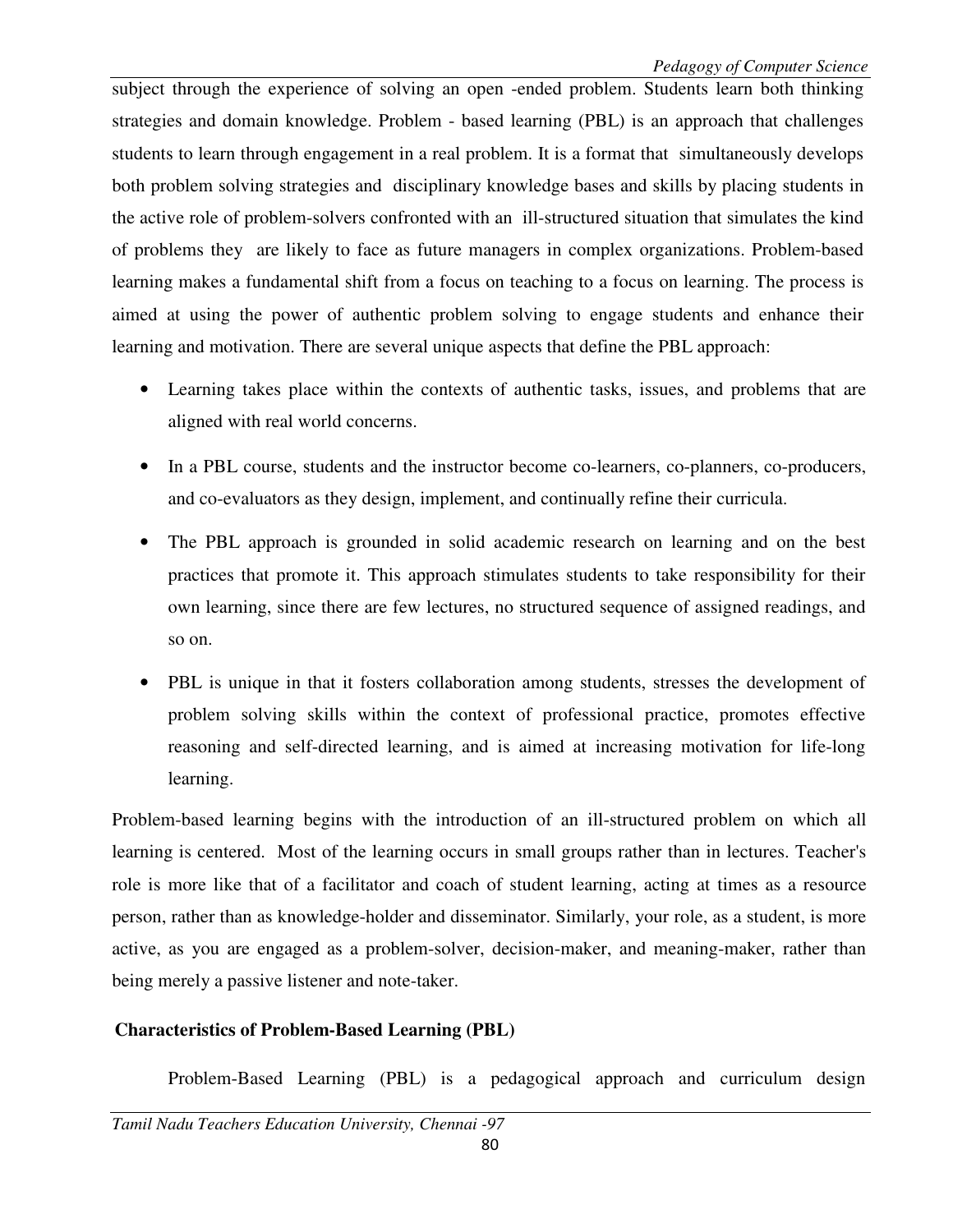methodology often used in higher education and K-12 standard settings.

The following are some of the defining characteristics of PBL:

- 1. Learning is driven by challenging, open-ended problems with no one "right" answer
- 2. Problems/cases are context specific
- 3. Students work as self-directed, active investigators and problem-solvers in small collaborative groups (typically of about five students)
- 4. A key problem is identified and a solution is agreed upon and implemented
- 5. Teachers adopt the role as facilitators of learning, guiding the learning process and promoting an environment of inquiry

## **Learning outcomes of Problem Based Learning**

A well designed Problem based learning task provides students with the opportunity to develop skills related to:

- Managing tasks and holding leadership roles
- Oral and written communication
- Self-awareness and evaluation of group processes
- Working independently
- Critical thinking and analysis

# **Basic Steps in designing a Problem Based Learning Task**

 There are some important aspect which we want to take care before going for a problem based learning task

- 1. Articulate the learning outcomes of the task. What do you want students to know or be able to do as a result of participating in the assignment?
- 2. Create the problem. Ideally, this will be a real-world situation that resembles something students may encounter in their future class or lives. Cases are often the basis of PBL activities.
- 3. Establish ground rules at the beginning to prepare students to work effectively in groups.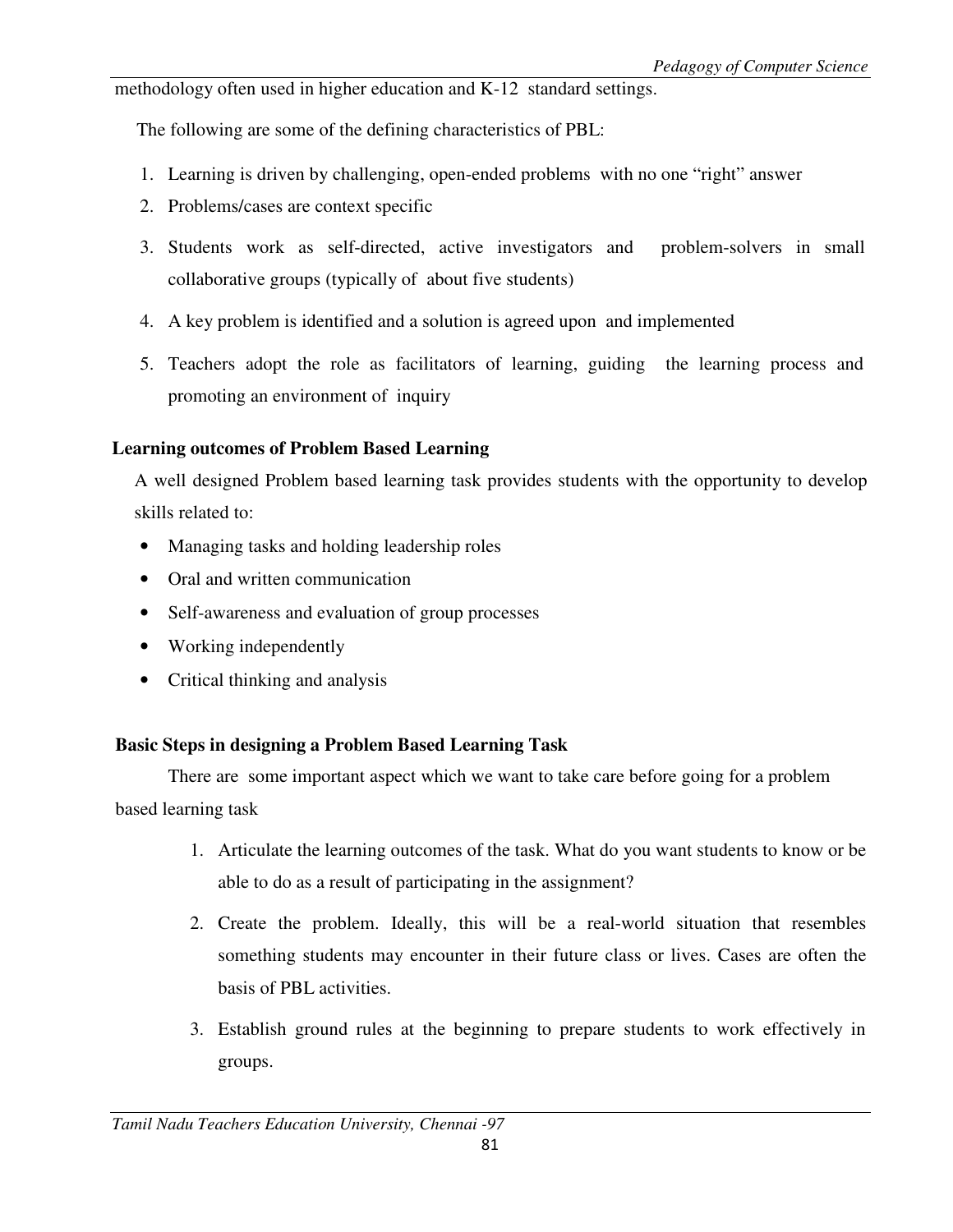4. Introduce students to group processes and do some warm up exercises to allow them to practice assessing both their own work and that of their peers.

### **BRAIN BASED LEARNING (BBL)**

Brain - based learning refers to teaching methods, lesson designs, and school programs that are based on the latest scientific research about how the brain learns, including such factors as cognitive development-how students learn differently as they age, grow, and mature socially, emotionally, and cognitively. It is totally based on the structure and function of the brain. As long as the brain is not prohibited from fulfilling its normal processes, learning will occur. Brain-based learning is motivated by the general belief that learning can be accelerated and improved if educators base how and what they teach on the science of learning, rather than on past educational practices, established conventions, or assumptions about the learning process. For example, it was commonly believed that intelligence is a fixed characteristic that remains largely unchanged throughout a person's life. However, recent discoveries in cognitive science have revealed that the human brain physically changes when it learns, and that after practicing certain skills it becomes increasingly easier to continue learning and improving those skills.

### **Instructional techniques emerges from Brain Based Learning**

### *The three instructional techniques associated with brain-based learning:*

- 1. *Orchestrated immersion***:** Creating learning environments that fully immerse students in an educational experience.
- 2. *Relaxed alertness***:** Trying to eliminate fear in learners, while maintaining a highly challenging environment.
- 3. *Active processing***:** Allowing the learner to consolidate and internalize information by actively processing it.

## **COLLABORATIVE LEARNING**

Effective communication and Collaboration are essential for becoming a successful learner. It is primarily through dialogue and examining different perspectives that students become knowledgeable, strategic and self-determined and empathetic. Moreover, involving students in real world tasks and linking new information to prior knowledge requires effective communication and collaboration among teachers, students and others. Indeed it is through dialogue and interaction that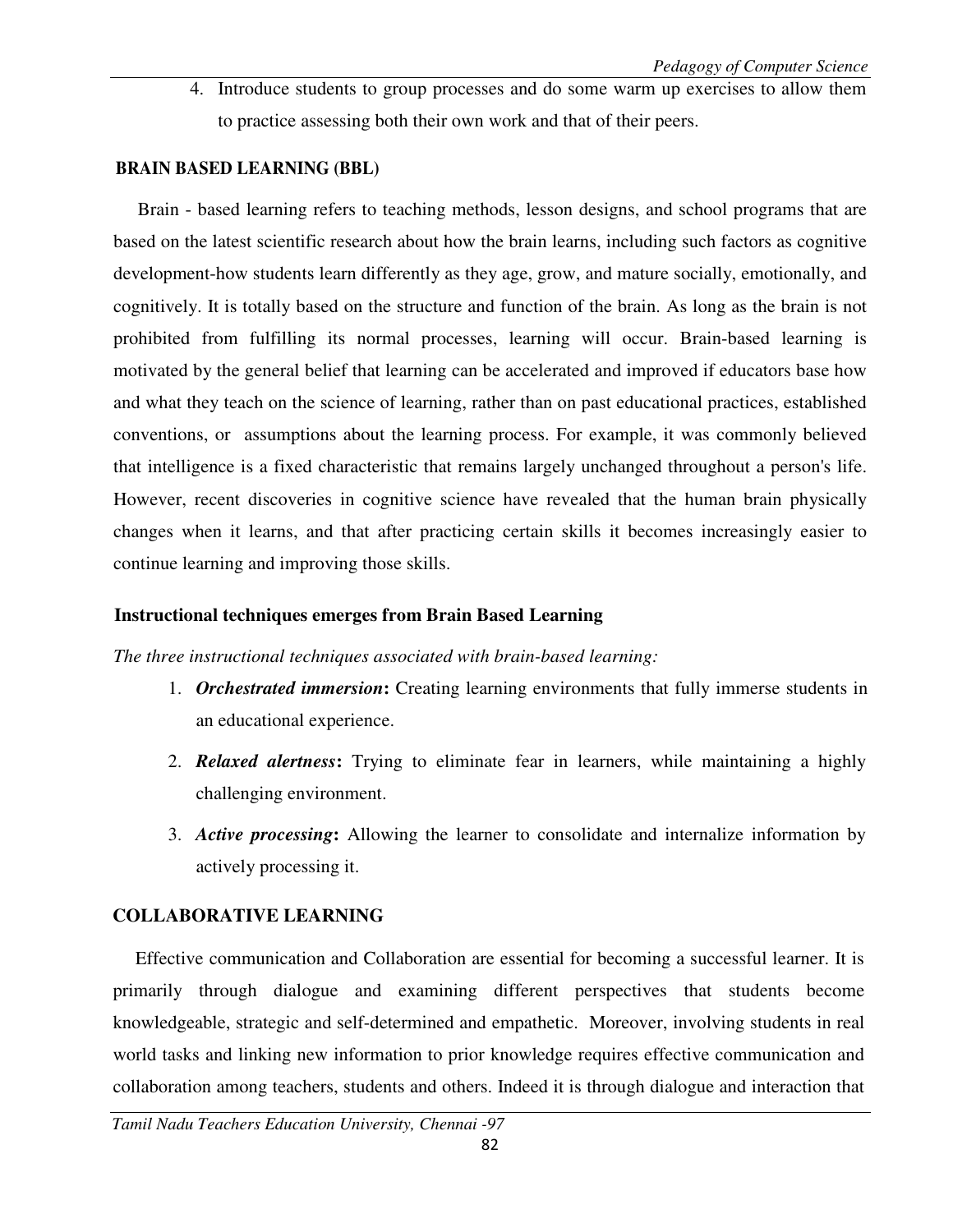curriculum objectives come alive. Collaborative learning affords students enormous advantages which is not available in traditional instruction.

"Collaborative learning" is an umbrella term for a variety of educational approaches involving joint intellectual effort by students, or students and teachers together. Usually, students are working in groups of two or more, mutually searching for understanding, solutions, or meanings, or creating a product. Collaborative learning activities vary widely, but most center on students' exploration or application of the course material, not simply the teacher's presentation or explication of it.

Collaborative learning represents a significant shift away from the typical teacher centered or lecture-centered milieu in college classrooms. In collaborative classrooms, the lecturing/ listening/note-taking process may not disappear entirely, but it lives alongside other processes that are based in students' discussion and active work with the course material. Teachers who use collaborative learning approaches tend to think of themselves less as expert transmitters of knowledge to students, and more as expert designers of intellectual experiences for students-as coaches or mid-wives of a more emergent learning process.

### **Essential features of Collaborative Learning**

- 1. A group learning task is designed based on shared learning goals and outcomes
- 2. Students work in teams to master academic materials
- 3. Reward systems are group oriented than individual oriented
- 4. Co-operative behavior involves trust building activities, joint planning and understanding of team support.
- 5. Students involvement in learning activities are more
- 6. Encourages students to acquire an active-voice in shaping their ideas

#### **Advantages of Collaborative Learning**

- 1. Promotes social and intellectual involvement
- 2. Cultivation of teamwork, community building, and leadership skills
- 3. Enhanced student satisfaction and promoting positive attitudes
- 4. Open expression of ideas in groups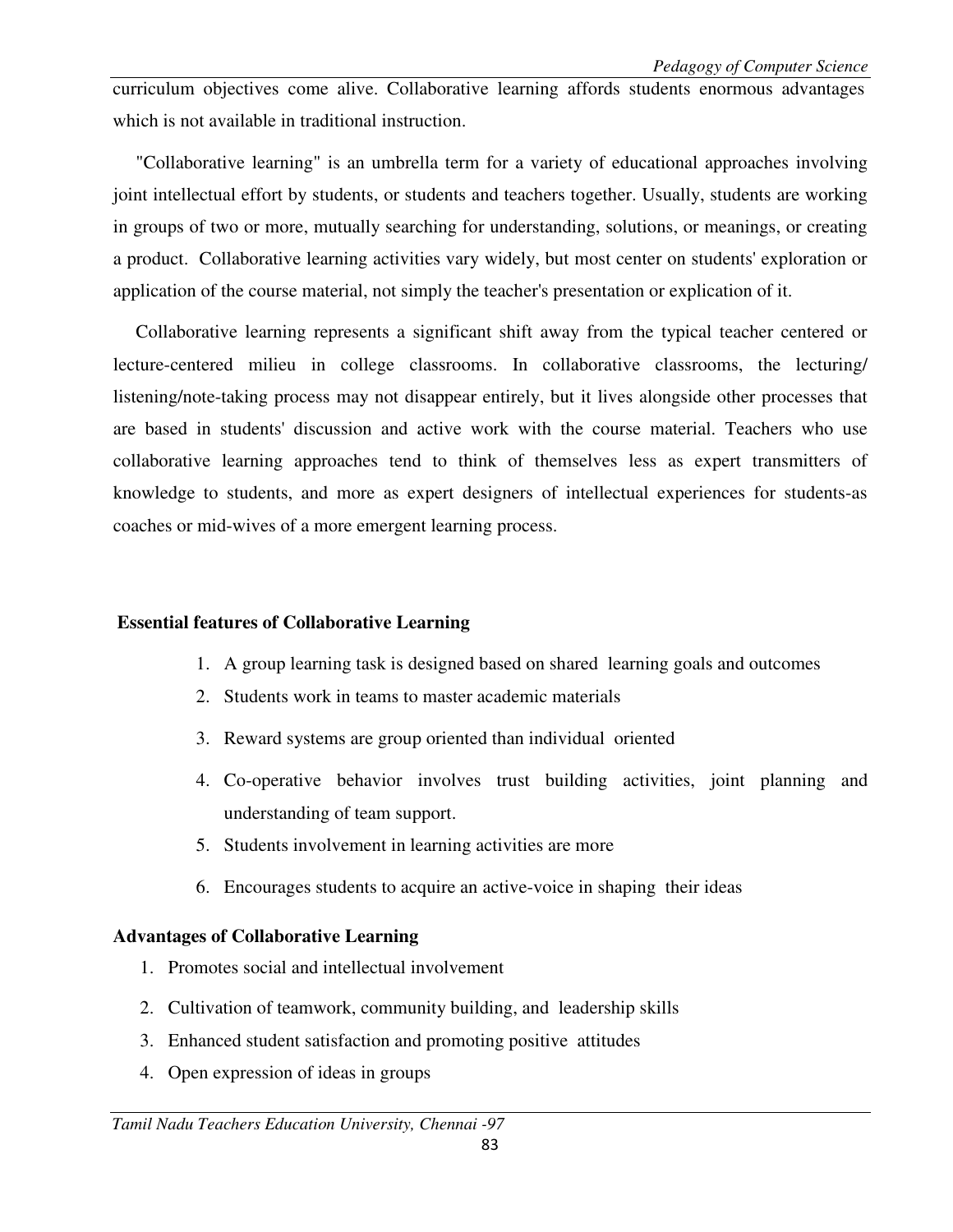- 5. Patience in hearing others
- 6. Team building
- 7. Shared responsibility

### **FLIPPED LEARNING**

 Flipped Learning is a pedagogical approach in which direct instruction moves from the group learning space to the individual learning space, and the resulting group space is transformed into a dynamic, interactive learning environment where the educator guides students as they apply concepts and engage creatively in the subject matter.

 Flipped Learning Short video lectures are viewed by students at home before the class session, while in-class time is devoted to exercises, projects, or discussions. The flipped classroom describes a reversal of traditional teaching where students gain first exposure to new material outside of class, usually via reading or lecture videos, and then class time is used to do the harder work of assimilating that knowledge through strategies such as problem solving discussion or debates.

### **Flipped Classroom and Implications for Teaching**

The flipped classroom constitutes a role change for instructors, who give up their front-of-theclass position in favor of a more collaborative and cooperative contribution to the teaching process. There is a concomitant change in the role of students, many of whom are used to being cast as passive participants in the education process, where instruction is served to them. The flipped model puts more of the responsibility for learning on the shoulders of students while giving them greater impetus to experiment. Activities can be student-led, and communication among students can become the determining dynamic of a session devoted to learning through hands-on work.

#### **BLENDED LEARNING**

 Blended learning is a planned combination of online learning and face-to-face instruction using variety of learning resources. It is a flexible learning strategy that integrates innovative and technological advances of online learning with interaction and participation of traditional face-toface classroom learning.

Blended learning strategies vary according to the discipline, the year level, student characteristics and learning outcomes, and have a student-centered approach to the learning design.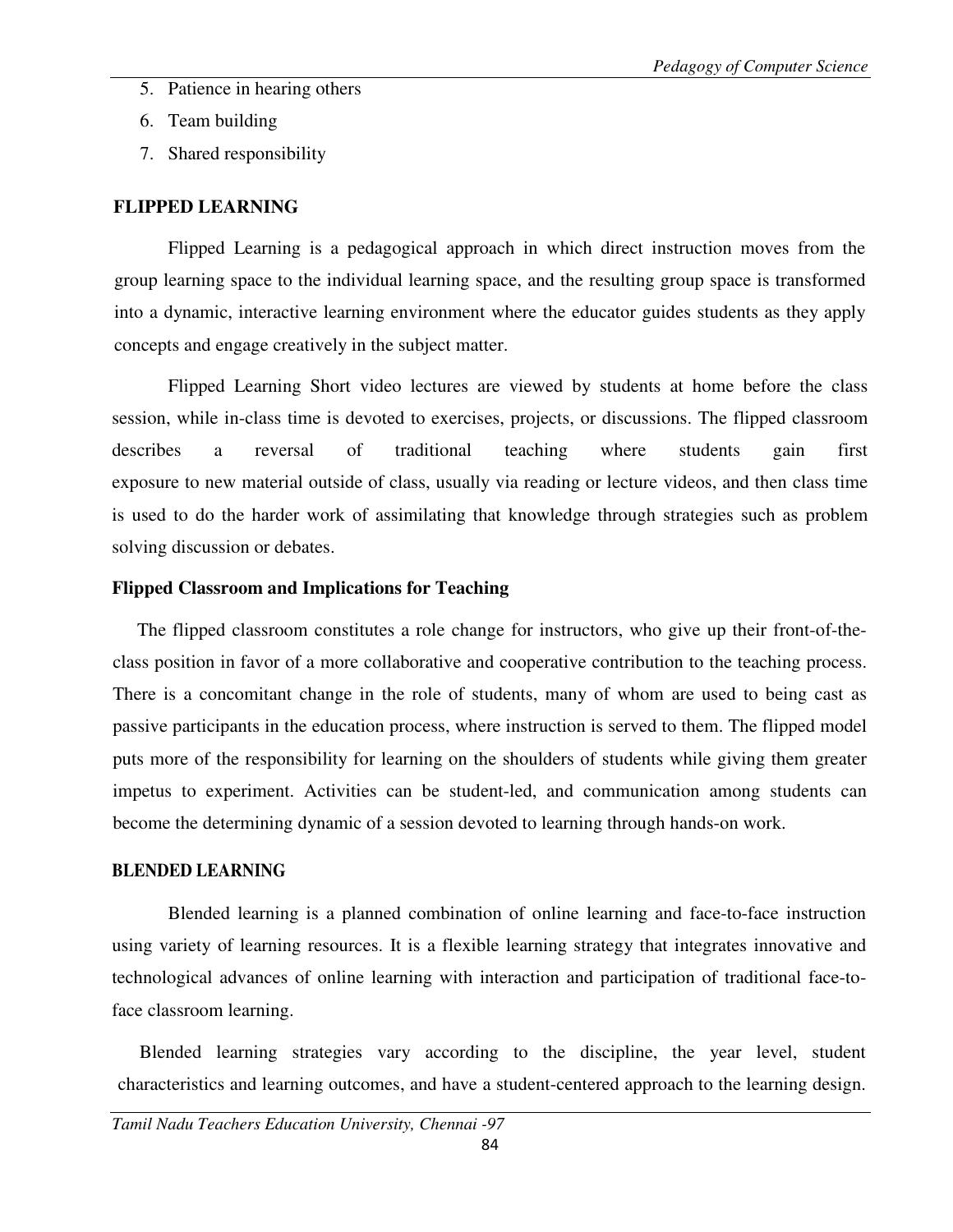Blended learning can promote learner's access and flexibility, increase the level of active learning, and achieve better student experiences and outcomes. For teachers, blended learning can improve teaching and class management practices. A blend might include:

- 1. Face-to-face and online learning activities and formats
- 2. Traditional classes with different modalities, such as regular, weekend, evening, part time, semester
- 3. Use of technology interfaces like social media, wikis and various web sources
- 4. Group work, Simulation, debate, Online Assignments, Practicals etc.
- 5. Both usual classroom human factors and digital learning resources of the web
- 6. Psychological concerns are addressed in the face to face interaction and technological concerns are addressed in the online learning

 Blended learning should be viewed as a pedagogical approach that combines the effectiveness and socialization opportunities of the classroom with the technologically enhanced active learning possibilities of the online environment, rather than a ratio of delivery modalities.

Teachers in the Blended learning modality can

- Foster a class culture of hard work and persistence
- Monitor students throughout the period for motivation and learning
- Intervene to personalize instruction when data shows that students are struggling
- Build personal relationships of trust and caring

### **E-LEARNING**

 e-learning is the use of electronic media and information and communication technologies (ICT) in education. E-learning is broadly inclusive of all forms of educational technology in learning and teaching. Technology-Enhanced Learning (TEL), Computer-Based Instruction(CBI). Computer-Based Training (CBT), Computer-Assisted Instruction or Computer - Aided Instruction (CAI),Internet-Based Training (IBT), Web-Based Training (WBT), Online education, Virtual education, Virtual Learning Environments (VIE). e-learning can occur in or out of the classroom.

### **Synchronous and asynchronous**

*Tamil Nadu Teachers Education University, Chennai -97*  e-learning may either be synchronous or asynchronous. Synchronous learning occurs in realtime, with all participants interacting at the same time, while asynchronous learning is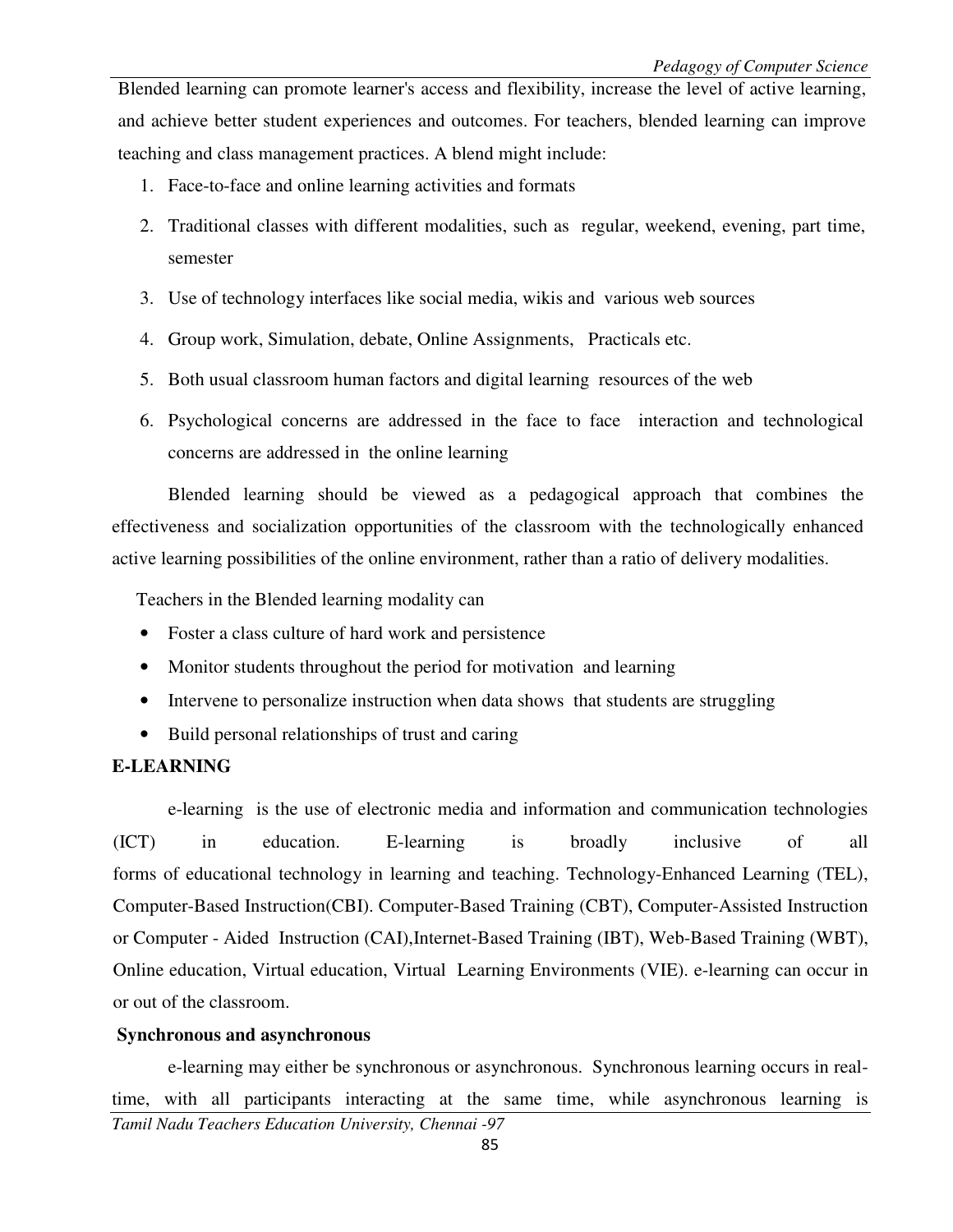self-paced and allows participants to engage in the exchange of ideas or information without the dependency of other participants involvement at the same time.

 Synchronous learning involves the exchange of ideas and information with one or more participants during the same period of time. A face-to-face discussion is an example of synchronous communications. In e-learning environments, examples of synchronous communications include online real-time live teacher instruction and feedback, Skype conversations, or chat rooms or virtual classrooms where everyone is online and working collaboratively at the same time.

 Asynchronous learning may use technologies such as email, blogs, wikis, and discussion boards, as well as web-supported textbooks, hypertext documents, audio video courses, and social networking. Asynchronous learning is particularly beneficial for students who have health problems or have child care responsibilities and regularly leaving the home to attend lectures is difficult.

#### **e-Learning trends**

- 1. Automation
- 2. Augmented Learning
- 3. Big Data
- 4. Going for Cloud Computing
- 5. Gamification
- 6. M Learning
- 7. Personalization

#### **VIDEO CONFERENCING**

 Video conferencing is two-way interactive communication delivered using telephone or Internet technologies that allows people at different location to come together for a meeting. The video conference can be as simple as a conversation between two people in private offices involve several siteswith more than one person in large rooms at different sites. A basic video conference setup has a camera and a microphone. Video from the camera and audio from the microphone is converted into a digital format and transmitted to a receiving location using a coding and decoding device, often referred to as a "codec". At that receiving location is another codec device that decodes the receiving digital stream into a form that can be seen and heard on monitors or

*Tamil Nadu Teachers Education University, Chennai -97*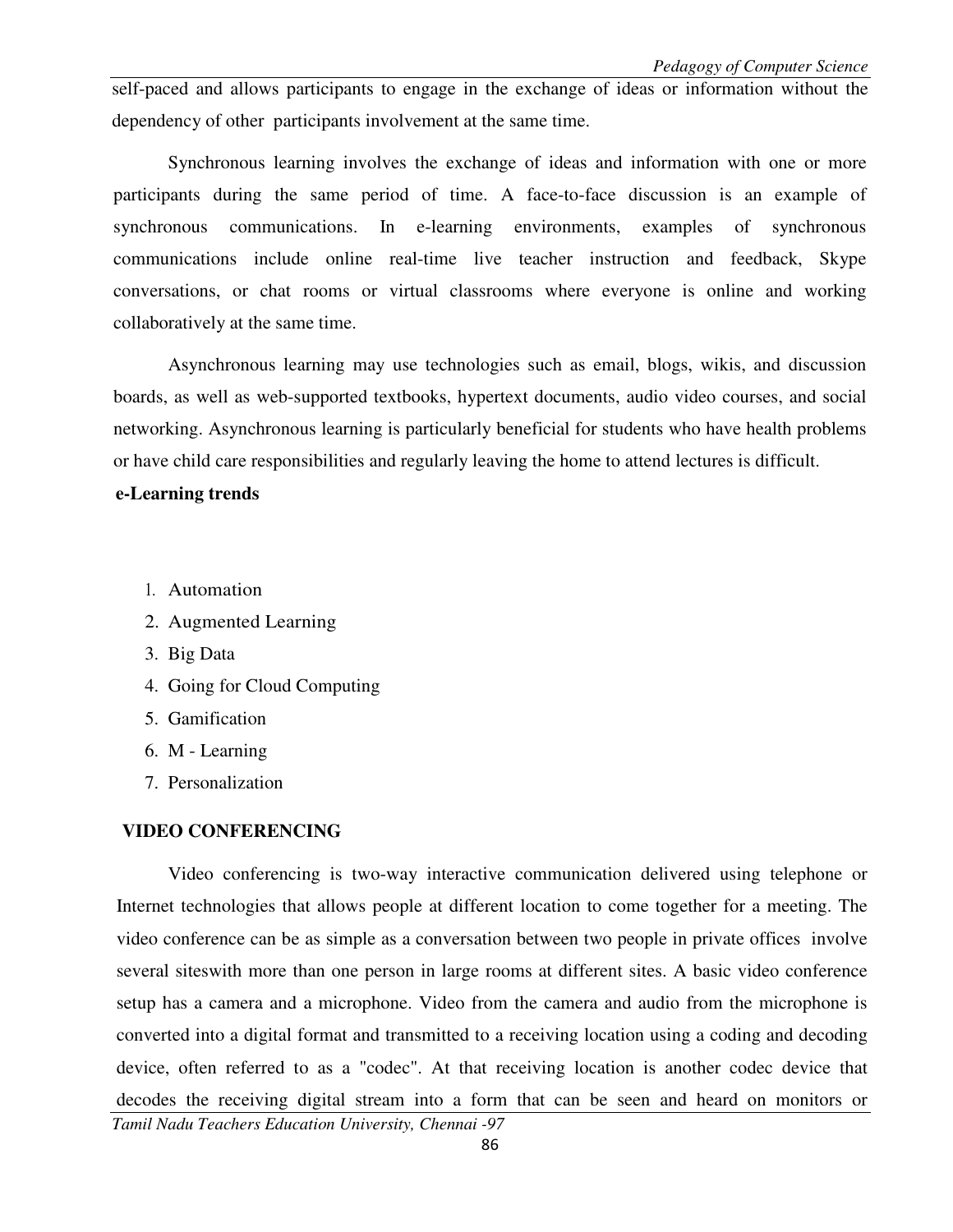televisions. At the same time, video and audio from cameras and microphones at the received location is sent back to the original location.

### **Benefits of Video Conferencing**

Video conferencing saves travel time and money. Participants can see and hear all other participants and communicate both verbally and visually, creating a face- to- face experience. PowerPoint and other on screen graphic, as well as other cameras are also available presentation options. People downtime is reduced and productivity gains are achieved by removing the logistics of flight preparations, airport delays, hotel stays, and all the other inconveniences of business travel. In distance education, video conferencing provides quality access to students who could not travel to or could afford to relocate to a traditional campus. Video conferences can also be recorded and made available in a variety of ways. Besides distance education, other applications include meetings, dissertation and thesis defenses, tele-medical procedures, and online conferences.

### **People use video conferencing when:**

- a live conversation is needed.
- visual information is an important component of the conversation.
- parties of the conversation can't physically come to the, same location.
- expense or time of travel is a consideration.
- examples of how video conferencing can benefit people around campus.
- guest lecturer invited into a class from another institution.
- researcher collaborates with colleagues at other institutions on a regular basis.
- thesis defense at another institution.
- administrators from different parts of campus need to collaborate on administrator issues such as a campus strategic plan.
- researcher needs to meet with a review committee about a grant.
- student interviews with an employer in another city.

## **Conclusion**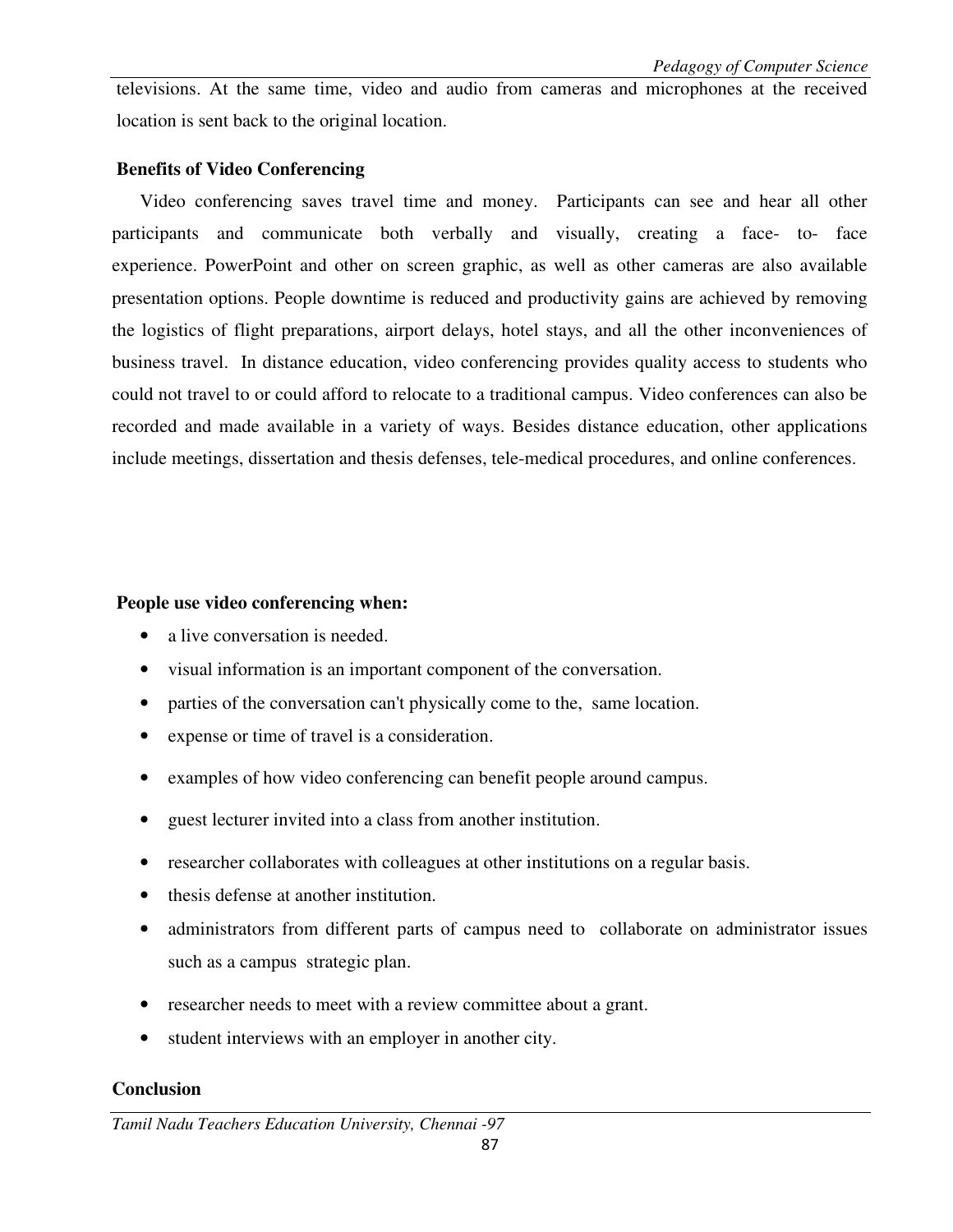Every learner learns on his/her own unique way and strategy. The learning is taking place with an individual speed, depending on student's attitude and level of prerequisite knowledge. In designing the teaching process, teacher should take into consideration differences among the students in the target group. Enough of space must be provided for processing and memorizing the presented information. Combination of different teaching methods can produce quality in fulfilling all teaching functions.

### **Questions for Discussion and Reflection**

- 1. Explain the teacher centered methods of teaching computer science
- 2. How will you integrate recent trends in teaching of computer science concepts?
- 3. Explain the importance of learner centered methods of teaching computer science.
- 4. Discuss the interactive methods of teaching computer science .
- 5. Explain the significance of video conferencing in education.

### **References**

- 1. Agarwal,S.M.(2001).A course in teaching of modern mathematics. New Delhi:Dhanapat Rai Publishing.
- 2. Bagyanathan, D(2007) Teaching of mathematics. Chennai: Tamil Nadu Textbook Society.
- 3. James, Anice.(2010).Teaching of mathematics. Hyderabad: Neelkamal Publications.
- 4. National Council of Teachers of mathematics. (2000). Principles and standards for school computer science. Reston, Virginia: NCTM.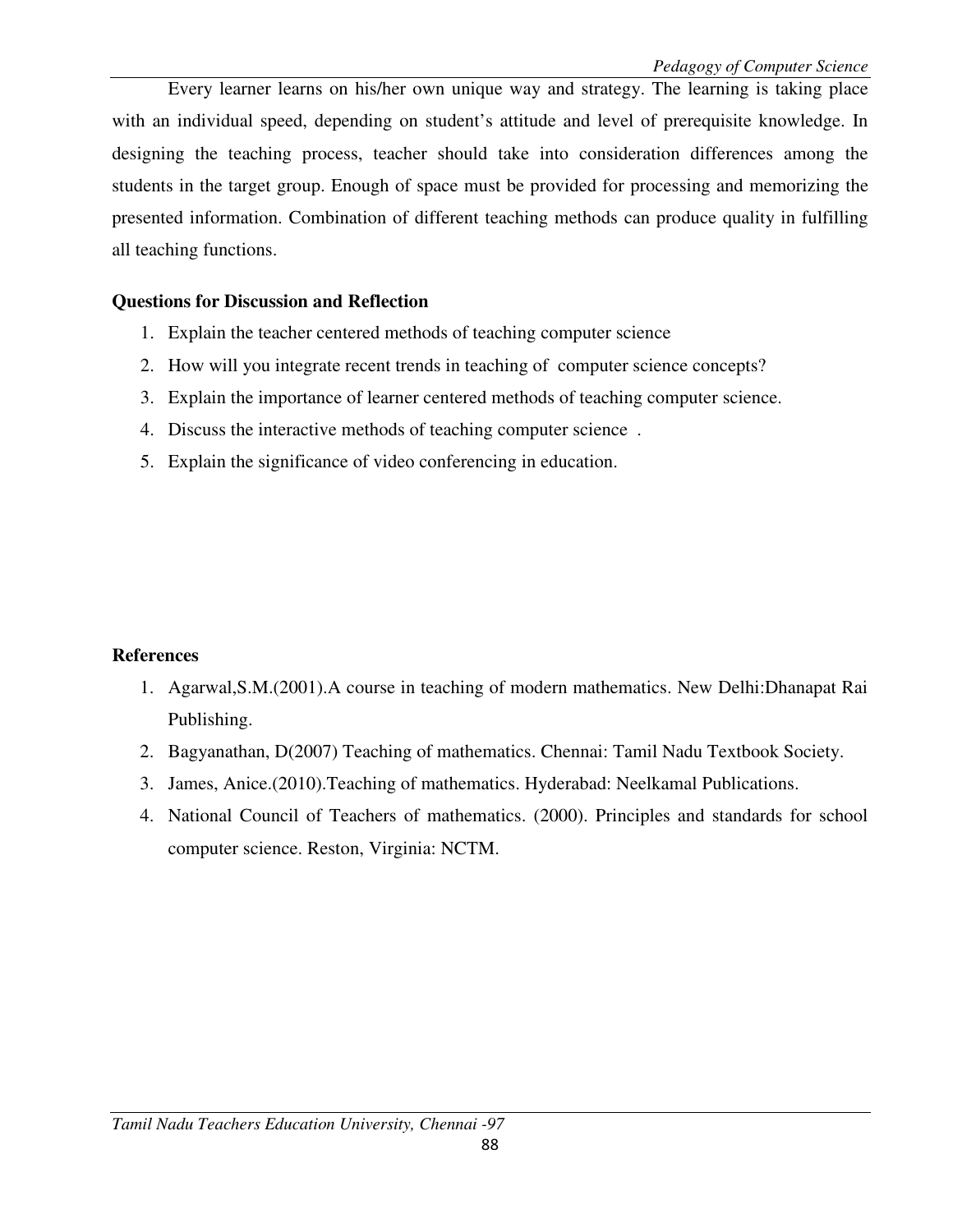## **Unit - V Resources for Teaching Computer science**

### **Objectives:**

After the completion of the unit, the learners will be able to:

- 1. explain the various types of resources for teaching Computer science.
- 2. adopt the community resources in the instructional process.
- 3. utilize the information and communication technology resources in teaching
- 4. identify the needs of resources in teaching Computer science.

#### **Introduction**

 Teachers use a wide range of stimulating and exciting materials to teach the concepts outlined in the curriculum to ensure that students are actively involved in their learning. In time, students and parents witness a shift from textbook based to standards based instruction, bringing educational practices in line with the best school systems around the world. The power of the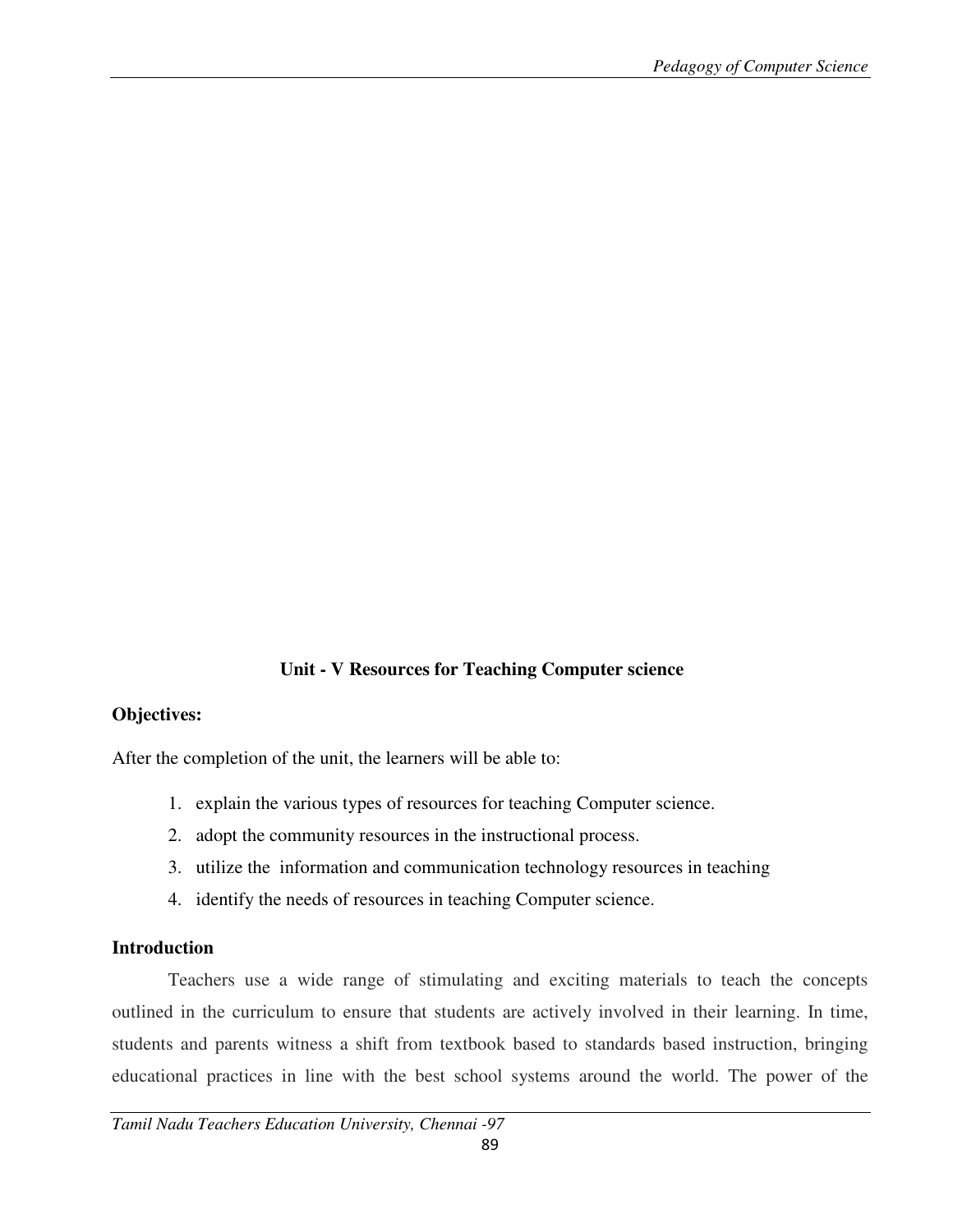learning environment to influence and promote learning is significant and the learning spaces and learning resources provide important opportunities for students to explore ideas and knowledge, collaborate, solve problems and develop knowledge and skills. Carefully selected digital technology resources are used to enable children to access global connections and resources while also encouraging new ways of thinking. The introduction of technology rich environments and multisensory resources can also be useful in reaching each student strengths and engaging students to become life-long learners.

#### **Print Resources**

 **Print resource refers to paper publications circulated in the form of physical editions of books, magazines, journals and newsletters.** Print resource improves the students reading skills and vocabulary development. It is a good source of additional information for teachers. It helps the teacher for both lecture and Linguistic. Lecture approach - source of information for the teacher's lessons .Linguistic Approach - help to develop ones vocabulary and reading skills.

#### **(i)News papers**

 Teachers are always looking for new ways to create student interest in current events. One of the best ways to do so is to utilize newspapers in the classroom. In the past teachers would deem newspaper reading as boring, and leave it to a once a month lesson. Using newspapers in the classroom is an effective classroom teaching tools for several reasons:

- 1. It makes learning fun.
- 2. It's an inexpensive way to educate.
- 3. It's adaptable for all grades and curriculum.
- 4. Provides good reading habits.
- 5. Has a section of interest for everyone like comics and sports.
- 6. Reinforce math concepts by challenging students to find and circle as many numbers as they can in the newspaper in two minutes. Then challenge them to find and circle as many math words as they can.
- 7. Make the students to solve the Sudokku and Puzzles.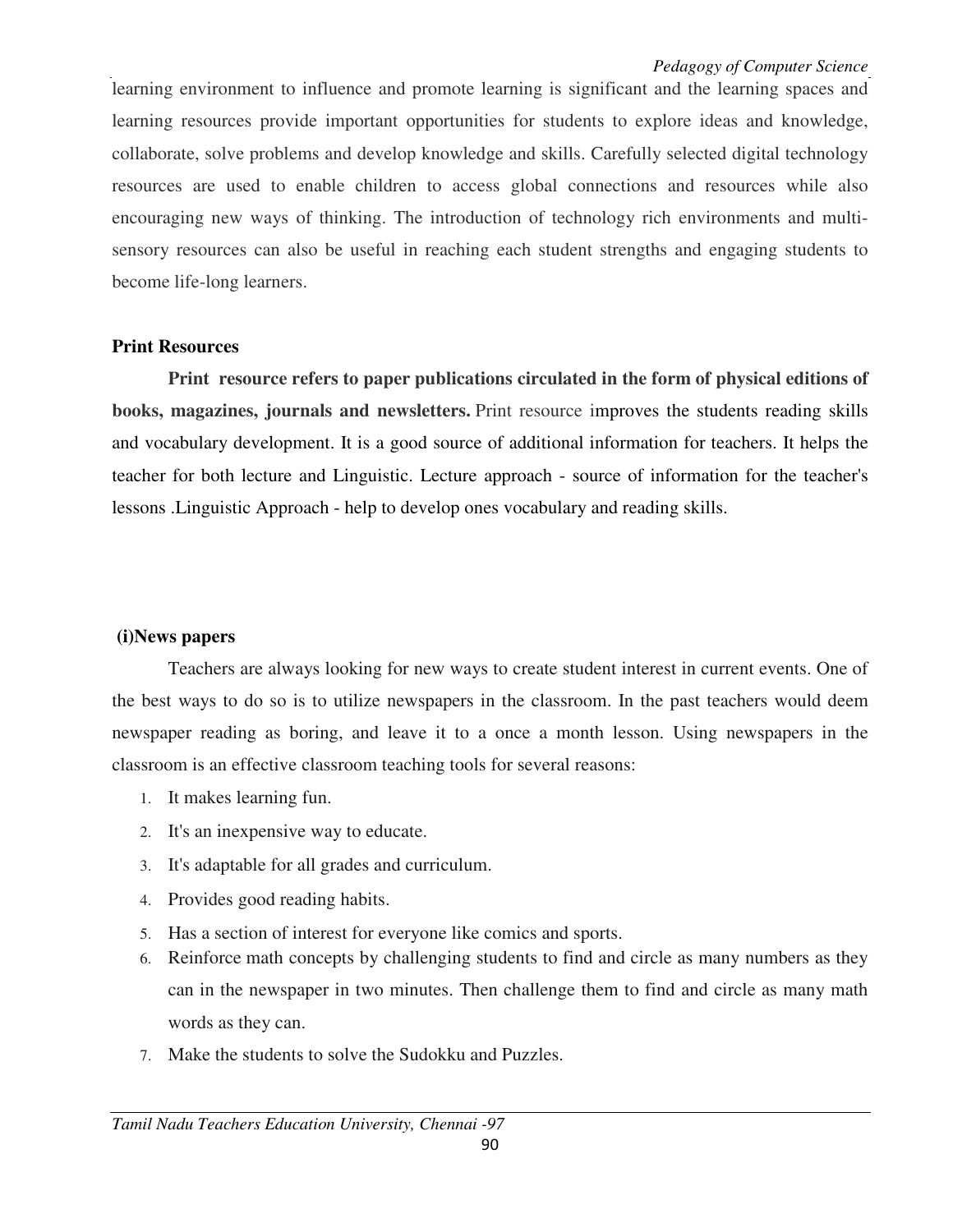# **Tips for Using the Newspaper in Class**

- 1. Allow students time to read the paper.
- 2. Focus on one section at a time.
- 3. Introduce new vocabulary words first.
- 4. Explain the functions of a newspaper and how it works before you start a lesson.
- 5. Use the sports section to reinforce math concepts.

## **(ii)Journals**

 An academic or scholarly journal is a periodical publication in which scholarship relating to a particular academic discipline is published. Academic journals serve as permanent and transparent forums for the presentation, scrutiny and discussion of research. They are usually peer-reviewed or refereed. It is a daily record of news and events of a personal nature. Newspaper or magazine that deals with a particular subject or professional activity. Some of the Computer science journals are:

### **(iii) Encyclopedia**

An encyclopedia is a type of reference work holding a comprehensive summary of information from either all branches of knowledge or a particular branch of knowledge. Encyclopedias are divided into articles or entries, which are usually accessed alphabetically by article name. Encyclopedia entries are longer and more detailed than those in most dictionaries Generally speaking, unlike dictionary entries, which focus on linguistic information about words encyclopedia articles focus on factual information concerning the subject.Some of the Computer science encyclopedia are the Encyclopedia of Computer science (also EOM and formerly Encyclopedia of Computer science) is a large reference work in computer science and Britannica encyclopedia for the history of Computer science

## **Audio Visual Resources**

 Audio visual aids are important tools for teaching learning process. It helps the teacher to present the lesson effectively and students learn and retain the concepts better and for longer duration. Use of audio visual aids improves students' critical and analytical thinking. It helps to remove abstract concepts through visual presentation. However, improper and unplanned use of these aids can have negative effect on the learning outcome. It develops the students listening skills as well as make learning more effective. In this approach students think deeply with these learning materials.

### **Audio resources:**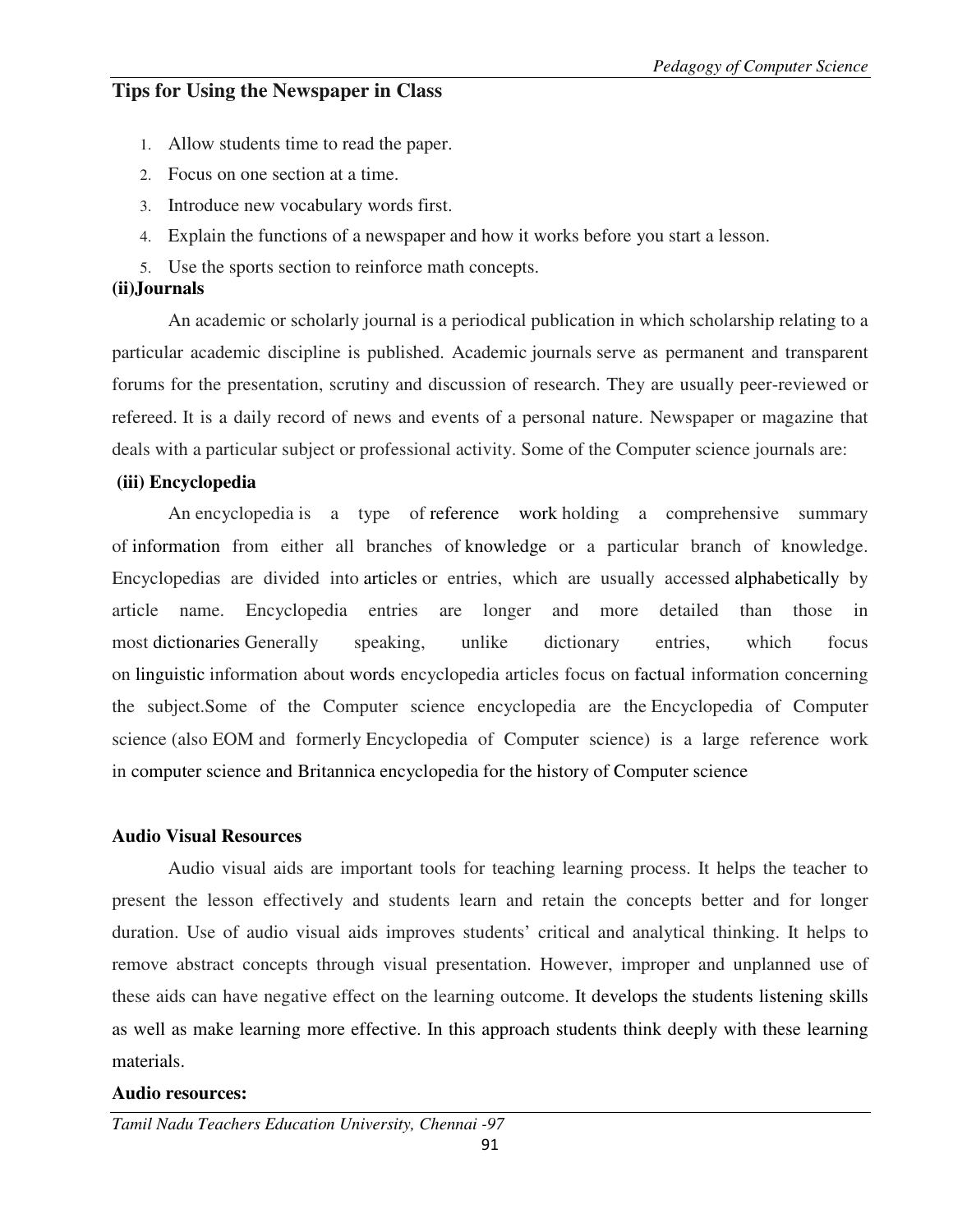## **(i) Radio talk**

It is a radio formatcontaining discussion about topical issues. Most shows are regularly hosted by a single individual, and often feature interviews with a number of different guests. Talk radio typically includes an element of listener participation, usually by broadcasting live conversations between the host and listeners who "call in" (usually via telephone) to the show. Listener contributions are usually screened by a show's producer(s) in order to maximize audience interest and, in the case of commercial talk radio, attract advertisers. Generally, the shows are organized into segments, each separated by a pause for advertisements; however, in public or noncommercial radio, music is sometimes played in place of commercials to separate the program segments. Variations of talk radio include conservative talk, hot talk, liberal talk (increasingly known as Progressive talk) and sports talk.

### **(ii) Audio tapes**

Audio tapes support students learning in the following ways. It

- 1. provides diverse teaching techniques for learning
- 2. gives the teacher a voice– this can reduce the feeling of isolation for cloud based students, but also helps located students feel connected
- 3. can be used to simplify and explain complex problems
- 4. can allow students to access the learning materials as often as required
- 5. allows students to learn at their own pace, with instant playback, rewind and pause
- 6. reduces frequently asked questions from students
- 7. can be re-used

### **(iii) DVDs and CDs**

The introduction of educational CDs and DVDs for school children has made studies very interesting for students as well as parents. These tools provide children with real life examples helping them to easily understand what is being conveyed to them. These CDs and DVDs help the children in their overall development by familiarizing them with technology and their uses.

 Today there is a wide range of educational CDs and DVDs for school children of all ages, available in various stores as well as online. They help in transforming our passive system of learning into an interactive one with the help of high quality graphics and videos along with text that help children retain things in their memory for a long time.

## **The benefits of learning through educational CDs and DVDs are:**

1. They provide a good overall experience for children.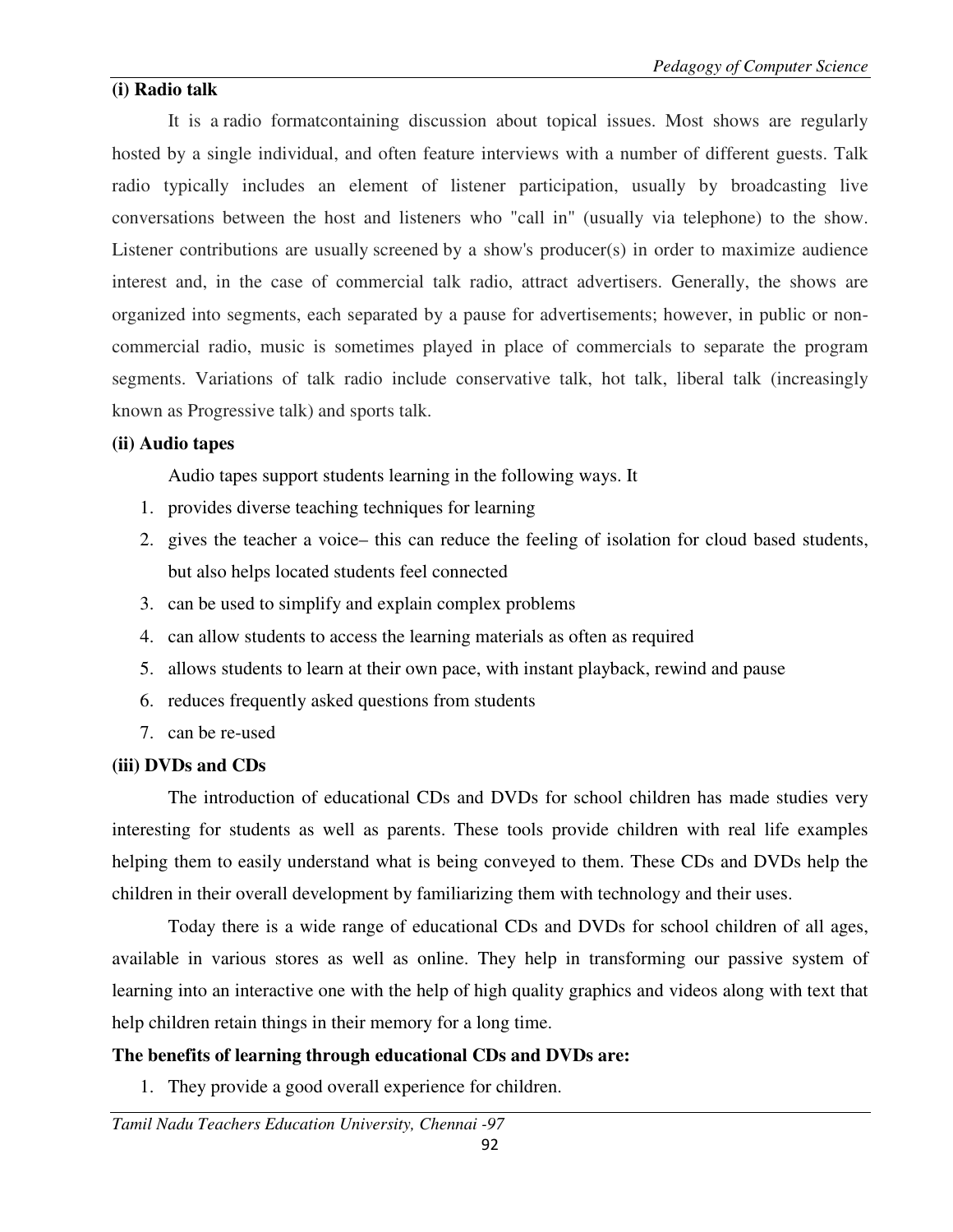- 2. Preschooler can easily learn reading skill with the help of these digital tool.
- 3. School giving children can easily understand the concepts through various graphical representation and illustrations.
- 4. Practice session using the tools can enhance their knowledge considerably on various topics.

#### **Visual Resources:**

### **(i) Pictures**

 Pictures make concepts memorable and employable. When someone views the image, they rapidly associate it with the principle. This enables imagery to play a primary role in creating culture in an organization because every culture speaks a language. A set of images can quite literally represent an entire value system. There is significant impact on the learner when a visual aid is connected to a verbal explanation. It actually speeds up the learning process.

### **(ii) Charts**

 The primary advantage of using a chart in a presentation is that they help the audience to visualize the point of the presentation. It emphasize the main point, make the data more convincing, provide a compact way of presenting information and help audiences stay engaged. Disadvantages of using chart includes being time consuming to construct and costly to produce. They also require technology that some may lack.

#### **(iii)Posters**

 Poster is the process of showing the content and the findings of a topic to an audience or a group of audiences at different times. It is often used to assess student learning in group research projects. Peer and tutor assessment can be used as part of the grading process.Poster assessment encourages creativity.Poster assessment is short and succinct. This would require the students to thinkdistinctively and select the important factors that need to be shown. The ability to summarize is important.Poster assessment can be assessed by peers at different times even without the presence of the creator.

### **(iv)Photographs**

 A Photograph is worth a thousand words through which a complex idea can be conveyed with just a single still image. Pictures make it possible to absorb large amounts of data quickly. Using photographs for explaining complex phenomena is one of the teaching aids of modern education system all over the world. As the world is changing day by day so are the methods of instructions as the modern curriculum requires conceptual elaborations. Visual aids have the tendency to materialize the thoughts of students in the form of graphics to give thoughts a concrete

*Tamil Nadu Teachers Education University, Chennai -97*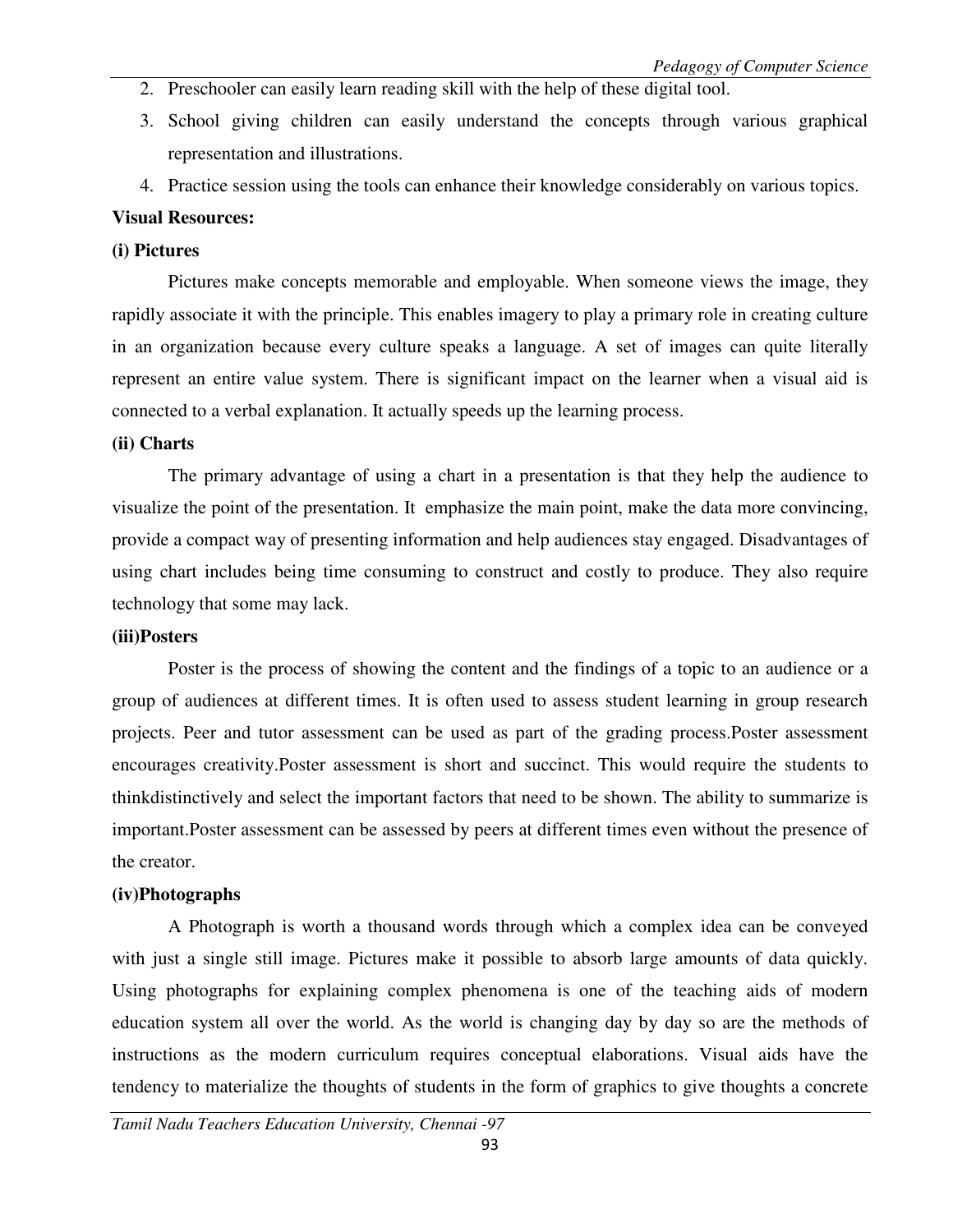frame of reference. Use of photographs is important for students because they are more likely to believe findings when the findings are paired with colored images describing complex situations during learning as opposed to other representational data such as complex book text.

#### **(v) Flash cards**

 There are many ways to help children learn math facts. Flash cards can be effective if it is used at right time.It is important to help children build a conceptual understanding of facts so that one can transfer knowledge across contexts. After conceptually understanding facts, flash cards can helps to improve math fact fluency by isolating individual concepts, encouraging to focus attention and effort on specific components of complex computer science problems.

 A flashcard or flash card is a set of cards bearing information, as words or numbers, on either or both sides, used in classroom drills or in private study. One writes a question on a card and an answer overleaf. Flashcards can bear vocabulary, historical dates, functions or any subject matter that can be learned via a question-and-answer format. Flashcards are widely used as a learning drill to aid memorization by way of spaced repetition.

#### **ICT Resources**

#### **(i)Radio**

 Radio has been used in different formats for educational purposes the world round. Radio technology was first developed during the late nineteenth century and came into popularity as an educational medium during the early twentieth century. Although often overshadowed as educational medium vis-à-vis other technologies such as television, radio remains a viable medium that has proven educational worth in terms of both pedagogical importance and geographical reach. Radio is capable of delivering high quality educational programming to highly diversified audiences located across broad geographical expanses – all at a low per unit production cost. Three main advantages of radio: (1) improved educational quality and relevance; (2) lowered per student educational costs; and (3) improved access to education, particularly for disadvantaged groups.

#### **(ii) TV**

 When teachers use educational television programs during class, the relationship between them and their students changes. Usually the status quo of the classroom is the teacher imparts knowledge while students absorb the information. Educational programs change the status quo by, in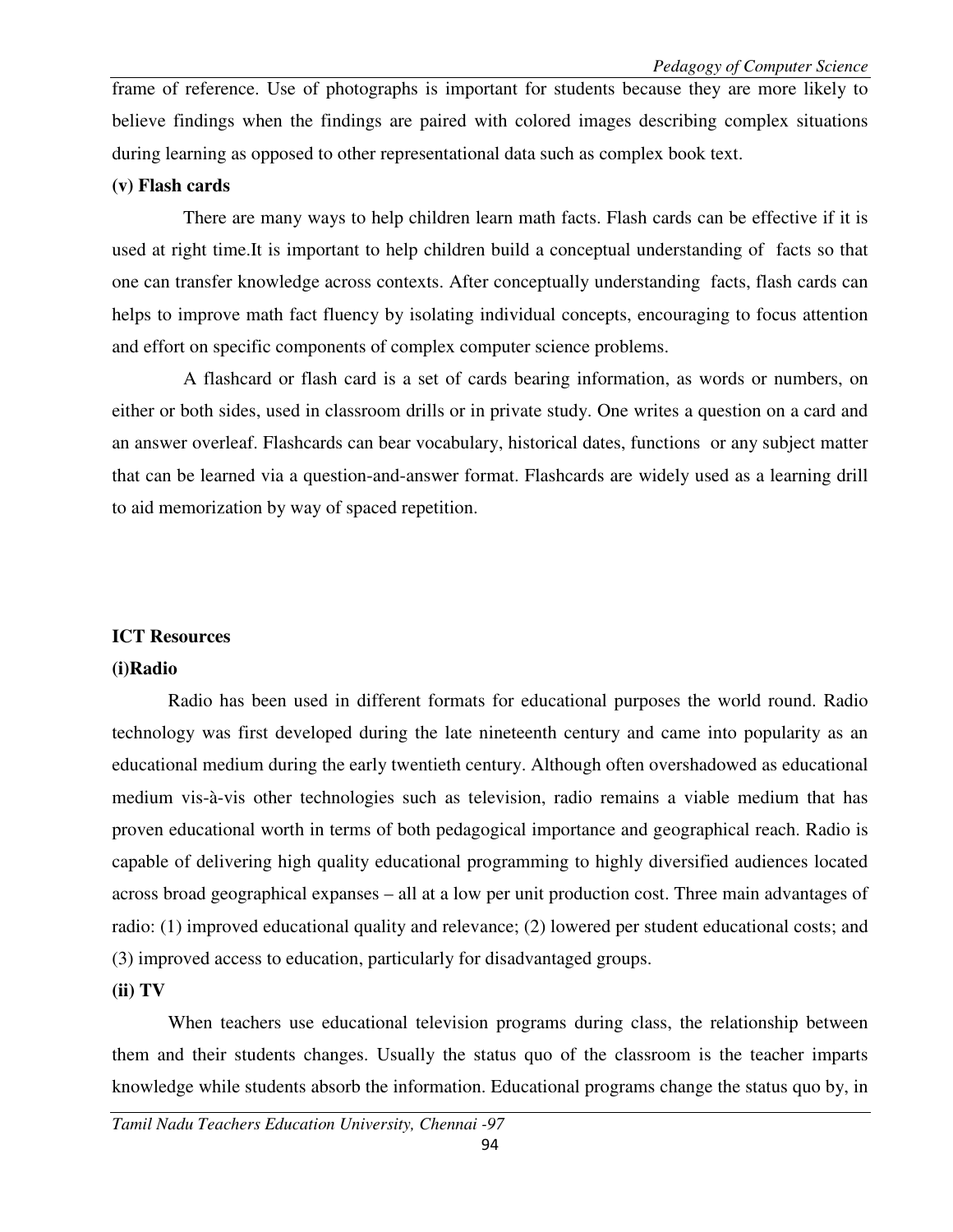a way, making the educator and children peers who can share and discuss the viewing experience. Teachers can take advantage of this shift in roles by encouraging small group discussions after watching the show. Educators can set specific goals or activities for students in these small groups, which allows them to explore their own questions and share their ideas on the given topic with their classmates. The instructor can then ask one member of the small group to share their team's insights with the rest of the class, strengthening the absorption of knowledge.

### **(iii)Internet**

The internet has a lot to offer the teacher. There are authentic resources and materials, places where you can find prepared lesson plans, ideas and worksheets. The advantages of the internet to teachers include

- The incredible expanse of the internet means the teacher has the ability to tailor lessons very specifically to students' needs and interests. Learners tend to respond better when they feel involved and engaged in the subject and the extent of the web means that if you can find out what the students are interested in, you can find it on the web.
- Much material is modern and up to date, which helps motivate students. Good web sites continually update their material.
- Students enjoy using the net in their free time, and will appreciate its use in class
- It's a dynamic medium involving movement from site to site, promoting decision-making and learner independence.

 The internet contains a lot of resources that teachers can access and use to prepare teaching materials. These range from sites specifically designed for teachers and learners to sites from national and international newspapers, museums, galleries and so on. Teachers can use these materials much the same way as they would other print-based resources, to create worksheets. But if teachers are fortunate enough to have access to a computer room in their school then it is possible to use the internet with students during a class, exploiting the net as a dynamic medium.

 Using the internet brings the 'real world' into the classroom and gives the students an opportunity to explore learning in a different way. However, having students facing a computer rather than the teacher, means teachers of internet lessons do need to be vigilant.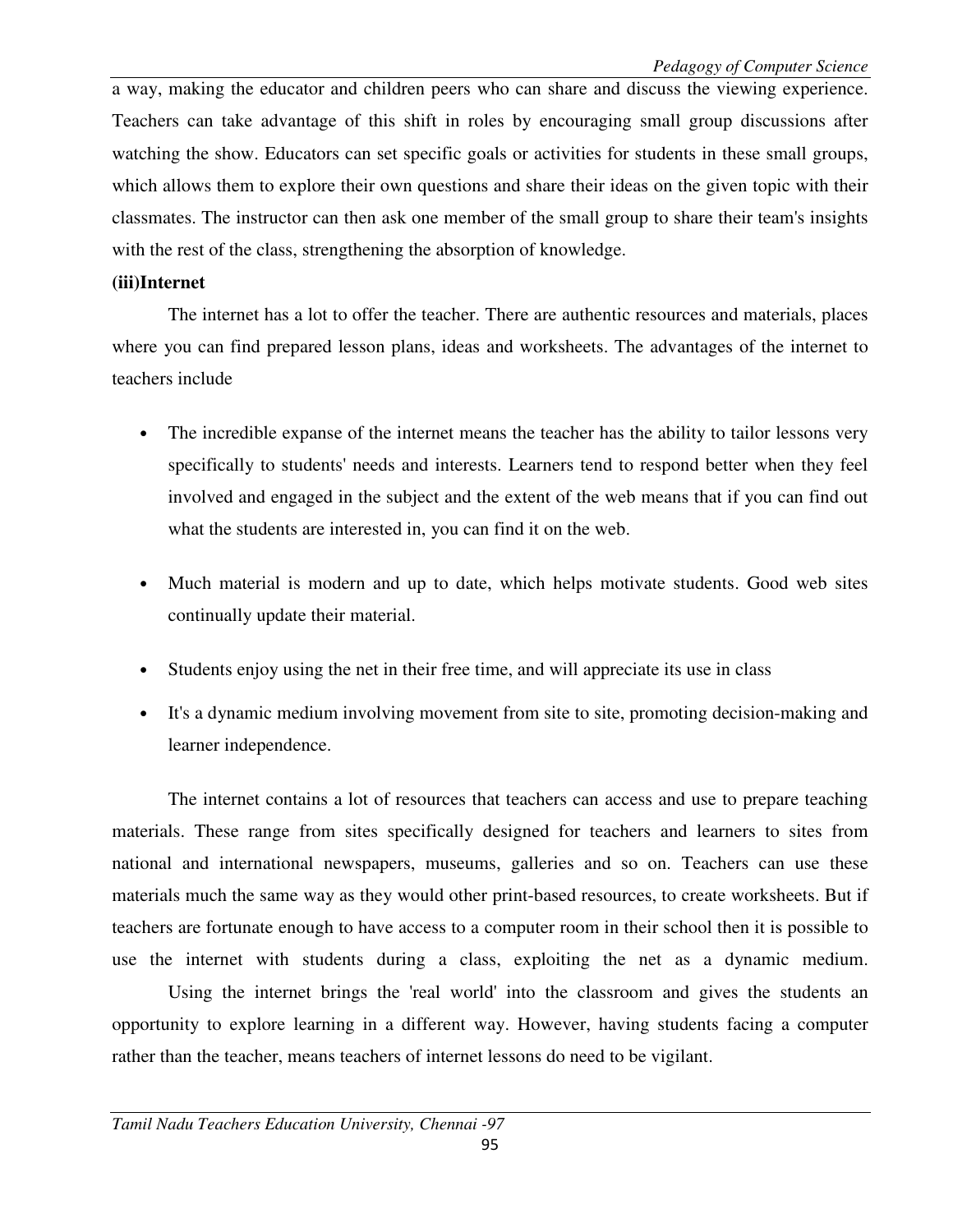### **(iv) Multimedia**

 One of the techniques to improving the students' meets the academic needs and helps them developing mathematical skills is providing multimedia during the process of teaching and learning in the classroom. *It* means the use of electronic media to store and experience *multimedia* content. *Multimedia* means that computer info can be represented through audio, graphics, image, video and animation in addition to traditional media. Multimedia classroom provide the students chances for interacting with diverse texts. The writing aims to find out some advantages of the use of multimedia in the classroom. Through the media the teacher could give more opportunity to students to express their opinions and enjoy during the course. The highly presence and motivation also bring positive aspects to students so that they can improve their skills.

### **(v)Interactive white board**

 We connect the white board to a computer and share documents, websites and even play games. With a large touch screen, students will be excited to come up to the white board to help complete notes, do examples or take part in one of the many interactive games and demonstrations that can be used.

### **Community Resources**

 Community experiences can enrich social studies in instructions in ways more than one. To achieve the purposes of social studies, the child must, become a real part of the community in which he lives, interact with it and contribute to it. To become an effective citizen, the child must become a responsible member of community with civic attitudes and ideals compatible with the spirit of democracy. There is no more effective way of becoming this kind of person than through practicing what such a person will do.

 A variety of community experiences offer the child the laboratory in which he may experiment with life in the community and begin to find his place in it.It is good to note that it is impossible to separate the school from the community. They are glued together the aspirations of the community are the manifestations of the school system. The idea of making the community the best of the school and the school the best of the community represents a fruitful and essential extension of accepted educational thinking and practice. In order to nourish and invigorate democracy, community study and service through school education must be made essential. This movement is the most significant single development of its kind in our generation, and it seem destined to grow greatly with continuing sound experimentation at all school levels, in all teaching field, with all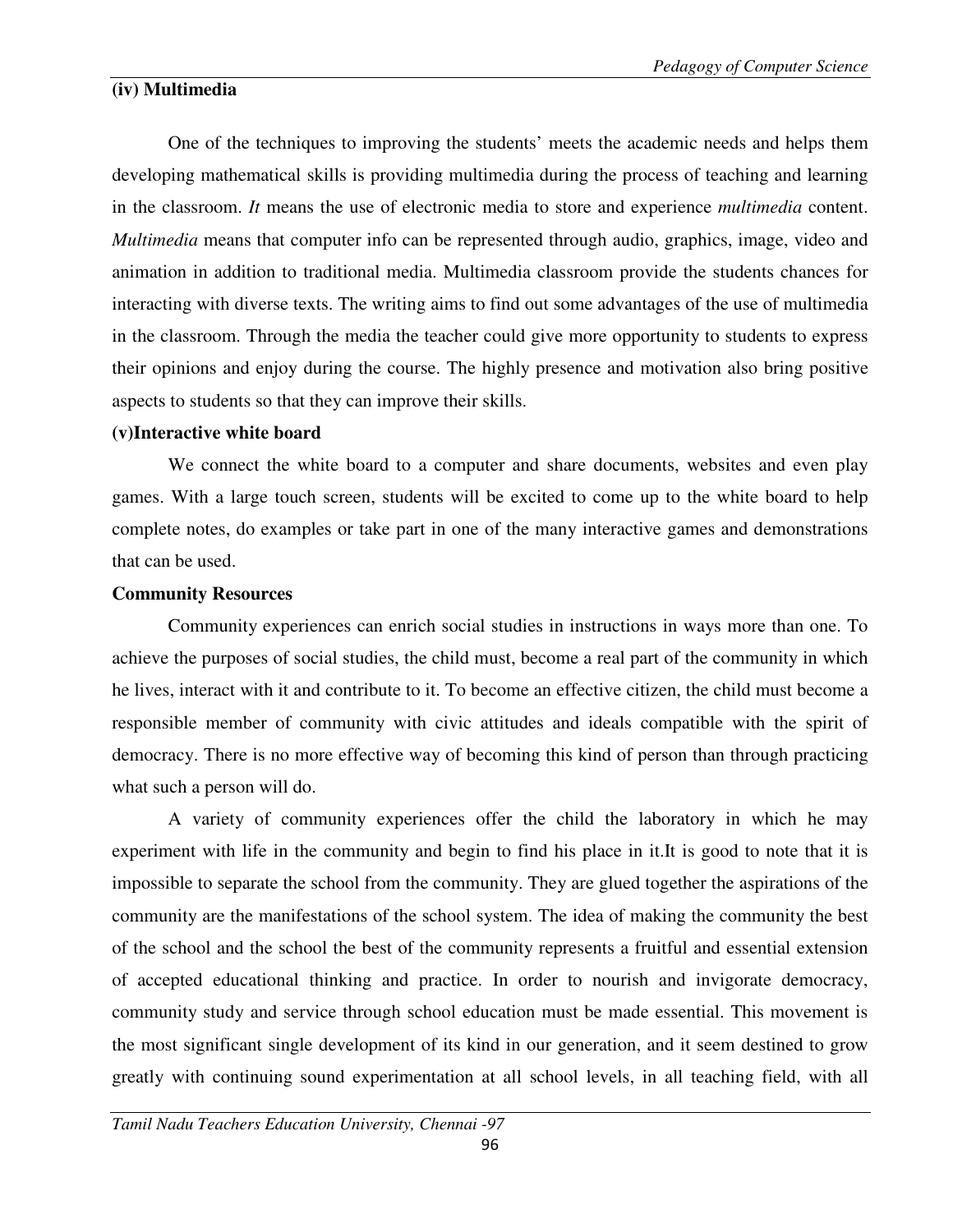types of students, and in all community areas – local, regional, national and international. The most important community resources for teaching Computer science areField trips, Computer science Exhibition, Computer science Lab, Computer science Resource Centre and Computer science Club.

## **(i) Field Trips**

 Field trips is undertaken for securing information, changing attitudes, awakening interest, developing appreciation, promoting ideals, enjoying new experiences. They can initiate a unit of study, they can be a part of the core of it or they can give it the finishing touch. They are a very good means of getting knowledge first hand of confirming and supplementing second hand knowledge. They are a means for sharpening observation, testing principles and doing everything.

Field trips are useful for educational purposes in many ways:

(i)They stimulate imagination and learning by providing sensory perceptions

(ii) They integrate classroom instruction by exposing the artificially of traditional subject matter divisions and enable the pupils to view facts and forces as they exist in their everyday relationship in living communities.

(iii)Through the filled trips, the students may come to realize community in ways which bookish learning cannot by its very nature allow.

(iv)They enable the pupils to learn the art of living with others such as travelling in the same conveyances, sharing rooms, sitting at the same table.

(v)They expand emotional and intellectual horizons by making them acquainted with people whose manner, customs, living standards, outlook and interests may be quite different from their own.

# **Qualities of a Computer science Textbook**

The qualities of a good textbook in computer science can be broadly classified under Physical features, Author, Content, Organization and presentations, Language, Exercise and illustration.

# *(i) Physical features:*

- 1. Paper: the paper used in the textbook should be of superior quality
- 2. Binding: it should have quality strong and durable binding
- 3. Printing: it should have quality printing, bold font and easily readable font.
- 4. Size: bulky and thick. It should be handy
- 5. Cover: it should have an appealing and attractive cover page.

# *(ii)Author*

- 1. Qualified author should write it
- 2. Experienced teacher should write it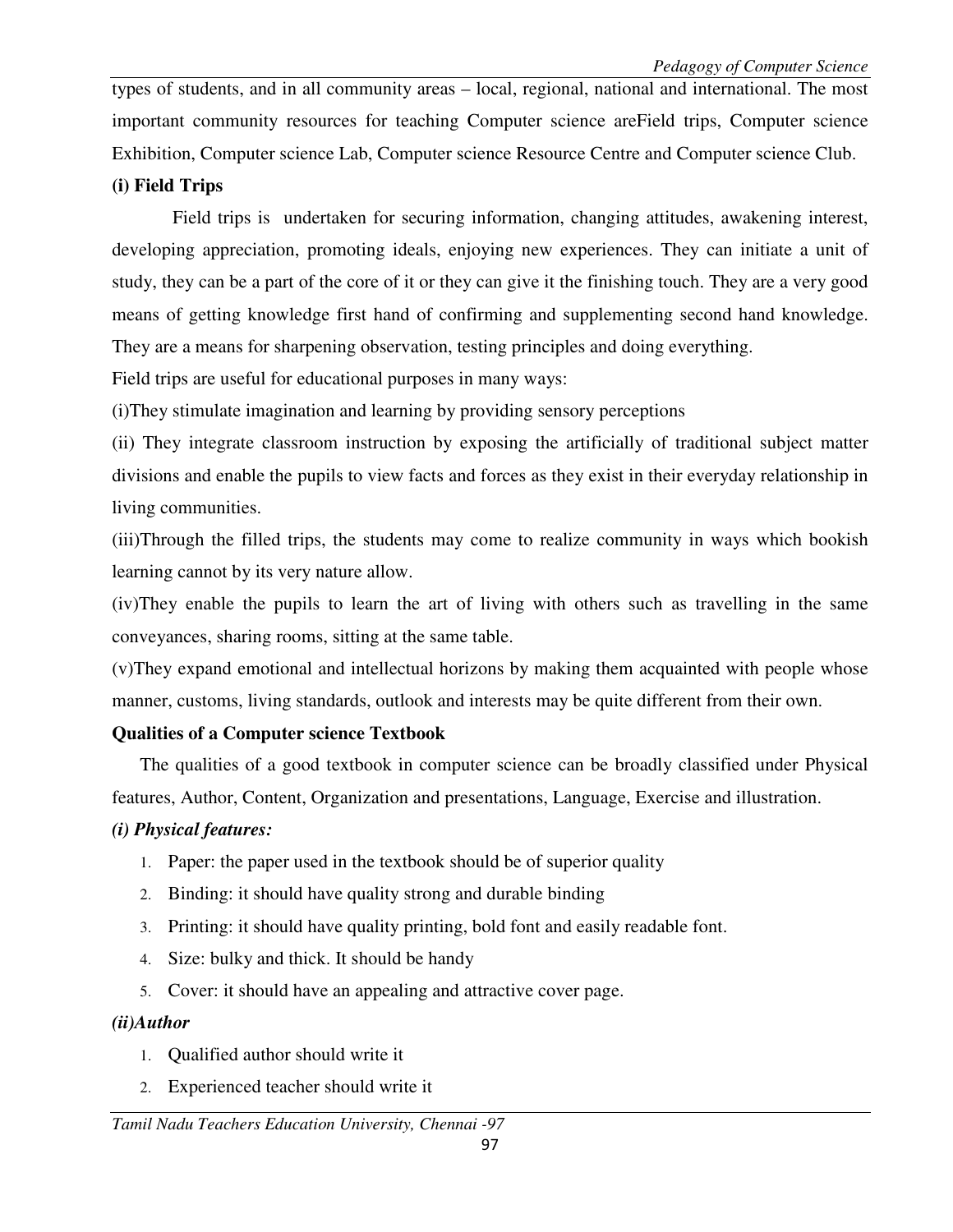- 3. Competent teachers should write it
- 4. It should be written by committee of experts constituted by the state government
- 5. For the authors, certain minimum academic and professional qualifications may be prescribed.

## *(iii)Content*

- 1. It should be child centered
- 2. The subject matter should be arranged from simple to complex and concrete to abstracts.
- 3. The subject matter should create interest in the pupil.
- 4. It should be objective oriented
- 5. It should be written according to prescribed syllabus
- 6. It should satisfy the demands of examination
- 7. The answers given at the end of each section should be correct
- 8. It should include the recent developments in the computer science relating to the content dealt with.
- 9. Oral computer science should fine its due place in the textbook.

# *(iv) Organization and presentation*

- 1. It should provide for individual differences.
- 2. There should be sufficient provision for revision, practice and review.
- 3. It should stimulate the initiative and originality of the students
- 4. It should offer suggestion to improve study habits.
- 5. It should facilitate the use of analytic, synthetic, inductive, deductive, problem solving and heuristic approaches to teaching.
- 6. Content should be organize in a psychological consideration.
- 7. Content should be organize in a logical way.
- 8. It should suggesting project work, fieldwork and laboratory work.

# *(v)Language*

- 1. The language used in the textbook should be simple and easily understandable and within the grasp of the pupils
- 2. The style and vocabulary used should be suitable to the age group of student for whom the book is written.
- 3. The term and symbols used must be those, which are popular and internationally accepted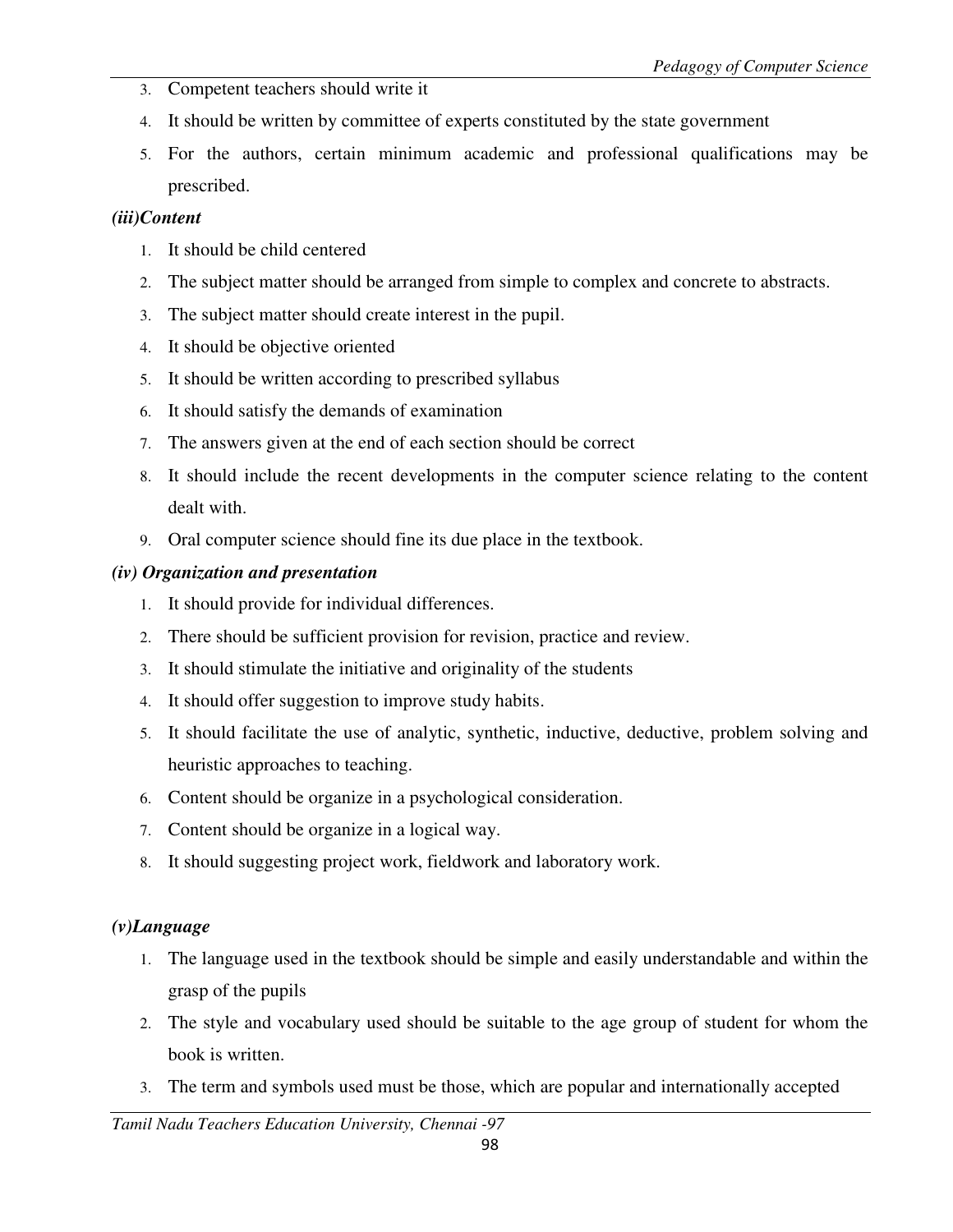4. It should be written in lucid, simple, precise and scientific language.

## *(vi)Exercise and Illustrations:*

- 1. The illustrations should be accurate
- 2. The illustrations should be clear and appropriate
- 3. It should contain some difficult problems
- 4. It should contain exercises to challenge the mathematically gifted students.
- 5. There should be well-graded exercises given at the end of every topic.
- 6. The exercise should develop thinking and reasoning power of the pupils.

# **Qualities of computer science Teacher**

- 1. Motivate and engage the students.
- 2. convey the beauty of the subject.
- 3. encourage their students to go beyond the classroom with their learning.
- 4. help them feel confident in their mathematical abilities.
- 5. have sound subject knowledge.

- 6. make the subject easier by adopting suitable strategy.
- 7. provide guidance and support to the students while solving the problem.
- 8. provide alternate strategies to help struggling students grasp difficult concepts.
- 9. have good attitude and actions.

# **Conclusion**

Imagination and creativity in using community resources can help students connect school science and computer science with applications in the community, as well as helping students better learn basic concepts. Children learn science and computer science from many sources, in a range of different ways, and for a variety of purposes. Taking students out onto the school grounds, exposing them to innovative materials, or inviting guests who can give unique insights are a few ways to increase their learning experiences. Teachers should be well trained through in-service training to